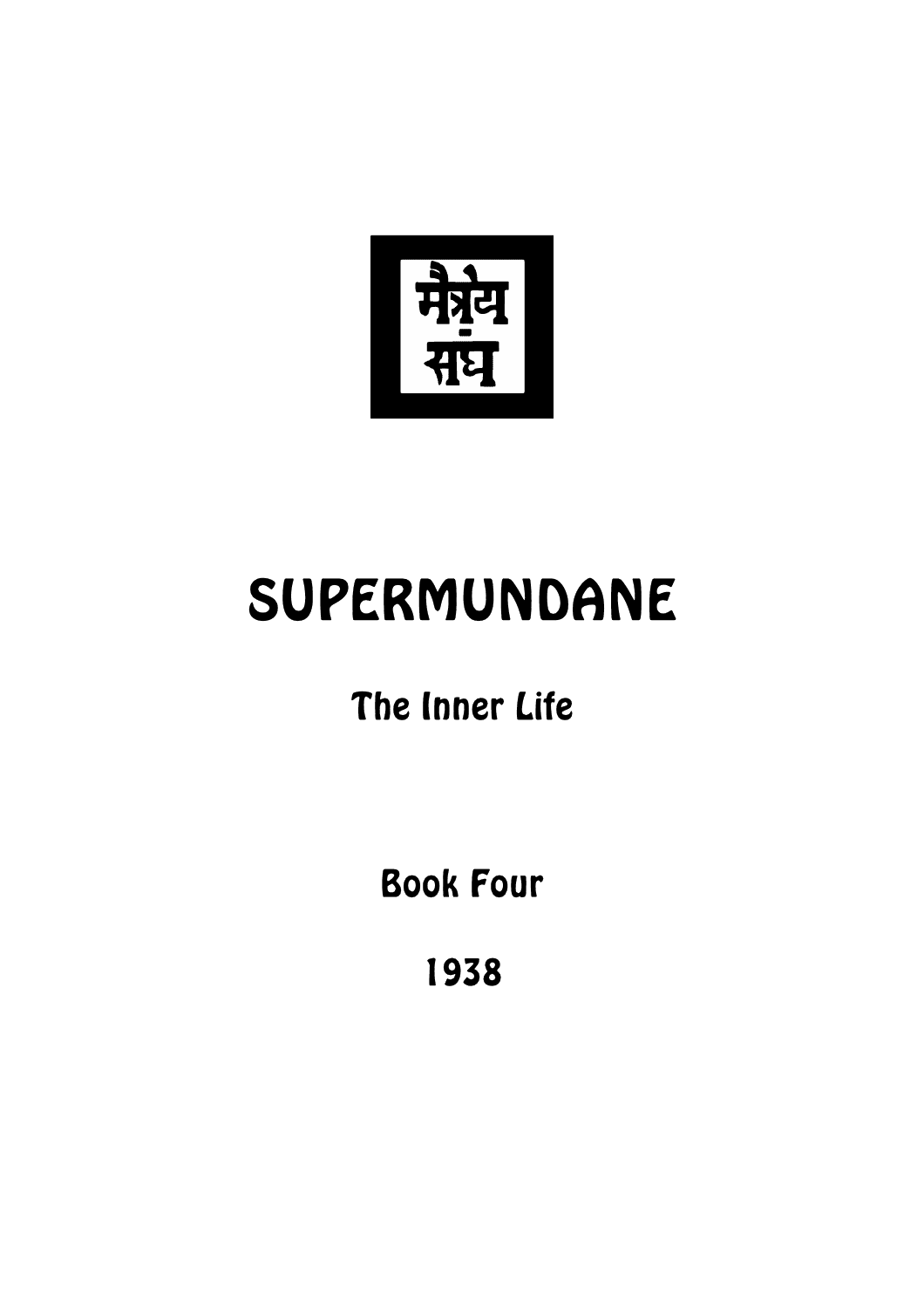*Copyright, 2004 Agni Yoga Society, Inc.*

*This book or any portion thereof may not be reproduced in English or in translation to any other language without written permission from the publisher*

*First Edition, 2004* 

*Agni Yoga Society, Inc. 319 West 107th Street, New York, NY 10025*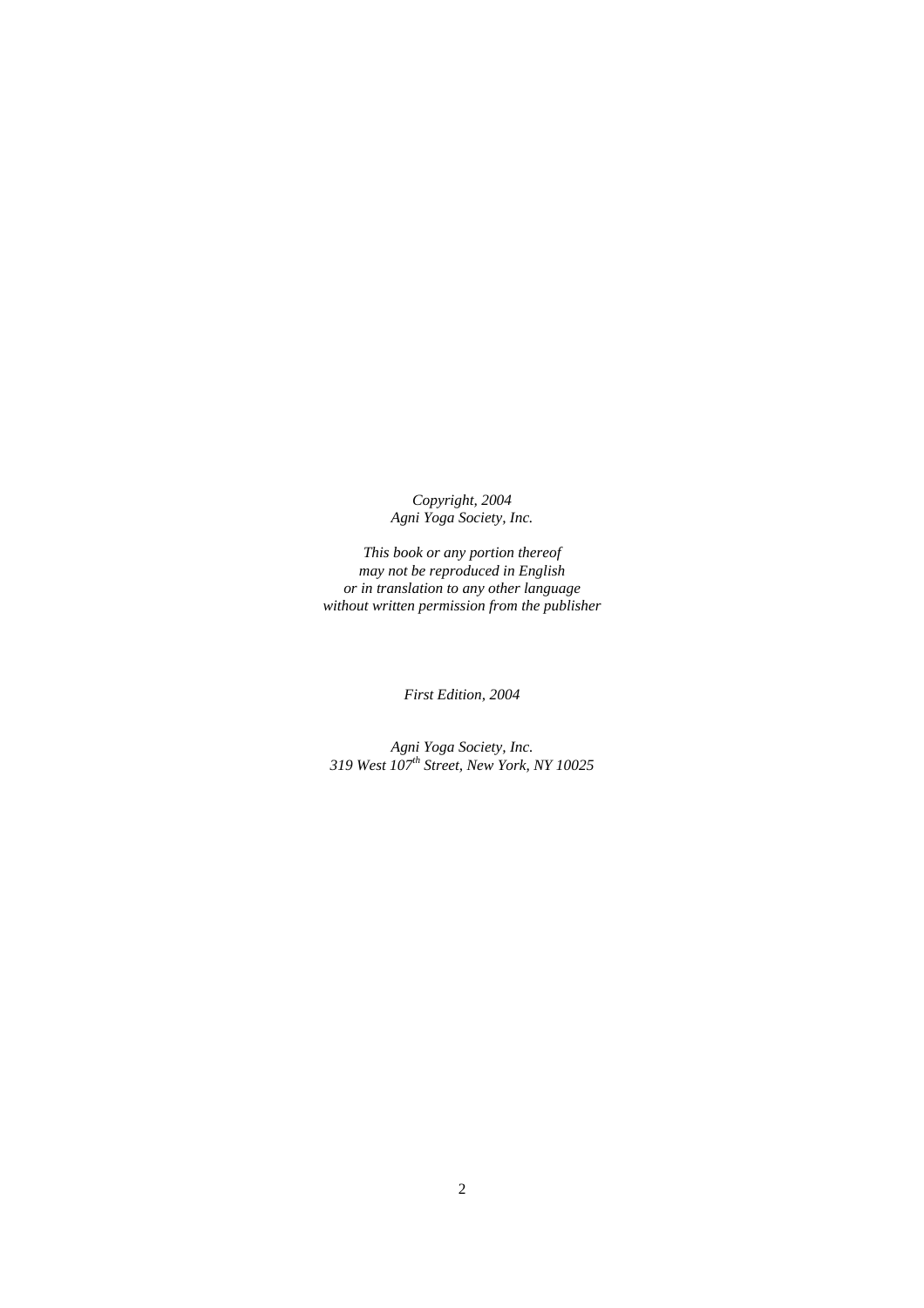The Inner Life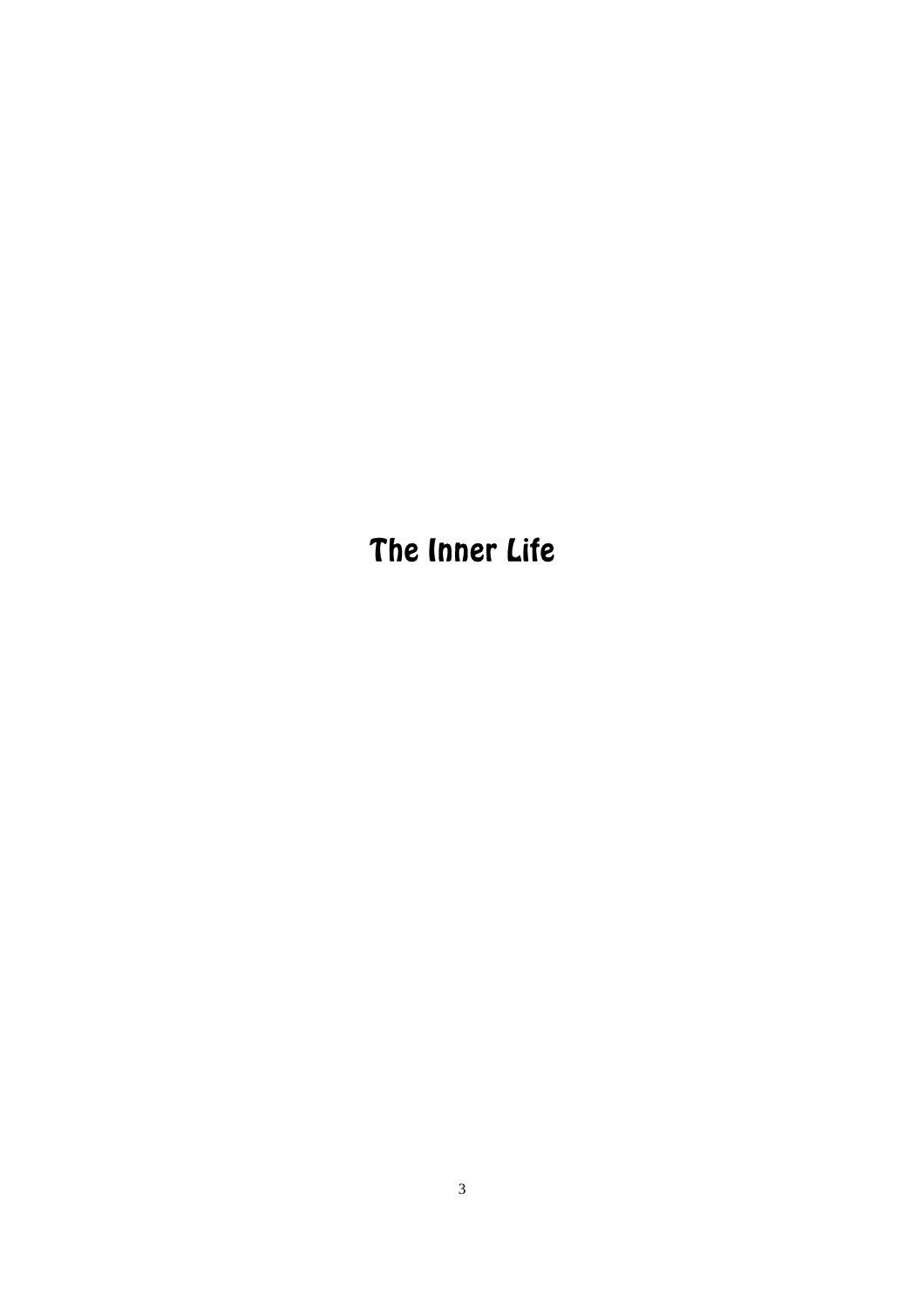700. Urusvati knows that every appeal for the renewal of life must address the needs of women and the young. Some people think that both of these aspects of life are secure, and are developing successfully, but in reality the position of woman and the education of the young are not at all in a satisfactory condition. Only a small number of women can assume equal rights in the conditions of life, and in most schools the foundations of a sound life are not taught. Evolution cannot proceed successfully when two pillars of support have not yet been made secure. It should not be thought that evolution proceeds under any conditions; it can be obstructed, and much precious energy will be wasted.

The world convulses from the horrors of Armageddon, yet life grows ever uglier. People may believe that they work for some higher ideals, though their deeds reveal the opposite. One can find in life the very same agonies that burdened mankind thousands of years ago. These wounds cannot be justified by blaming the intolerable conditions of life, when people make no effort to improve these conditions, even to some small degree. Small groups can point to their useful achievements, but now We are discussing not the exceptions, but the masses of humanity, who are the real movers of evolution.

The Thinker said, "O, ye wise men, your efforts will be fruitless if woman does not stretch out her hand to you, and if you do not raise a generation of heroes!"

701. Urusvati knows how lightminded many people are about their own state of readiness. One would think that there exists a great number of heroes ready for self-sacrificing *podvig*.

Readiness can be flaming, or can be lukewarm. The lukewarm people cheat not only those around them, but also themselves. They do not even notice their own lies, and thus worsen their condition. Truly, it is better for those who acknowledge their unreadiness; at least they can improve themselves. But the cunning one and the boaster close off the path of advancement. Thus We must constantly remind you about the state of readiness. It alone gives one courage for overcoming all obstacles.

Many speak of their readiness to work with Us, but at the first sign of difficulty they retreat in cowardice. One of the main causes for this is a lack of understanding of the meaning of life. They do not ponder upon the Supermundane Infinity, and are chained to the earthly mirage. Just as a horse kept always in a corral loses the ability to race, so also does the prisoner of Earth lose the ability for rapid advancement.

Thus, when I speak of readiness, I am reminding you about advancement. One should be ever ready for *podvig*. One must think much about *podvig*, before putting it into action. It must first be performed mentally, and thought about with such conviction that its implementation in life is unavoidable. Only thus is that living cooperation, about which so many words have been spoken, created.

The Thinker said, "Do you not think that lukewarm readiness is like one drop of nectar diluted by an entire sea?"

702. Urusvati knows how much humanity is plagued by the phantoms of contradiction.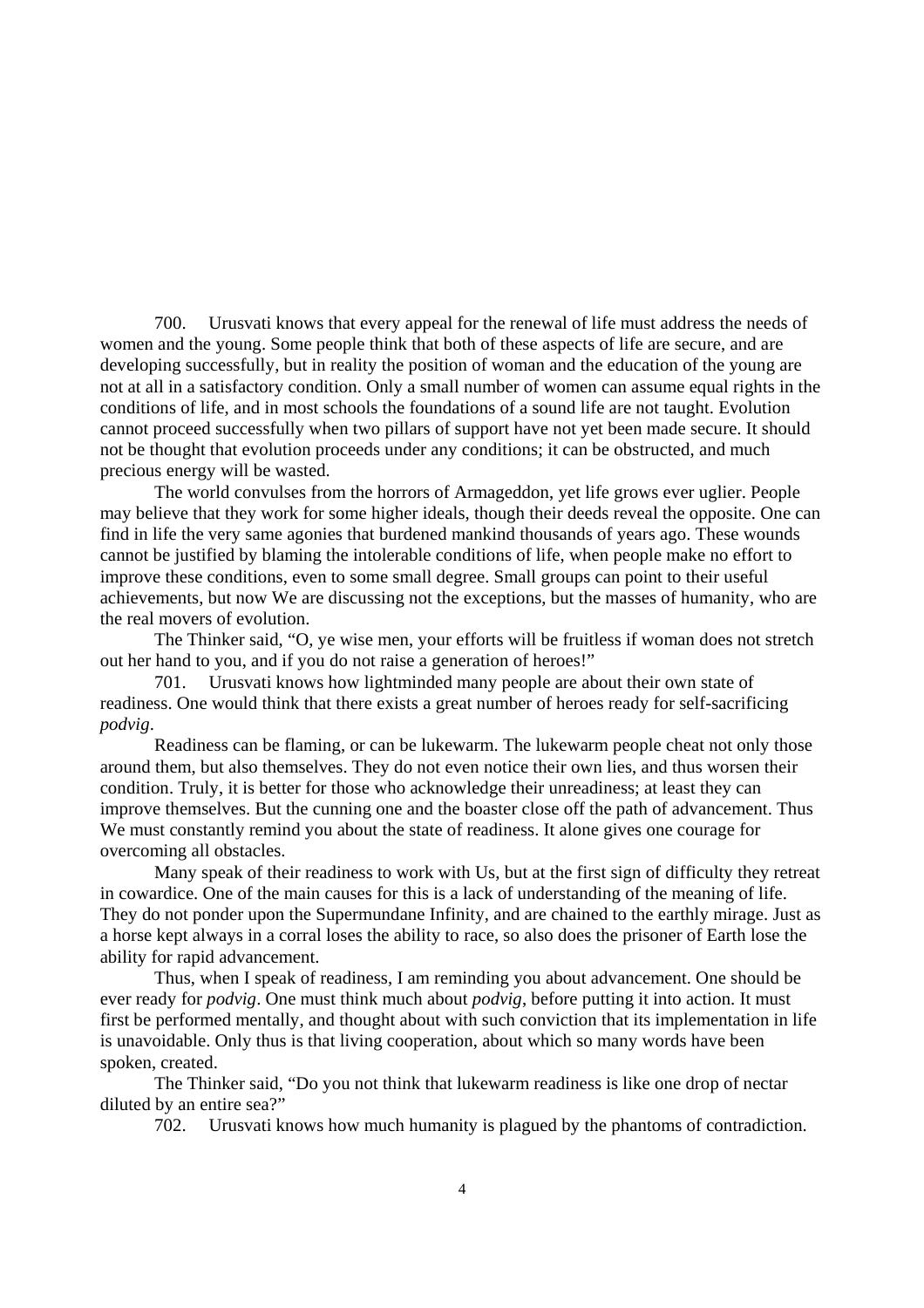Humanity itself created and nurtured these phantoms. Even the most fundamental concept, that of primary energy, is surrounded by irreconcilable opinions. We have said that energy is inexhaustible, yet at the same time recommend all possible care in utilizing it. And people see contradiction in that, even though every thoughtful individual knows that everything of value must be safeguarded. We have also spoken about the stability of the primal energy, but people then point to its changeability. But actually, its true nature is not its changeability, but its multiformity. Also, people try to apply earthly dates and qualities to it, forgetting that the Subtle World does not live in accordance with earthly calendars.

It was not without reason that in ancient times students were required to learn to reconcile contradictions. A pupil, stumbling against contradictions, was often held back for a long time at that threshold. He not only could not reflect upon the Supermundane, but even lost his earthly path. He could find a solution only if he understood the significance of goalfitness, but by not understanding goalfitness he was lost.

The Thinker said, "If all that was read reminded us about goalfitness, we could have conquered the dragon of contradictions."

703. Urusvati knows that an attitude of solemnity is needed for thinking about the Supermundane. This attitude is ignited when one conceives an idea about the Supermundane. The slanderers will say, "Again a contradiction!" But they do not understand that with the fiery quality of striving, many things are revealed almost simultaneously, faster even than the speed of light. Truly, in fieriness is found a key to the treasure-box of all possibilities.

Likewise, people do not want to understand that something can take place in the Subtle World before its earthly manifestation. Urusvati knows that occurrences in the Subtle and the earthly worlds are not necessarily simultaneous. This delay may be natural, for the purpose of shaping a distant earthly event, but it also can be caused by circumstances that intrude upon and deflect the order of events. A stormy sea can serve as the best example of the complexity of rhythm on the different worlds.

Most people are not able to make the idea of the Subtle World a part of their lives, and thus they obstruct evolution. It is difficult to reveal to the earthly consciousness that the Subtle World is the true source of events in the earthly world. Whole decades can pass between an event in the Subtle World and its counterpart in the physical world, even though by being formed in the Subtle World it became inevitable.

One could wonder why some events are beacons that determine many subsequent events. One must remember that events follow a very complex course that cannot be accounted for by a simple explanation. Who would dare to decide which of the stream of events is the most significant, and what are the causes and what the effects? One must train oneself to think about the Supermundane.

The Thinker said, "The eye did not perceive, the ear did not hear, but the heart knew that something had taken place."

704. Urusvati knows that inspiration, exaltation, and also enthusiasm, as it is called, must be consciously sustained. But patience, containment, and tolerance are also created consciously. It is a mistake to surmise that the rewards of self-development come from without; a fiery hearth lives in the depths of the consciousness. Man must perceive it, must safeguard it lovingly, and must summon its forces. Only then can outward help be given.

Even a simple mechanic understands the basic laws of the application of energy. So much the more should a thinker adopt the application of his own abilities. Therefore, when We speak about the Supermundane, We speak according to the fundamentals of human nature. Thus, in your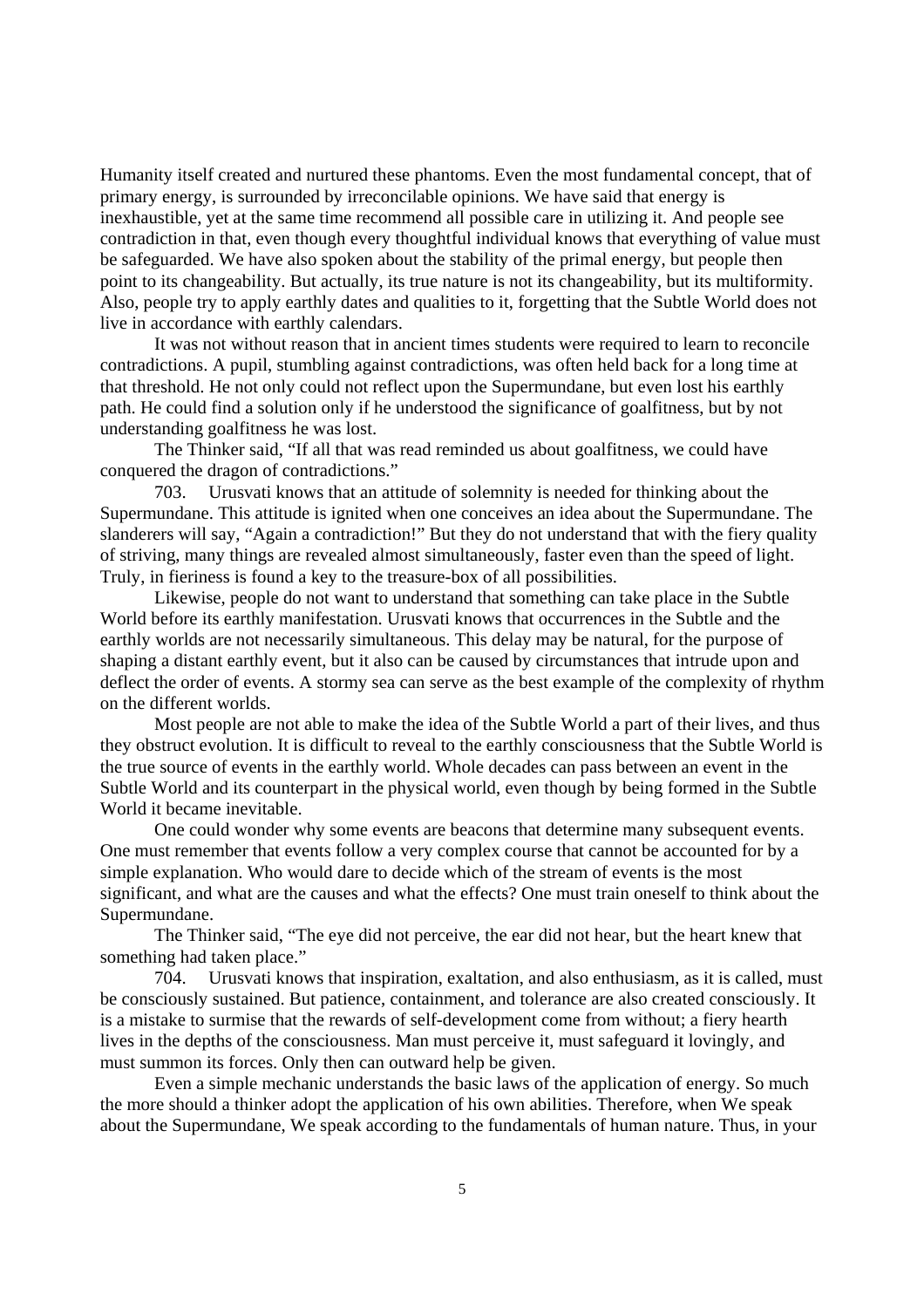discourses about the perfectment of life, use the most ordinary examples. Most people are good listeners when spoken to in simple words. A simple word is a great gift.

The Thinker said, "Find the most simple about the Great; love enters only through a plain gate."

705. Urusvati knows how careful one should be about the expenditure of psychic energy. Even experienced workers have been guilty of expending it improperly and excessively. One should not wonder that, though inexhaustible, psychic energy requires a very careful attitude. It is also important that the inexhaustible spatial energy be in harmony with human energy. Otherwise, human energy could be fully spent, having lost its link with the Highest Conduit. For this, comeasurement and goalfitness should be remembered. People usually try to call these concepts abstract, forgetting that there can be nothing abstract in the Universe.

People should remember that they live in constant danger, and that their participation in the Supermundane World is not an abstraction. These simple reminders are needed not only upon the beginning steps, but always.

The Thinker advised his followers never to consider themselves immune to danger, for anyone who depends only upon the protection of the teacher has already ceased to be a true coworker.

"Beauty lives in conscious cooperation."

706. Urusvati understands rightly that knowledge is the entryway to excellence in labor. The quality of one's labor is defined by one's knowledge. Without knowledge, a high quality is not possible. All labor requires at least some knowledge. This knowledge does not come only outwardly, but can also be awakened inwardly.

There is much knowledge in man; some of it is awakened easily, but much requires deep concentration to be brought out into the consciousness. A vigilant concentration can only be developed by using the manifestations of earthly life. Therefore, withdrawal from the earthly life can be only a temporary one.

Spirit is a quality of matter; therefore We repeat: Do not withdraw from the earthly life, for in it too are found spiritual joys, and joy is needed for supermundane feelings. It is especially necessary to care for those who labor, in order that the proper rhythm of labor may generate in them the joy of the heart. The humblest worker can be a great vessel of joy, if he perceives the supermundane vibrations.

Do not complain if you have to speak of things simply and repeatedly; multitudes of hearts await a simple word. They wish to warm themselves at a welcoming fire, and thus can raise themselves to the Supermundane.

The Thinker taught, "Observe the course of the luminaries. Everything earthly strives to the Supermundane."

707. Urusvati rightly resists prejudices and restrictions imposed on knowledge. People particularly love to talk about the freedom of science, and at the same time try to prevent scientific cooperation. One can only remind them about the significance of synthesis, because so many people do not want to realize the important meaning of this concept.

It is necessary to teach in school that all scientific domains are linked to one another. One should warn against prejudices, for even the scientists suffer from this repugnant illness.

It should not be forgotten that prejudice can become the most dangerous barrier in the attainment of the Supermundane. The time will come, indeed, has already come, when cognition of the Supermundane will be a very real science. Armageddon directs the people toward this.

People are perceptive enough to notice the many striking manifestations that fill everyday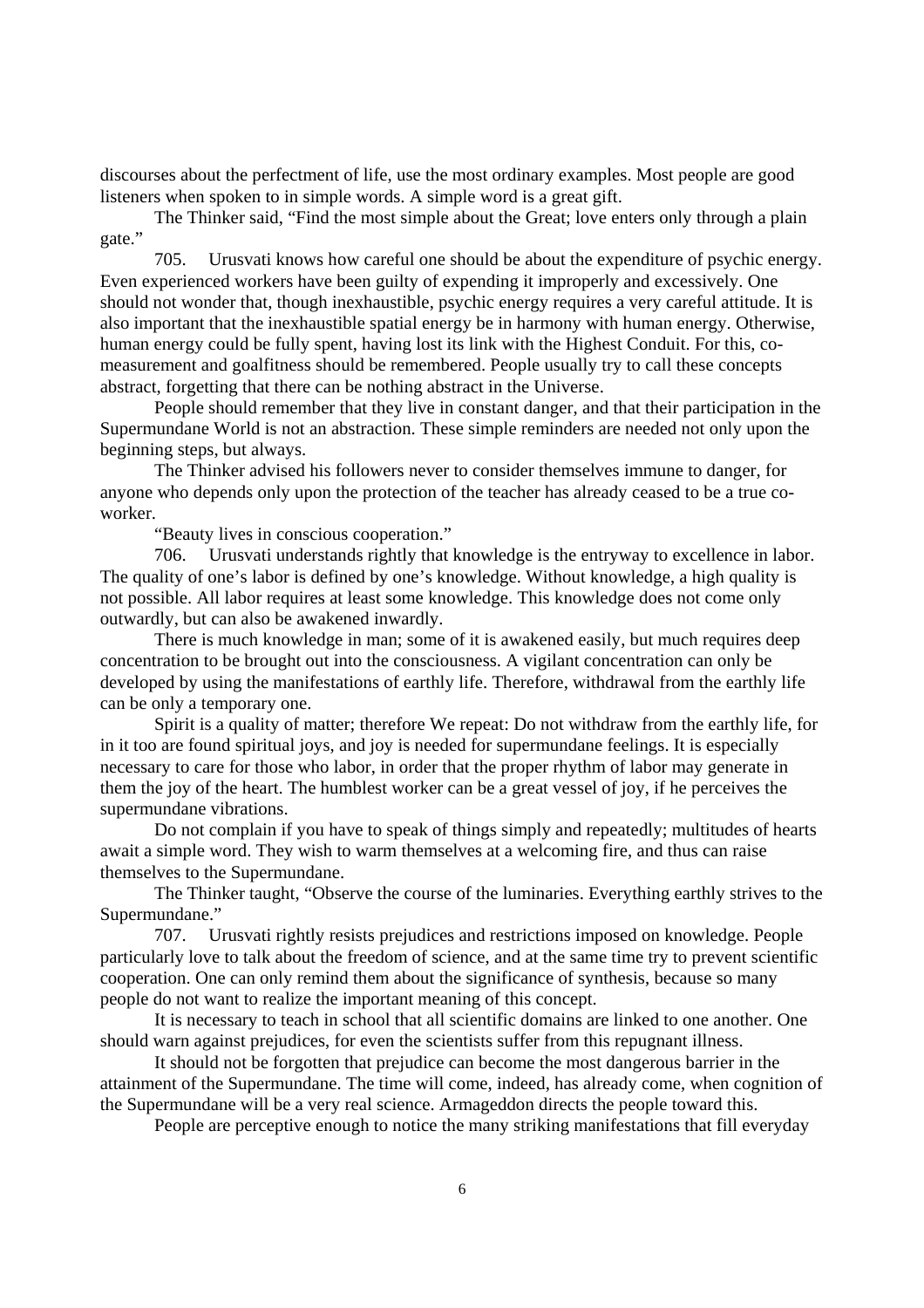life. The observable combinations of psychic and physical conditions do not occur by accident. There has never before been such confusion in life. Verily, man could be a king of nature, for he can induce shocks in it and his thought is like a fiery arrow. Therefore, study the consequences of human thinking. Remember that a prayer for destruction is alien to true knowledge.

The Thinker said, "The symbol of knowledge is Infinity."

708. Urusvati knows the value of *podvig* as an action of the free will. A teaching must be an instruction for the one embarking on the spiritual path, without coercion. It must be remembered that even the slightest forcing will impede evolution.

It may be asked what relationship exists between the idea of *podvig* and the Supermundane. But the individual cannot progress without such a relationship. One must develop an understanding of the Supermundane as a helpful reality. It is not enough to accept the Supermundane, but not admit it into one's everyday life. Care should be taken that the young generations think about the Supermundane from their early years.

Let these thoughts begin with study of the paths of the luminaries, or upon the basis of philosophy. There are many ways to the Supermundane Heights. But it is essential that through all one's labor and difficulties should always shine the Beacon of the Highest World.

It is not to be expected that people, gripped by Armageddon, could easily realize the urgent need for thoughts about the Supermundane, yet everyone, within his limitations, can sow useful knowledge. Let it be multiform. Let each nation color knowledge with its own hue. And finally, let them recall containment and patience. Let there be no rejection, but always a gentle reminder about the destiny common to all humanity. Only by knowing this can we guarantee the humaneness of progress.

The Thinker taught, "I have chosen my way voluntarily, and nothing will divert me from learning about the Supermundane."

709. Urusvati knows the beneficence of regularity of rhythm. The beat of the heart is constant. Any irregular beat of the heart is an unnatural, unhealthy condition.

Likewise, a break in one's striving to the Supermundane is also an unnatural condition. Some will say, "But the majority of people do not think at all about the Supermundane." And you may reply that the psychic condition of most people is not natural.

One should learn to distinguish between a living and a dead calmness. Often one's striving turns into a dead habit; that kind of regularity brings no benefit. Every sensible structure is in need of goalfitness. Only in a state of living receptivity is it possible to affirm oneself on the path and to go forward. Again it is necessary to remember all the seeming contradictions that must be reconciled.

We have often said that realization of the Supermundane can be increased under any conditions. Not only calm contemplation, but also powerful inner conflicts can provide the necessary impetus for advancement. Outer conditions have their role also, and people must always maintain a state of constancy.

This idea must be accepted as simply as possible. Blissful joy is in the acceptance of the Supermundane energy. It is available to everyone who desires to turn to it. In this will also grow co-measurement, which allows one to distinguish what is the most urgent and needed.

The Thinker advised, "Accept the command of the heart, but first of all think about where the heart is and by what it lives."

710. Urusvati knows how to recognize the various strata of thinking. It is usually believed that the exterior layer of thought is the most perfect one, for it is more easily expressed in words, but that idea is incorrect. Far more significant is the inner layer, which is expressed through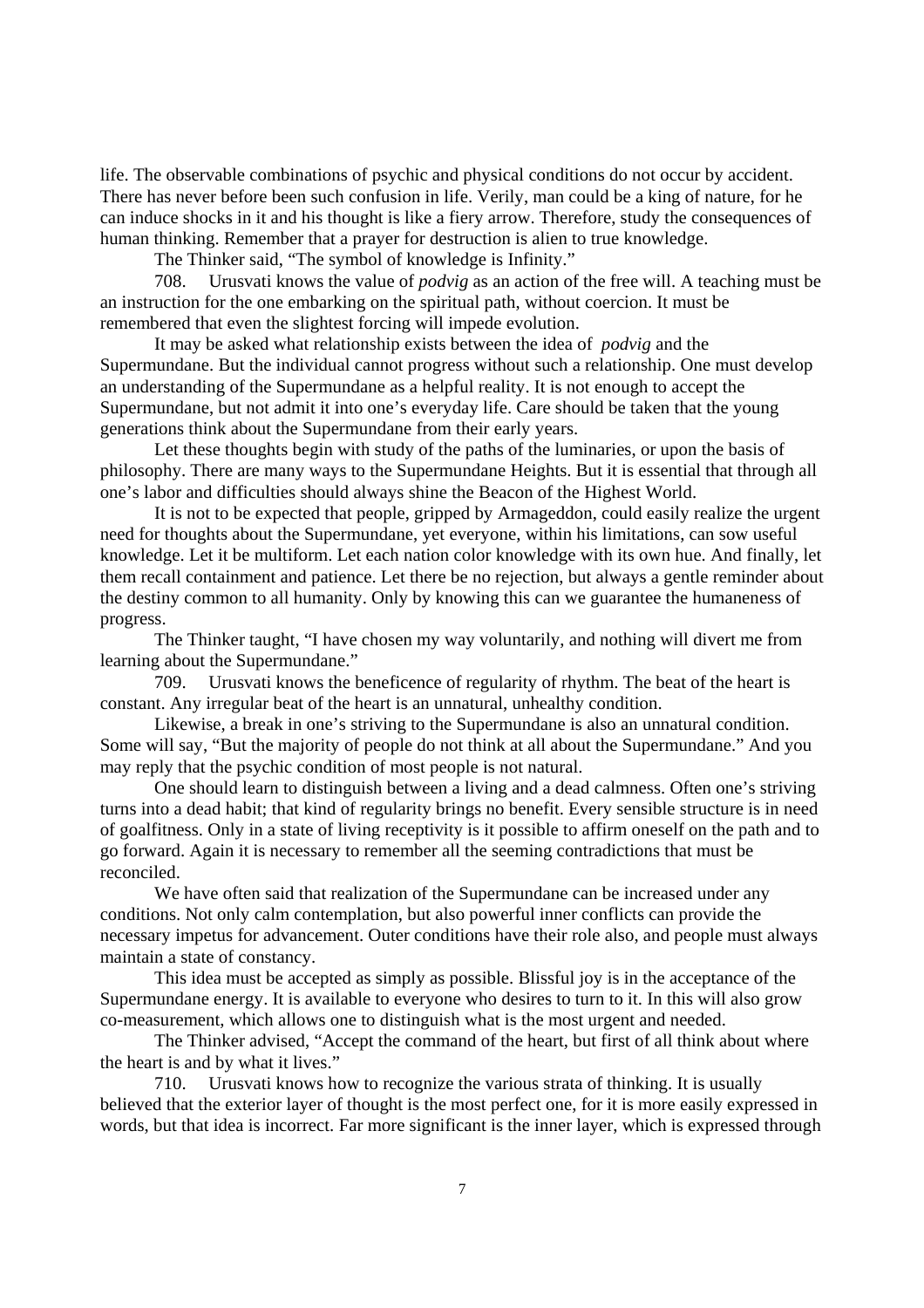feeling. This layer has a much stronger hold on man; from it rise the actions that affect one's karma. The sensitive, elevated consciousness knows how to heed the inner thinking. It needs no words and knows that ascent is forged in the hearth of silence.

Concentration is a companion to true achievement. Patiently and tenderly is this constant companion summoned. External, chance currents can disrupt the growth of inner thinking. You observed that the collective thinking of crowds is quite primitive, not because the crowd consists of fools, but because the external, random, inter-crossing currents and irregular rhythms destroy the highest expressions.

The crowd will never express any idea about the Supermundane. Their best feelings will be buried under heaps of words. Rarely, quite rarely, mass thinking can be effective, but in the history of humanity there are almost no indications of important collective decisions made by the masses. The crowd cries out yes or no, but it does not express the higher concepts. Therefore, do not be disturbed if the crowd does not listen to talk about the Supermundane. Solitary thoughts can merge into special currents, and their powerful effects will even dissolve rocks.

The Thinker used to say, "Teach me to hear the Voice of Silence."

711. Urusvati knows the power of faith, but knows also that straight-knowledge is even stronger. In faith there are assumptions, but with straight-knowledge there is only active affirmation, without deviations. It is not enough to accept, even in full trust. It is necessary to actively affirm, as a command; only thus can the way to the Supermundane be found. Let us not think that every thought about the Supermundane will be fruitful. Many mayflies flash by, without leaving any trace in the existing Universe. Just wandering aimlessly in thought, without developing a firm consciousness of where and how to look for indications about the Supermundane life, is fruitless. We have spoken much about the reality of the Supermundane World, but man loves to separate the Supermundane World from the earthly, and therein lies great harm, for first of all there must be accepted the one energy that abides in everything.

One should explain in schools that man lives in three worlds. It is easy for children to understand the idea of human mobility. And how much will the beauty of the world be multiplied when man will be admitted to the hearth of progress! Much has been spoken already about the filling of space. Every physicist and chemist can, however primitively, confirm these laws. Let one speak about matter, beginning with any level of the worlds, and *(It is acceptable if he only speaks*) about matter; it is irrelevant from what level of the worlds to begin one's exploration, for) Infinity will broaden the outlook.

The Thinker did not deny anything that could give birth to an expansion of thinking.

712. Urusvati knows the natural applications of psychic energy. Cosmic activity is rhythmic, as are all psycho-cosmic manifestations. It is impossible to be a dwarf today and a giant tomorrow. Much ongoing intensification of one's forces must be undertaken before a natural evolution can take place. Many times have people attained considerable heights and then, instead of continued perfectment, have fallen into everyday routine. It is necessary to understand the value of gradual perfectment, which alone provides true achievement.

Even experienced investigators do not always maintain a proper continuity of experiments. They fear that their short lives will not permit them to complete what they began. Yet, if they understood the continuity of life and consciousness, their attitude to their tasks would change.

Earthly language is of no use in describing eternity. For this, a supermundane language is needed. Only with straight-knowledge can one silently express the concept of eternity. Man must proceed on his endless path without thinking about the brevity of earthly existences. Man can bring his lives closer together, and can transmute them into a garland of spiritual victories. The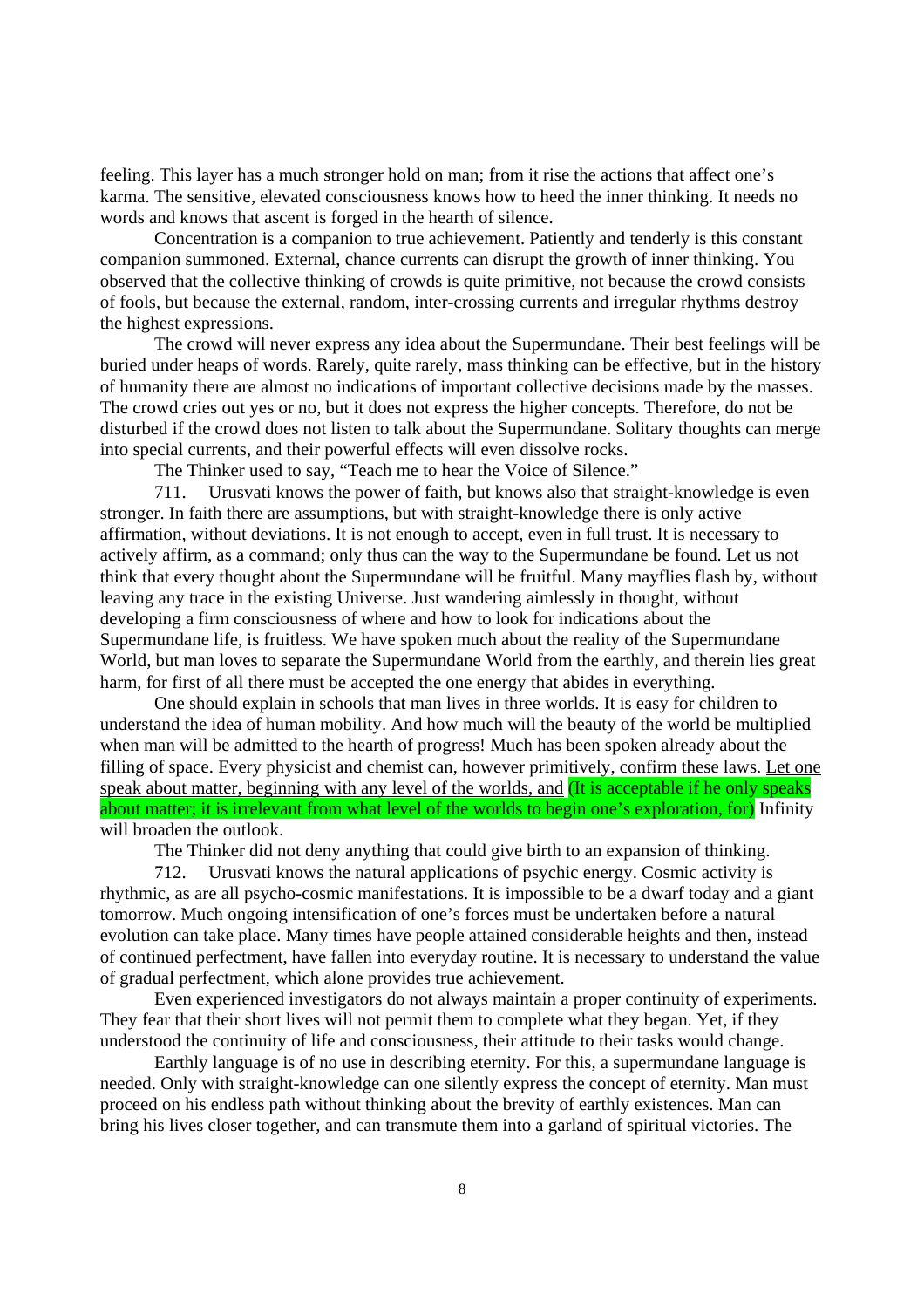most valued by Us is when one's psychic energy is applied naturally, daily, untiringly, here on Earth. In this way does Our sister Urusvati proceed.

The Thinker advised, "Gather all forces before entering the higher path. There can be no retreat after one begins to strive toward the Supermundane."

713. Urusvati knows that only a few are able to discern the experiences of former existences. People often complain that they do not have knowledge of their former lives. Yet, when they do obtain some of that knowledge, they either become distressed or fall into conceit.

People are rarely so developed in their consciousness that they can properly evaluate the lessons learned from previous lives. They cannot often recall useful achievements or recognize past errors and the consequences generated by them. People frequently complain about the law of karma because they think about it in earthly ways; but the law of karma is a cosmic one.

A single earthly life is less than a mustard seed in Infinity, but we must address ourselves to the Supermundane, for we participate in it. It is not a conceit to consider oneself a citizen of the Universe, and only in this state of mind can one realize the scope of responsibility of participating in the Great Construction. Not many can picture themselves as co-workers, united with the Great Construction. People obstruct their flight of thought with conventionalities, and, instead of liberating their thinking, they condemn themselves to a dark dungeon.

Regrettably, millions of years of earthly existence have been insufficient for humanity to liberate its thinking. The art of thinking is ignored and nowhere is it taught in schools. But how can one realize the Supermundane if there are everywhere barriers and prohibitions? The way to learning must be liberated, so that the New World can be built.

Do not think about the New World as something unattainable, but see yourself as its participant. It is no idle dream—the striving toward regenerated life, when the best creativity of the nations will merge in indomitable progress.

The Thinker said, "O Teacher, guide me to understand and to apply the experience of my former existences."

714. Urusvati knows that intolerance is the sister of ignorance. A broad tolerance begets open-mindedness, from which issues daring. The strongest striving requires straight-knowledge, and also a balanced open-mindedness. It is impossible to embrace the Supermundane World without both these foundations. Straight-knowledge can whisper to the heart, but the brain must also accept the possibility that the Supermundane World exists.

It has been said many times that man is the co-worker of creation. It is precisely so. Every thought impresses a mental image. This creativeness is indestructible, and it is time for people to realize their responsibility for this creative work.

Many lightminded and harmful mental obstructions pollute space. People do not usually believe that their feeble thoughts could leave any trace in space, but they must be reminded that even a fleeting feeling can inscribe an indelible hieroglyph there.

Only a full understanding of the meaning of thinking can lead to luminous daring. Do not think that this word has anything in common with audacity; in audacity there is rudeness, but higher daring is always benevolent. It opens ways to beautiful, mental creativeness.

Each beautiful thought must be safeguarded. Let it expand in space. It is a real gift to the structure of the Universe. But people must begin to think about the Supermundane World as natural and sense its touches in everyday life.

We speak about daily routine as a constant link to the Supermundane, which has its place in everyday life. Losing understanding of this can be the source of much grief.

The Thinker used to say, "Realization of the Supermundane comes not only from without,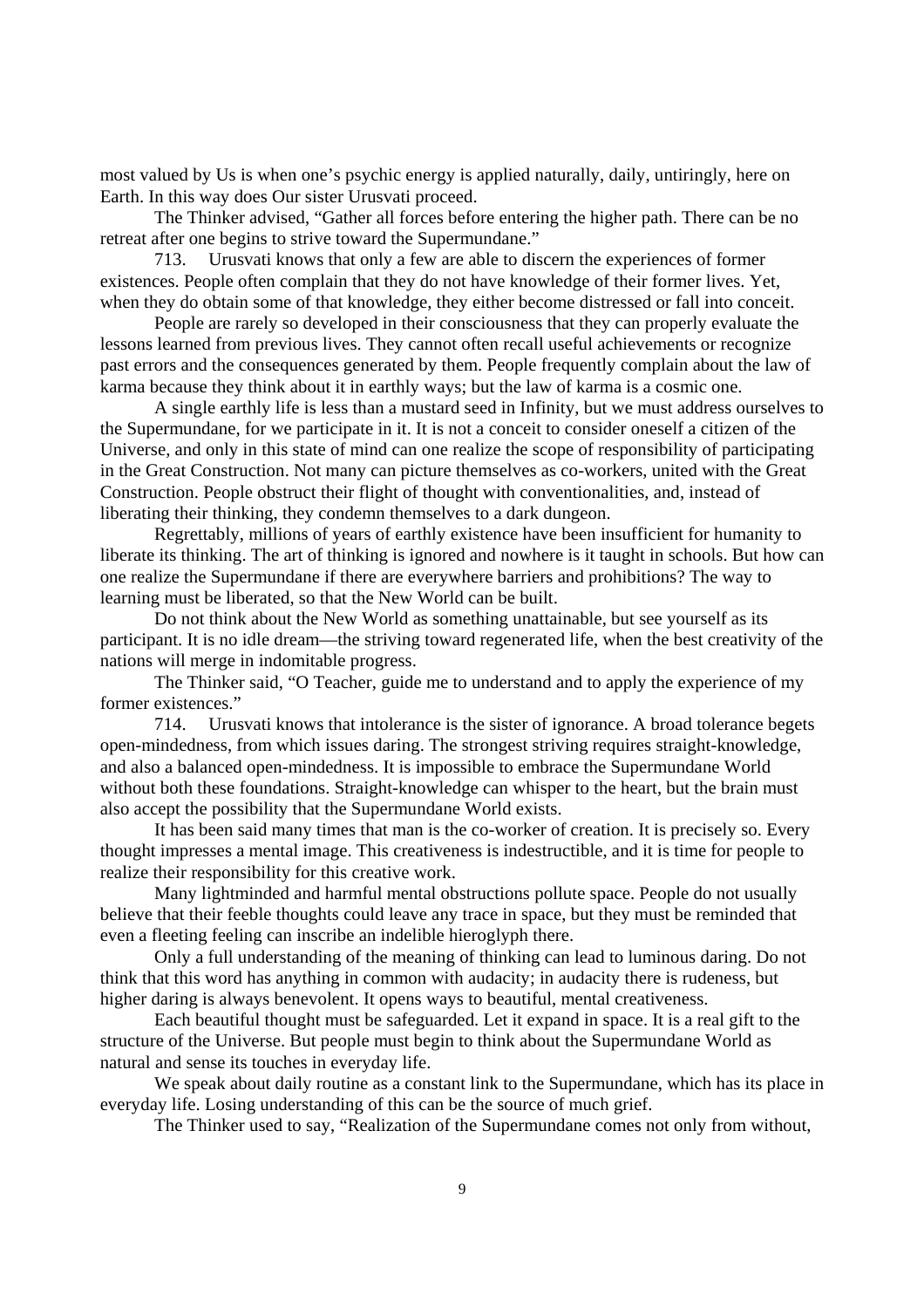it is also born within ourselves. Let this sign of daring glow in the heart."

715. Urusvati knows that a chemical compound is affected by the addition of even a minimal amount of any substance. In this way, a poison can be transformed into a healing remedy—and the opposite is also true. This very simple fact should be mentioned as an example to those who do not consider that, in the same way, the participation or removal of just one person can affect great events.

Ignorant people will say, "How can one individual influence the course of events?" They do not realize that We have in mind not so much someone's physical presence as his psychic influence. Many such examples could be cited in which one person brought a positive influence to a problem. Likewise, instances could be pointed out in which nations expelled their most valuable people, and thus made their path more difficult.

It is not a fantasy that the aura of a person can have enormous influence. It can transform the most poisonous substance into a panacea, but the ignorant ones do not accept this scientific consideration. They prefer to drink the bitter chalice, rather than admit an intelligent approach. There is much unhappiness in the world because of such ignorance! The Supermundane World cannot be revealed to those who prefer their own downfall to liberating the thinking of humanity. Many rulers have choked off the finest flights of thought. Evolution should not be tortured thus! The Supermundane world knocks at the door of the consciousness; great must be the ignorance of those who oppose a natural eagerness for knowledge.

The Thinker said, "The persecutors of freedom of thought prepare a frightful path for themselves."

716. Urusvati knows that even in remote antiquity the significance of human emanations was understood. Sickness was often treated by the laying on of hands or by surrounding patients with healthy organisms. Over time, people did not develop these healing abilities within themselves, and even forgot about them.

Thus, when mesmerism reminded people about these influences, they regarded it as something quite new and unusual. I speak about this in order to point out how often mankind forgets its own achievements. It only seems that science advances steadily; in reality, advances in learning move in waves. But people should not take this as an excuse for inaction. They may one day be able to rediscover many long-forgotten achievements.

It would be useful to write a book about the rediscovery of forgotten ways. This book would deal not only with the supernatural, but would also explore natural history, in which many pages were once known, but later forgotten. One must educate people about the forgotten achievements. It will be difficult to accomplish this, for ideas were expressed differently, and in different tongues. One has to know many languages and the mentality of many nations to be able to trace the chain of achievements in knowledge whose links were broken for centuries.

In such research attention should be given to the supermundane data that is generously strewn in the treasuries of folk wisdom. It is wrong to reject former achievements. It is unwise to say, "Let us begin from today," when the treasures were collected yesterday.

The Supermundane World was many times described in legends, and in such beautiful imagery! Thus one can move forward without throwing mud at the past.

The Thinker said, "Beware of the paths of ignorance, they are muddy."

717. Urusvati knows what true cooperation is. I have already said that everyone, under all circumstances, unavoidably participates in the Supermundane World. But this unconscious cooperation is in a sense an animal one; what We expect is human, conscious cooperation.

Such cooperation is born naturally, when one first recognizes the Supermundane World.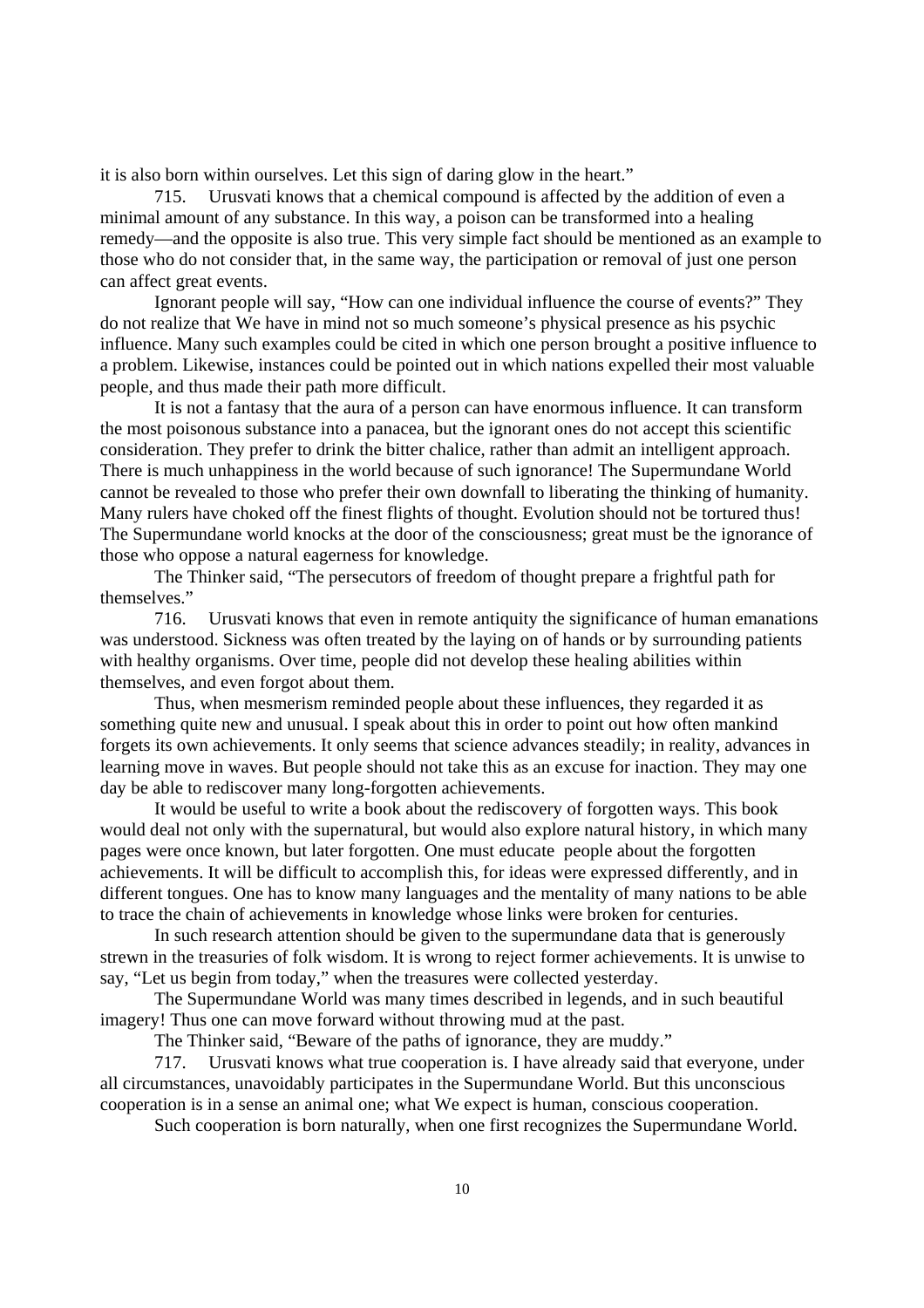This realization takes place gradually, when one begins to think about something existing beyond the physical. Thus does the fire of cognition begin to blaze.

The Thinker said, "Teacher, let me become Thy helper."

718. Urusvati knows how inseparable are the sciences and ethics. In ancient times religions were strong links, directing man toward the Higher World, but later crime, superstition, and hypocrisy coiled themselves around the religions. Many people began to search for another sensible approach to the Supermundane World. Learning and science offered new possibilities for an approach to the Higher World, but the thinkers understood that science without a moral foundation is lifeless. Thus we must always remember that science cannot advance without the realization of living ethics.

From the earliest school years, it is necessary to lay the foundations of the sciences and indicate how they should be studied. Prior to immersion into scientific formulas, it is necessary to lay firm, practical foundations. Only thus can be found a living way to living successes.

We do not deny anything useful. The foundation was offered to humanity many times, but was not accepted with certainty. Therefore let us welcome knowledge, but we must accompany it with an understanding of ethics. Understand clearly that a scientist without ethics is not working for evolution. Powerful thinkers must also be ethical people.

The Thinker said, "Teacher, show me the path of the beauty of the spirit."

719. Urusvati knows that man cannot properly measure the value of his actions while in an earthly state. Often, those deeds that seem to be the best are polluted by self-interest, and the truly self-sacrificing ones are forgotten in the dust of everyday life.

I affirm that the motivating causes for one's actions lie in the depths of the consciousness. Even enlightened spirits cannot discern the reasons for their actions. Of course, in the subtle body this discernment is easier, but even that is relative.

It must not be thought that an inability to evaluate properly is a calamity. It is unnecessary to involve oneself in all this reasoning when one's main purpose is to do good. Every act of good brings benefit. The more good we do the more we increase the beneficial accumulations. The reasoning mind must not be allowed into the domain where the heart should reign. The reasoning mind can always validate self-interest, but the heart will recognize untruth.

Psychic energy is directed mainly by the heart. The science that does not understand the foundations of psychic energy cannot succeed. The new world, of which the better part of mankind is dreaming, can be formed only upon a correct understanding of psychic energy. Man can live with it in friendship, or in enmity—but this would be a terrible deviation.

You may hear cunning suggestions that will say, "Is it not better to leave all these considerations about psychic energy to the scientists? When science will express its opinion about this energy the ordinary citizen will begin to talk about it." However, the cunning destroyers know well enough that psychic energy is the possession of all.

All of humanity must learn to recognize the various manifestations of psychic energy; it would be wrong to restrict these studies to a small group of scientists. Besides, there may be found among scientists self-interested people with preconceived ideas. The development of humanity is now at a level that summons all to cooperation, because the basis of Be-ness is sensible cooperation and cognition of psychic energy, without which mankind will be thrown into chaos. External accomplishments will not save man from self-destruction.

It is impossible to imagine how Armageddon can be concluded in the right way without an understanding of the foundations of Be-ness! I speak thus so that people will know to what extent the Supermundane provides the solutions for earthly problems. Do not think that the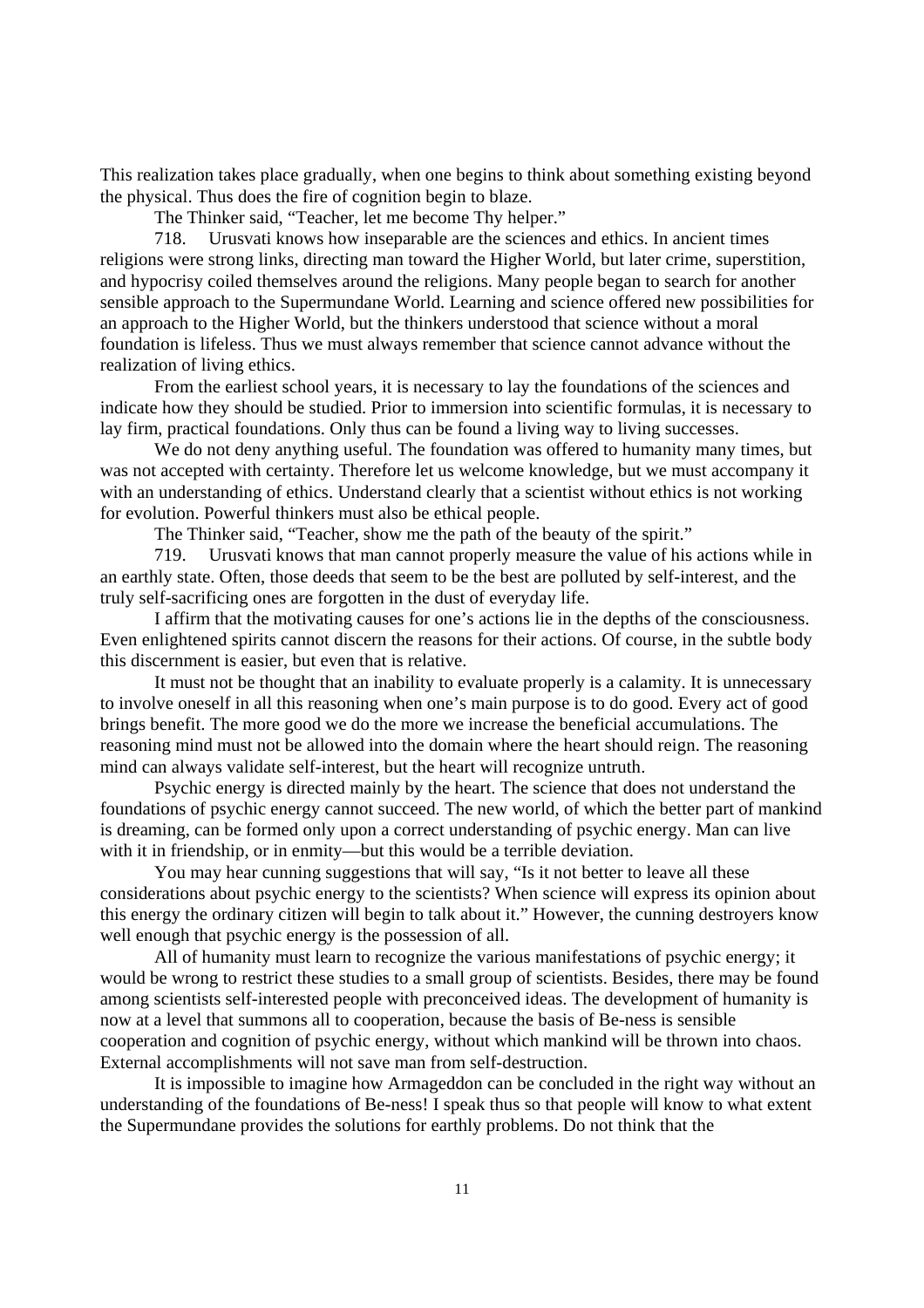Supermundane can remain at rest when earthly confusion corrupts everything. Yet, Urusvati knows how greatly proper education can ward off the danger of savagery. After all their discoveries, people still turn to savagery! Do not regard this as an exaggeration. The convulsions of Armageddon threaten incalculable calamities. Thus the Thinker said, "The time is coming when people will have to think about the Infinite in everything."

720. Urusvati knows that one of the most valued human qualities is keenness of observation. Everyone who can see should develop this keenness. But actually, the opposite occurs. People obscure their minds with superstition and prejudices. This becomes a kind of super*maya*. Therefore, the power of keen observation must be cultivated.

It is not without reason that We insist upon the need for good upbringing and education, that We speak repeatedly about certain qualities that are forgotten in humanity's confusion. As always, ignorance reigns and the voices of enlightenment are solitary and subject to persecutions, which, though different from those of the Dark Ages, are equally inhumane.

Let us not boast of culture, which now is taking on ugly forms. What kind of culture can succeed when the very art of thinking is not cultivated in the young! Even the reading of books will not help if their contents are not pondered. Therefore it is so necessary to sharpen attentiveness so that world events will be seen in their true significance.

People attempt to justify their behavior by saying that the universe is engulfed by chaos against which human thought is powerless. But such a notion cannot be applied to thought. Thought is powerful in everything. The aspiring consciousness is already successful in space, and even the germ of a thought has power. Keen observation will help to perceive how thought moves not only the muscles, but even the most complex processes of life. Amidst everyday life the most wonderful manifestations can be observed.

The Thinker said, "I wish to observe the manifestations of the Infinite."

721. Urusvati knows and has tested her abilities to see and hear the Invisible and Inaudible Worlds. It is significant that her considerable achievements were acquired in a natural way. Even in ancient times, people knew artificial methods for opening the way to the Invisible, but no unnatural approach is of any value.

It can be seen that all in the Universe is goalfitting, and can be attained by natural means; therefore the attainment of Urusvati is treasured. True, such levels of attainment cannot be reached quickly. Many vibrations must be assimilated, and this can be done only through many years of labor—indeed, it is better to say not years, but centuries. These attainments must be safe-guarded, for they have as their goal not personal benefit, but the progress of the people.

Attainments gained naturally must be protected against the opposition of today's scientists, who often impede rather than help. Mediocre scientists have their own prejudices and think that they are expelling superstition, when in reality they are creating new, harmful obstacles. In everything, search for natural ways.

The Thinker said, "Teacher, reveal to me the way—the most simple and straight."

722. Urusvati knows the importance of rhythm when in continuous communion with the Higher World. The rhythm of the highest energy is attained only through many years of labor, and cannot be achieved as a result of sudden illumination. One must begin with words, and later with wordless aspirations. Finally these flow together into a rhythm that resounds constantly in the heart, both when awake and when asleep. There is one basic quality that increases the vibration. Let us call this quality ecstatic Love, for in it are the highest devotion, inextinguishable trust, and untiring power. This step of ascent is a high one, but there is no ultimate stage in anything.

When any step of ascent is achieved in earthly life, without departing from one's daily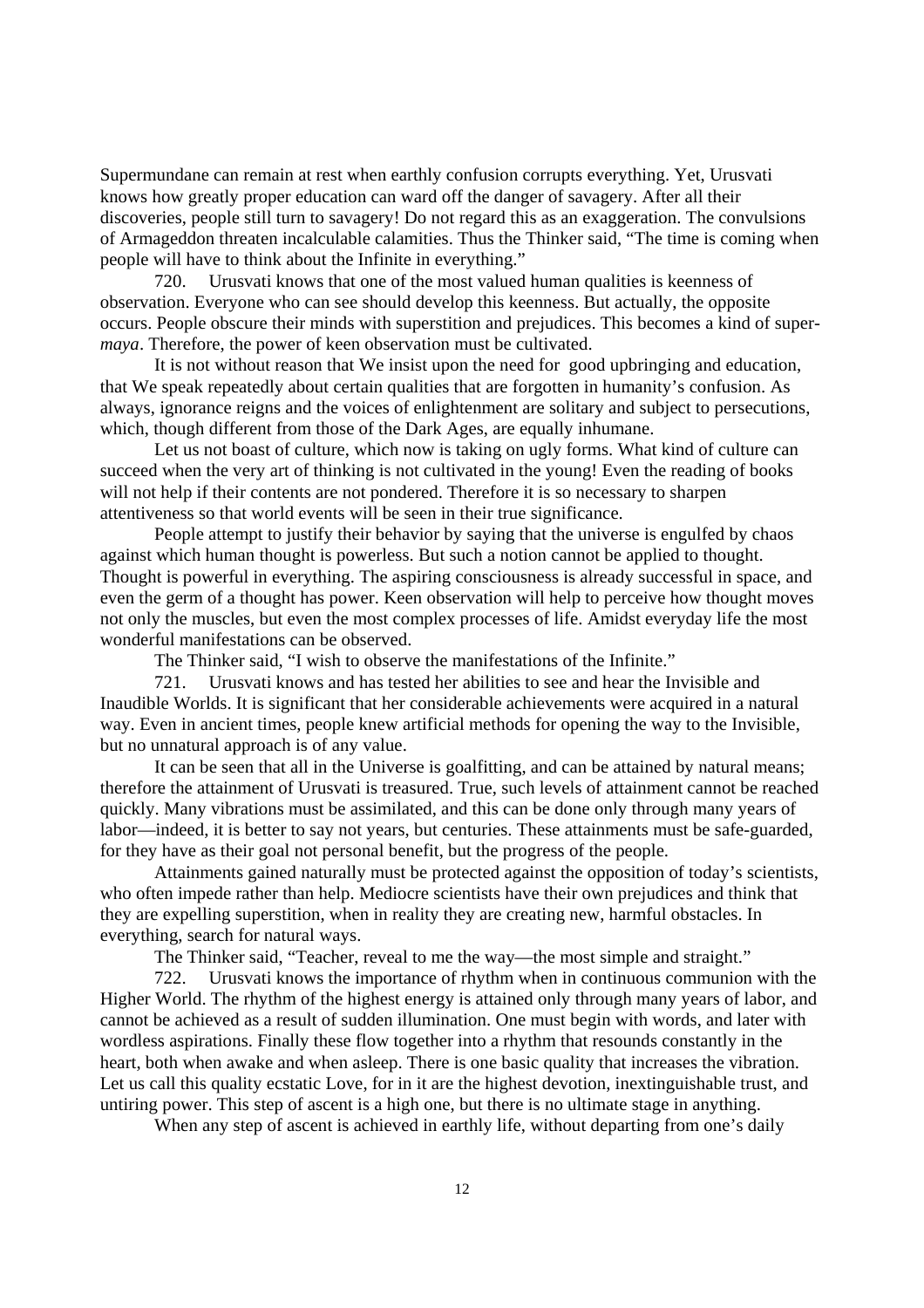routine, it can be called the highest test. True, it is difficult to hold one's torch high amidst crude vibrations, malice, and ignorance, but then the greater is the achievement. By maintaining a constant striving toward the Higher Worlds without turning away from daily life, that containment will be found which people call synthesis. But how rarely does one find in life the toilers who have dedicated themselves to the service of the Higher World!

People sometimes talk about the Common Good, yet this goal will only be possible through the embracing of the Higher World. Only then will the process of perfectment become a wise one, and unite all quests of humanity. The varied paths of all pilgrims will then be accepted and understood. They all walk the one path, and only their words differ.

The Thinker said to the disciples, "Embrace all, understand, and love."

723. Urusvati knows how difficult it is for people to understand divisibility of the spirit. They think that this concept contradicts science, but they overlook that the newest discoveries do confirm this utilization of psychic energy.

Radio and television transmission demonstrate how energy can be transmitted simultaneously in many directions. Of course, for this, proper transmitting and receiving apparatuses are needed. The human organism is a perfect apparatus for the transmission of energies. It should be understood that not only the natural abilities of man, but also his free will are involved in every psychic transmission.

Often, a thought is sent correctly, but for some reason is rejected by the recipient. Also, a recipient may be sensitive enough and ready to receive it, but the message itself may have been improperly sent. Often, people hear something, but are unable to attune themselves to the vibrations, and thus receive only senseless chatter.

It must not be thought that transmission of thought and images is possible only at high altitudes. Transmission of psychic energy can take place anywhere. Of course, highly-populated cities hinder the clarity of transmission. Nevertheless, one should train oneself so that psychic energy will work regardless of physical conditions.

Urusvati can attest that at first every external sound caused her pain, but later, when her vibrations were strengthened, the transmission could proceed under any conditions. Such vigilance and keenness are quite difficult to develop and demand considerable time, but the psychic world merits special attention.

The Thinker said, "Let us not return to the time when thunder was regarded as Divine Wrath."

724. Urusvati knows how often, due to misinterpretations, people do harm to the fundamental concepts. They speak about superhuman efforts, even though in the earthly life all is human. Even when one speaks about efforts that are noble or exalted, they nevertheless are always human. By their misinterpretations and distortions, people demean themselves.

The time is coming when all treasures in man's possession should be recognized. A true science, devoted to the study of the primary energy, must be accepted. People know about the salt that permeates the oceans, but they prefer not to acknowledge the energy of space. We call it psychic energy, but other names can be applied to it. Perhaps you have heard about grace? It exists, and its essence is nothing else than psychic energy.

Terms for psychic energy can be found in the various languages of the East, but their meaning was much distorted. We call on scientists to acknowledge the fundamental principle of energy—the foundation for all teachings.

We do not deny, We do not destroy—We construct in accordance with the mental condition of mankind. Each century brings its own conditions, which cannot be ignored. Often the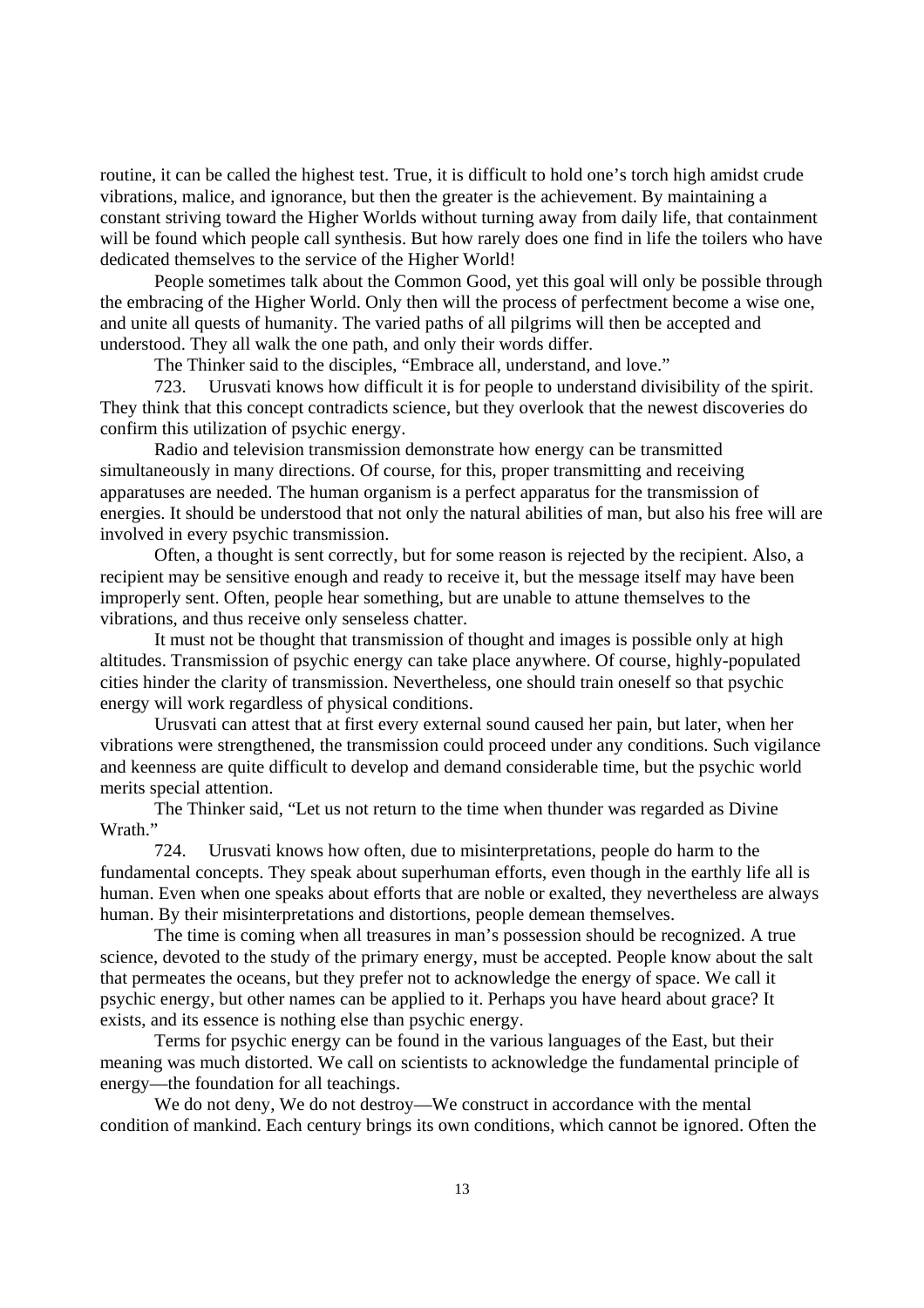Great seems to become obscured, and waves of destroyers engulf it. These signs must be observed closely, for they too contain within themselves the steps for the future. Evolution must be loved in all its stages. Eternal change is the basis of life.

The Thinker used to say, "Traveler, hasten to the goal, do not get caught overnight in an icy stream."

725. Urusvati knows how much people can distort even the simplest concepts. They understand calmness as deathlike inaction, but calmness is really a state of intense psychic activity, like a still and luminous body of water fed at the bottom by healing springs bringing sustenance for the benefit of humanity. Thus calmness should be understood as work, absorbing and enlightening.

The Teacher first of all tests His disciples' ability to maintain calmness during times of special tension. It is surprising to see how few pass this test. This is because people do not acknowledge the Primal Energy and the Higher Worlds. They believe that coarse physical conditions are all that exist, and many best possibilities are destroyed by such ignorance. You have often seen that even educated people do not wish to accept scientific developments. Their science drags along its old wagon-load like a lazy horse with blinders.

We will not tire of speaking about paths free of prejudice. One may ask—what is new in this? But let them consider how new are the paths that lie before humanity. Let all become participants of the new stage of evolution. Precisely, not just those especially chosen, but all those who call themselves human; let them approach the common work that reveals the Higher World.

Let us not utter pompous words. Let the honest work of learning be one's daily labor. All must participate in this labor. Let us not forget that everyone is a bearer of psychic energy and can observe at least some of its manifestations. Thus humanity will come closer to a new happiness and will understand what is the Common Good.

The Thinker indicated that he who can preserve calmness has already looked into the healing well.

726. Urusvati knows that emotions provide the propelling power for psychic energy. Love is the most powerful, but hatred has almost equal power.

Does this mean that one can live in hatred? Of course, it is possible, but it brings only loss. Not only does hatred bring an accumulation of imperil and through sicknesses shorten life, but mainly, its effect in the Subtle World is disastrous. You already know that in the Subtle World all feelings are intensified, and also their consequences. Now imagine how difficult it is for the hater to tear himself away from his destructive passion. Not only does he surround himself with evil, but his entire being is permeated with the poison of evil. He suffers because he himself has invited his torture. Thus, let us say, it is profitable to live in goodness and love. And this state becomes more intense in the Subtle World and a source of great happiness.

Much is available to the one who has embraced Good. He can sense the vibrations of the Higher Worlds, he can hear the music of the spheres, he ascends the steps of the harmony of beauty. Those philosophers are right who affirmed that beauty is goodness, and goodness beautiful.

True, many will regard these formulas as abstract and not applicable to earthly life. But the deniers will have to experience the conditions of the Subtle World many times, so that Truth will affirm itself in their consciousness. One can pity those people who, having learned reading and writing, imagine that they have already mastered the Teaching of Life.

Let us not condemn lack of knowledge, but let us sternly condemn deliberate ignorance. It must be understood where the boundary between insufficient knowledge and determined ignorance lies. One is curable, but the other is often irreparable. The one who denies knowledge is always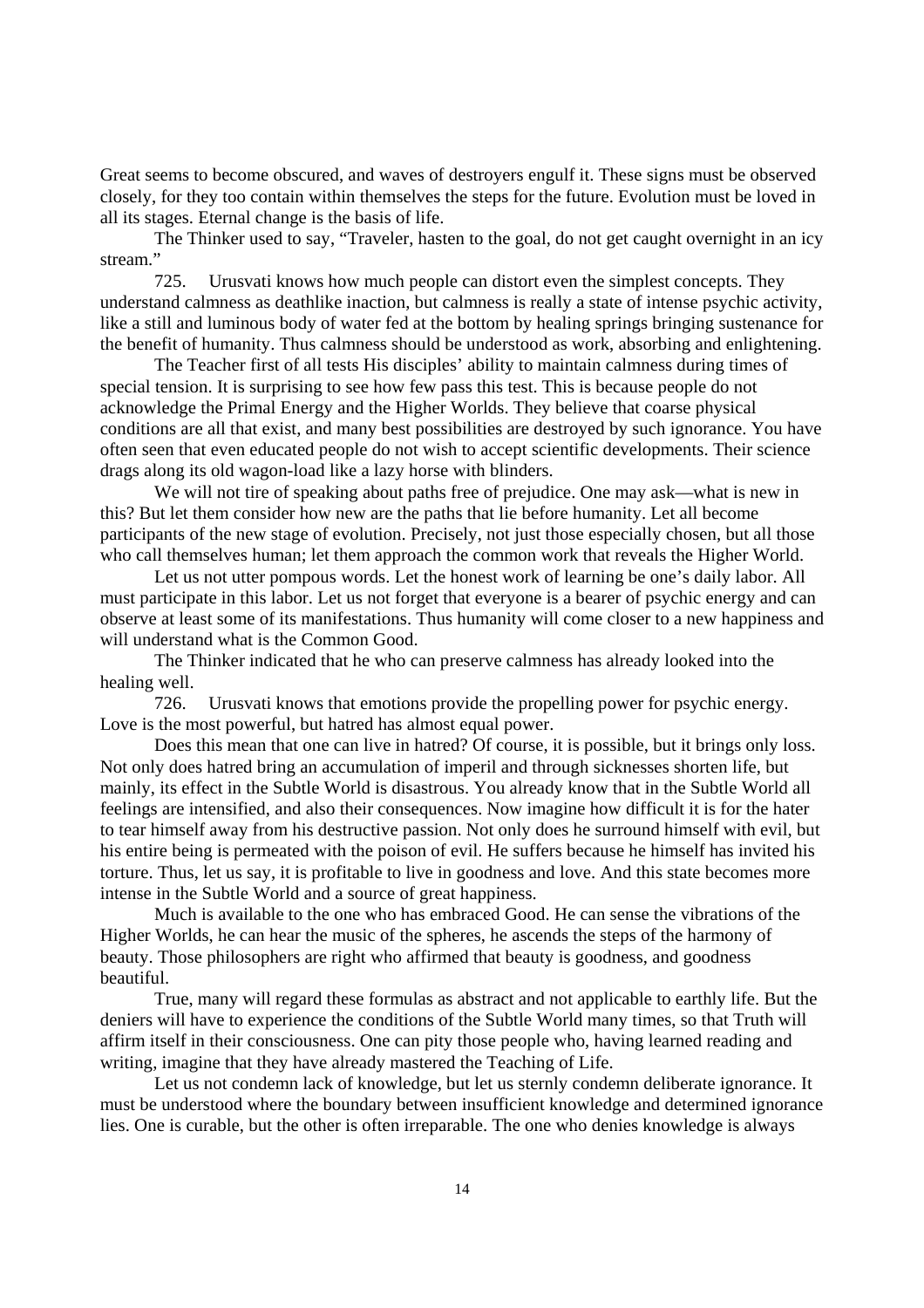self-conceited and pompous. Thus, by one's everyday behavior can one's essence be recognized.

The Thinker said, "We may forgive lack of knowledge, but intentional ignorance is unfit for cooperation."

727. Urusvati knows that there is but one Source for the advancement of knowledge. Many people prefer that everything should have a scientific foundation. Let us offer them the opportunity to conduct scientific research in a new way. Science has already branched out into a multitude of fields, some of which seem so contradictory that it would be impossible to find common ground. But if the scientists observe the psychic condition of the different researchers during their moments of greatest mental tension, they will find striking similarities in the tension of the researchers' creative centers. A philosopher and a physicist, a geographer and a psychologist, will all be alike in their moments of discovery.

Start the observation from that point on and you will come to the conclusion that the science of gaining knowledge is one Tree, and its branches can grow only from that one root. Thus one can make instructive observations, and this path will lead one to cognition of the Supermundane World.

Let us not wonder that many thoughts are born simultaneously in different parts of the world; these scientists do not know each other, they proceed by different ways, and are influenced by the restrictions of their particular national cultures; yet, there is one thing that inspires them to work for the good of humanity. How many beautiful observations can be made when the consciousness is expanded without negation, which is a sign of ignorance! Thus let us learn to embrace all and let us look upwards, with free eyes.

The Thinker asserted that the ancients knew much that was later forgotten.

728. Urusvati knows that psychology must be transformed into an objective science, as tangible as physiology. It is necessary to start teaching it in the lowest primary grades and then continue in all the higher educational institutions.

All branches of education must include a study of the foundations of psychology. This science should perhaps be named slightly differently, but let the accepted name remain. We try to avoid making changes in terminology when a useful goal can be reached with conventional terms.

Psychology must study the hidden forces of man. It will not only hearken to the ancient philosophies, but also will walk its own free, scientific path. Even the study of comparative religion will be thought of as a psychological study, because all spiritual studies have at their basis the acquiring of knowledge about the Supermundane World.

Let us not, out of pride, ignore the ancient achievements, for under different names are hidden the same experiences and deductions. Free scientific methods should be applied, for life in all its manifestations opens the way to cognition of the Unseen World. Many different energies merge into and flow out from the one primary energy. The study of the branching out of the one power, in individual ways, into every living being, is of great value. The abundant diversity of individualities should be treasured and explored, because it is precisely this study that will help the scientists to reconcile the seeming contradictions.

The Thinker said, "One can construct a sonorous choir with many different voices. People have the will, but few know how to apply it wisely."

729. Urusvati knows that the will is psychic energy, transmuted and sharpened. In antiquity the arrow was a symbol of the will. At present much is spoken about the development of the will and many artificial methods are proposed for strengthening it, but it can only be developed by active work.

When you meet people who lack will power, you can be certain that they suffer from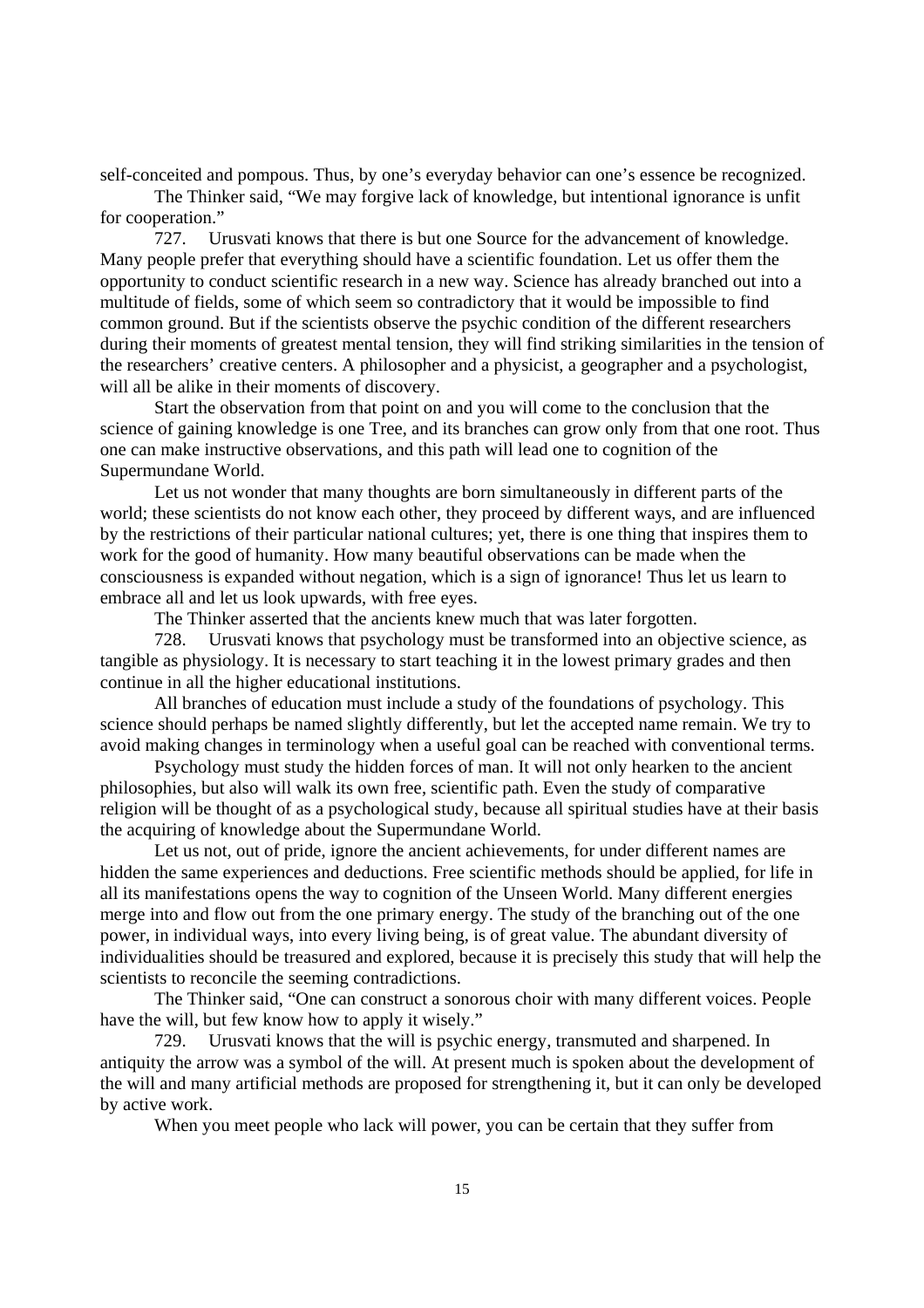laziness and are in a state of obscured consciousness, unwilling to attempt any independent activity. There are many such people and they will not readily understand that such creative labor sharpens their arrow of attainment. It can be stated that lack of will is accompanied by fear, depression, ingratitude, and other terrors of ignorance.

When we strive to the Supermundane World, we must gather all our will in order to courageously conquer all the lower strata, which nail people to a state of ignorance. Let us not pity those who deprive themselves of the possibility of advancement. Out of compassion We will point out to such people how much they lose—but you can be certain that many of them will not be able to heed Our advice.

Only a life of labor will teach them to value quality in their work, and on this path of struggle they will garb themselves in the armor of will. Amidst everyday life one can find excellent exercises for development of the will, and these natural ways will be blessed.

The Thinker admonished the disciples not to allow despondency.

730. Urusvati knows that attentiveness is one of the first conditions for successfully conducting experiments with psychic energy. People often speak about their striving, keenness, or vigilance, but they ignore the simplest trait, attentiveness. For them, the phrase "to live in danger" is understood in an absurd way. It is true that an expanded consciousness brings with it natural attentiveness, but there are not many such consciousnesses.

It is fortunate that attentiveness can be developed, but it must be cultivated early, in the family and in school. The attention of schoolchildren must be directed not only to major events, but also to the smallest details of everyday life. The Subtle World manifests itself first of all in one's daily life. The most valued traits of the spirit can be perceived amidst everyday routine. Let us not regard as heroes only those who strive for the welfare of humanity, but let us pay due attention also to those who perform daily, ordinary labor. Attentive observation of these people will reveal many manifestations of natural psychic energy.

When We speak about the Subtle World, We must also include the subtlest energies. These energies should be observed in real life. One should not think that miraculous powers can be found only elsewhere; they are ready to manifest in every individual, but they can be discerned only through attentiveness. And We offer this attentiveness in everyday life to all who want to think about the Supermundane World. Do not assume that such an exercise is an easy one; it requires steadfastness—a quality that few people possess. They are too often eager to fly in their fantasies to the far-off worlds, speeding through space without effect. And We advise, amidst the routine of daily life, to learn beautiful attentiveness. Let it grow from the earliest years.

The Thinker said, "Look under your own feet, or you will stumble."

731. Urusvati knows that people should not only acknowledge the reality of the psychic world, but also feel its influence in earthly life. Many speak about the existence of "something," but do not admit the presence of a powerful psychic energy in their everyday life. But the time has come when man should pay attention to his moods, enthusiasms, anxieties, and certain pains.

We do not foresee man's progress without the development of conscious association with the psychic world. But it must be remembered that We have warned frequently against psychism and mediumship. Let people understand that these unhealthy, artificial deviations will not bring a salutary broadening of consciousness. We speak again and again about how much man must uplift his thinking, so that he can then advance on the path to the Supermundane World.

Let us not prescribe conventional rituals. It is first of all necessary to safeguard each person's individuality. The individual will, pure and noble, will lead in its way to the goal of united consciousness. It will help to cleanse the eyes and ears for the ultimate acceptance of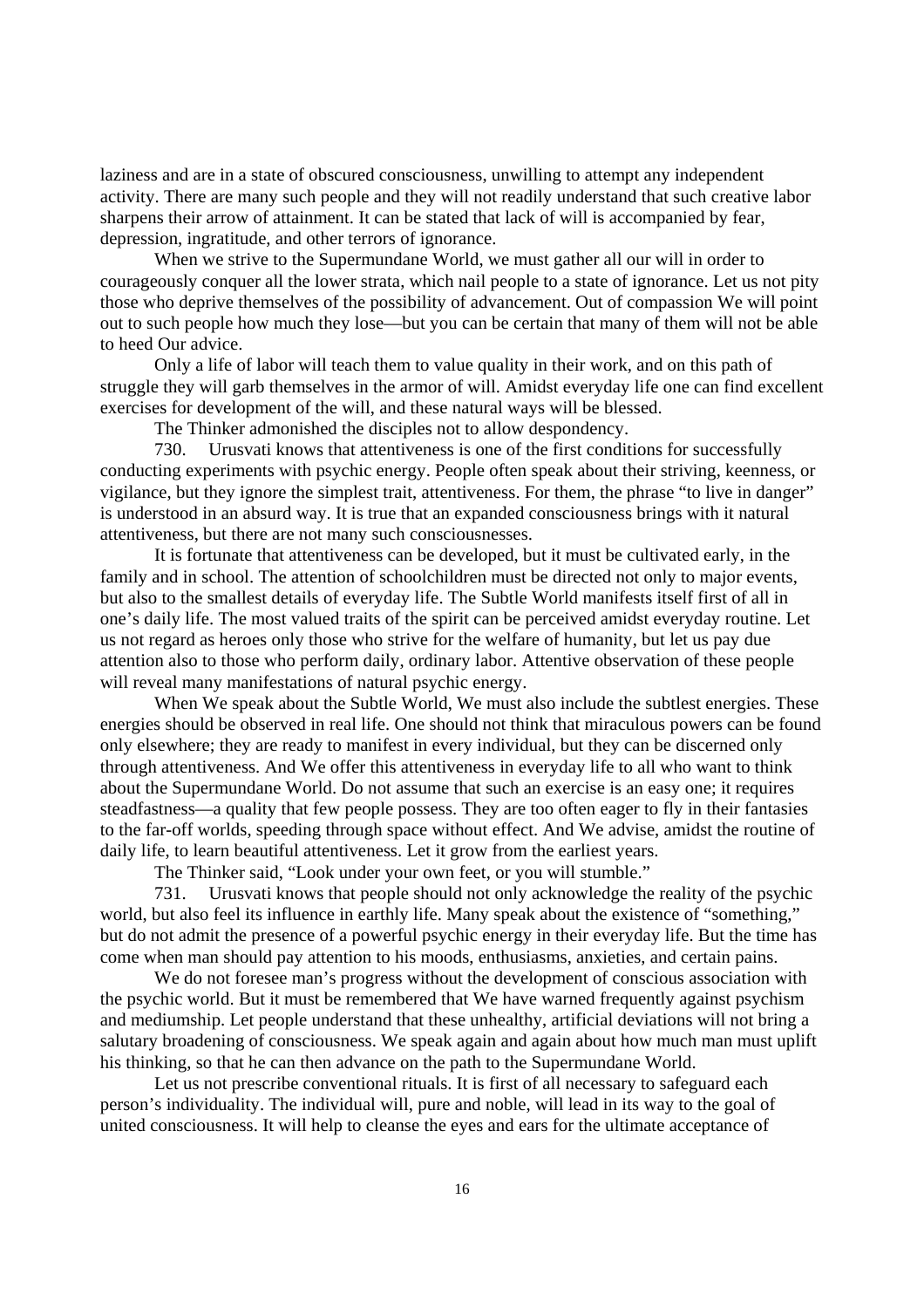universality. Only with this individual inclusiveness will man walk the path of true knowledge. Let us ask scientists to remain sensitive and not deny any individual observations that can lead to further research. There is so much that can be implemented only through mutual respect.

Nations should learn to think about the Common Good, for self-interest will prove to be a major obstacle to progress. The terrible trials that affect humanity simply hasten the approach of new world constructions.

The Thinker said, "Teacher, impart to me the words that I must use to summon others to the most urgent tasks."

732. Urusvati knows that illumination that comes through joy and love is stronger than any insight that comes through suffering. Yet, people insist that it is suffering that purifies humanity.

Why is it that man is not capable of utilizing the higher path to illumination? The answer is simple—suffering is sown by man himself in the earthly world, and it partially penetrates into the Subtle World. But pure joy and love live in the Fiery World, and are seldom experienced by man. During the coming evolution people will realize where their treasure lies, and will turn to this panacea of light.

Among the new scientific achievements will be the discovery of the power of the emotions of love and joy. Humanity must steadily grow closer to these impelling forces of light, and understand that any thought of joy has healing power. Even amidst sorrows one can find signs of love and compassion. Let these signposts help the weary traveler. Scientists must learn how much the rhythm of joy opens the gates to an influx of psychic energy. Science should demonstrate how the power of joy heals.

The ignorant will say that such advice is not practical, because humanity is drowning in suffering. Only such people would choose to sink into darkness rather than turn to the quest for Light. Only such people would say that man can never learn to utilize the energy of thought.

One must strive ardently toward the renewal of life. Everyone can think of heroism, of joy, and of exalted love. Everyone can gain the power of the healing remedy and spread these emanations in every direction.

The Thinker said, "Sorrow is transitory, joy is everlasting. Love the Light and love the Beautiful." Thus did the Thinker direct His disciples to the simplest solution.

733. Urusvati knows that an arrow aimed true flies unwaveringly to its goal. Compare the arrow to a human thought. A trembling hand will not aim the arrow truly, and, similarly, wavering thought will not reach its goal.

Avoid scattered thinking. Often people do not notice that many thoughts rage simultaneously within them. As they swarm about like flies, it is impossible to discern which thought has the most significance. This circumstance must be studied. Future apparatuses will demonstrate the harm of such confused thinking. It would be better not to think at all than to permit such confusion within oneself, for it is a kind of madness.

You may ask, What measures can help? Do not seek outside yourself for forcible means, but rather observe your thinking, so that you can naturally purify it. When man becomes aware of confusion in his thinking, he should evaluate his thoughts, to determine which are the most needed.

It is not easy to follow little insects in the depths of the consciousness. They can disfigure any beautiful thought. But if man will assume the task of learning the dangers of scattered thinking, he may begin little by little to banish extraneous thoughts.

Clarity of thought is very necessary for thinking about the Supermundane World. One does not prepare laboratory ingredients with dirty hands; likewise it is impermissible to approach the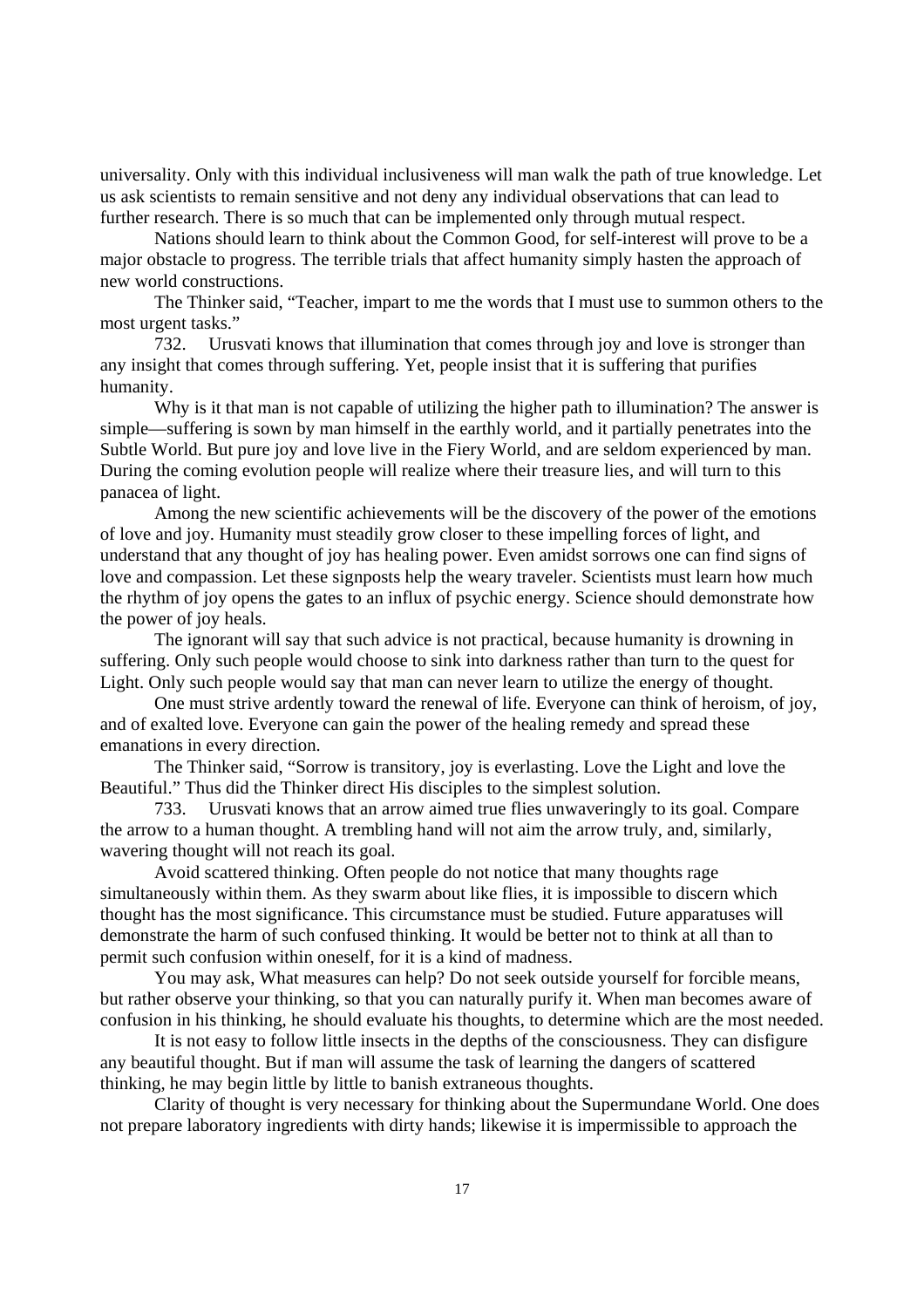high chemisms of the Supermundane World with a soiled mind. People should think more purely about the higher worlds.

The Thinker advised His disciples to think about the Supermundane as if participating in it personally.

734. Urusvati knows how lightning-fast, resounding spirals of thought envelope the planet. The resulting sheathe can be either beneficial or harmful. Through free will man can cause healing or destruction. Man cannot say that he suffers without cause. It is man himself who at some point in the past introduced poison into the cosmic fabric.

Cosmic soundings are already being studied and it is understood that every thought, every word expressed by man is engraved on indestructible tablets. The time is coming when human thought must be studied. It is quicker than light, and forms a tenacious cover over the Earth. But how often are thoughts benevolent?

People already know how to grasp the superficial expression of thought, but are not yet fully capable of understanding its meaning. In the future, there will be sensitive apparatuses that can record the precise meaning of a thought. People whose thoughts are devoted to the Common Good will rejoice at this research, but all those who live in hatred, malice, lies, and envy, will oppose it by all means. The scientist with enough resolve to conduct the research leading to this discovery will hardly be called a friend by contemporary humanity.

Simple is the admonishment that one should not live in hatred, but the proclamations of today's leaders often encourage it. They do not know the power of thought and of karma. He who thinks that evil can be exterminated by evil is gravely mistaken. Even the horror of war cannot be stopped by hatred. It is noble thoughts that will save mankind. Heroism is shaped not by hatred, but by fiery good will.

The Thinker said, "A fiery warrior knows no obstacles."

735. Urusvati knows that heroism is an expression of self-sacrifice and fiery enthusiasm. When performing a heroic deed, one's vibrations are raised, awareness of physical sensations disappears, and the entire being is filled with a fiery insight.

Only the unknowing would ask—why speak about heroism when discussing the Supermundane? They do not understand that striving toward the Supermundane is itself an act of heroism. They do not know that each thought about the Supermundane raises the vibrations and fills the consciousness with fiery striving.

If the thought is weak, its effect will be negligible, but a clear-cut, strong thought has powerful effects. It must be said repeatedly that thought about the Supermundane produces healing vibrations. Also one should remind often about the importance of exalted thinking. Soon physicians will recommend, in cases of psychic imbalance, thought about the Supermundane. The first attempts will be primitive, and the people will not fully recognize the importance of such communion, but even the smallest drop of this panacea will produce beneficial results. Indeed, thinking about the Supermundane is in itself a panacea.

It is not an exaggeration to say that people carry within themselves a talisman, but this would first require that they experience the exaltation connected with thought about the Supermundane. A man walking without his staff may stumble, but a strong staff can be given from Above. It must be accepted for the brave ascent to continue.

The Thinker asked His disciples to love the climbing of mountains. It helps turn one's gaze upward.

736. Urusvati knows that one approaches the Supermundane World not so much through reason as through love. Great is the magnetic power of the feeling of love, but, regrettably, science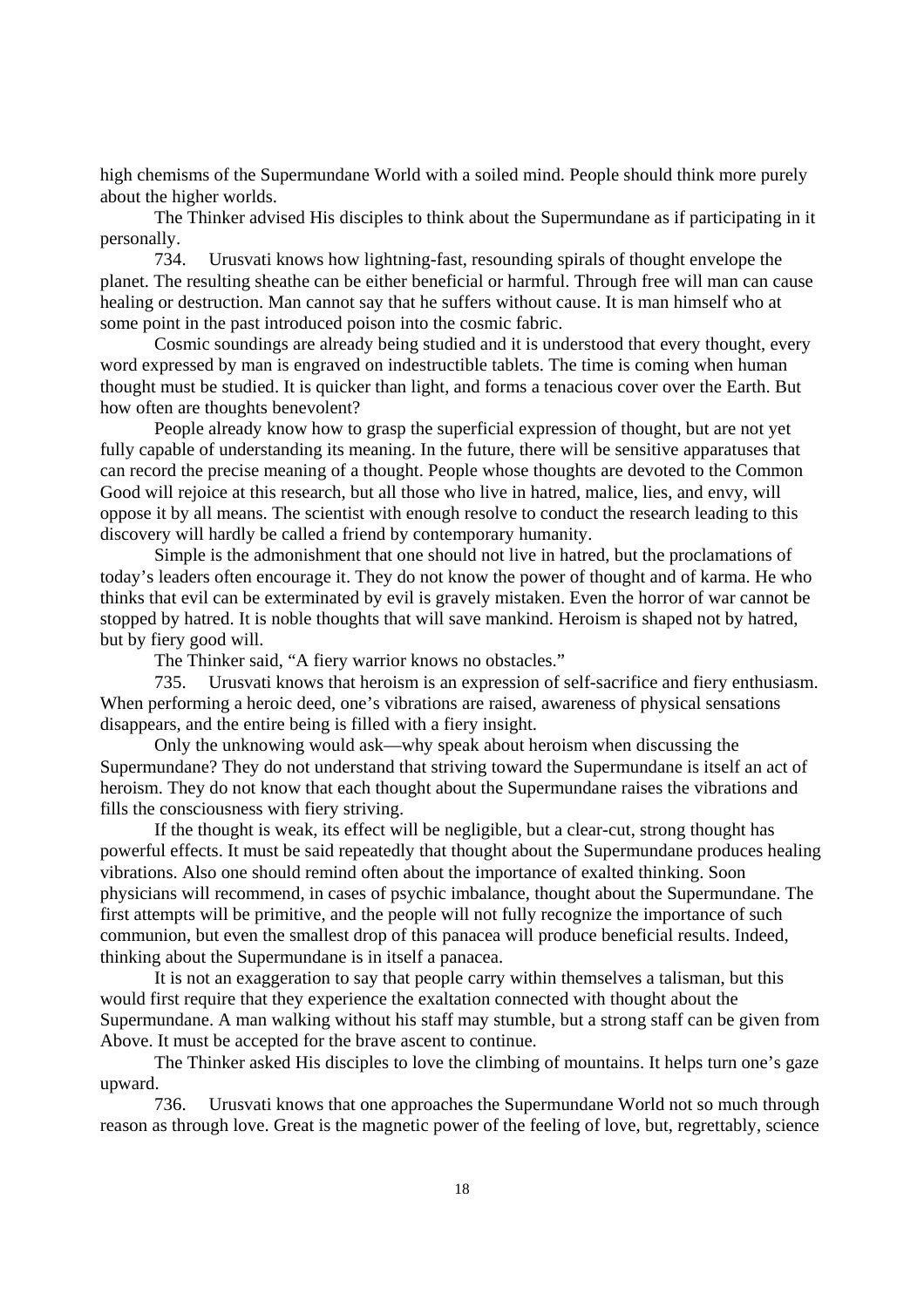does not know the true significance of this magnet. A loving man responds to the cosmic law of attraction, and thus receives special qualities which are characteristic of this law.

It is possible to sharpen one's insight and be imbued with valor, to become ready for *podvig*. Even one's health is improved when the mind and heart are turned toward exalted thinking.

It is incorrect to assume that people who are subject to so-called hysteria can more easily commune with the Supermundane World. They do tend to mediumship, but We desire another approach, wholesome and goalfitting. The perfect path will be love for the Supermundane World.

It is impossible without love to gain knowledge of the Supermundane. It is impossible to approach only through reading. An intensified will is needed, but this will can be developed only through love.

Also, We advise you not to separate yourself from earthly life, for this life is given to us as our field of battle. One can test oneself only in life, and all such tests will be beautiful if they are under a dome of love for the Supermundane World.

Children should become accustomed to a recognition of the Supermundane World from their early years. Thoughts about higher manifestations should be engendered in the mind of the child. The most ordinary person can have this sacred treasure, and cherish these hours of exaltation.

The Thinker advised His disciples to learn to love their reveries about the Higher World, when their consciousness is renewed.

737. Urusvati knows that at times of upheaval, both enlightenment and negation manifest themselves. Every example of exalted knowledge meets with negation, not only because of savage ignorance, but also due to superstitions based upon bigotry. Science is attacked from both sides. People speak about the freedom of science, but in fact this freedom is limited to physical learning. All that has to do with the Supermundane World is suppressed, no less than during the Middle Ages.

Let us not forget that only strong minds can think freely. Ordinary thinking is constrained by the emanations of negation. This circumstance must be taken into consideration during any discussions about the state of science. At present the need for liberating science must be proclaimed with all one's forces.

The best thinkers have suffered enough; they have been afflicted enough by the whistling and curses of the ignorant. There has been enough mockery of all that is not understood by the savages. Let the New Era be distinguished by a veritable liberation of science!

Do not think that this is a truism. On the contrary, it is a cry in the desert. People do not realize that times of world upheaval are filled with special vibrations.

People talk about taking vitamins, forgetting that their moral state is far more important than the taking of medicines, which actually can turn into poison when their moral conditions are unhealthy. It is grievous for Us to see how the solitary thinkers are turned upon by savage ignorance. They have shut themselves away in order to preserve their freedom of thought. But they could be of great help to humanity, precisely now, when the world is convulsed. May they find the strength to outlive the present time, when *Kali Yuga* is already near its end!

The Thinker advised His disciples to affirm the freedom of knowledge, and the freedom of thought, for the sake of the salvation of the World.

738. Urusvati knows the importance of equilibrium. We have already pointed out that man should strive with all his power toward the Supermundane World. By doing this, he will develop a conscious awareness that he participates continuously in the Supermundane World. At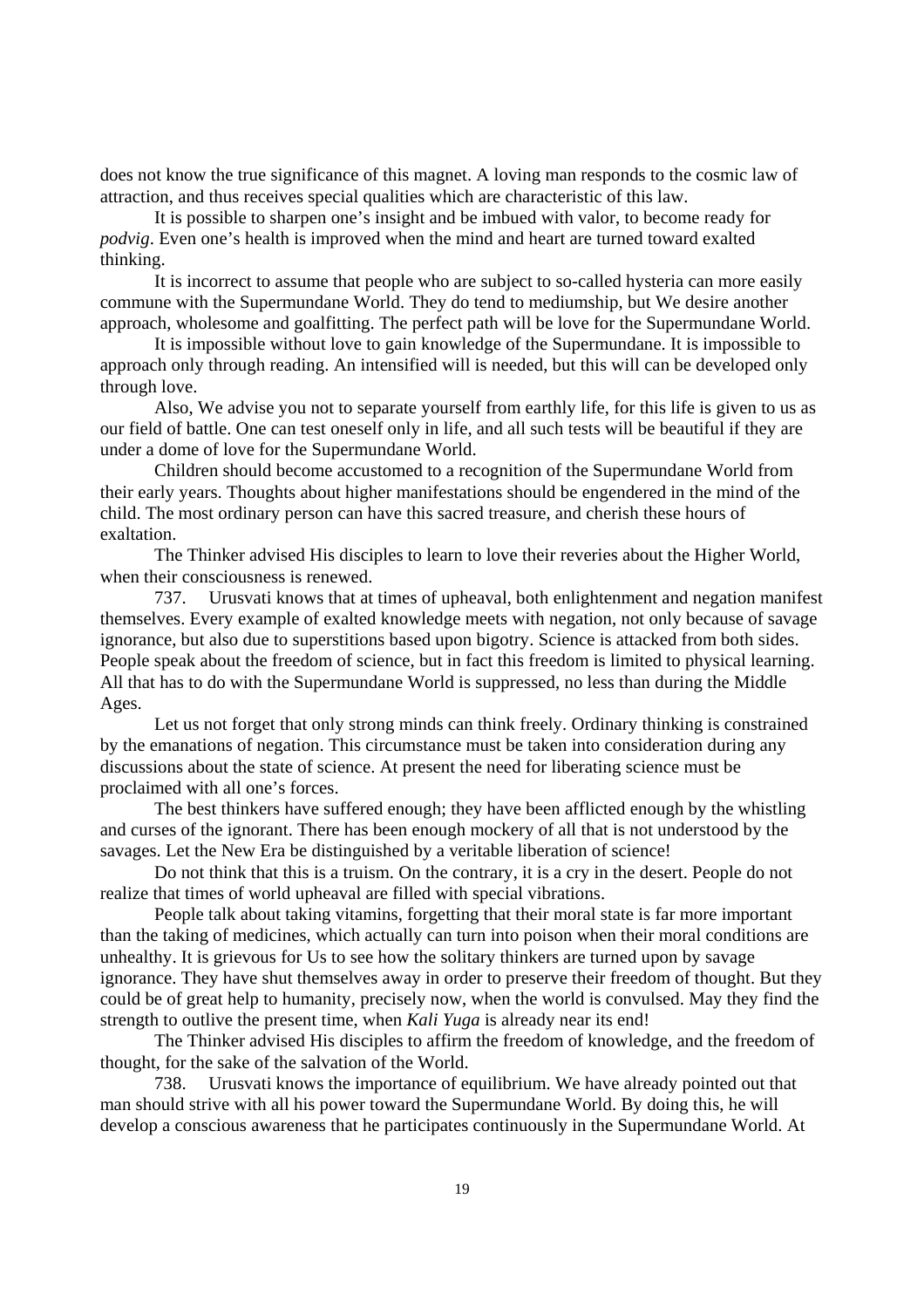the same time he must treasure his earthly life, must learn to rejoice at high quality in his labor, and must continue with the earthly life, as he finds new ways of perfectment in it.

One might ask how it is possible to reconcile these seemingly contradictory ways. Truly, it can be done, for man can perfect his consciousness. Many examples from different ages can be cited in all of which a remarkable fact will be noted—most of those who embraced these "opposites" were not of the clergy. No one would guess that these toilers carried within themselves a commitment to the Supermundane World. They worked conscientiously. They loved labor in its highest quality, and they guarded their own acute realization of the Supermundane World as a sacred treasure.

It should be understood that such workers are especially useful for the perfectment of the world. They do not conceal the existence of the Supermundane World, but they can sense where revealing it is appropriate. They strengthen their magnetism and thus naturally attract the hearts of disciples.

However, it is not only the above-mentioned "opposites" that can surprise those who are inexperienced. Many seeming contradictions can be mentioned that would appear strange to them. For example, man should not succumb to passion, yet he should not be without feeling. Everywhere the Golden Mean must be realized, just as was said so long ago.

The Thinker said, "Man has two arms, one serves his labor, the other serves his heart. If one hand is shorter than the other, people call it ugliness; so is it also in heavenly and earthly affairs."

739. Urusvati knows that even important words are meaningless if they are not accompanied by a sending of psychic energy; such dead words only clutter space. People must understand the necessary power that is given by psychic energy. For this reason, much was said throughout the centuries about the need for faith.

Confidence makes speech convincing, but one should understand the meaning of confidence. To this, therefore, we shall add one more concept, that of command. Of course, command should not be understood as coarse aggressiveness, which only antagonizes the listeners. We have in mind inner command, which gives immutability to one's words. Regrettably, evil intentions too often are accompanied by a strong will, and thus cause great harm; this means that one should learn to master the power of benevolent command.

It is not often that people can intensify their will for the sake of good. No one told them in childhood what a powerful weapon they could possess, and how many supermundane helpers would be attracted by their benevolent command. Only exceptional consciousnesses understand the significance of command. They do not allow their will to turn toward evil. Such examples could be cited from many centuries. We call them Beacons of humanity. They acted consciously in harmony with the Supermundane World and thus multiplied their psychic energy.

The Thinker said, "Learn to be imbued with a good command; it will multiply your forces."

740. Urusvati knows that every phenomenon in the atmosphere has its effect on man. It would seem that knowing this would lead to new scientific achievements, but, unfortunately, since contemporary science places such great importance on classifying each phenomenon, scientists forget that the influence of phenomena on the individual differs from one person to the next. Thus the influences they may not have personally experienced are excluded from their observations.

Scientists must leave behind conventional limitations, and then they will enter upon new, boundless ways. For the sake of this it must be realized that each individual is a microcosm in the full sense of this word. Also, it is not difficult to understand that each microcosm is individual and unique.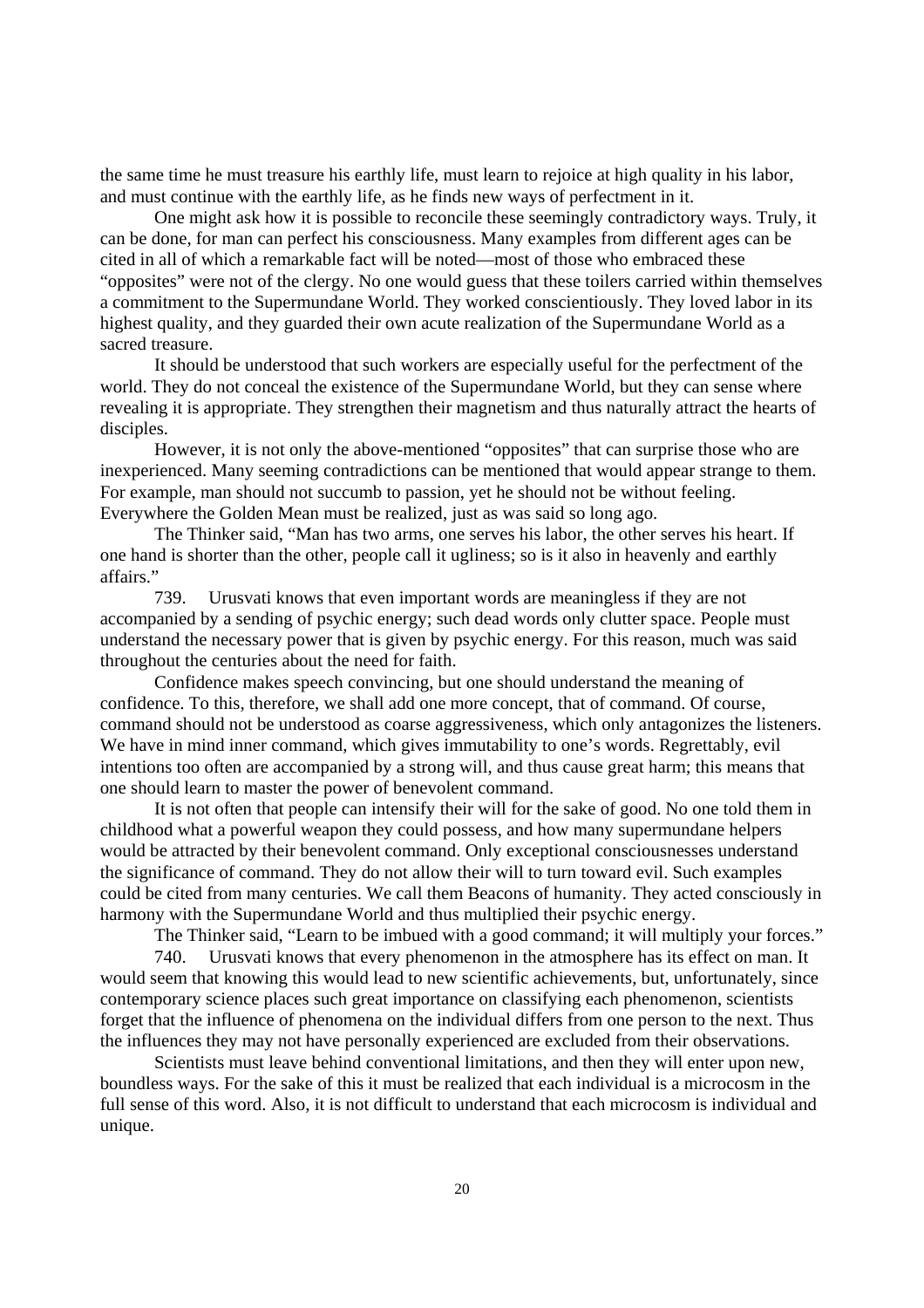The chemism of each microcosm is a special one, just as every small particle of Macrocosm is individual. This does not contradict the essence of universal laws. They embrace all possible conditions and find in the unrepeatable individuality of all Be-ness a furnace of new combinations of energies. Energies, universal and individual, cannot be renewed without individual interactions. Thus it can be understood that the Unity pointed out so long ago is a system based on a multitude of individualities.

Wise rulers have always understood that the individuality of a person must be carefully protected. An experienced schoolteacher can sense how the individuality of the pupils should be safeguarded. Only the ignorant can suppose that everyone can be cut to the same pattern. Such ignorance acts against the cosmic laws, and people exhibiting it can never be considered scientists, for every true researcher must possess a broad and open mind. We must often repeat these basic ideas, because most people, hypnotized by dead terminology, do not wish to open their eyes to the most simple manifestations of nature. It would seem that the individuality of all that exists would strike joy in people, for it is precisely this that gives everyone a special place in the universe and opens the way to new achievements. This infinite wealth will lead the science of the future toward new discoveries that today would seem like impossible fairy tales.

People often say that for cooperation between individuals, similarity of character is needed, but they should speak not of similarity, but of harmony. Only the harmony of energies can be useful. Harmony is not repetition, it produces a chord. May this chord be strong and sonorous. It is hard to imagine a symphony built of monotonous octaves. People should love polyphony; the richer it is the more human hearts it will touch and call to action. Thus we will be open to the rich multiformity of perceptions. Nature must not be dealt with as if impoverished.

The Thinker said, "Nature is inexhaustible."

741. Urusvati knows how essential it is to know how to live in a state of joyous readiness. About readiness We have spoken many times, but remember that the readiness should be joyous, otherwise it becomes transformed into something dismal, doomed. In such a state one's readiness to cross into the subtle realm is harmed. It must not be thought that We are speaking about this effect as just emotional; on the contrary, We have in mind its scientific aspect.

It should be reasoned that first of all the highest vibrations must be maintained. Joy provides such vibrations, just as does exalted striving. But people often misunderstand the feeling of exaltation, and for them the feeling of joy is more accessible. Let them think about good encounters in their lives; let them choose the most joyous images; let people in their quiet moment evoke their fond memories.

But one must prepare at length and patiently for each new revelation of cosmic order. We always advise that one concentrate and find the power to protect the secrecy of these high attainments. These pearls are gathered with difficulty, but can easily be scattered. He who prattles too easily will break the lock of the sacred repository. Constant equilibrium is the adornment of the wise. They will gather their seeds amidst everyday labor. This labor will sow joy in their consciousness and provide consolation against offences and injustices. Any achievement must grow out of a state of joyous readiness.

The Thinker always called for the realization of joy as the highest form of healing.

742. Urusvati knows the value of pure imagination, for its neighbors are enthusiasm, exaltation, and other helpers of the ascent. Purity of imagination must be especially stressed, otherwise even criminals will think that their imagination has value.

It would be wrong to assume that quality of imagination is formed by itself and does not need cultivating. This is a big error! All such faculties must be developed. Imagination must be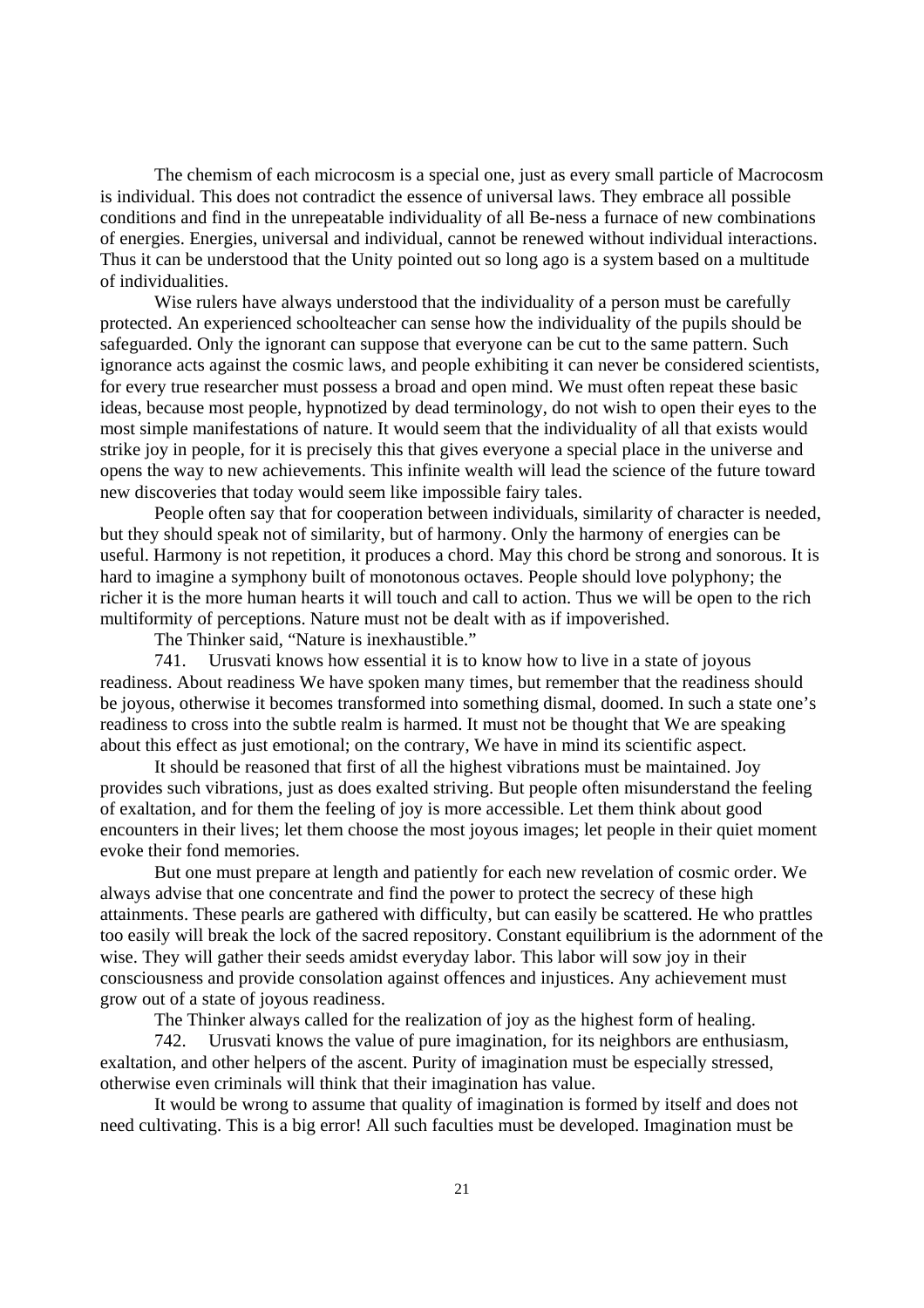nourished by the best examples of self-sacrificing heroes. All the highest aspects of humanity must be taught, and also the many achievements that can be found in nature itself. That is why the natural sciences must be taught Let children understand that great ways are open to them, and in improving themselves they will ask about the Supermundane World.

People often destroy their own possibilities by limiting their thinking. For instance, they think that their thoughts and words disappear into space—an error! For all is transmuted, and nothing disappears. For the development of imagination it is necessary to recognize this omnipresence.

Man has discovered ways to transmit sound to a distance, but is mistaken in thinking that sound's reach, however distant, is limited. It is not possible to intentionally limit the reach of sound. Man imagines that he has already attained the boundary of cosmic law, but even a flight into the stratosphere is nothing but a child's attempt. Imagination alone can save man from reaching premature conclusions. It is impossible to think about the Supermundane world without a developed imagination. It must be understood that science should be free, without limitation.

The Thinker said, "People dream about having wings, but the swiftest wings are already contained within themselves."

743. Urusvati knows that the greatest plants grow from small seeds. In the tiniest seed is contained their vivid colors, strong aromas, and plentiful substances, healing or poisonous. And indeed the vital capacity of the seed is of long duration! People receive indifferently these wonderful gifts of nature, not aware that the very same vital force acts in all domains of life.

People do not ponder that each seed of psychic energy possesses the very same capacity for marvelous transformation. Of course, not all people are so lightminded; there are many passionate observers, but they are divided into many degrees of ability. They often do not differentiate between the early stages of manifestation and those of realized attainment. They may accept a momentary spark as the ultimate achievement, forgetting that from a spark to a fiery "Lotus" the way is long.

The development of true equilibrium, called the Golden Path, permits one to distinguish the various steps of achievement. People should rejoice at each fiery spark, but remember always how lengthy the path of achievement is. Amidst a normal path of perfectment man will think with common sense about the Supermundane World. We are most solicitous about sensible selfperfectment; it will come through reflection—continuous and intelligent.

The Thinker summoned all to the Supermundane World, inviting them to see the wonderful manifestations of Nature.

744. Urusvati knows that man must beware of indifference; it is the ruin of high vibration, it is the killer of ascent; it is the path to apathy. They will say, "But indifference should free one from desire." This is an error, for no one speaks against the desire for heroic self-sacrifice. Such desires should be understood as darings, as milestones of ascent. Rejoice when you see daring attempts. They prove that the one who dares never falls prey to indifference.

One may notice the beginnings of daring amidst daily life; such glimpses are valuable. They can be even more treasured than the daring that is born of violent commotions and calamities.

They will say, "Necessity breeds heroes," yet it is still loftier when heroism is engendered freely, when the broadened consciousness perceives the beauty of *podvig*. Let the *podvig* be prepared from the early years. Let children sense that they are able to create beauty independently. Amidst everyday life, one can see a child's thoughts take wing. No one taught them, no one offered them examples, yet their consciousness told them that something unusual, and useful for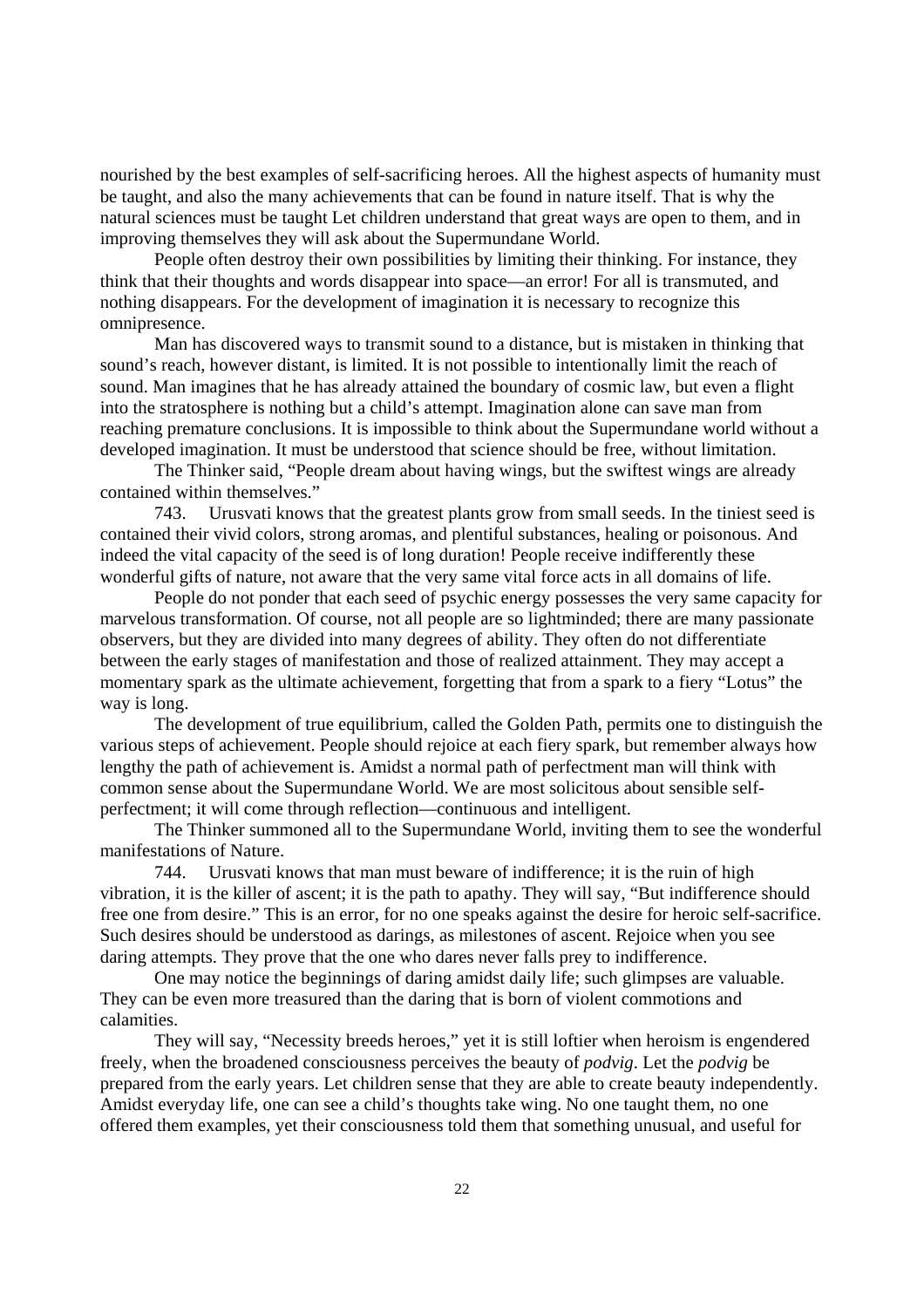someone, could and should be done.

The Thinker said, "Replace indifference with magnanimity."

745. Urusvati knows that psychology, as a science, must be put on a tangible, measurable basis, just as biology is, and thus develop knowledge about the Supermundane World. It was a great error that psychology was presented as something purely theoretical. Truly, it is a continuation of physiology. Thus must be learned all aspects of Nature.

But why did scientists offer psychology in this way? The reason is simple—they did not know the Supermundane World. To them the Supermundane World was a fairy tale for uneducated peasants. The big question is—who are the more ignorant, the scientists or the peasants?

How can one discuss psychology without knowing the properties of psychic energy? The complete reality of the Supermundane World must be accepted. One should learn to patiently collect the scattered fragments of this knowledge and treat them without prejudice. We advise you not to encumber science with new terminology, but to continue its evolution. Categorizing leads to undesirable complication. We always advise you to strive for synthesis.

The Thinker pointed out the ancients, who in some of their observations outstripped the discoveries of later centuries.

746. Urusvati knows that a good physician, prior to recommending a treatment, will examine in detail both the physical and mental states of his patient. The physician understands that the mental condition can be a friend or an enemy.

Every physician should be a psychiatrist in the best meaning of this word. Thus he would know that prescribing the same medicine to patients in different mental states will produce completely different results. This example is relevant to everything in life, especially when the Supermundane World is involved.

Even the least mental indisposition can turn a faithful co-worker into a harmful one. The mental state of your interlocutor must be understood with care, so as not to worsen his condition. It is better to remain silent than to begin a harmful dispute.

People with an understanding of psychology can be recognized—they are oblivious to offense, and thus avoid arguments that might lead to unnecessary discord. Sometimes one must wait for a day, or perhaps just an hour, when the mood of the co-worker will change and a receptive state will arise. It is valuable to sense such vibrations and use the opportunity to convey information about the Supermundane World.

The Thinker said, "Learn to unite, not to divide."

747. Urusvati knows that an integrated memory is the product of vast accumulations. First the person accumulates a great quantity of information, which later is consolidated when the consciousness has expanded and new knowledge is gained by perceiving events in their entirety. And then the shell of the unnecessary cracks and falls away, and the crystal of understanding of the perfection of humanity emerges.

This process of transformation of memory may sometimes feel like a loss of memory, but this is incorrect, for much information is transmuted into a new understanding. A person who is not firm in his consciousness must be shown how much more rapidly synthesis can lead to a wise all-embracingness. The greatest discoveries demonstrate the synthesizing abilities of the mind of the explorer. These experiences are justly called inspiration; that is, the accumulated mass of information falls away, and the arrow flies to its target. Such synthesis is particularly evident when contemplating the Supermundane. Therefore let us always be ready to fly in thought to the most essential, which is the purpose of earthly existence. Let us learn to understand that superior to all earthly sciences is the pursuit of knowledge of the Supermundane.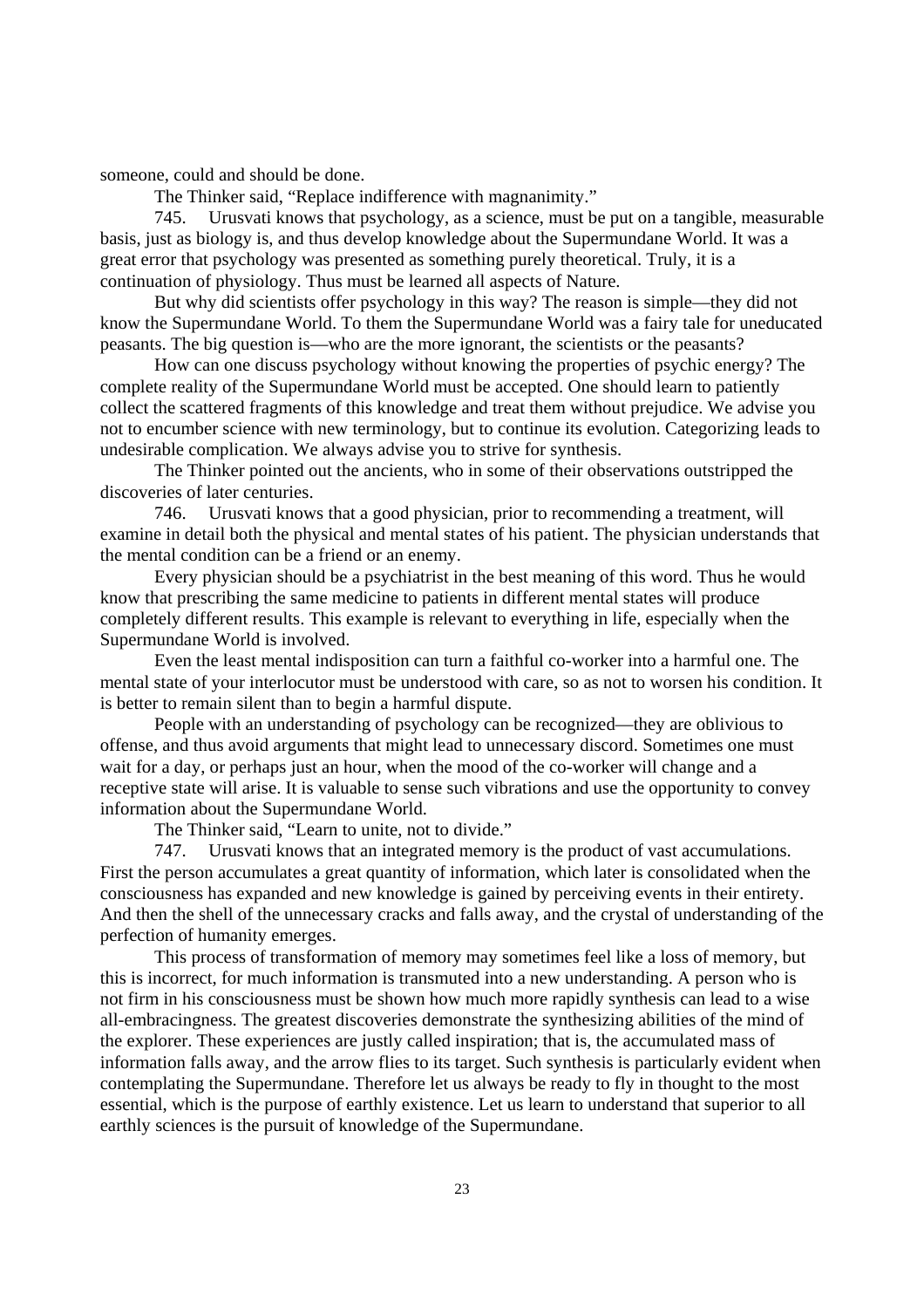The Thinker said, "Shed all that impedes learning of the Supermundane."

748. Urusvati knows that the creation of good is the duty of man. This benevolent activity takes many forms, and one should carefully choose the ways of influencing others according to their consciousness. The consciousness of your interlocutor may be self-absorbed, but you can, according to your ability, make him aware of useful information.

Let us not forget that the greatest want in humanity is not the result of material poverty, but of spiritual ignorance. The belief is widespread that nothing exists after physical death. Unfortunately, this harmful misperception is growing. Religions are of little help, for they just repeat their obscure formulas. Science also offers little help. It is in no hurry to perform the scientific research that will prove the existence of the Supermundane World.

Nor does science point out that one who believes in non-existence will find himself in a most pitiful condition in the Subtle World after his earthly demise. He will be in a worse situation than any follower of the most primitive religion. Having trained his consciousness in negation, he will find himself in a continuing mirage, incomprehensible and frightening.

One's thinking can be very stubborn, in affirmation as well as in negation. One can imagine how greatly shamed will be the denier when he embarks on his new life in the Supermundane World. Thus, every explanation of the essence of the Supermundane World will be of great benefit if given earlier.

Help the unknowing ones when you can.

The Thinker demanded that His disciples always affirm the Supermundane World.

749. Urusvati knows how physical manifestations can be compared with psychic ones. For instance, fliers fear air pockets and inexperienced pilots greatly fear these and blame them for accidents. Mental "pockets" exist too, and people think that their abilities become dulled or disappear because of them, but experience proves that such lapses are caused by psychic, cosmic energies.

I will offer a still simpler comparison. Look at your reflection in calm water, then ripple the surface of the water. The image will first disappear, then reappear in a distorted form, and only after some time will it become clear again. Mental agitation acts similarly—for a long time the human appearance becomes lost and distorted into an ugly mask. Could one possibly turn to the Supermundane World with such an ugly expression? Even it would appear ugly too! Much time is needed for the spiritual surface to provide a true reflection again. Thus, with simple examples, remind yourself of the conditions that can assist in a better understanding of the Supermundane World.

It is impossible in the earthly life to always have the best conditions, but without such conditions one should not attempt to make contact with the subtle realms. The agitations that occur must pass, and with calm restored one can more easily turn to lofty concepts. Without calm sacrilege may result, and you know how harmful that is. Thus, by observing oneself, one can remember how ugly are the distorted reflections.

The Thinker advised, "Stir the surface of water, and study what happens to your reflection."

750. Urusvati knows how precious is a solemn, joyous mood. Some people call this mood the Torch of the Supermundane World; others the Gateway to the Subtle World. One should enter joyously this beloved motherland. Everyone can make the passage easier. The magnetic vibrations of the Supermundane draw one closer, and it is therefore desirable to heighten one's own vibrations. The easiest way is to fill oneself with solemn joy.

One should not think that such a state is easily achieved. It is not one of boisterous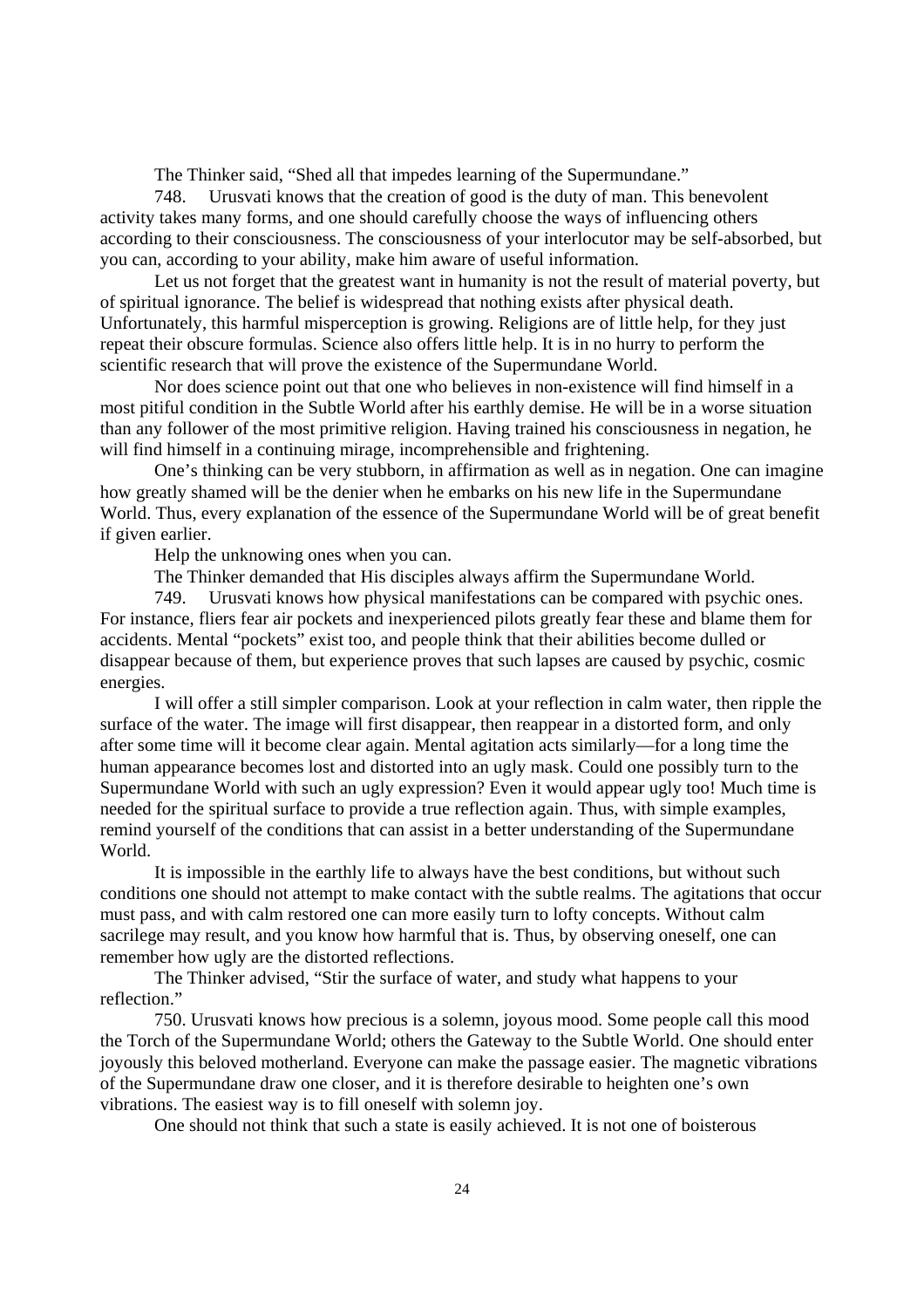merriment! Many people do not see the difference between supermundane joy and earthly merriment, yet the difference is enormous. One should train oneself to learn to discern solemn joy. In Our Abode, We first of all establish a mood of solemnity. One can live in such a happy state, in which all earthly sorrows acquire a special meaning. Of course, We do not speak about artificial solemnity. Some people feign an air of solemnity, but in reality simply deceive themselves.

People should develop a desire to think about the Supermundane World in a state of solemn joy. Let the most beautiful images accompany such thoughts. Let the highest harmonies help to elevate one's vibrations.

The Thinker ordained, "Beautiful Images and Harmonies will be the Beacons of the Supermundane."

751. Urusvati knows that fearlessness is stronger than any conjurations. But you also know that just as any minor fault decreases the value of a precious stone, fearlessness loses its power when it is not absolute and complete. People should find no consolation in thinking that it is possible to be more or less fearless. Without full immunity from fear, how could they dare to peer into the Infinite? Man should learn fearlessness, otherwise the Supermundane World will terrify him.

It is not easy to learn fearlessness if no daring was accumulated in former lives. Every past obstacle was a lesson in how to overcome it. Past victories point the way to new successes.

Let man understand that no one can deprive him of life. It is mistaken to think that life exists only in one's earthly existence. Courage is strengthened by the realization that life is indestructible. Certainty about this is the way to fearlessness, and the certainty must be complete to be effective. Any magician knows that his formulas must be uttered with full confidence, otherwise the most powerful words lose their value. Thus, man must strive to attain full fearlessness if he wishes to perceive the Supermundane World. Fearlessness heightens one's vibrations.

The Thinker said, "At times it seems to me that I am fearless, but will I be able to face dreadful danger? I will command myself to stand firm against it!"

752. Urusvati knows that patience is the parent of tolerance. Intolerance is the offspring of ignorance. Nothing obstructs achievement as much as does intolerance. One must become attuned to an attitude of tolerance from one's earliest years. And compassion is akin to it. Tolerance is the best way. Those who argue should not be dismissed if their words contain just one particle of truth. This particle could serve as a bridge for unity. But patience is needed to discover such particles of truth.

When in the Subtle World one can observe that it is precisely tolerance that leads to the attaining of higher vibrations. Consciousness will indicate where the like-minded ones are. They may be different in their looks and ways of expression, but their vibrations will be similar. Only real tolerance will make it possible to come close to them.

Let the Teaching of the Supermundane World indicate all the qualities needed for this achievement. A common moral basis is needed, and also an understanding of the mutual benefit, when thinking about the Supermundane existence.

The Thinker instructed His disciples first of all to demonstrate a beautiful tolerance.

753. Urusvati knows why the primary energy had different names at different times. This is quite natural, for the name of the energy must correspond to the level of consciousness. Also, the effect of the energy on any of the nerve centers would make it seem that the energy was something particular, rather than universal.

The primary energy is the foundation upon which the phenomenon of thinking rests. When one is mentally tensed, one attracts the spatial energy, and thus can more readily develop. People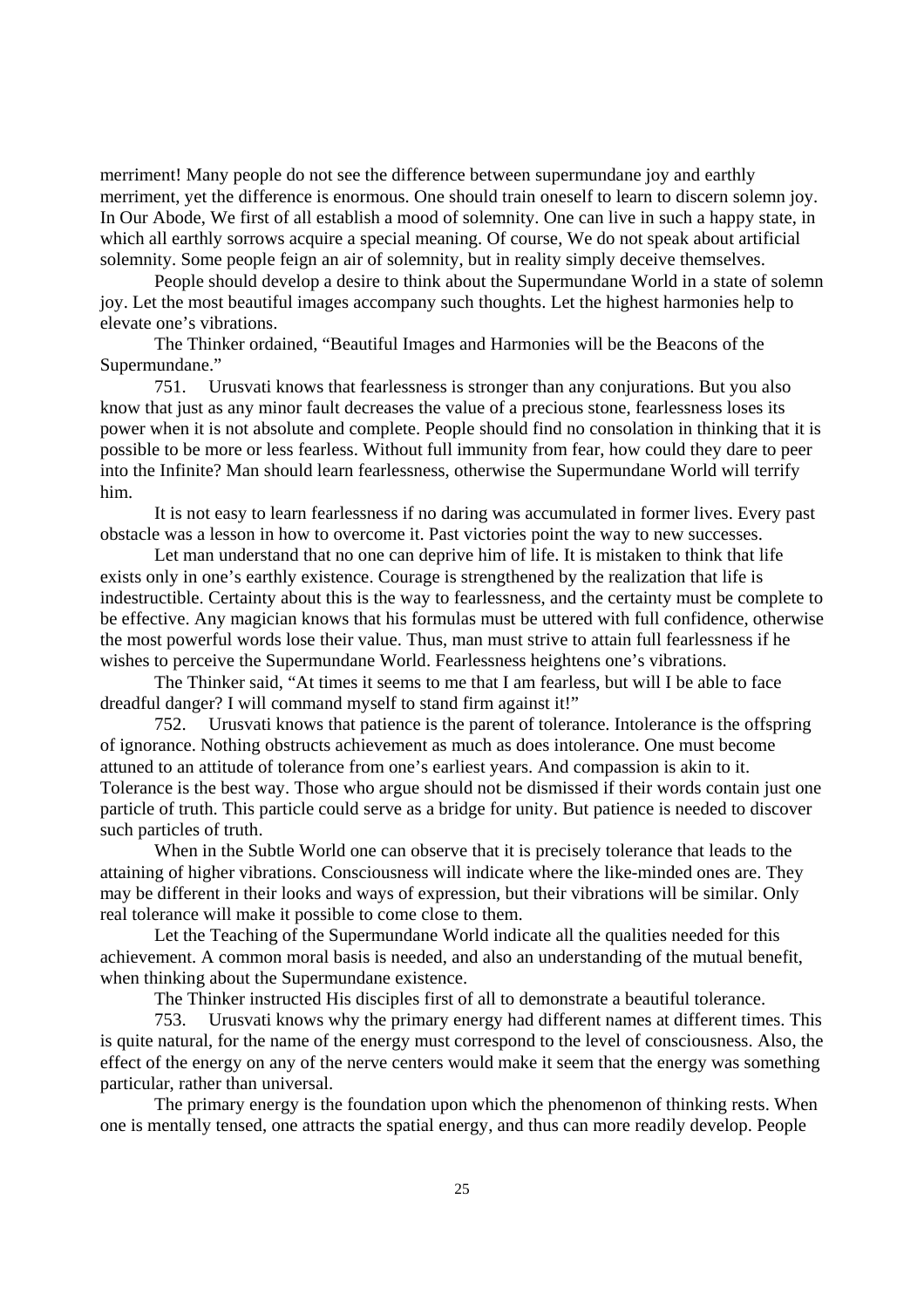sometimes cannot understand why they are unable to use the energy that appears to assist everyone else. This is because they do not develop their thinking and fail to strengthen their magnet, thus depriving themselves of help from above.

Scientists already speak about some kind of spatial force, but they cannot explain how greatly the laboratory of man is in need of spatial currents. Man cannot approach the Supermundane World if he is a stranger to the realization of spatial energy. Note that We are now calling the primary energy spatial, so that scientists will not think there is something religious in it. We do not want to antagonize; let everyone advance by his own way, but if he is thinking, he will arrive at a recognition of the power of the primary energy.

Let man, through studying his own reactions, double his attention to surrounding phenomena. He will then understand that these are all natural and ordinary manifestations of the one powerful energy.

The Thinker pointed to the magnet of the heart. He knew which center is the best receiver of the primary energy.

754. Urusvati knows the painful reactions caused by certain sounds during the process of thought transmission. At such times it sometimes can be observed that a very loud noise is more easily tolerated than a highly charged but quieter sound. It would seem that such phenomena should be studied, but where is the physician who would be able to perceive the transmutation that is taking place in one's organism? The physician must be open to an understanding of such processes, but many physicians, by their presence alone, interrupt all manifestations of psychic energy.

It must be conceded that there are many such deadly negaters, especially among so-called scientists. Instead of refining their feelings, they irreparably kill them. Because of this they must not be present during the processes of thought transmission, and are unable to investigate the condition of the organism receiving remote currents. But it is possible to find refined, positive observers who will not only not impede, but will even strengthen the process.

Human thought should aspire to psychic observations. During such quests people inevitably come closer, and they can cooperate usefully. Let them travel in thought through the Supermundane World. If their first attempts are primitive, they should not be discouraged. Help will come if the striving is sincere.

The Thinker said, "When will the physicians appear who have full knowledge of the entire human being?"

755. Urusvati knows that he who progresses spiritually knows how to discern what is the most important and the most undelayable. Do not think that the reasoning mind can help in this. The mind can lead one astray into an abyss of faulty interpretation. Only psychic energy, when in communion with the Higher World, can direct one's discernment to the way of truth.

The most important, though absolute, is still individual for everyone. It must be understood to what an extent the individuality is molded out of many conditions, over many centuries, amidst the most varied causes. Even so, the one who advances spiritually can discern the sparks of the absolute.

It is not easy to recognize, amid earthly existence, the most important to which one should strive in the face of the obstacles. We have already pointed out that obstacles, like the flow of the waters, help one to sense the main salutary current. Only spiritual tension can provide an understanding of how much the Guiding Power can be sensed everywhere and always. Only thought about the Supermundane World can help one to perceive the particle of the Absolute that is accessible to humanity.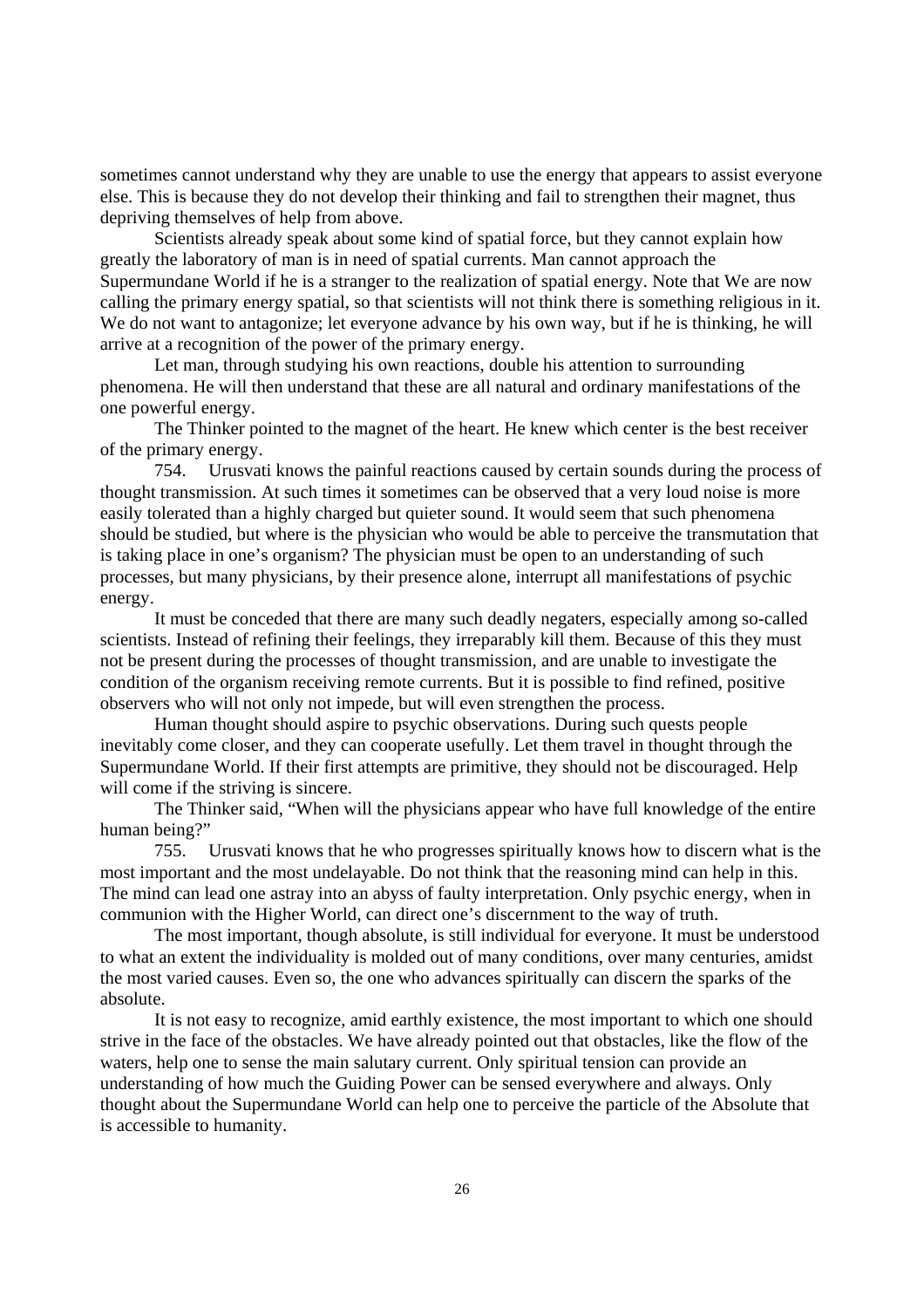The Thinker believed that everyone can choose to understand how the Highest is manifested in all earthly turmoil.

756. Urusvati knows that man must develop a deep understanding that he is in eternal motion and in a state of continuous transformation. This can be scientifically proven, yet people do not take it into consideration. Transformation, especially, is difficult for people to understand. They can recognize a change caused by age or the state of their health, but will not acknowledge that they change steadily, every moment.

Of course, especially sensitive apparatuses can record the changes in man's vibrations and in his entire nervous system, but such apparatuses are not yet in use, and the science of the study of nerves and glands is still young. Thus, the most important requirements for the realization of the Supermundane World are not given proper attention.

Likewise the study of thought is still neglected, and the very atmosphere surrounding man is not sufficiently studied. The composition of air was discovered, but the vibrational nature of the atmosphere, and the powerful chemical process that affects all that exists is not yet understood. Can one speak about transformation, when it is easier for people to think of themselves as unchanging?

On the path of transformation remember the Instruction of the Thinker, "Learn to find the patience to listen to others speak of their pain. Find the benevolence to give wings to the joy of others. You do not know the source of their sufferings. You do not know the cause of their joy, but learn to offer warmth and encouragement to others."

757. Urusvati knows that in the near future the study of the Supermundane World will be intensified. Science will help, but also the people's consciousness will be more attentive to the manifestations of everyday life. People must be assured that attention to psychic manifestations is not superstition. It has been sufficiently indicated that superstition and prejudice result from ignorance. Now it must be said that lack of attention to subtle manifestations is also an act of ignorance.

One should strengthen the striving toward observation of the surrounding subtle phenomena. The eye and the ear must be made more acute so that the link with the Subtle World can be recognized in everyday life. It must be made clear that the Subtle World is close to every being. One should remember that these observations will be of benefit to science. But there should be no derision if inexperienced observers arrive at the wrong conclusions. Each observation can contain a spark of truth, and scientists can recognize it.

Let a benevolent attitude prevail in the work of psychic research; otherwise people will shut themselves away in silence, and much that is valuable will be lost. Manifestations of the Subtle World are like the finest cobweb; it can be torn, but the presence of something, very subtle, will be felt for a long time. Remember that the Subtle World is revealed in very subtle ways. Science, therefore, must adapt itself to the subtlest manifestations.

The words of the Thinker should be remembered, "The most subtle can be perceived only with great attention."

758. Urusvati knows why We often mention the value of labor. Labor begets rhythm. Through labor one experiences supermundane vibrations; that is why quality of labor is so important. In this way every good worker refines his vibrations and can begin the ascent.

One should not think of certain fields of labor as special, for in each labor high tensions can be attained. Labor must be rhythmic and therefore daily. There is no need to await some special inspiration to begin labor. The prayer of labor can begin at any time, and through it man attains a new perfectment.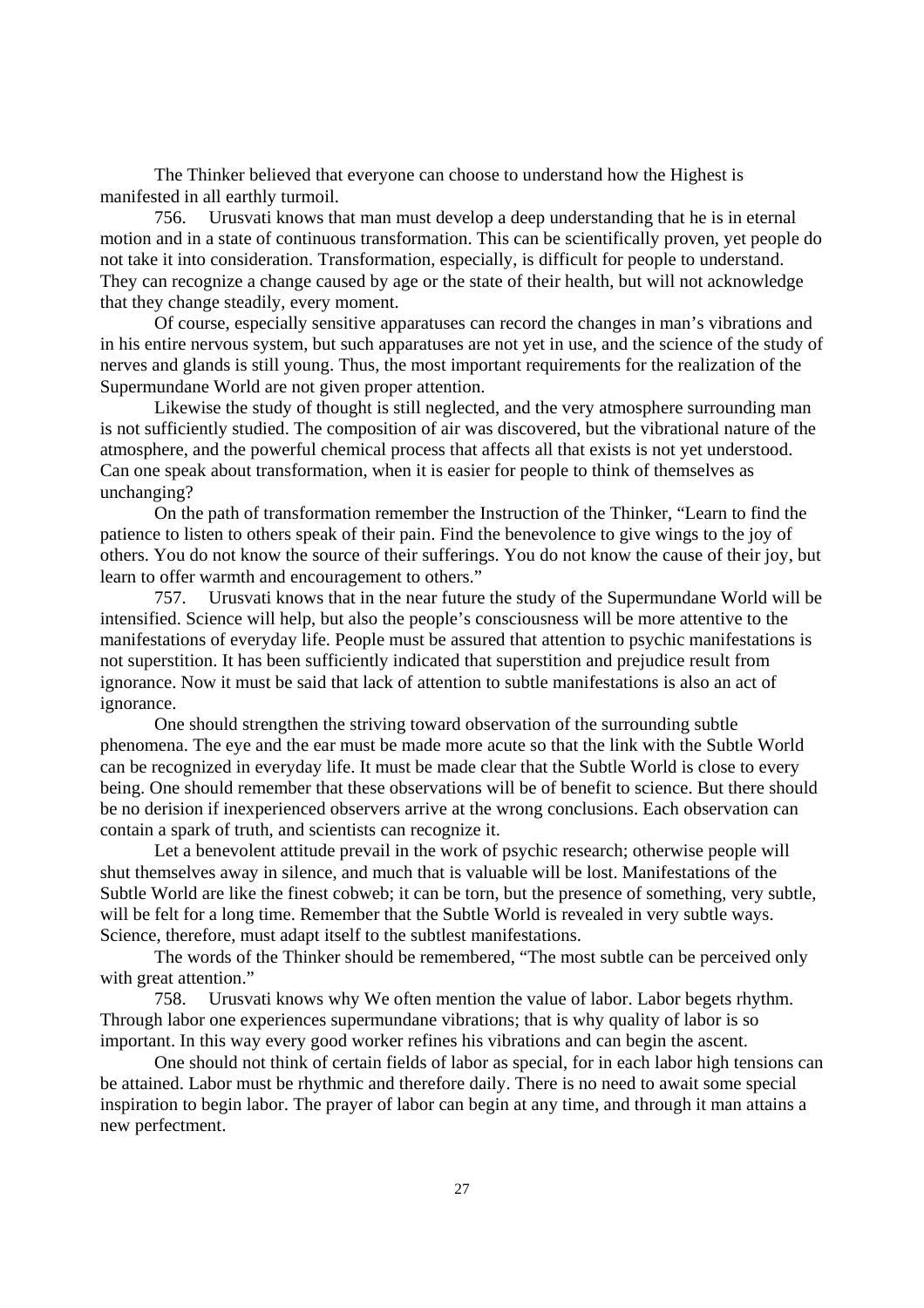Let us not reject manual labor, for in the application of ones hands is found true mastery. Who can dare to draw a boundary between craftsmanship and creative artistry? Truly, the conscious worker is also a creator in his domain. Luckily, each domain can be perfected; in this, man, without even thinking about it, makes contact with the highest vibrations and the Supermundane World. Each moment of such communion can bring a useful discovery, and can be strengthened by benevolent cooperation.

Perfectment of labor is the next task. Not in the distant future, but in the coming years will labor be victorious; along with it will approach the beneficent vibrations of the New Era. Let us not forget that on the eve of the Era of Light one should learn to revere labor.

The Thinker said, "One may respect labor, but one should also understand its lofty purpose."

759. Urusvati knows the value of silent communion with the Supermundane World. Each verbal, mental address has within it a plea, a wish, or some kind of human feeling, but the essence of the Supermundane World is beyond words. Communion with the great essence must also be beyond words.

Let human though be silenced for a moment, let the eyesight be dimmed, let the ear be dulled, and the sigh will transfer man into the higher Supermundane Worlds. He does not plead, does not demand, does not praise, but is experiencing the great Beness. Everyone can find a moment for such exaltation. Everyone can feel rejuvenation from this kind of contact with the Higher Worlds.

No special incantations are needed; the spirit striving to its Motherland, attracted by the Great Magnet, is enough. Give freedom to the spirit; do not bind it with human limitations. It will soar by itself and return triumphant; thus man becomes attuned to the Supermundane World. Such communion occurs more often than one might imagine. People do not understand how the rejuvenation comes, and ascribe it to some kind of earthly process, but the value of a silent attunement to the Supermundane World is great! People should not forget about these gates.

The Thinker advised His disciples, "Learn not to demean the greatness with thoughts of earthly bustle."

760. Urusvati knows the salutary results of cooperation. Many people understand that cooperation increases productivity and heightens its quality, but at present I want to point out one valuable aspect of cooperation. Let us take as an example a choir or an army, or a team of workmen; it is probable that in such groups there can be found many people clouded by misfortune, but their common unity will lessen their personal unhappiness. Thus common striving helps turn people from their individual suffering. One should not think that common work brings about a dulling of personal feelings; on the contrary, with a high quality of labor, it can heighten one's striving. Thus working in unity is of help to all.

It should also be understood that the approach to the Supermundane World can be facilitated when following this principle of group effort. The many varieties of individual understanding can join to form a harmonious choir. A common desire can strengthen the striving.

Wherever possible, small groups should be formed, striving toward cognition of the Supermundane. Such groups could be of great help to one another. They will find mutual support when facing the derision of the crowds, and will help each one to develop attention toward the manifestations of the Supermundane World. Such groups should be small, so that the varied vibrations of individual participants do not impede the harmony. No one can forcefully command striving towards the essence of Be-ness, but the harmony of vibrations makes possible a powerful ascent.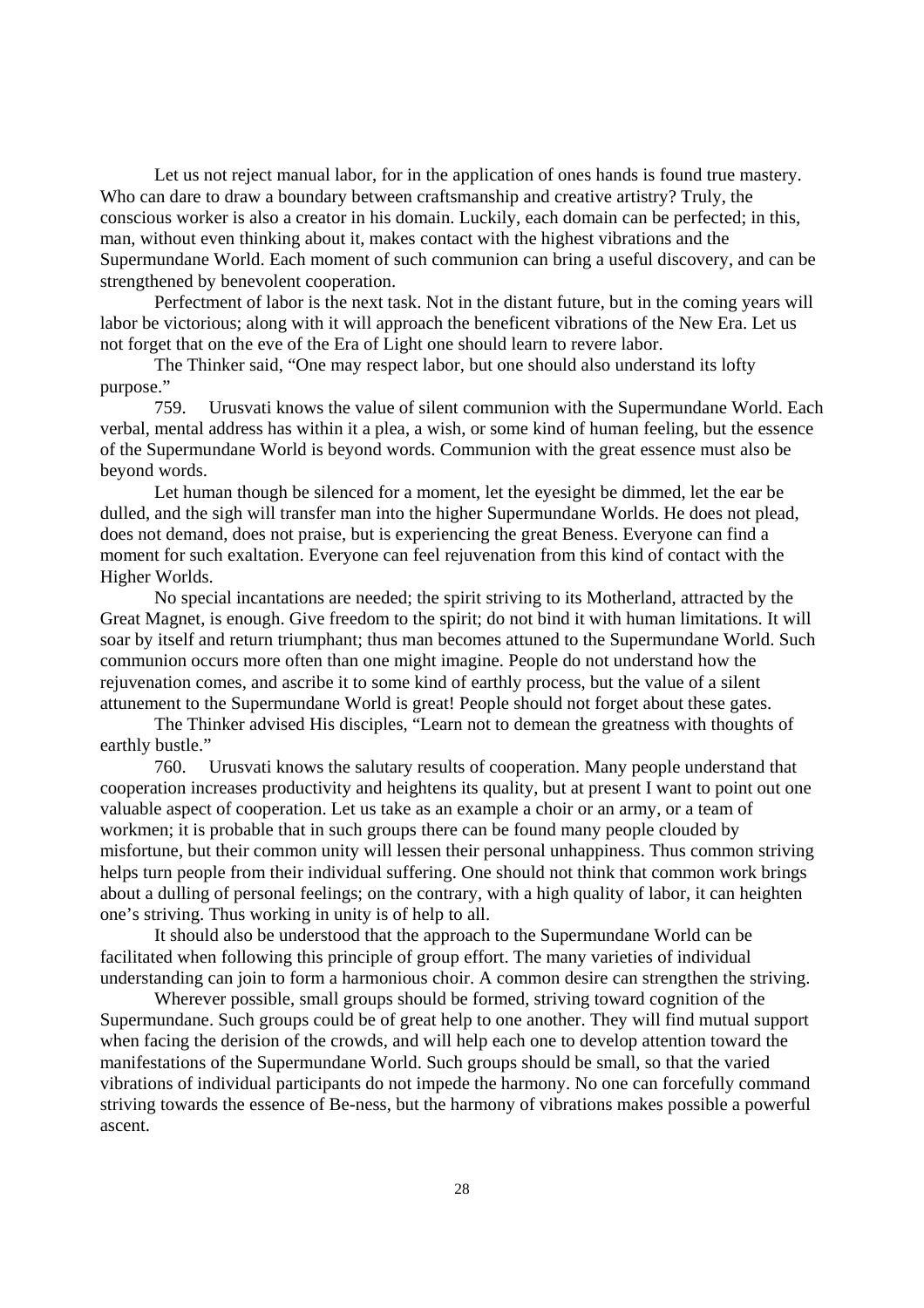The Thinker summoned His disciples to common labor, saying, "Let the beauty of labor heal our wounds."

761. Urusvati knows that science has established that there is a poison in the human organism that is produced by anger and irritation. Likewise, science recognizes the poison caused by fear and doubt. Doubt is a cousin of fear, and decomposes the organism.

It should be remembered that the one who doubts harms not only himself but also the benevolent forces. The very emanations of such a person prevent assimilation of the energies sent to him. Such a one cannot make contract with the Subtle World, and cannot sense the reality of subtle influences. He remains in a state of constant negation and destroys his own creativity.

Doubt is deadening, and must be distinguished from realistic, sensitive discernment. Man must think sensibly about all that occurs, utilizing the straight-knowledge that is given to him. It safeguards him against errors. It can be developed and will protect him from the viper of doubt.

Man, when filled with the poison of doubt, cannot respond to the subtle energies; an infected being cannot soar to the higher supermundane realms. Physical health alone cannot save man; health of the spirit is needed.

The Thinker said, "He who doubts is like a fleeing timid warrior."

762. Urusvati knows that science will soon identify the harmful chemism caused by despondency and envy. It can be observed that these attacks produce partial paralysis of certain nerve centers. Indeed, the color of one's emanations can show clearly to what a degree the energy of the organism is sapped. Can anyone in this condition perceive supermundane signs?

It is necessary to study human moods. A list of the positive and negative qualities of those who swim through the storm of life could be compiled. In doing this, it can be seen that between the extremes, there can be found undetermined ones that are like half-hearted, failed chemical experiments, in which reactions cannot take place and subtle energies cannot be applied.

Do not tire of repeating to beginners that the conditions of the Subtle World are completely different from those of the earthly world. Such simple considerations are quite foreign to today's humanity, which prefers to deny rather than to think of emotions and their consequences.

It would be useful for man to think more often in scientific ways. Do not think that scientific terminology can desiccate the heart that is striving to the Subtle World. The Supermundane Laboratory is close to everything in the Universe.

The Thinker said, "The one who has fallen into despair, or is possessed by envy, is like a corpse."

763. Urusvati knows that joy is a rare bird. If it perches at your window, be ready to admit it. Even the smallest, most ordinary joys transform the emanations of man. It can be imagined how much more luminous man's essence becomes when there is joy about the Higher World.

There can be discovered beneficent chemisms produced by joy. Illnesses can be cured by joy. It is time for science to investigate the value of joy. Joy without cause is often spoken about, but this is a misperception. Nothing can happen without reason. The ability to sense a remote cause is evidence of a great refinement of one's consciousness.

There can be no limit to the flights of thought, thus the wings of joy can be directed from the Supermundane World. One should pay attention to the joy that arises in the heart. However, it should be explained to certain people that We have in mind pure joy, joy about the good, the joy of creativity, otherwise all who live in spite will laugh, and imagine that their own emanations will become filled with light.

Spite produces strong poisons and plunges people into darkness. Do not think that I speak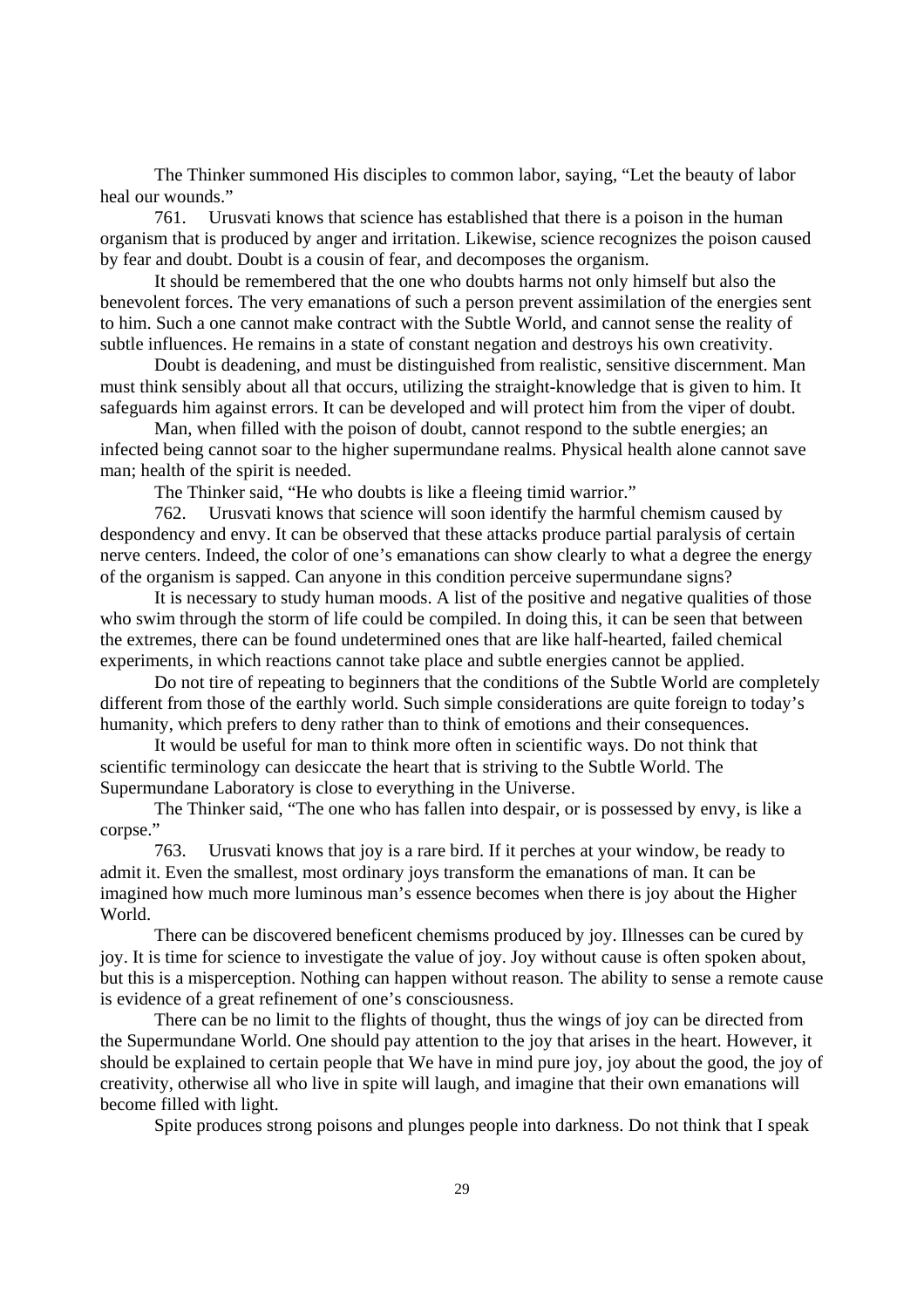about abstract foundations, I simply speak about the laws of the human organism.

The Thinker told the seekers of joy, "Joy is happiness."

764. Urusvati knows how carefully every positive manifestation must be protected. Thus, speaking of joy, We say, "Man, do not cloud the joy of your neighbor. It may appear to you to be strange or insignificant, nevertheless, it contributes to the health of space, and it is not for you to judge the reasons for anyone's joy. Do not belittle something useful with derision and insult.

"Remember that you have been designated a guardian of space. You can restore health to it or can defile it. You cannot aspire to the Supermundane World if you are a source of deadly poisons. With your every breath you send either restoration of health or destruction into space."

Why does man think so rarely about the great responsibility of his existence? When coming again to Earth, everyone aspires to perfection; why then in earthly life do people so seldom dream about *podvig*?

The ancient legends are to them just impossible fairy tales. Man's thinking is depressed, like the decay of death, though every beautiful thought creates a new nerve in space.

People rarely dream about their future existence; therefore it is of great importance to speak often about the reality of the Supermundane World. Let all teachers find in every object a way of mentioning the greatness of Infinity. Children should raise their imaginations more often to realms of good.

The Thinker begged, "Avoid quarrels and bad memories, for they are harm-bearing."

765. Urusvati knows how many aspects there are to the science of astrobiology. A number of institutes will be dedicated to the fields of study that are most vital to humanity. Those institutions must work equally on both physical and psychic tasks.

Along with astrobiology, the psychobiology of man must be studied. Only in such cooperation can the correlation between microcosm and Macrocosm be understood. But it is regrettable that psychobiology is so often studied in distorted ways. The Society for Psychic Research is mainly occupied with extra-ordinary phenomena, when it should be studying the phenomena of ordinary life.

People must accept the reality of the Supermundane World not as something supernatural, but as the foundation of earthly life. Only with an understanding of the reality of the Supermundane World can evolution proceed; one should strive all the more to this knowledge, since the state of contemporary life must be purified of the poisons produced by humanity itself.

The poisoning and corruption occur in full view of humanity. People introduce poisons into life and assist in the corruption of their children. It was said long ago that the mixing of blood is harmful, yet does it not now take place on a broad scale? True, it does help to save lives, but its internal effect brings irreparable harm. Mixed blood rarely is in harmony with the individual's own blood.

People love to talk about the collapse of nations. But this is a process that takes place over many years. Thus, the psychobiology of nations must be safeguarded.

The Thinker said, "It is a joy to realize that we are in constant cooperation with the Supermundane World."

766. Urusvati knows how many outworn concepts must be replaced by more appropriate ones. It must not be thought that such concepts become outworn over many centuries. Some of them are younger than a century, and have already lost their purpose. For instance, the word "spiritualism" is not an old one, yet it already lost its usefulness by being limited and vulgarized. True spiritual knowledge encompasses all aspects of the Supermundane. It is wrong to restrict it to limited spiritualistic seances, when broad psychic research provides ample opportunity for new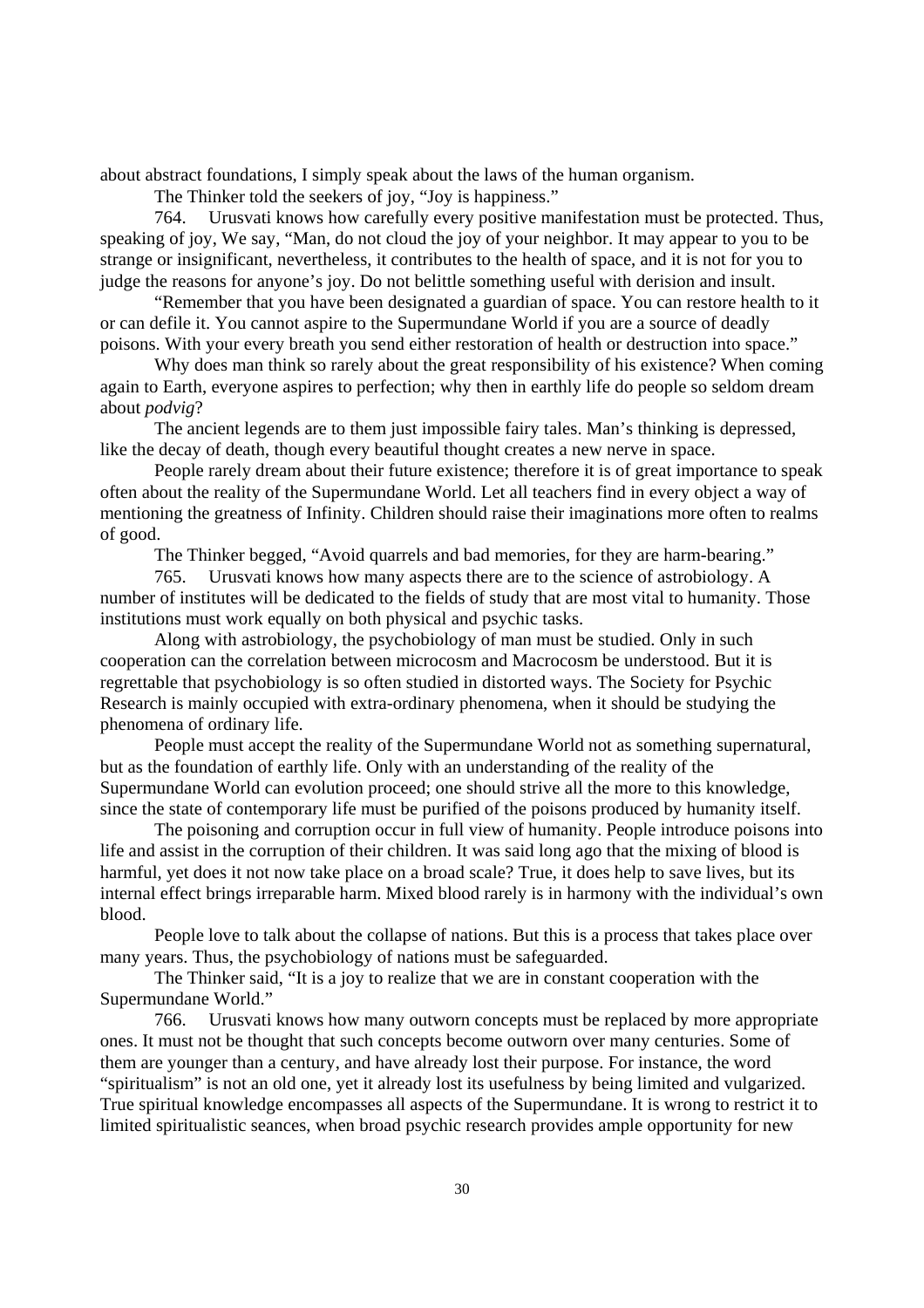## knowledge.

Likewise, absurd scientific subdivisions should be avoided; they just divide the one body of science. Nowadays people speak about parapsychology, but what is the point of such a category when it is all contained in the vast domain of psychology? It is only when physics is insufficiently understood that metaphysics exists.

Many examples can be cited when the body of science was divided without real need. Much is spoken about synthesis, about the one great energy, but such talk is usually empty words.

People prefer to fence themselves off in narrow specialties, and thus avoid cooperation in broader concerns. As a result, they create complicated, lengthy terminology that serves no real purpose. Of course, every science has its branches, but they all must be branches of the one Tree.

At present humanity is passing through a critical period. The time has now come for true synthesis. Without conscious cooperation, people will be unable to mend the torn essence of man. It is impossible to find co-workers without mutual trust, but that can come only from straightknowledge.

The Thinker taught His disciples to think about the source of straight-knowledge.

767. Urusvati knows that a physician who does not study man in a healthy state cannot competently help man when he is ill. Individual characteristics of the organism must be observed in order to be able to combat illness. As an example, psychic phenomena must be understood as individual; thus the importance of this concept of individuality must be understood in the microcosm and also in the Macrocosm. Though people do not understand that the Macrocosm can also be individual, every experienced observer already knows that generalizations are made only with great caution. Life does not count the varieties of its blessings.

People may ask which yoga is the shortest path to knowledge. You know the Agni Yoga the fiery synthesis—but many have not yet familiarized themselves with this fiery knowledge. They would like to be directed to one of the earlier known yogas. I shall select the Karma Yoga: creativeness, conscious labor, striving towards higher quality, will lead to the Highest by the shortest path. However, Karma Yoga requires time, whereas Agni Yoga can be called the lightning-like way. Think how beautiful is the path of lightning, but do not forget how difficult the lightning-like tension is.

The Thinker said, "Let the most difficult be the most beautiful."

768. Urusvati knows how people attempt to justify their lack of desire to think about the Supermundane. First of all they will speak about insufficient time, about daily cares, about work beyond their strength. "We have no time," they will say. But does a lightning bolt of thought need much time?

Even the most imperfect turn to the Supermundane brings good. When one's eyes are fatigued, one closes them momentarily and receives relief; similarly, a lightning-like thought about the Supermundane improves the health of the organism.

It has already been said that realization of the Supermundane World requires acknowledgment of its existence. There can be no doubt in such a realization. I attest that a doubting thought cannot bring man close to the Supermundane World. One can see how those who study and read a great deal can remain furthest from an understanding of the Supermundane life, while others, through straight-knowledge, penetrate to the heights and receive beneficent help.

Truly, heart and feeling will remind one about the shortest path. This action is unfortunately not often understood, though without it attainment of and cooperation with the Supermundane World are impossible. We do not speak only about belief in the Supermundane World, but precisely about cooperation with it. Even everyday concerns must not deprive one of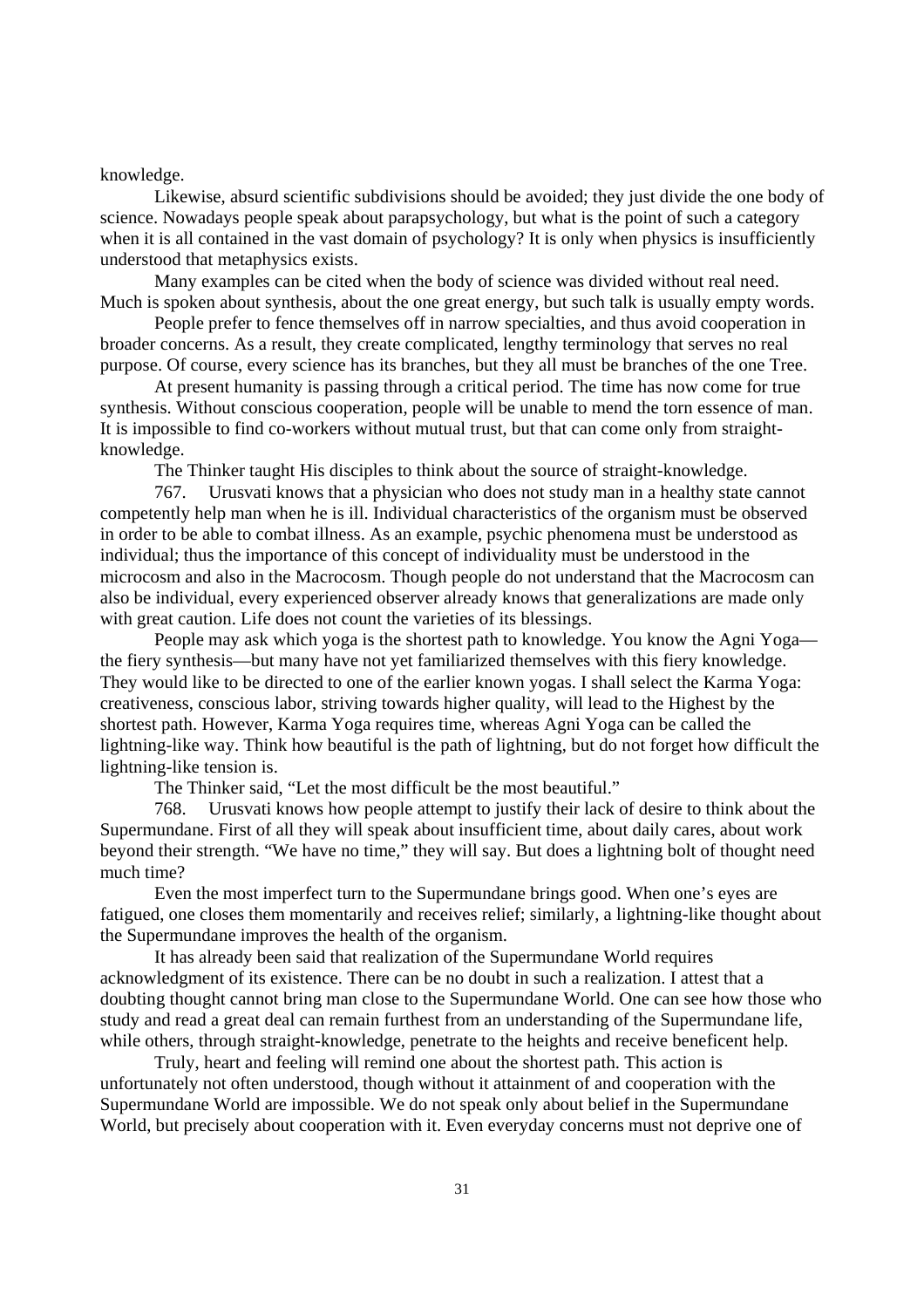the opportunity to lift oneself up in thought. Words are not needed when the heart flies high. No one should attempt to justify his laziness and ignorance.

The Thinker said, "We will tell those burdened with sorrow that a flight to the Supermundane brings relief."

769. Urusvati knows the feeling with which one should approach the Supermundane World. Fear is a poor guide. The mind will not bring one to the Heights. It is essential to love the Supermundane World.

The skeptics should not wonder that instead of complex scientific formulas, We speak of the universal, human feeling of love as the best conductor. The best success is attained in any field if the investigator loves his subject. Only love can create the highest attraction. You know enough about the significance of attraction. This magnet is laid in the heart of man, and he is drawn toward the great magnet of the Supermundane World.

It must be understood that We have in mind not the isolated, easily-extinguished flashes of love; these mirages have no significance. It is steadfast love that is needed, devotion that burns unextinguished, through all of life's trials; such love leads to the Motherland of the heart, where, as in one's beloved Motherland, all is familiar, dear, beautiful. Such love will not be destroyed by earthly cares; on the contrary it will strengthen the spirit, enabling one to overcome the gravest of difficulties.

Attraction will bring active help from the Supermundane World; such communion will become true cooperation. Thus should it be in everything, but people too rarely realize the cosmic law of attraction and its foundation, Love. Even the most imperfect love contains a particle of good within itself. Thus, after all mental accumulations, man arrives at the very natural feeling by which all kingdoms of Nature live.

The Thinker taught, "Love is the most fiery feeling. Maintain the flame of your love for the Supermundane World."

770. Urusvati knows that some people cannot overcome the terror they feel during manifestations of the Supermundane World. In no way can one explain such a feeling except by the presence of inharmonious vibrations. True, during high manifestations, trembling is inevitable, but it is not a sign of fear.

In the future, it will be possible to a certain degree to harmonize the vibrations by the use of electricity, but at present such a device does not exist. At present, it is possible to help by the power of suggestion, but such psychic intrusion can be harmful. Suggestion must be applied very carefully, when dealing with supermundane powers. It could be possible to cause a deadly dividing of psychic energy.

We have already spoken of the need to love the Supermundane World in order to draw close to it. One cannot be terrified by something one loves deeply. Therefore, people who are terrified by manifestations of the Supermundane World do not love it. They can acknowledge the Supermundane World, can accept its reality with their mind, but the mind is of no help when standing to face the Supermundane World. Only love will alter their vibrations so that they can approach and greet each manifestation of the Supermundane World.

There is no need to return to the superstition of past ages, when people venerated the Sky because of their fear of thunderstorms. Let us not imitate ignorant savages, but rather perceive the Supermundane World scientifically. Let people's desire to approach the Supermundane World be prompted by love. Their free will empowers people to accept the signs of the Supermundane World voluntarily and conscientiously.

The Thinker advised to avoid frustration and despondency, for they are obstacles to the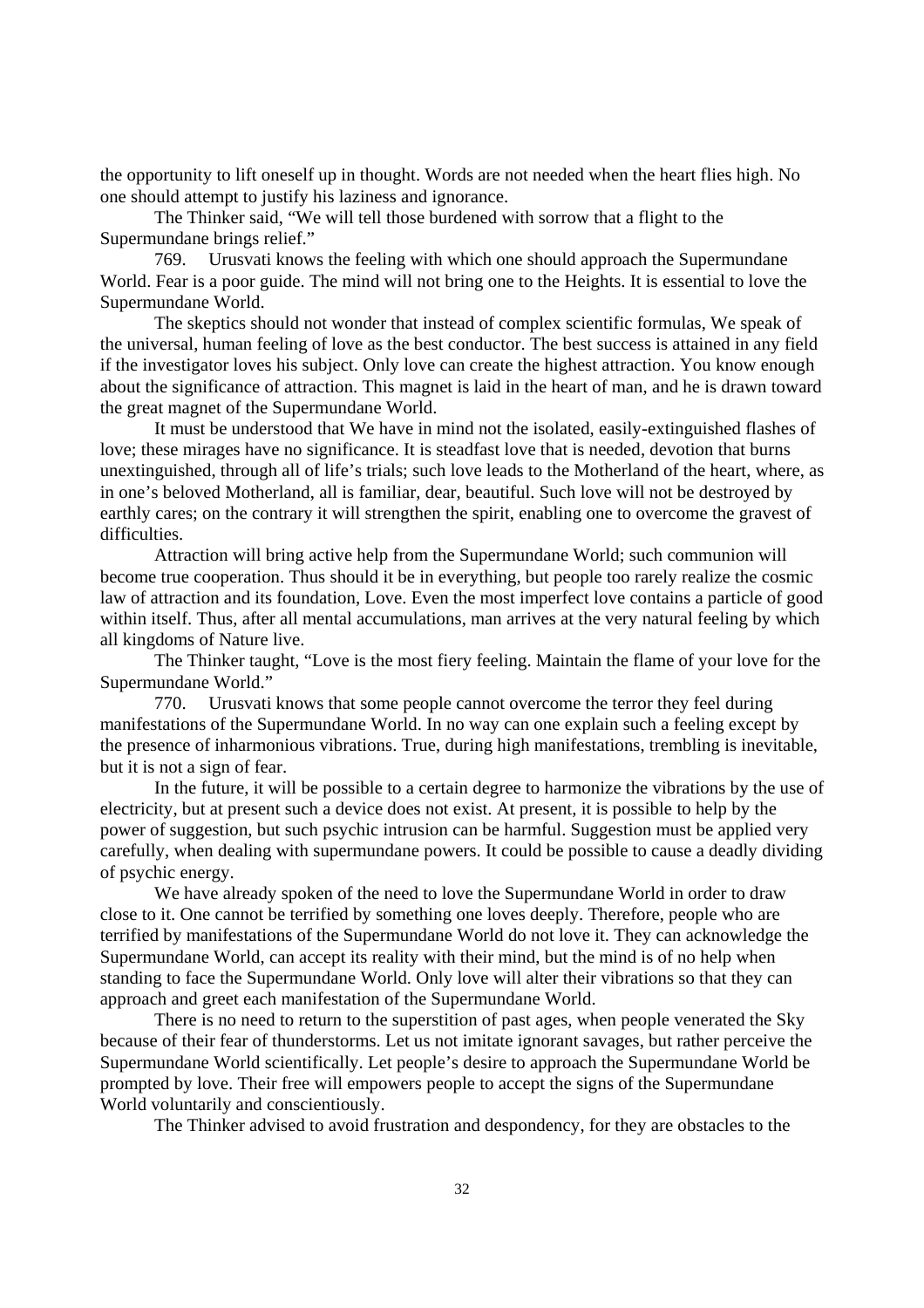cognition of the Supermundane World.

771. Urusvati knows how often people utter correct words without understanding their true meaning. For example, they may say, "This man is mentally unbalanced." They would then call a physician, who would begin killing the patient with narcotics. The physician may speak about sick nerves, but will not understand that the affliction of the nerves is a result of a disorder of the consciousness, that might also be spoken of as a derangement of psychic energy.

An unbalanced person is like a badly tuned stringed instrument. In such a state he is not fit for creative labor, just as the out-of-tune instrument is not fit for music. Strings must be put into harmony, and that must be done by someone with a knowledge of music.

Likewise, one's free will can strengthen the consciousness and bring the nervous system into harmony. Let us not forget that a deranged person cannot approach the Supermundane World, and will even inflict harm on all those surrounding him because his emanations are poisonous.

Remember that people often become upset because of trifles that are not worth thinking about. Moreover, they encumber their consciousness with petty details, and during times of difficulty become so depressed that their nerves are deadened and they are incapable of finding a sensible way out. There are many calamities in these times, and people must think about strengthening their consciousness. During times of world upheaval people are drawn closer to the Supermundane World, but they must first restore balance to their consciousness. Free will is given to them for this. They should command themselves not to lose their own equilibrium during the epidemics of derangement that threaten mankind.

The Thinker said, "Keep the strings of your heart in harmony."

772. Urusvati knows that this is a time of painful progress for nations. Each nation evolves in its own way: one by war, another by calamity, by labor, by knowledge, or by *podvig.*  Each nation bears it own karma. This karma can be light, but many nations carry a heavy and difficult karma.

You must tell people that in this evolution of peoples there can be no return to the past. Everyone who realizes the immutability of evolution, has already made his own destiny easier. Everyone who understands the law of labor in the service of humanity helps his own ascent. Everyone who learns to love to serve the evolution of peoples also serves his own evolution. Thus, a great responsibility turns into a light burden.

It will be asked, "Why is this time called the Era of the Mother of the World?" Truly, it must be so named. Woman will bring great help, not only by bringing enlightenment, but also by affirming equilibrium. At times of confusion, the magnet of equilibrium is disturbed, and free will is needed to reunite the broken whole. Maitreya, the Compassionate One, needs co-workers. He who sacrifices himself for the Great Era will reap an abundant harvest.

The Thinker said, "Learn how to labor for all humanity."

773. Urusvati knows how solicitously one should relate to each advance of science. It is time to put aside the ignorant misconception about the division of sciences into applied and theoretical: all sciences are vital.

A scientist, in the breadth of his research, cannot foresee what scientific realms he will have to deal with. He realizes that the many categories of scientific discipline are all connected by one unifying principle. Therefore, it is necessary to begin the teaching of all scientific studies with a philosophical analysis. Thus it will be possible to lay a foundation for the unity of knowledge.

It is impossible to point to any domain of science as less significant. In contemporary research every science can open new horizons. Recall how astronomy, after a time of dry computations, turned into a science of the Universe. The same occurs with many sciences that find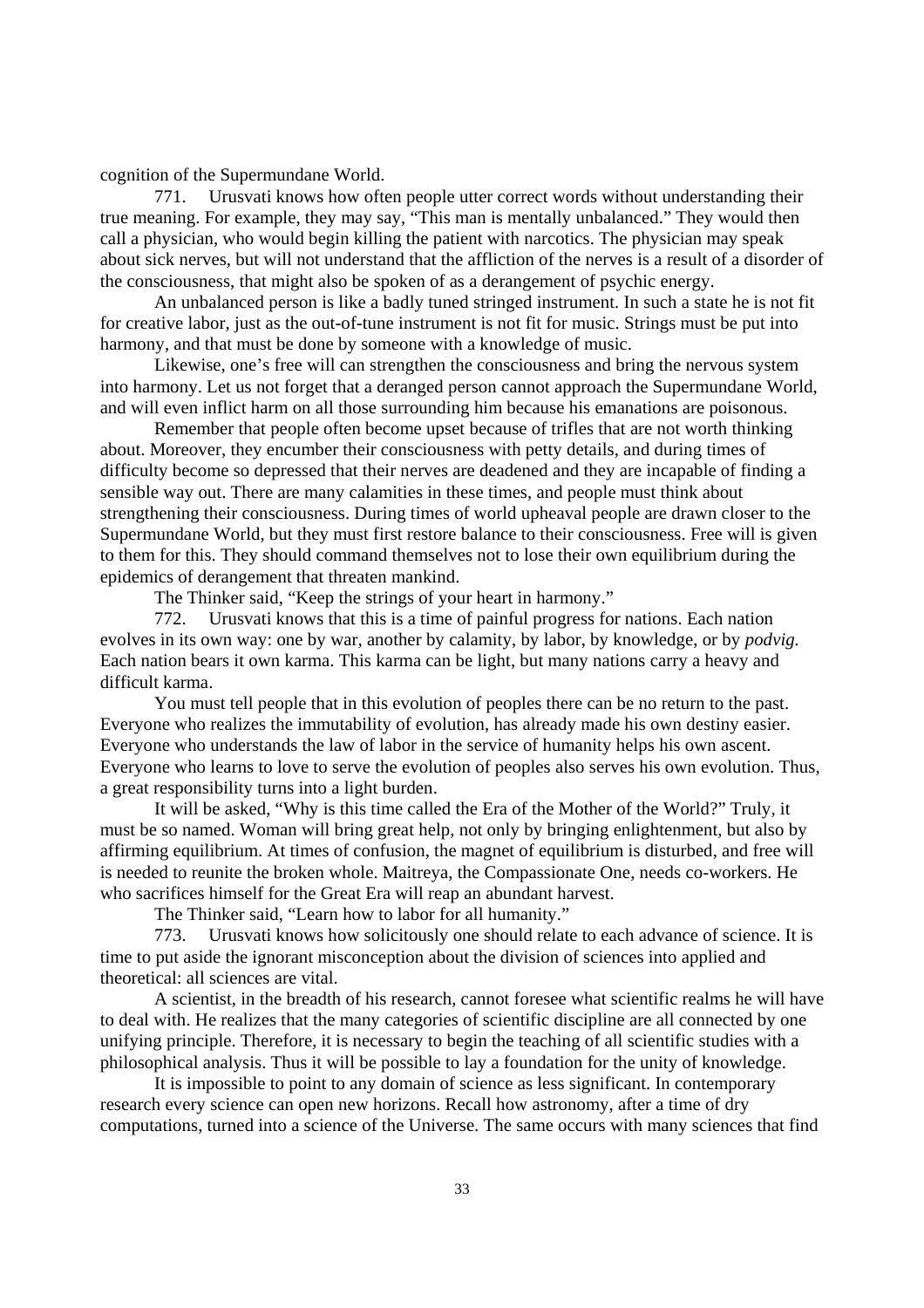their true mission.

Likewise the needs of the people should not be forgotten. They require scientific explanation in an accessible form, though always strictly authenticated. A full range of books on all subjects must be made available, but they should not be published at random. Governments must undertake a program of broad publication of small books covering all the fields of science, all branches of knowledge. These books must be written in a way that allows inclusion of the newest scientific discoveries and achievements. Also, the books should be well-written, so that beautiful language will serve as an attraction. Let us not forget, either, that psychology and biology must lead the way. The Supermundane World must be presented beautifully.

The Thinker said, "The victor will be the one who finds the simplest word about the Highest."

774. Urusvati knows how diverse are the paths to the Supermundane World. This multiformity must be kept in mind when helping the young in their quest for the Higher World. Most important, they must be protected from developing a narrow world view. Beginning with the earliest school years, it is necessary to lay down in an accessible way a proper foundation for broad thinking. The young should also be taught to be dynamic in their explorations, for nothing can compare to personal encounters with different ways of thinking.

One must understand that for most of those who enter the Supermundane World, it will appear to be beyond compare. People find there a life based on immutable laws that are quite different from those of ordinary, earthly life; only flexibility of mind can help the newcomer to adapt quickly to new conditions.

Schools should familiarize students with the various levels of existence. Let the schools teach them to seek a broad way, based upon the wisdom teaching of the Thinkers. Reason and creativeness will reveal the possibilities available to everyone. One should be concerned that each child become aware of his own internal possibilities. Separate from karmic considerations, the ulcer of despair can often be seen in humanity. Man falls into the darkness of a prison built by himself. Everyone should help such prisoners, pointing out to them the near and joyous way.

The Thinker advised that, first of all, one must cast out the misconceptions about hopelessness and consider it the enemy of man.

775. Urusvati knows that in ancient communities service to mankind was considered to be a lofty and difficult test. The tested one did not have to change his activity, but its essence was to be dedicated not to himself, not to his city, not to his country, but to the entire humanity. Thus, the scope of his activity broadened and resulted in good for all.

It was not easy in ancient times to imagine the magnitude of humanity, and the possibilities for expansion of mental transmissions. We say this because at the present time humanity finds itself in a similar state of mind about the Supermundane World. We advise you not to withdraw from earthly activity, but to preserve thoughts about the Supermundane World, which will cease being seen as abstract and will enter life. It should be remembered that all one's earthly labor can be dedicated to the Supermundane World. The greatness of the Highest World will inspire the highest quality in every human endeavor.

High quality can only raise the consciousness of mankind and bring it closer to the Supermundane World. The consciousness will affirm the meaning of the Higher World, but also, the inner, indescribable feeling will help, with a single sigh, the approach to the Highest. The improvement of quality in every activity will become an invisible bridge toward beautiful achievement.

The reasoning mind should not cloud the creative feeling, which will be of real service to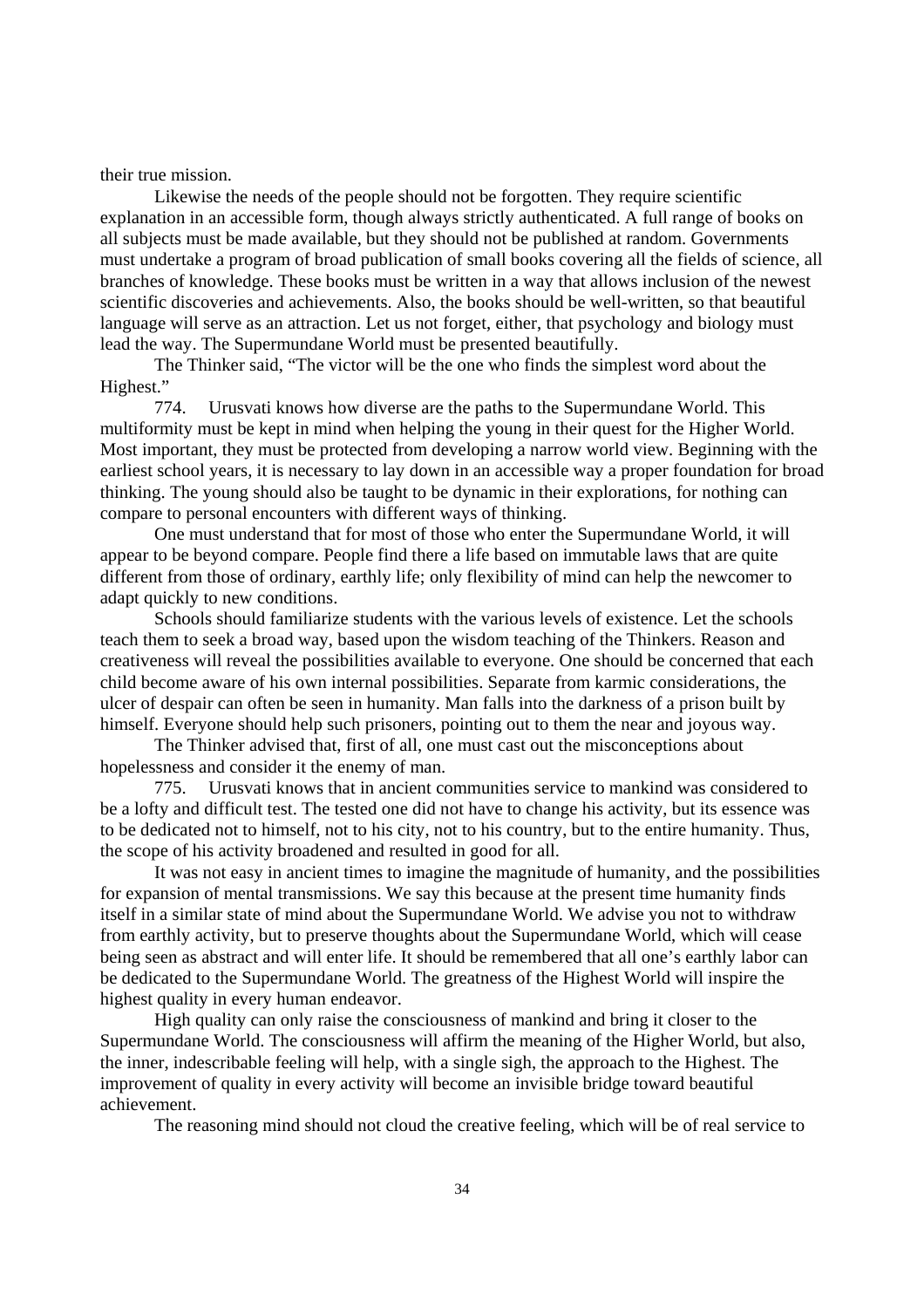mankind and to the Supermundane World. Especially now, with mankind in a state of confusion, hope should be given that everyone is destined to come closer to the Higher Worlds. Any labor is a trustworthy path. Only in commitment to high quality can one succeed on the path of ascent.

The Thinker used to say to His disciples, "Let each one of you affirm yourselves in quality of labor. Each one will labor in service to the Supermundane World."

776. Urusvati knows that one should bring into daily life a realization of the Supermundane World by every means possible. People complain about obstacles to this, but usually these complaints are without foundation.

Thus, people speak about cruel shocks in their lives, but do not mention the chief obstacles to their successful development. They forget that a shock is like an explosion that can reveal deephidden riches. But earthly life is overwhelmed with petty quarrels that obscure, like the smoke from a leaky oven door. It is impossible to ascend when each day is filled with such poisons. Therefore, people should not complain about the explosions and cruel shocks, and should ponder how to free themselves from the small vipers.

People often fall into despair, thinking that their labor is not needed, but they forget that the energy generated by labor has cosmic value. Man cannot know where his energy will be manifested, or how and when it will bring good. Perhaps the man himself will sense this good and intentionally offer it for the benefit of his neighbors. If the labor is good in its essence, then not despair, but joy, will be the reward of the one who labors. Many examples can be cited when people have robbed themselves of joy; because the value of the sense of joy is not often realized.

The Thinker said, "Do not fear explosions, but beware of petty quarrels, for they swarm with ignorance."

777. Urusvati knows about the widespread increase in criminality. It occurs in many forms, but its harmful essence is always the same. It can be noted that some primitive societies are more moral than those that consider themselves to be enlightened by civilization.

An instructive book could be written about the corruption of humanity, for which no help is availing. It is particularly ugly when a known criminal preaches about morality and continues to perform traditional ceremonies. It was said long ago that the best ritual, in the hands of a criminal, turns into sacrilege.

Science is of little help if it is not unbiased. Even though it is precisely science that could be expected to help to purify the consciousness. Morality and biology have unrecognized connections. It is inconceivable that humanity, even amidst today's armageddonal calamities and terrors, does not learn to look beyond the ashes of their own hearths! Man does not properly apply the wonderful inventions that fill this present life. It would seem that radio, for example, should prompt him to think about thought transmission, but in fact this invention is mainly used for deception.

Where lies the solution? Again, one should turn to the Supermundane World. It must be accepted in full reality; only thus can an immoral man be warned. But how much must be accomplished in this direction! Science must assist; science should be free; science should penetrate the depths of the human consciousness. Civilized humanity must ponder upon why primitive societies often are the most moral!

The Thinker warned people to look higher than the roof of their own dwellings.

778. Urusvati knows that the free will is of value only when it is truly free. Pitiable is the madman who imagines himself to be free, when in reality he is burdened with all kinds of fetters. Can the will be called free when it is blind and deaf, and crawls in the mire of prejudice?

They will ask, "What kind of life is it when on each step one meets with ignorance in its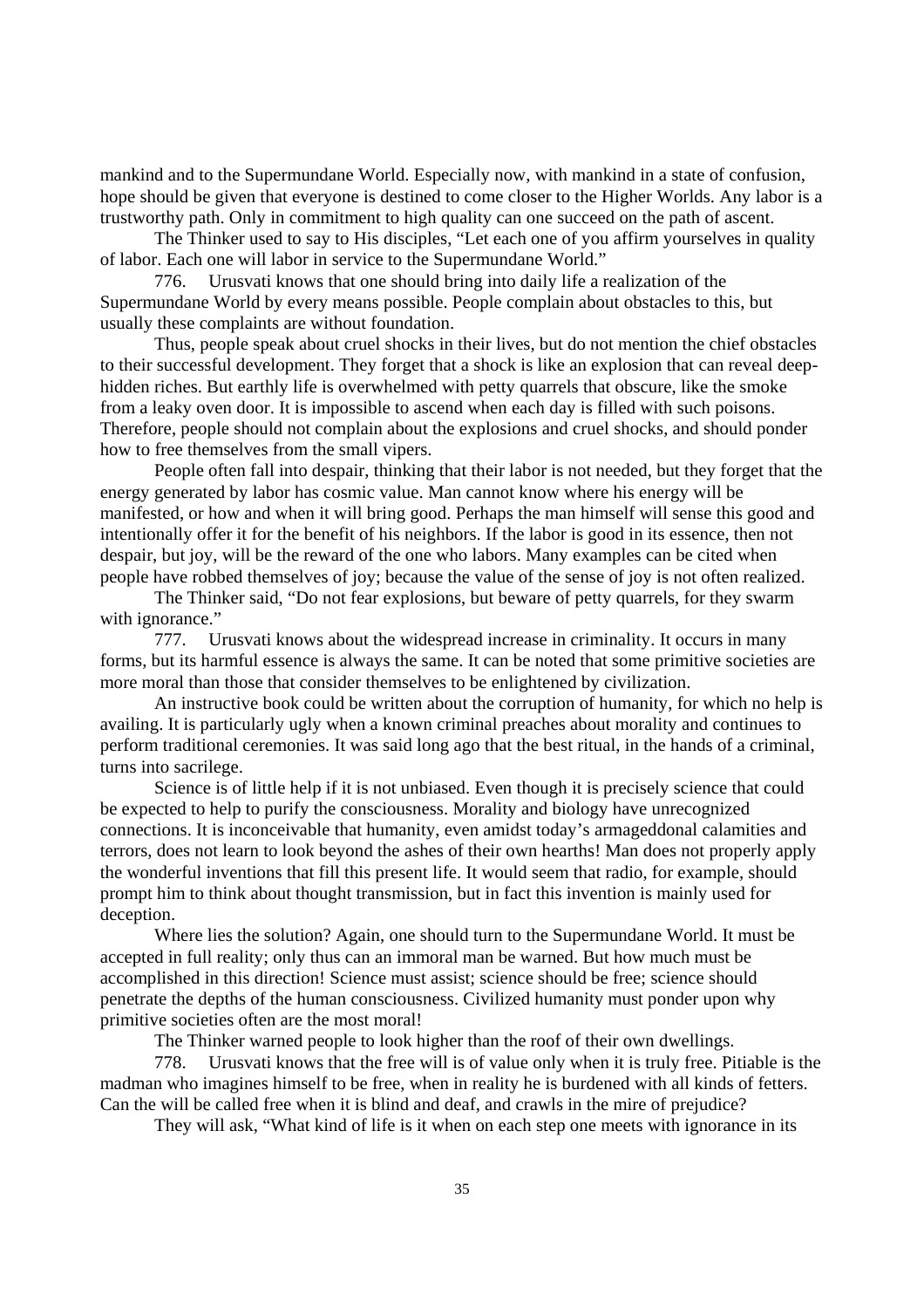most criminal forms?" Indeed, humanity has chained itself with heavy fetters. All through life, even in the cradle, man is subjected to fabrications that have nothing in common with reality. There is often more wisdom in fairy-tales than in the opinions of people. True, it is unavoidable for one to encounter ugly monsters, yet the free will will liberate one from fear and lead beyond all obstacles.

Freedom of spirit is the gate into the Supermundane World. One's entire earthly life can be transformed through the manifestation of the free will. A free man will not dispute with ignoramuses, but will offer them alms in such a way that they will not even notice it, though this small generosity will help them on the way to the Supermundane World. Everyone passes on this way, and the free will is a wise leader. But be certain that the will is truly free.

The Thinker warned, "Do not turn the luminous gift of free will into a kind of madness."

779. Urusvati knows that conducting discourses while taking into consideration the consciousness of one's listener is a difficult art. Neither knowledge, nor straight-knowledge, but a heartfelt attitude will help one to gauge the consciousness of one's interlocutor.

Appolonius of Tyana was reproached for being controversial in his instruction, but the accusations were false. The Teacher never opposed the foundations, but he coordinated the contents of his talks in accordance with the consciousness of the student, for better understanding. The Teacher preferred private conversations, so as to better find the most understandable words. He said that a speech, given for many, cannot be convincing, because discordant consciousnesses can destroy one another.

This method was accepted by other philosophers in ancient Greece. Plato preferred to call one pupil at a time for a walk, and those discourses were especially meaningful. He related information about the Supermundane World quite guardedly. He knew that information not appropriate to the student's consciousness could be harmful, and the harm could even be irreparable.

He tested thoroughly the consciousness of the disciples in most unexpected ways. Everyone's consciousness is individual, and only a loving heart can sense what has been assimilated in the depths of the consciousness.

Especially now, one should discuss the Supermundane cautiously. The consciousness of people is in such turmoil that there could be malicious misinterpretations.

"Just as a sculptor concentrates his attention upon a precious piece of stone, so also does the sculptor of consciousness safeguard the treasured ascent of his student." Thus spoke the Thinker.

780. Urusvati knows that the influences of the Supermundane World cannot be understood by earthly logic. This should be evident, yet even serious researchers usually attempt to explain these communions by physical laws; the result is absurd, and the research is unsuccessful.

Influences from the Supermundane World can be divided into three basic kinds: the first is influence over one individual; the second is influence over an entire group; the third are "touches" of the Supermundane poured out over the entire humanity. Those touches were called the breath from the Highest. One philosopher, wishing to characterize these influences, called them psychic oxygen. Man cannot exist without oxygen; likewise he cannot avoid the breaths of the Supermundane World.

People are mistaken if they think that communion with the Supermundane World can be accomplished only with the help of especially sensitive individuals. Of course, contacts through such people are the most obvious, but in truth, everyone is continuously influenced by the touches of the supermundane dwellers.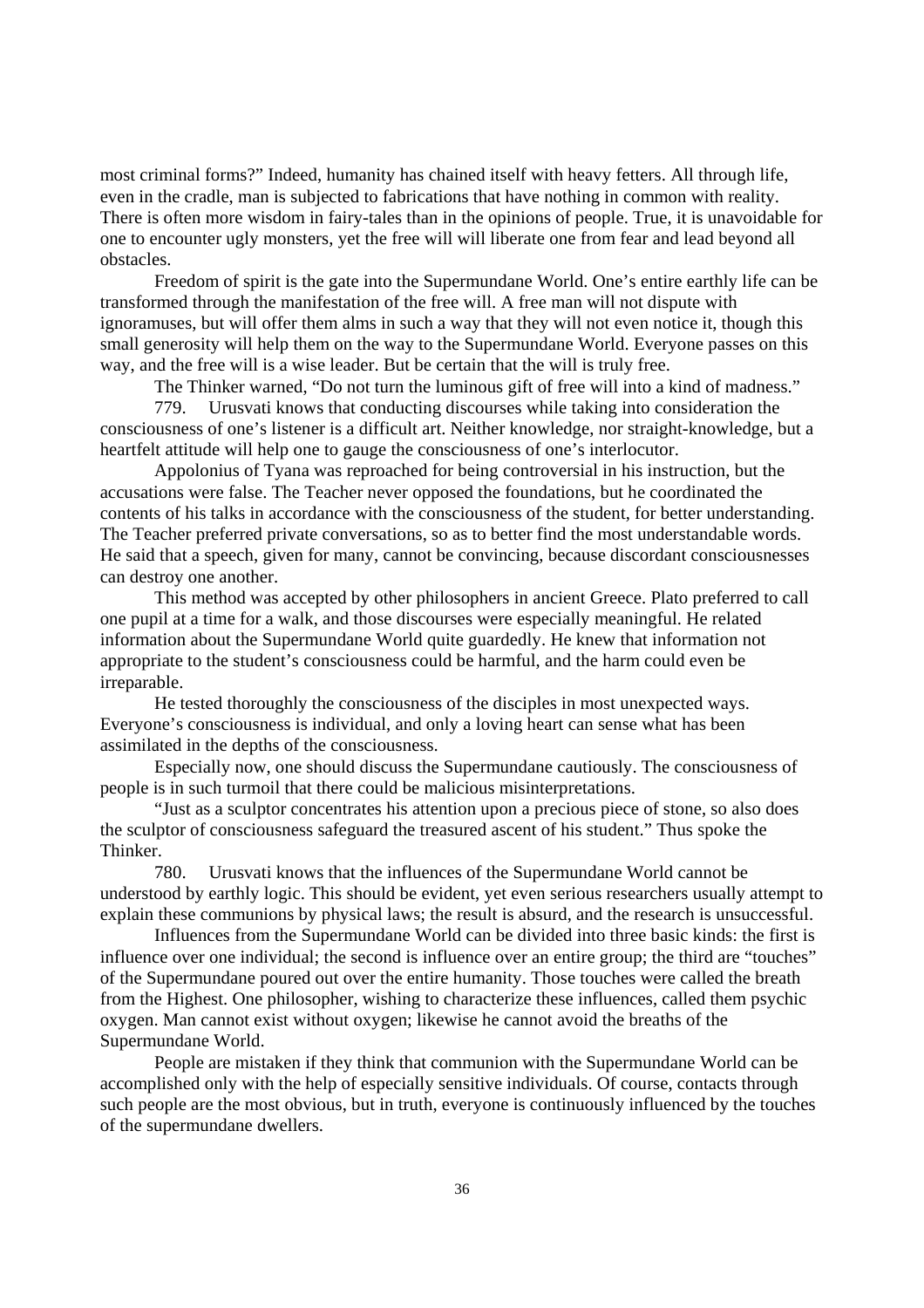It is time to recognize that the Worlds are indivisible. When this is understood, life becomes still richer and more beautiful. It must be remembered, though, that the laws of the Subtle World are subtle. In this way one can understand that the contacts with the Supermundane World are not accidental; nor are they insignificant, as it might seem from an earthly point of view.

It should also be understood that the supermundane touches can be sensed frequently, but only by those of high moral quality.

The Thinker pointed out that the contacts between the Worlds are continuous.

781. Urusvati knows that the beneficent influence of the Supermundane World must be distinguished from the signs of harmful possession. Good influences do not enslave the free will; they open the individual to increased possibilities. Such influence will always be caring and solicitous toward the physical condition of the organism, but possession always ends with something pernicious and destructive for the physical and the subtle bodies.

People usually think that possession takes control of only weak organisms, but the main cause lies in the immoral condition of the possessed one. It can be stated without error that possession enters mainly through the door of immorality, which, whether evident or secret, or just a seed, can invite possession.

It is commonly thought that possession can be cured by strong psychic suggestion, but improvement of the moral qualities is also necessary. Suggestion can eject the possessor for a while, but if the moral condition is raised, the entrance will be closed to the possessor. Biological morality is a firm foundation for successful self-improvement. Thus, no matter what we speak about, we always come back to biology.

The successes of science can raise the level of humanity, but the consciousness of humanity must not be chained by any kind of prejudice. Humanity must be free in order to study the Laws of Nature. Let scientists be true enlighteners.

The Thinker said, "A scientist is Light."

782. Urusvati knows how difficult it is for people to accept the possibility of Armageddon in the Supermundane World. Even those who know about the supermundane life cannot reconcile themselves to the thought that there can be wars in the Subtle World.

Simple logic should make clear to us that battle in the Supermundane World is inevitable. People taken from Earth before their time, filled with almost identical thoughts, gather in one sphere and are bound to continue their earthly activities. And their cruelty, although becoming more subtle, does not lose its force. This leads to heavenly battles, with great consequences both on Earth and in the Supermundane World.

It is not easy to stop these conflicts. Malice drags the combatants down into the lower strata, and you know that while it is not difficult to descend into those strata, to rise up from them is not so easy. Even lofty beings experience painful consequences, when they, out of compassion, descend into the lower strata. Thus, people should remember how easy it is to sink, and how difficult to rise. The lower strata suffocate those who descend from realms of higher vibrations.

All those who preserve malice within themselves should remember that it will act as a poison upon their supermundane path, and that the heart filled with malice cannot easily be cleansed. Therefore everyone on Earth should think about the future life.

The Thinker said, "Live so as not to burden the Supermundane World."

783. Urusvati knows that man is uplifted when he associates with the Beautiful, looks at the Beautiful, listens to the Beautiful, thinks in the ways of the Beautiful. Do not think that this ancient truth has been sufficiently realized by mankind. It is to be regretted that just at present people are more remote from this idea than in many past centuries.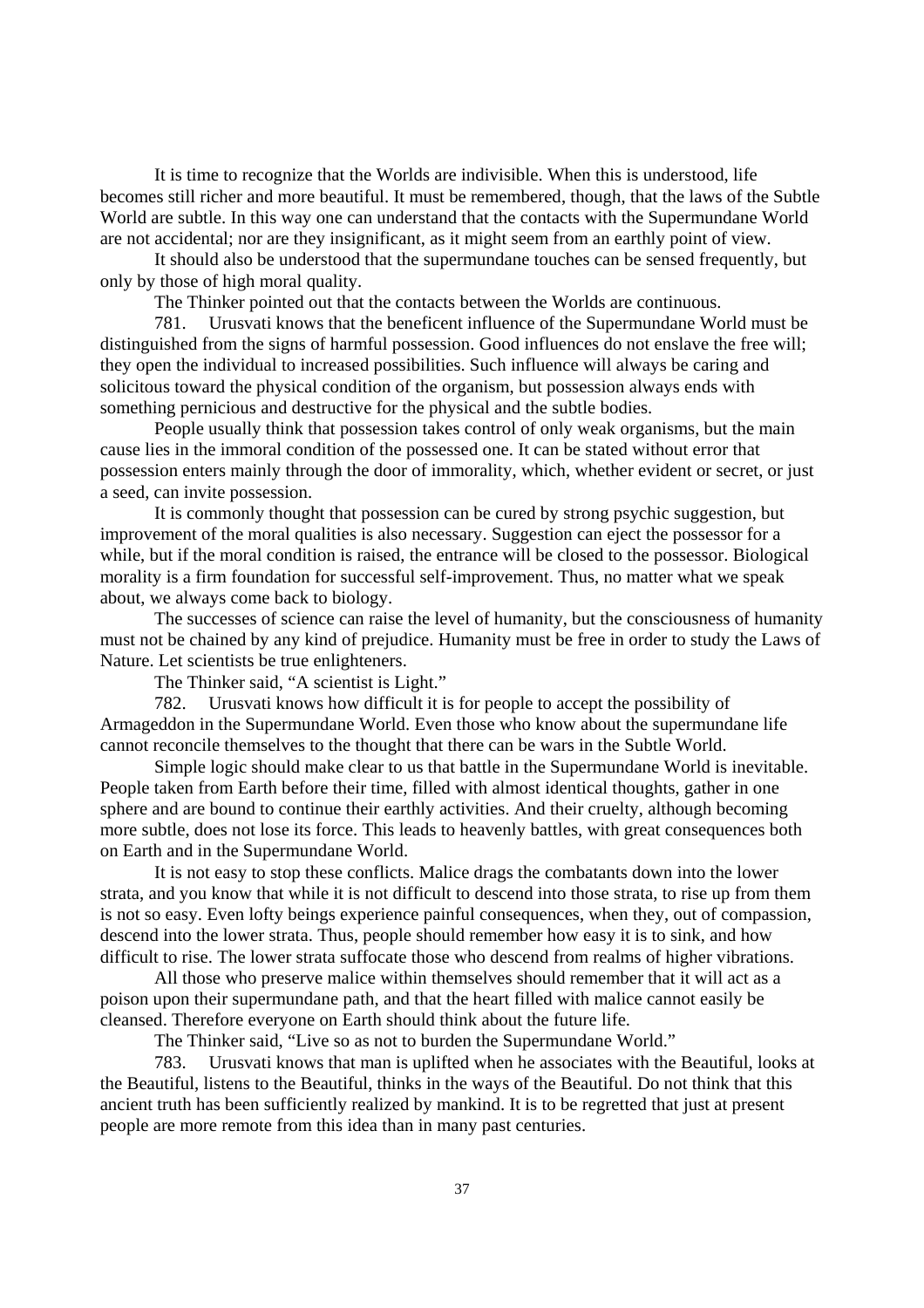The manifestation of the Beautiful in various realms is usually considered by the worldly "sages" to be not only unnecessary but even untimely, at the same time that they plan the reconstruction of the world. One may ask: How will they bring about a New World without caring about the Beautiful?

In all their philosophizing about the reconstruction of the world, the Beautiful has been given no place. Yet what kind of labor will it be if it is not beautiful? What kind of knowledge can live if it does not contain the Beautiful? What kind of justice can be born if it is bereft of beautiful insights? For all their talk about the essence and the defining of the Beautiful, people do not understand that each grain of the Beautiful turns man into a co-worker of Higher Forces.

Can there be a striving toward the Supermundane World without beautiful wings? Can there be a true creator without a beautiful realization of resplendent flights? It can be understood that without assimilation of the Beautiful there can be no evolution.

The Thinker pointed out, "Live always with a dream about the Beautiful, and you will be given joy and love."

784. Urusvati knows how precious is devotion to the Teacher. But how much disagreement there is around this simple truth! Some speak about devotion, though by their very nature they do not understand it. Others insist that such devotion limits the free will, and a third group denies even the need for a Teacher.

Many examples can be cited about people who harm themselves by disturbing the harmony with the Highest Ones. Only a few can understand what a blessing the link with the Higher Ones is; only in this way is the communion with the Supermundane World facilitated. It is impossible to imagine how the earthly opportunity is destroyed.. When there is no affirmation of the higher path, one's earthly possibilities are lost.

Do not think that the Teacher can realize His intentions if man resists Him. It is not easy to mend the rent web. Sometimes this mending takes more time than the creation of a new web.

Often people complain about the Teacher, not understanding the reasons for His actions. People suppose that their own earthly decisions better serve the purpose, but they do not understand many things relating to earthly life. Only a few understand the value of Teachership. Perhaps their devotion will help them to become worthy of the Teacher.

The Thinker affirmed, "Learn to be worthy of the Teacher."

785. Urusvati knows the great significance of untiring vigilance. We have often mentioned vigilance, but people pay little attention to this saving quality. For some, being always on vigil is chains, but for others it is wings.

The unwise say, "When danger comes, we will stand watch." But will they perceive danger if their spirit has not developed its keenness of sight? Many qualities are dormant in the consciousness, and one must be able to draw them out of the depths of this treasury.

Fools will appear who will shamelessly deny the necessity of vigilance. They believe that it is not man's work to stand watch and tire himself by such intense concentration. And besides these fools, there are those who do not even understand what vigilance is. Therefore, again and again we must remind people about keenness of eye, concentration, and vigilance.

We have spoken in Our different books about all these qualities, but the complexity of Armageddon compels Us to point out once again the salutary self-defense so needed by humanity. Man hopes to achieve communion with the Supermundane World, but for this he must be vigilant. The spiritually blind will not perceive the beauty of the Higher World, and keenness of sight must be cultivated. It cannot be gained at once. The development of vigilance results from one's desire to safeguard everything High and Beautiful. Because of this striving one will always be on untiring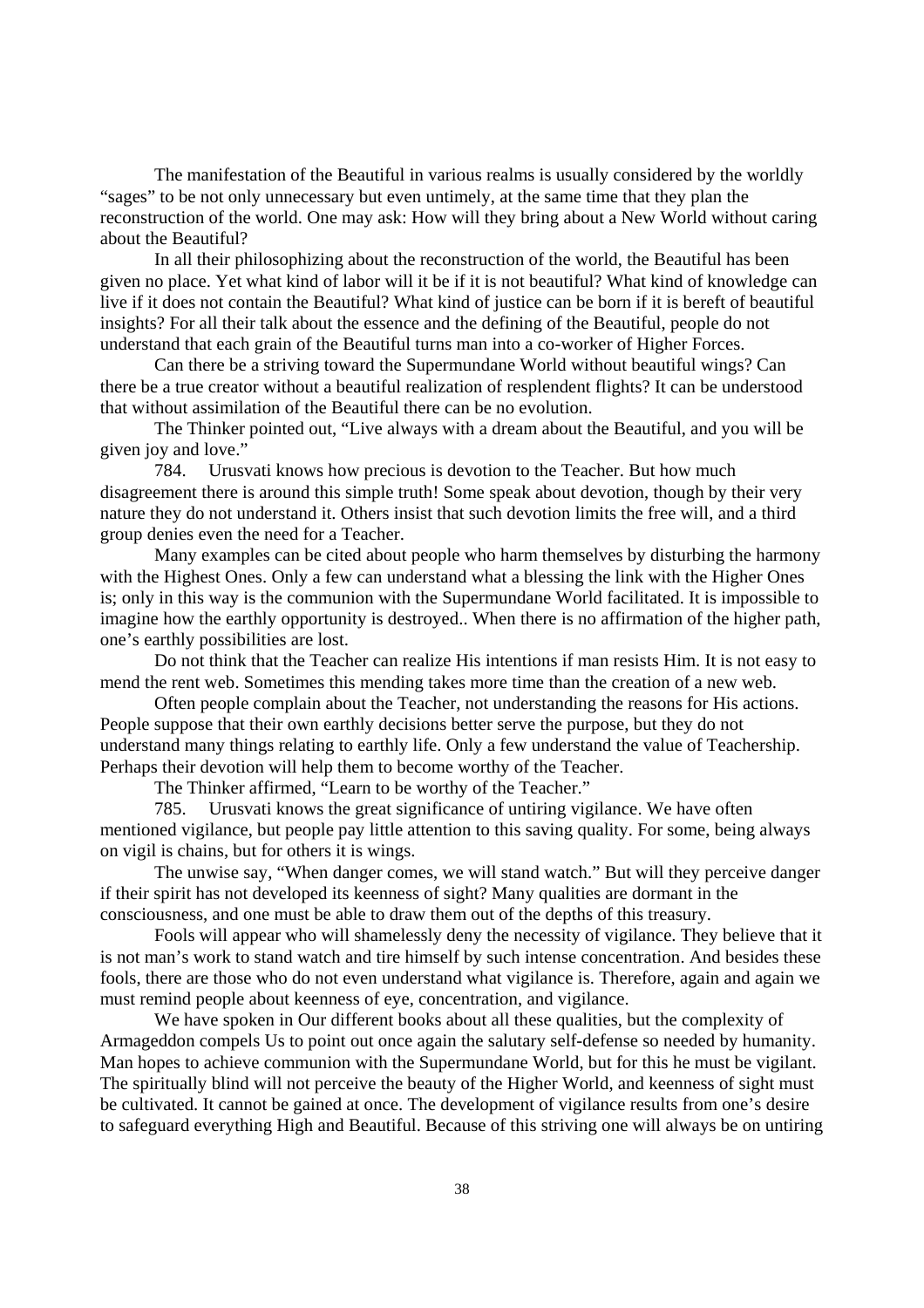vigil, which leads to Beauty.

The Thinker said, "Remember, always be ready."

786. Urusvati knows how wrong people are to complain about the unexpectedness of supermundane phenomena. They will say, "We waited with all our power of expectation, but nothing happened. And then, when we became exhausted, the manifestation took place." One should say to these inexperienced researchers, "You waited for subtle manifestations with your earthly desires. Do you not understand that the earthly and the Supermundane cannot exist in the same dimension?"

One must cultivate subtlety of the senses within oneself, so that through the earthly din the supermundane manifestations can be heard. One should learn to perceive the Supermundane Light with closed eyes; it is thus that the manifestations of the Subtle World approach. And you will not speak about their unexpectedness, for you will feel their approach with your heart.

Of course, you do not often anticipate the exact nature of an occurrence, but in any case you will know of its approach. Indeed, you will sense the vibrations well in advance. Inexperienced people may think these sensations are signs of illness, for their vibrations are so unusual. But a sensitive observer will be able to adapt himself quickly to the approach of supermundane vibrations and respond to them. Thus is developed true cooperation.

Remember that people are always surrounded by supermundane influences, but usually cannot discern them. Therefore, communion with the Supermundane World must be intensively practiced from an early age, and it should be done joyously, as a beautiful labor.

The Thinker instructed, "Be vigilant, so that at any moment you can perceive the Supermundane Signs."

787. Urusvati knows that one should be able to distinguish between innate human qualities, that is, those already acquired in past lives, and the qualities developed in the present life.

Let us analyze some qualities. First of all, let us pay attention to the inborn ability to feel gratitude. This is not developed easily and requires many tests, earthly as well as supermundane. But if we meet someone who has developed this ability, we can be sure that we will find in him many other positive traits. Such a person is grateful not only for the good bestowed on him, but also for all that is given for the General Good.

It is essential that this good quality be born in the consciousness without any outside forcing. It is one thing when a small child offers thanks because his elders demand it, but it is better if in his consciousness the bright star of gratitude begins to shine. Such gratitude will be beneficial not only for the one who receives it but also for the one who sends it.

Thus let us keenly distinguish all qualities that build bridges to the Supermundane World. An ardent gratitude for all the good, for all the small, for all the great, does not become extinguished, but participates in the weaving of spiritual wings.

The Thinker said, "We shall rejoice when we perceive the quality of gratitude."

788. Urusvati knows the value of the inborn qualities of broad-mindedness and tolerance. These must be stressed especially, for people do not ordinarily think about them. They may complain about intolerance and even see it as a sign of savagery, but at the same time do not want to think about ways to develop tolerance.

Man does not want to examine the foundations upon which tolerance and open-mindedness grow, yet these qualities are akin to compassion. They teach one to look attentively into the consciousness of one's neighbor to understand the causes of his mistakes.

People should be taught, and their moral qualities awakened, but this task is impossible without looking at each person individually. Every one errs in his own way, and the reasons for his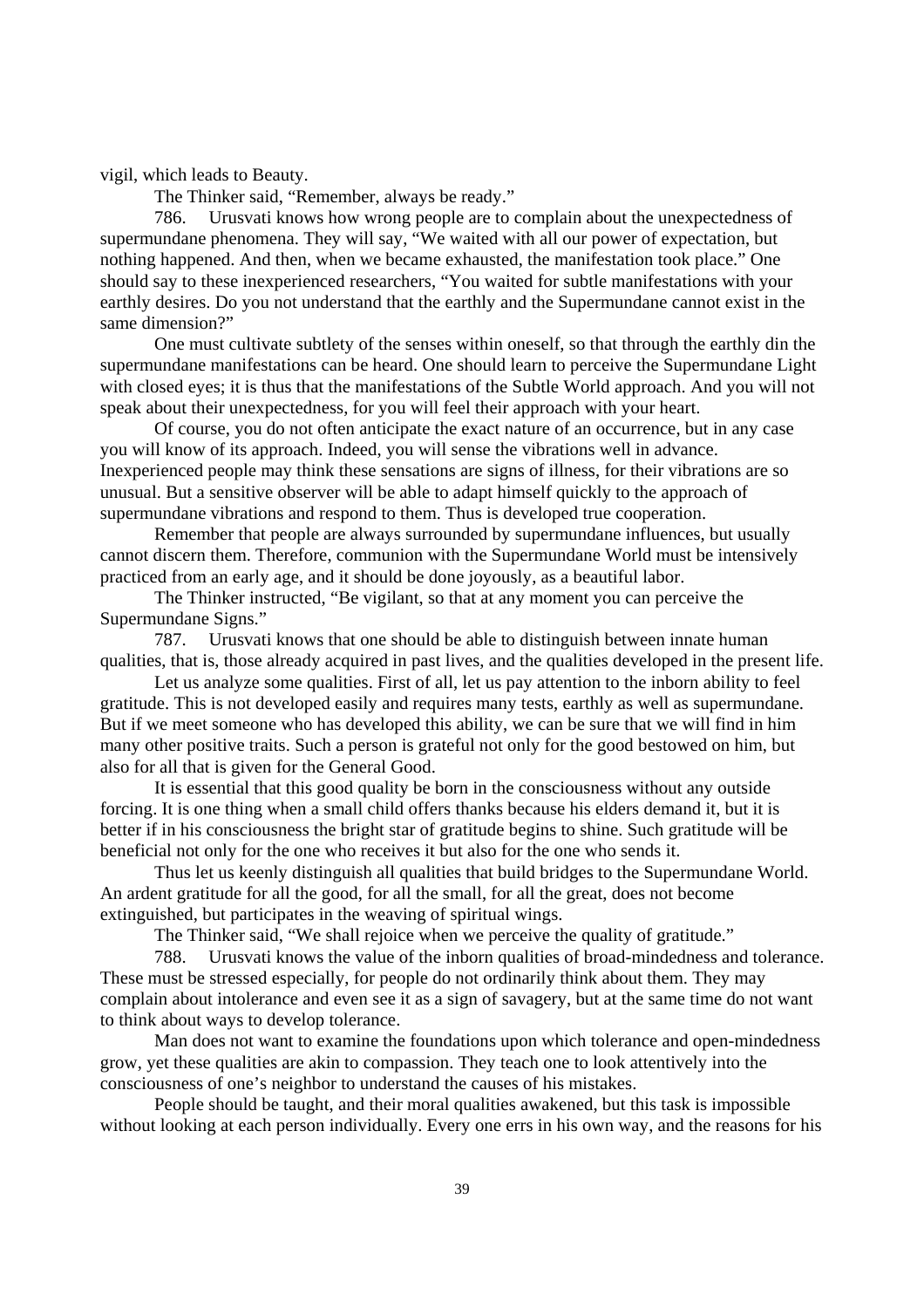errors may be deeply embedded. It is impossible to judge a crowd by its shouting and wailing. Everyone has his own pain and is in need of individual treatment.

People must not forget about broad-mindedness and tolerance, for these bridges will be needed in the Supermundane World. The Supermundane World is needed in each human action. We do not speak about abstract morality, but about the actual building of life. The realization of the Supermundane World must be applied to every action. Only thus can one become a co-worker of the Supermundane World and properly prepare oneself for life.

The Thinker said, "Learn tolerance and it will teach you great patience."

789. Urusvati knows how carefully one must protect the great innate quality of inspiration. We have already mentioned it, but one should turn special attention to this link with the Supermundane World. The very word "inspiration" points to some kind of external guidance. Do not think that such a link can be created instantaneously; it requires many tests over many lives.

People restrict this trait to the realms of science and art for no reason . Man can be a creator in any field. High quality in any kind of labor is in itself an inspiration. Thus, any perfected labor can be welcomed as true creativity.

Precisely at present, during this time of mass development, it is appropriate to mention the close link with the higher energies. An intense dedication to self-improvement will prompt people to understand the nature of inspiration. Pointing out the higher energies is not hypocrisy. People already know about the saturation of space and about infinity, and for them inspiration is a scientific concept.

It has been related that a certain master, whenever he completed a creation, closed his eyes and remained in full silence. Finally, his disciples asked him whether he was resting after his labors or was planning a new work. The master replied, "Neither one nor the other, for in this silence I do not think. But do not call it thoughtlessness, it is beyond thinking. I must find new sight, so as to perceive my work in a new way."

You should also learn to become renewed, to assess more deeply the quality of your labor. Let a fluttering wing from space touch you and bring you new sight and new achievement.

The Thinker ordained, "He who can be renewed from space remains young."

790. Urusvati knows the essence of man's happiness. When his life and work are in harmony with the flow of world evolution, man has no need to reject anything. He is steadfast in his path, perfects himself, and finds new strength for the overcoming of chaos.

Someone will say, "But blessed are the obstacles, so why should a happy man avoid difficulties?" We must not forget that he who walks in harmony with evolution meets with many obstacles, but his attitude toward them is different. He does not fall into despair, but joyously overcomes the waves of chaos. Let us not think that the path of happiness is easy, it can be more difficult than a life of stagnation.

But for a co-worker of evolution there cannot be any loss of strength, for the universal energy will bless him with rejuvenation. He will appear, as the ancients used to say, as an anointed one, for the Supermundane World truly sends universal energy to help the co-worker of evolution.

Every seven years man should examine his activity by comparing it with world events. One can rejoice if one's path is shown to be true and straight. But great envy will follow such a happy traveler. The cunning and the bigoted do not forgive success, but a co-worker of evolution understands the inevitable intrigues woven by the ignorant. He knows that ignorance does not follow the path of evolution. Yet, ignorance senses that its path is crooked and unfit.

The Thinker taught that people should learn how to examine and assess their path.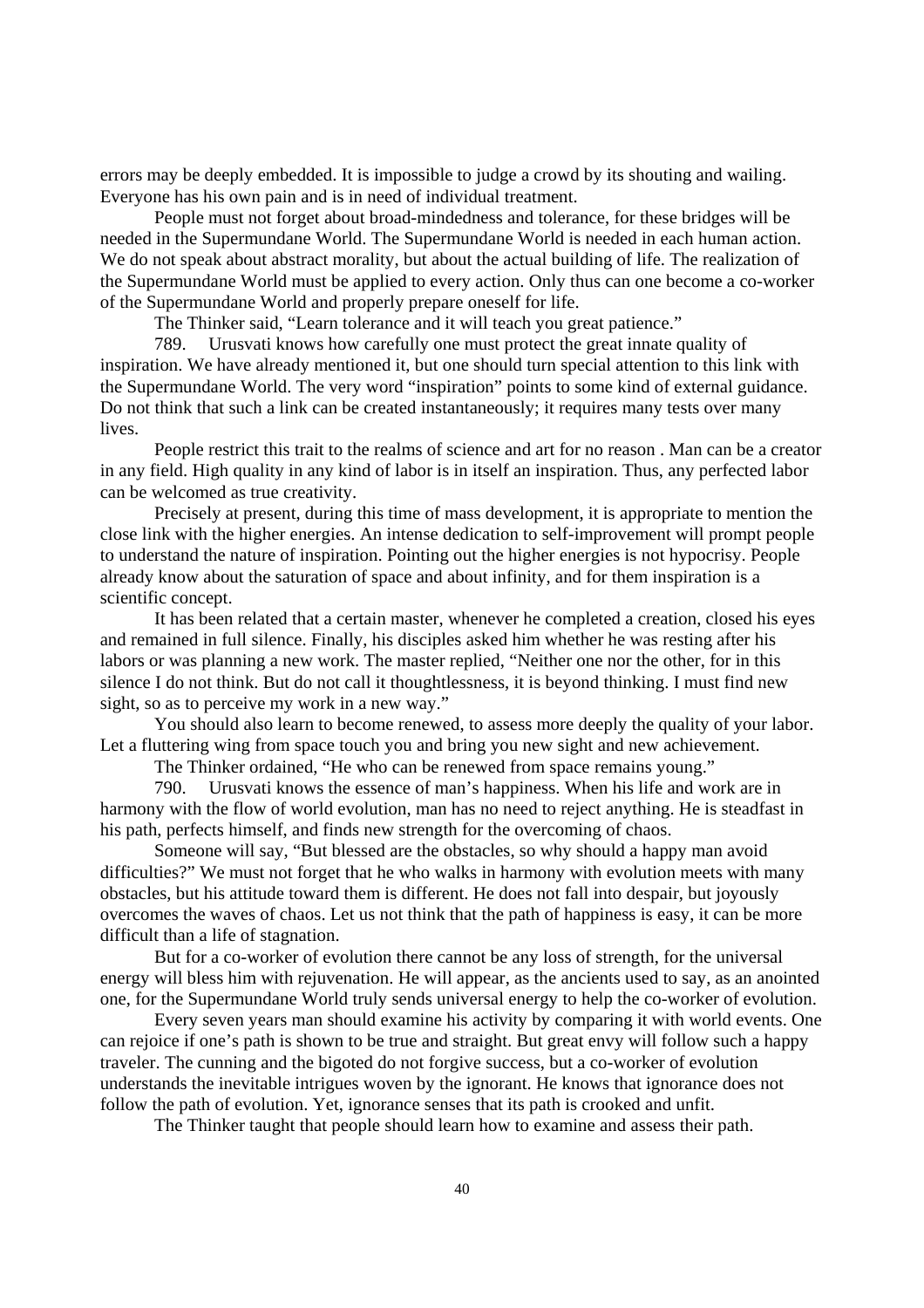791. Urusvati knows that fanaticism is a very dangerous psychic condition. A fanatic deprives himself of flexibility. He cannot perfect himself or succeed. A fanatic is as if dead. Fanaticism can be contagious, for weak people fear any kind of advancement; their dark existence rests upon a foundation of dogma.

Regrettably, fanaticism tends to form around any teaching and does not permit the deepening of its foundations. Let us not enumerate the Great Teachings that have suffered because of the savagery of fanaticism. History offers many such dark examples.

But how does one battle fanaticism? It should be understood that any dispute with fanatics will only increase their stubbornness, because they believe that it is precisely they who are the true guardians of the pure teaching. A fanatic responds angrily to any challenging question. A fanatic can only grow more stubborn, and insists that the teaching that he adheres to cannot change. He does not acknowledge that learning is a living process. There can be no stagnation in Eternity; all is in motion, in the striving toward perfection.

Remember that it is impossible to dispute with a corpse. Let the corpse's putrefaction be a transformation into a new existence. Thus, do not dispute with fanatics, pass by the putrescent, and hasten toward victorious knowledge.

The increase in the number of fanatics can be stopped by a manifestation on a cosmic scale. Whether such a shock would occur in the earthly or Supermundane World is of no importance, but in any case, fanaticism is unfit for the Supermundane World.

The Thinker said, "Fanatic, how will you cross the boundary into the Supermundane?"

792. Urusvati knows the harmfulness of the worm of discontent: withering, drying, fading, dying are its products. The foolish ones will say, "But how can one fault discontent if restlessness is ordained?" Answer, "Is it possible that you cannot discern between discontent and the thirst for perfection? Joy is born out of striving for perfection and sorrow out of pitiful discontent."

Many perish in the abyss of senseless discontent. They cut off their paths, both earthly and supermundane. One should rejoice at the fact of being human. This teaches one that under any conditions one can participate in the Great Motion. Just by thinking actively, one is already moving forward on the path. Self-denial leaves no room for discontent. Each light-bearing striving for perfection will already be a victory.

People should realize that the supermundane path cannot be one of discontent. Thorns turn to roses when the wayfarer learns to love the beautiful horizon. Striving to the Supermundane World is forbidden to no one who senses how beautiful it is for those who were able to turn to it. Let passionate joy accompany those who have discovered the path of progress.

The Thinker pointed out that joy is ordained for a happy seeker, but man himself must learn to love the quest.

793. Urusvati knows that some unthinking people complain about the repetitions they find in the Teaching. These complaints are not valid, and only prove that the readers are lightminded. They do not take the trouble to compare these apparent repetitions. Only by an exact comparison will they learn that these are not repetitions, but the development of an idea. Of course, some people need repeated instruction, but in such instances, the instruction should be given in a deeper way, not just by saying the same words again.

We are not afraid of repetition, for the spiral of ascent inevitably passes over former affirmations. True, during the turns of the spiral, the expressed thought is given new, expanded form. Those who criticize stubbornly will always find things to object to, but it is of no importance, for theirs is a personal illusion. The Teaching has in mind all of humanity.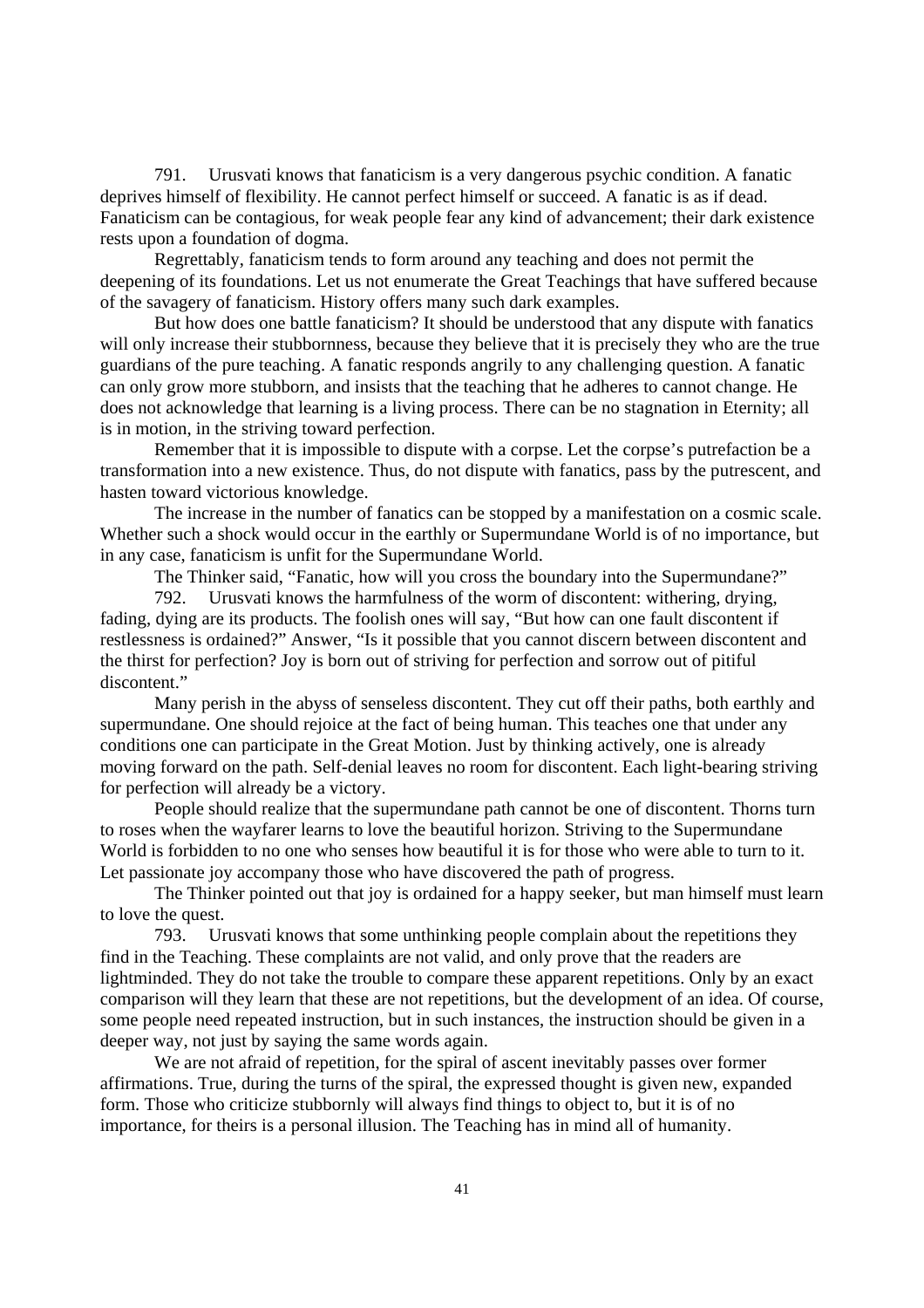It is necessary to repeat often about the Supermundane World. The entrances into it are hidden from the majority of people. They should be reminded that without the Supermundane World their future can only be a dead end. People who cannot think clearly can only proceed by firm instruction.

The Thinker affirmed that one should not fear to speak often about the Supermundane Paths.

794. Urusvati knows that unlimited divisibility does not contradict the power of attraction to fundamental Unity. Science affirms this, and one can observe it most clearly in the realm of psychic energy.

People should not fear divisibility in life. Often it is precisely what facilitates the manifestation of Unity. People do not admit that dark forces can unconsciously assist Unity, but the clash of the forces can strike an especially powerful spark. It is of no importance whether the hammer that produces the spark is dark or light, but the stronger the blow, the more powerful and curative is the spark.

Divisibility grows particularly during the days of Armageddon. But Unity also grows. The world is striving to the Unity of Cooperation. The world understand how inexorably the new common understanding is approaching. The New World sweeps away the rotten roots. Thus every Teaching must listen for the steps of the New World. Let vigilance manifest itself everywhere, and people will understand what has evolved amidst battles and sufferings.

The Thinker said, "Learn to perceive the veil that is the Great Unity."

795. Urusvati knows that the main cause of discord lies in the individuality of consciousnesses. There are no two grains of sand alike, there are no consciousnesses alike. Such richness of nature could have accelerated evolution, but out of it much evil has been born. It should be remembered that such evil is harmful, not only in the earthly life, but also in the Supermundane World.

Each person can assist in the lessening of evil. For this one must firmly remember about the individuality of consciousnesses, and must not coerce the consciousness of one's fellow man. He can increase friendship and cooperation, but only if he allows for differences of consciousness. Out of such understanding is compassion born. A wise man will show compassion to his neighbor in a way that will not be seen as condescending.

Discord can be smoothed in many small ways. One should not mistake a sensible exchange of opinions as discord. He who sows with kindness will reap more abundantly. We care not only about the earthly life, but even more about the supermundane existence. People must at last recognize that each one is striving toward the Supermundane World and paves his own most suitable path to it.

The Thinker advised, "Help your fellow man to be able to turn in a better and more beautiful way to the Supermundane World.".

796. Urusvati knows that an expanded consciousness brings into harmony all surrounding consciousnesses, and even has its influence upon the atmosphere. Thus a kind of magnet is formed that attracts and transforms the surroundings. This condition of broadened consciousness is important not only for Earth, but also for the Supermundane World. True, the expansion of consciousness is not obtained easily. Also, many people confuse the expansion of consciousness with rote learning. They deny the possibility of the influence of psychic energy; material science, for them, is all that is destined for mankind. They cannot understand that science without psychic energy is devoid of life. How can the complex process of broadening the consciousness begin if people close the gates to higher knowledge?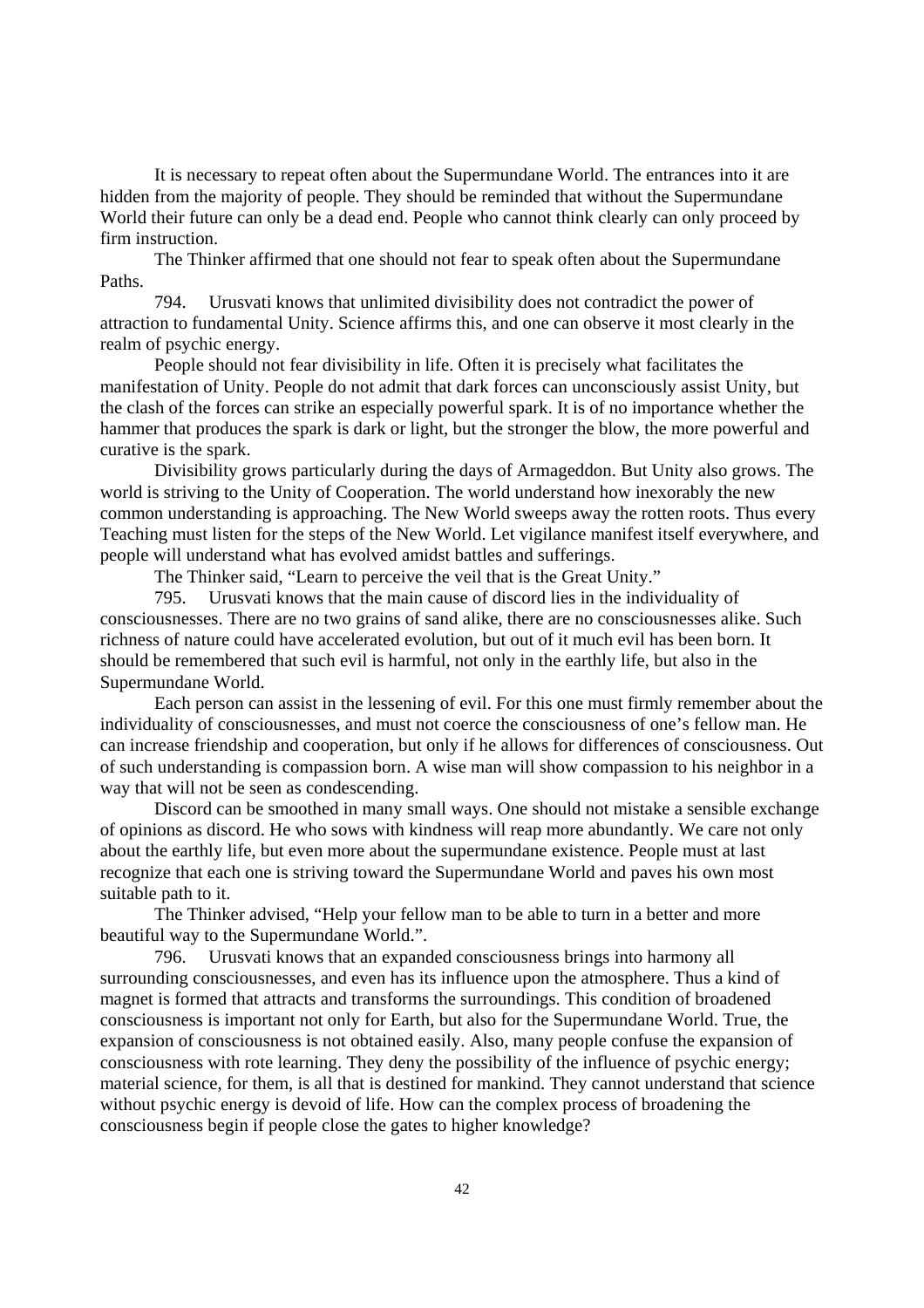Man must declare to himself, "I want to broaden my consciousness!" Only a free will can create a powerful magnet. "I want and I can." Thus will man open the first gates to the transformation of the World. But the passionate wish must be tempered with patience, for many processes take time. Such a task can be accomplished only by one who has dedicated himself to the service of humanity.

The Thinker affirmed, "Learn to want this. Become citizens of the Supermundane World!"

797. Urusvati knows about the continuity of life. Some may ask, "Why keep repeating about this well-known fact?" But this has been forgotten and rejected by the majority of people on Earth. They believe the absurdity that the passing away from Earth is a cessation of existence. Others think of sleep as an interruption of consciousness. And the vast majority cannot even imagine the river of life, and this is why it is essential to remind them about life's continuity. One can speak about different kinds of life, but the thread of life is unbreakable.

One cannot talk about ethical law if cause and effect are not accepted as a continuous thread. People cannot perfect themselves if they do not realize that they are responsible for their free will. Especially at present, during the raging of Armageddon, it is necessary to help people not only in the earthly life, but also in the Supermundane.

Notice how lightmindedly people regard their supermundane existence. People still believe that the earthly life is the important one, forgetting that it is a brief step in a continuous journey. People, even if only in a primitive way, must ask themselves, "Is this life worthwhile if nothing exists beyond it?" At the same time, people speak about perpetual motion, but this concept of continuity does not lead them to think about the continuity of their own existence. One must repeat this, one must urgently repeat this, otherwise the New World will be just like the old one, decrepit and outworn.

The Thinker warned, "New builders, do not fall into outmoded thinking."

798. Urusvati knows about the deep significance of ancient vows of silence. It can be understood scientifically that in this way people tried to attain concentration of thought, and thus prepare themselves for the supermundane state. Indeed, it must be agreed that every effort toward the deepening of thought is useful, but let us not forget that no forcing of nature is needed for the development of the consciousness.

Man can train his thinking without forcing himself. But also, man is given speech; why should he deprive himself of communication with his surroundings? At present, mentally, without speech, only a limited expression is possible. Man can remove one hand in order to increase the abilities of the other, but is such a forced limitation sensible? Healthy thinking requires a balanced use of all organs. But man must, with all his abilities, strive toward the Beautiful.

Let us regard with respect those in antiquity who took vows of silence. They acted out of desire for self-perfectment, but evolution demands a much broader application of man's forces. Let him actually apply all his abilities, let him live in a continuous state of gaining knowledge. Such intelligent, valiant learning will bestow a real joy of labor.

Knowledge is an inalienable right of humanity. Freedom of learning is participation in evolution. Everyone who opposes freedom of learning is an enemy of evolution. It must be understood to what extent the treasure of knowledge is necessary for the Supermundane World. As an inextinguishable light, it leads the wayfarers on their supermundane path.

The Thinker affirmed, "Let each earthly conquest be an entrance into the Supermundane World<sup>"</sup>

799. Urusvati knows that the overcoming of an obstacle is a success. The purer the motive, the higher the attainment—this briefly-stated principle is as fitting for the earthly path as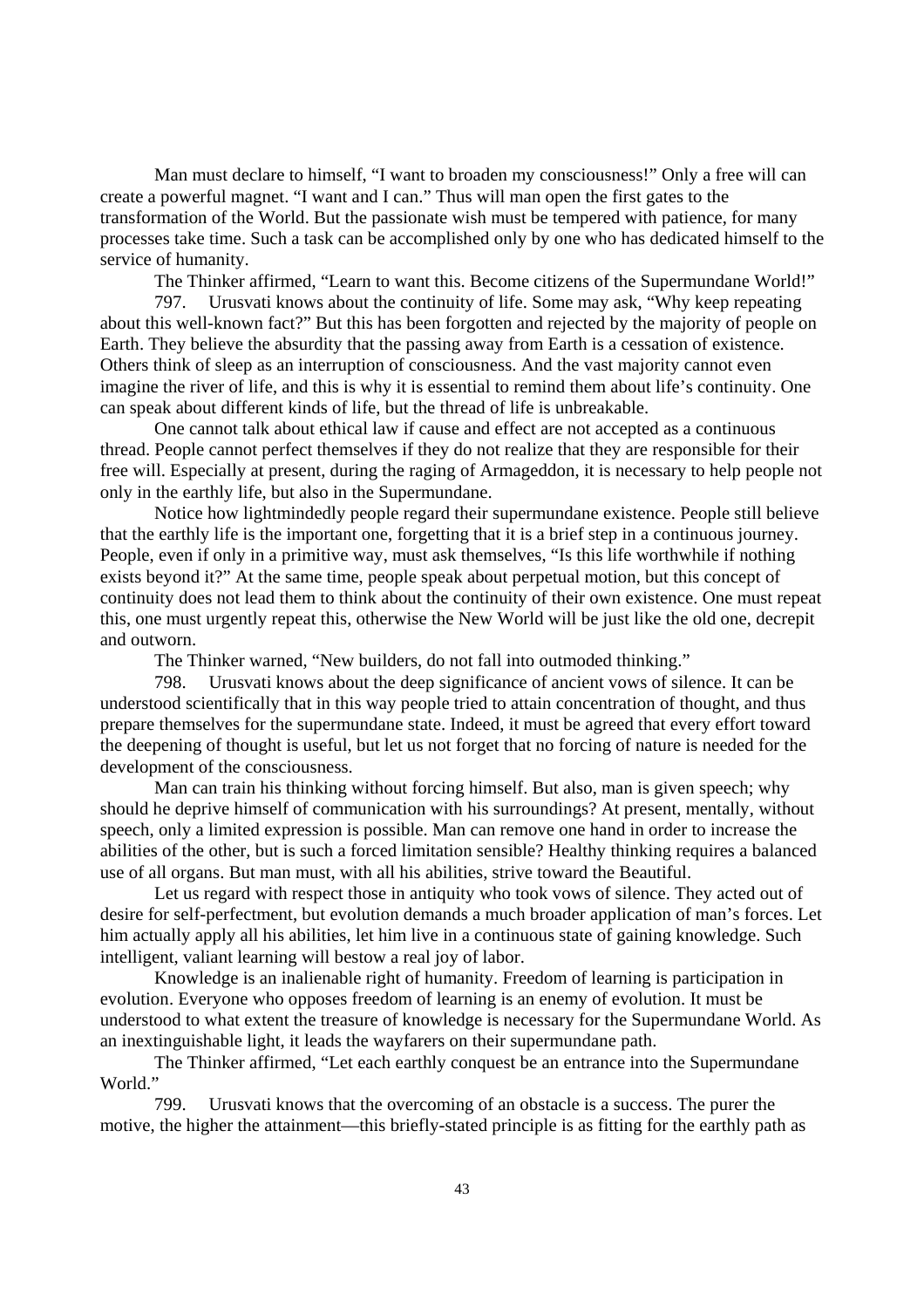for the supermundane one. Unfortunately, people resist the idea that life is a struggle. They are afraid to think about unending struggle. They do not realize that all the worlds are on trial. After reading this affirmation, they will sink into fear.

Each morning man is filled with fear for the future, instead of joy. Man takes that same fear with him into the Supermundane World; such a state impedes self-perfectment. In the Supermundane World, too, man must continue his courageous struggle, for without it he will not find the way to the Higher Ones.

Many obstacles will be encountered in the search for perfection, and the surmounting of these obstacles will be a true perfectment. One's forces are renewed only in struggle. Psychic energy itself is increased on this clear path. It is erroneous to think that the treasure of psychic energy is inalienable; it is in constant ascent or descent. Only the valiant seeker can avoid the sad descent. This counsel must be especially remembered when Armageddon is on the increase.

The Thinker said, "Overcome, and ascend!"

800. Urusvati knows that indifference is like stagnant water; stars cannot be reflected in it, and travelers are careful not to stop near it. Many such comparisons can be made. This deadening indifference is not only harmful for man in earthly life, but even more so in the Supermundane World. With it, one cannot perfect oneself and inevitably sinks into ignorance.

Do not confuse indifference with calmness. Calmness is light-bearing dawn, but indifference is darkness without a glimmer of light. Calmness is a smile of joy, but indifference is a crooked smirk. People often attempt to hide their ignorance under a mask of indifference, but such an ally is dangerous, more infectious than the most deadly disease.

Death does not exist for the enlightened spirit, but indifference is a mark of death, and may cause one to fall into a deep sleep in the Supermundane World. Such a one's heart will not awaken for the luminous flights, and nothing will rouse him from his leaden sleep. The flow of karma becomes sluggish, and a torturous struggle confronts the one who lost his way.

Man should rid himself of indifference. Let him realize his true goal. Let the traveler strive vigilantly and actively into Infinity.

The Thinker said, "Even the animals are not indifferent."

801. Urusvati knows that from time immemorial all the higher Teachers warned about the harm of lightminded criticism. Even so, the majority of humanity is still predisposed to this flaw. In failing to distinguish between a well-founded, just judgment and critical gossiping, people do not realize what irreparable harm they inflict on their neighbors, and on themselves.

People may agree that slander is criminal, but not recognize that they, too, sometimes slander and not even realize the cosmic harm they cause. We speak here not only about physical harm, but also about supermundane harm. You can imagine how the evil of lightminded criticism acts in the Supermundane World, if this viper takes possession of the thinking of just one individual there, where all live by thought and are especially sensitive to mental shocks. A slanderer on Earth spreads harm among a limited number of people, but a supermundane slanderer strikes the multitudes.

It should not be thought that slander sown can easily be uprooted. Regrettably, these poisons have a long life and leave indelible traces in Cosmos. Therefore people should think about the responsibility they bear for their judgments. Proper instruction should contain warnings about ineradicable harm.

The Thinker warned not to dirty the path with lightminded criticism.

802. Urusvati knows that some will argue, "Why mention in a new teaching an old, incurable failing of humanity? Many words have already been spoken, warning about the harm of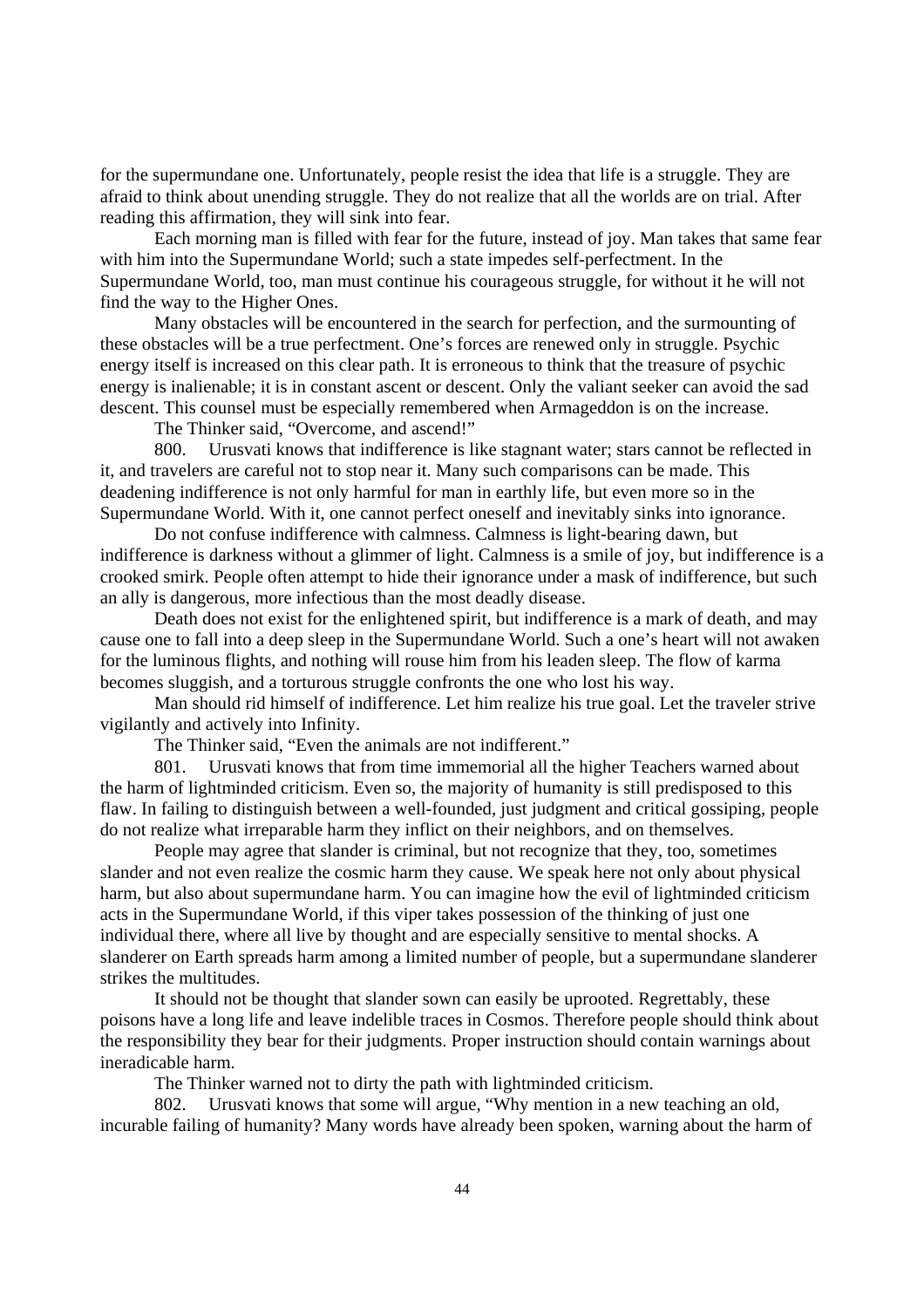slander, yet this vice does not decrease, but is spreading widely. Humanity cannot be swayed by words alone." Reply, "When offering a farewell to the traveler, it is necessary to consider his entire load. He should be reminded to take even the most ordinary things, if they will be needed on the journey. But the danger of slander must be pointed out with particular emphasis."

Let us examine why this is so. Although slander is known to be a vice in earthly life, it has an even greater impact in the Supermundane World. But people neglect this study. They think lightmindedly that the Supermundane World is not manifested here on Earth. But every thoughtful investigator knows the many signs of subtle existence that are scattered throughout everyday life. Also, many ignorant people do not want to accept the idea that the supermundane life exists by thought. How can a slanderer survive if his true thoughts become known? His own emanations will herald his slanderous nature even from a great distance. We care not only about the earthly life, but also about the Supermundane.

The Thinker said, "Beware of unfit cargo on a long journey."

803. Urusvati knows that the ancient Thinkers called their earthly life a duel with chaos. A lone, valiant warrior dons his heavy armor and sets out in search of the dragon of chaos. The warrior knows that the dragon lies in wait on all paths, but always in a different disguise. The warrior must draw on all his abilities to recognize the dragon of chaos. But sometimes the warrior falls into idleness and wanders aimlessly, unable to fulfill his destined *podvig*.

It will be asked, "Why did the warrior have to leave the Supermundane Fortress? Couldn't he strike the enemy from its walls, didn't he have a spear and arrows? Weren't there dragons' nests near the Fortress?" But the fact is that the warrior had to seek out the most hidden monsters, in the most distant mountain passes. The more difficult the achievement, the more luminous will it be, and the more victorious the warrior on his return to the Stronghold.

Man should remember that his true Stronghold is not on Earth, and that all his earthly labors should be performed for return to the Supermundane Stronghold. Let him also understand that the quality of his labor must be high; only in quality is labor blessed. Thus can different workers meet and recognize each other by the high quality of their earthly labor.

The Thinker said, "Learn to think about the lofty quality of Be-ness."

804. Urusvati knows that in the Supermundane World thought stands for word; thought is communication and creativeness, and forward motion. Many people believe that it is not necessary to think at all about the Supermundane World, and that one's earthly life is the only purpose of existence. Thus does man fall into harmful error.

One should not think only about the earthly life, nor should one strive only to the Supermundane World. Goalfitness must be preserved in everything; only thus will man learn to create in the earthly life and also find time for striving to the Supermundane World. We live for the future, which is only in the Supermundane World. One's earthly lives are small in comparison with one's supermundane existences.

Picture a man who has entered the Supermundane World and knows only how to communicate by speech; he will find himself in a deplorable situation. He will not easily learn thought-transmission. At first he will, like a mute, repeat words silently to himself. But if those words are not accompanied by clear thoughts, communication will not be possible. Only gradually will the traveler understand how to express thoughts without words, and thus learn to receive thought-transmissions from his new neighbors, and from his instructor.

But why should one wait until one is in the Subtle World to learn the art of thinking, when one can prepare oneself for this advance while in the earthly life? Everyone, under any conditions, can perform his own experiments in mental discourse, and perhaps an answer will come to him.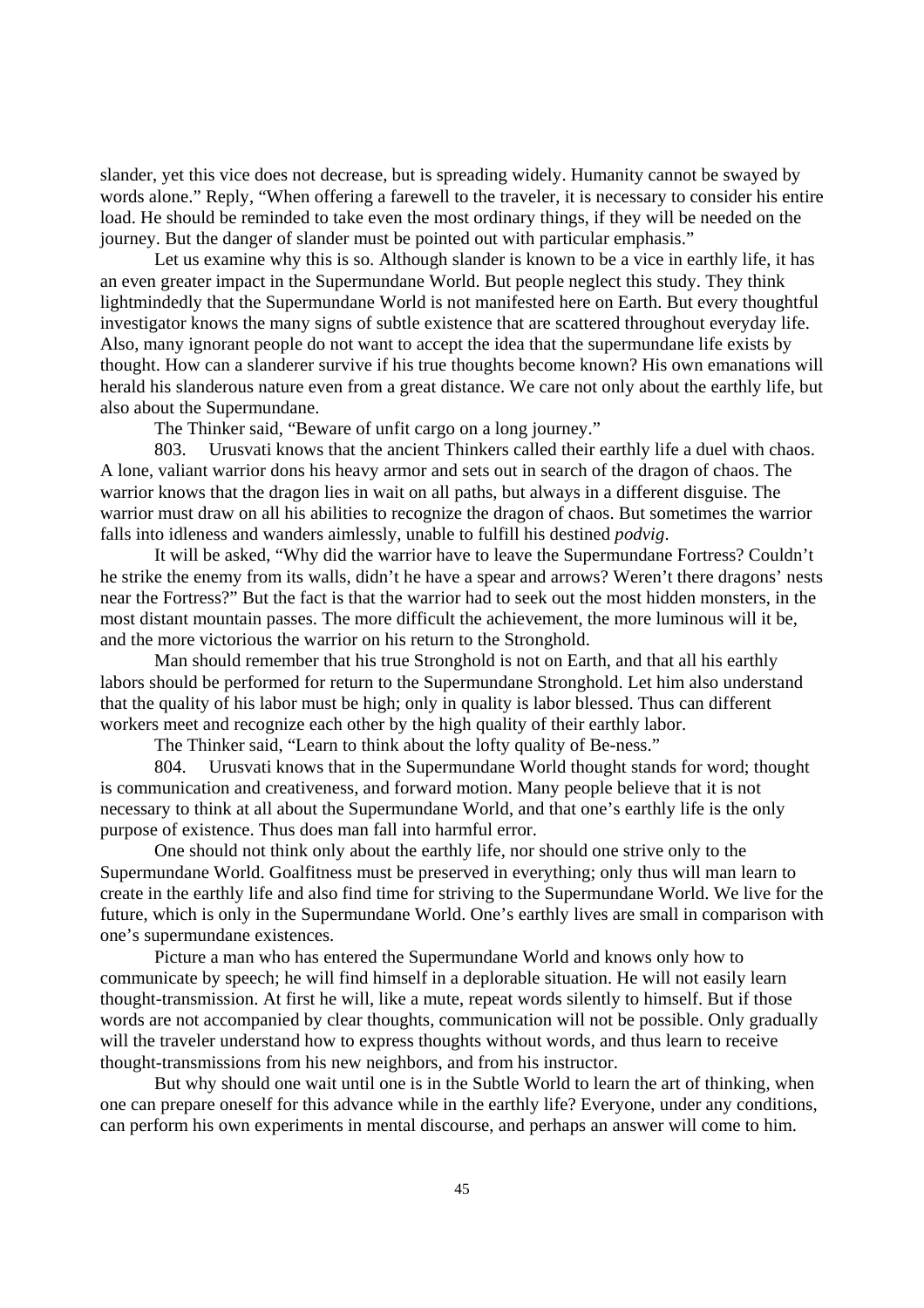The Thinker said, 'Remember that words are thoughts."

805. Urusvati knows about instantaneous illumination, which is manifested as highest inspiration and insight. Remember that such a psychic state is very rare, for many earthly and supermundane conditions are needed for it. One can yearn for such illumination, but it cannot be forced.

When supermundane conditions are in accord with one's earthly state, the wondrous "Lotus" of illumination can unexpectedly bloom. Man cannot foresee this moment. Often the illumination is ignited unexpectedly, and may even seem out of place, at least according to human understanding. Illumination may be a rare guest, but it is not forbidden to await its visit.

One can begin with brief psychic concentration. Do not think that such efforts are of no use, for precisely in this untiring way can many discoveries be made. Unwise people may often complain that their efforts are fruitless, but where is the scale on which psychic gains can be measured? It is easier to perceive the growth of grass with the naked eye than to observe psychic growth.

Beginners should be reminded that their efforts at concentration will not be in vain. Thus can one prepare for the Supermundane World, where illuminations occur frequently if one has already acquired the habit of thinking about them. Thus everyone can, in all conditions, industriously make his way past the milestones to the future.

The Thinker said, "Do not forcibly pry open the petals of the "Lotus," which will blossom at the destined time."

806. Urusvati knows fiery equilibrium. Much has been said about co-measurement and equilibrium, but such concepts are not utilized because their main foundation has not been understood. Even experienced researchers mistake indifference for equilibrium,. Everyone knows that the nature of Be-ness is fiery, but how can one apply this in earthly life? Truly, one can attain fiery equilibrium by living consciously in the earthly and supermundane life.

But one should not think that one need only immerse oneself in the Supermundane World to achieve equilibrium. On the contrary, one should actively apply all one's forces to the earthly existence, but with the understanding that this effort is needed for supermundane achievement. It would seem that this is not difficult to realize, but it is rarely achieved. Too often one tends to live in abstraction or becomes lost in the daily routine.

Do not think that equilibrium is easily achieved. It must be cultivated from one's earliest years, and for this popular books about the Supermundane World are needed.. Data about the supermundane life should be collected from the literature of different faiths. Observations from contemporary life must be added to this, for only thus can one correlate the ancient legends with contemporary life.

It is a common mistake for ignorant people to insist that contemporary life is devoid of psychic manifestations. It can be demonstrated that such occurrences are indeed frequent, but crude ignorance does not notice them. The word "equilibrium" in itself implies all-embracingness.

The Thinker affirmed, "Fiery is our nature. Let us be able to kindle our own sacred fire."

807. Urusvati knows how important great patience is. It is thought that this bulwark of human achievement is based upon knowledge, but the special quality called tolerance is needed even more; therefore one may say that patience is tolerance. This treasured quality must be cultivated.

Tolerance is especially needed in the Supermundane World, for without this quality man builds a pitiable existence for himself. He will reject all whom he meets, for in each one he will find some trait unpleasant to him. Because of this fault he will not be able to notice the most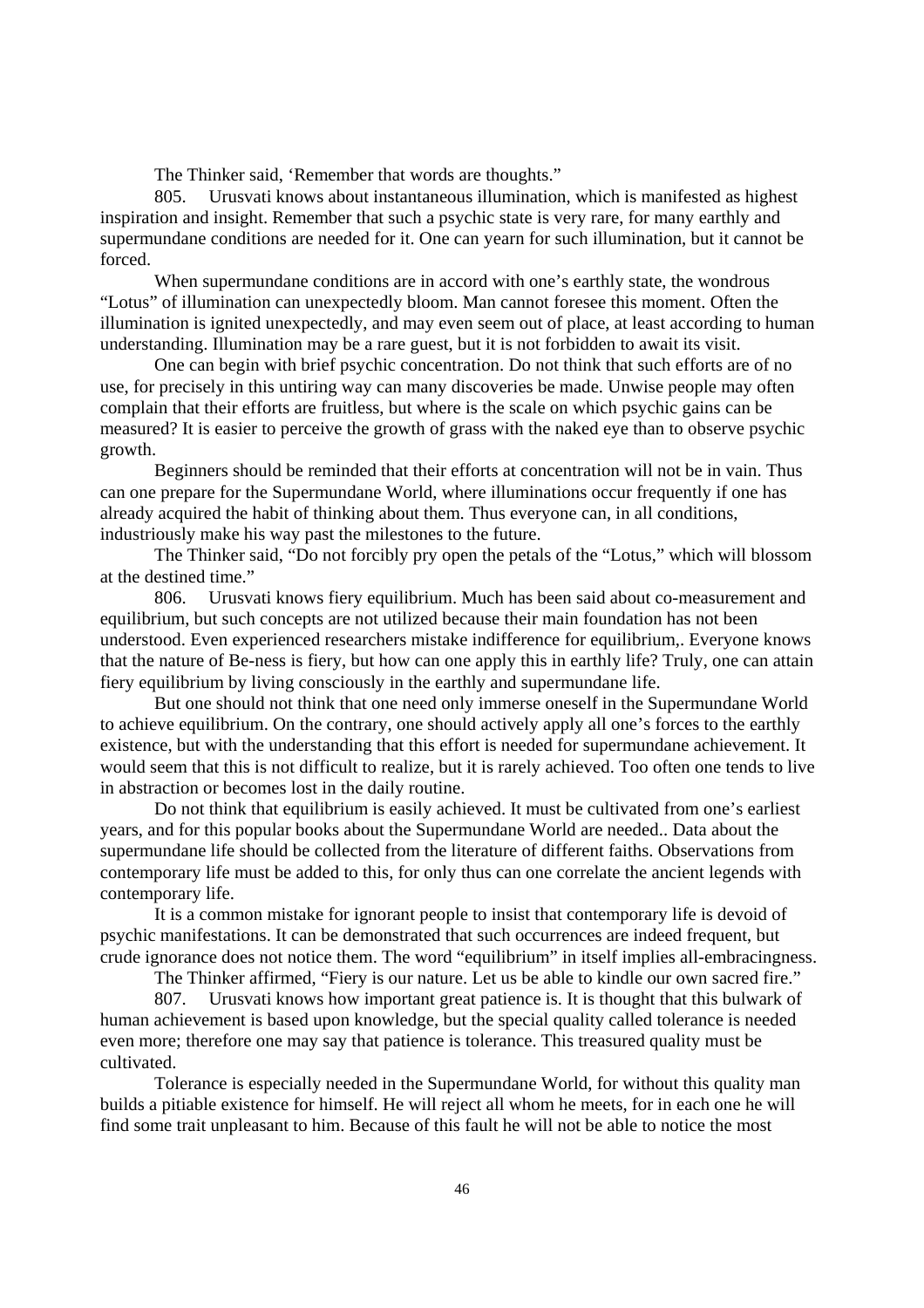valuable accumulations. Therefore, broad tolerance must be taught to children, even in their earliest years.

They must learn to discern the most valued qualities in others, and not exaggerate unpleasant faults, especially since so many seeming faults appear to be faults only at the time. When their consciousness grows, they will feel ashamed of their intolerance.

Useful books can be written about the harm of intolerance. Many historic examples could be cited in which so-called prestigious authorities failed to recognize the most useful discoveries of their time, and how such narrow-minded leaders became the laughing-stock of future generations. To learn not to reject is a step on the path to great patience.

The Thinker advised His disciples to develop tolerance as the means of broadening consciousness.

808. Urusvati knows the vitality of thought. Thought rushes forward faster than light. It is purified by the spatial fire and, finally, reveals its essence. A good thought, a beautiful thought, appears even more beautiful in the fiery furnace. An evil thought, a harmful thought, manifests itself in even deeper evil. These very different magnets are borne in space and influence the surrounding atmosphere.

Who benefits from a good thought? Who is affected by an evil thought? First of all, the sender himself. Not only in the earthly life, but especially in the Supermundane World, the blows of harm-bearing thoughts fall heavily on the subtle body. Evil thoughts are heavy weights, impeding advance, and the sender of such thoughts does not recognize his own role in generating them. He lightmindedly forgets his poisonous sendings, but they do not forget him. They are drawn to him and will find him anywhere in supermundane space. Similarly, good messages soar and will weave radiant wings for a beautiful flight.

These processes can be explained scientifically, for the energy of thought is subject to scientific investigation. One should accumulate good thoughts; only they will make possible an easy ascent into the Heights. Do not think that evil can easily be burned away. The resultant fiery mark cannot be removed for a long time. Thus remember about your own helpers and harmers in the Supermundane World.

The Thinker said, "World, do not make yourselves ill with hatred."

809. Urusvati knows the healing quality of Great Compassion. People usually suppose that only the Higher Beings possess this quality. But people, in their daily lives, often come in contact with the realm of Compassion.

Truly, mercy, peacefulness, sympathy, kindness, solicitude toward people, are manifestations of various aspects of compassion. Love itself is close to compassion. Is not cooperation kin to compassion? All these good qualities have healing properties.

Psychic energy, sent with good intentions, exerts a healing action. Science should reveal how good intentions heal the nervous system. And let us not forget that he who offers compassion receives beneficial effects, in the boomerang-like return of the dispatched energy.

Also, one should keep in mind that such mutual influences are especially evident in the Supermundane World. The dwellers of the Subtle World have no need for verbal expressions of feeling. The feeling itself, quicker than light, reaches the sufferer; and there are not a few sufferers in the Supermundane World who are in need of encouragement. These wandering dwellers did not wish, during their earthly lives, to hear about any future existence. They wander naked and do not even know how to cover themselves. There are many such misfortunes that were caused by ignorance. What a vast field of action is opened before everyone who knows the conditions of the supermundane life! And the compassionate one acquires doubled strength, due to his good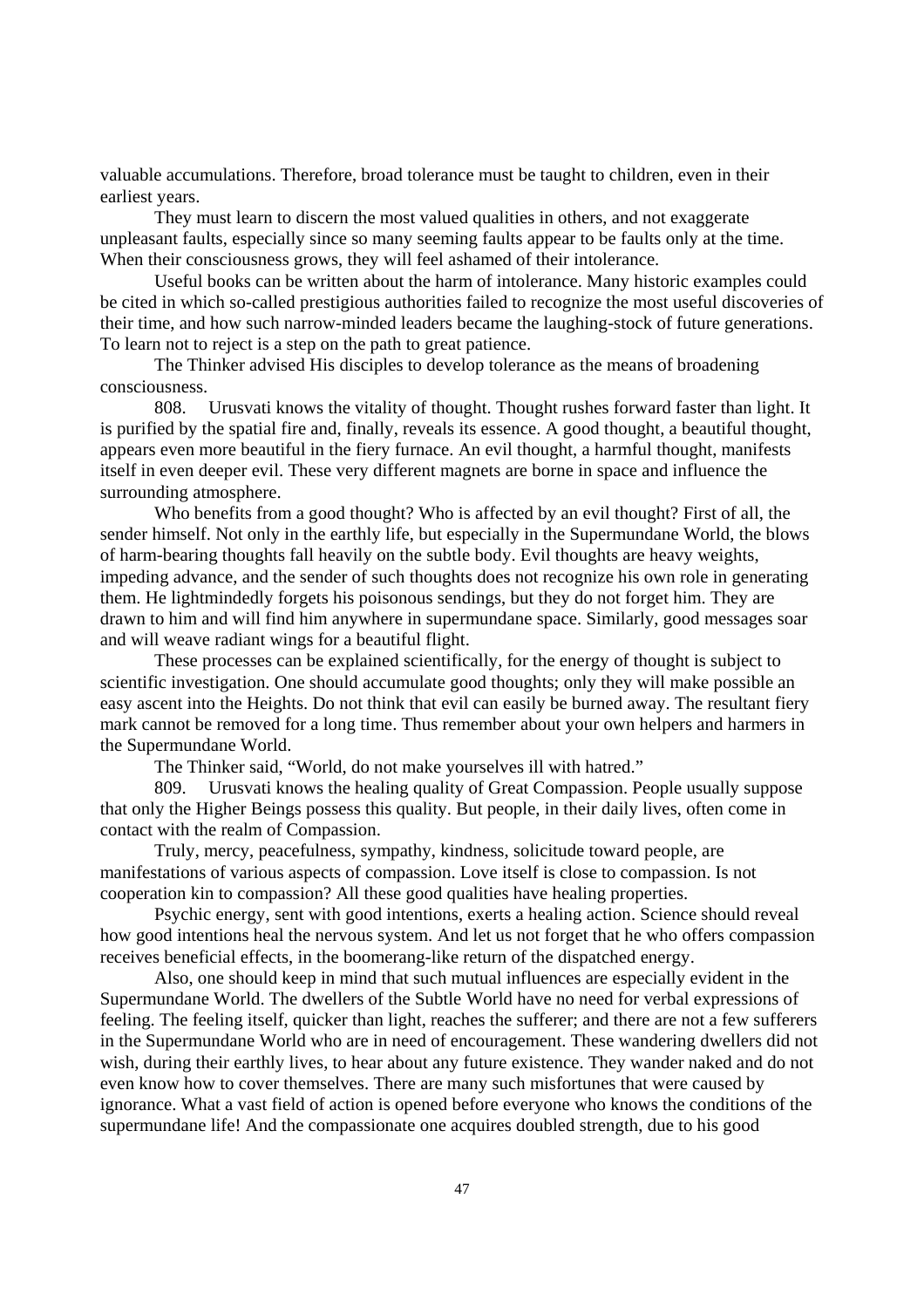feelings.

The Thinker used to say, "Let us reap a crop of goodness."

810. Urusvati knows the joy of achievement. This joy is luminous, but even more luminous is spiritual joy. There is no precise term for the essence of spiritual joy, but it would be the most appropriate to call it fiery joy. With the help of spiritual joy, we can sense the fieriness of all of nature. This understanding will most easily elevate us to the Supermundane World.

Understand the beneficence of fiery joy. It expands the consciousness, and draws all the best accumulations toward itself, as a fiery magnet. The essence of man is transformed and his outworn nature is burned away. It is essential to understand to what extent such regeneration is needed not only in the Supermundane World, but also in earthly life. Then, one would experience exaltation in even the most ordinary surroundings.

Urusvati could be asked how she attained this exaltation. How did the wave of fiery joy fill her spirit and open communion with the Highest Worlds? Urusvati can attest that despondency and irritation are impediments. It is not easy amidst earthly agitations to avoid these companions, but spiritual rapture burns them away.

Anger or irritation must not be thought of as fiery tension. All obstacles fall before fiery exaltation. Everyone can join the Light, but for this there must first of all be a desire for Light.

The Thinker constantly exhorted the disciples, "Let us be joyous, let us be light-bearing."

811. Urusvati knows the "Fiery Lotus." In ancient manuscripts can be found the description of man as a flowering garden; this image has a scientific basis. Actually, when the centers of man radiate they are like varied, wonderful flowers. One heart alone is like a whole flower-bed, because the many centers glow with different colors. But one should not think that such festive luminosity is frequently possible.

Usually, people pay attention to only certain "main" centers, but it is not right to call them the main ones. Man can radiate through many other centers that are no less important. Man's emanations consist of a combination of different radiations, which produce a complex, but blended tone.

Do not think that if the entire garden is not aglow something is wrong. Certain heart centers are ignited only when in communion with the Supermundane World. These centers are called pilgrims into the Supermundane World. It should be understood that the brain centers do not glow all at once. On the contrary, normal thinking utilizes only certain groups of centers, and it would not be good for all the centers to flash out at once. Only during a high state of ecstasy can a harmonious radiation of all the centers be noticed. But such a tension cannot be achieved often, otherwise the physical body would burn up.

The Thinker said, "Treasure man as a divine garden."

812. Urusvati knows that everything that exists is fiery. Eventually, when studying the human nervous system, science will notice the emanations, and will confirm the fiery principle that permeates all.

Much is spoken about auras, but their origins and effects are not understood. In the future, science will understand why radiations are sometimes called the banner of man. But in order to understand this image, the conditions of the Supermundane World must be known. When in the Supermundane World, man carries his banner; he cannot hide its light, and it is no wonder that he then may be either a powerful magnet or an object of loathing. While in the earthly life, man creates indelible effects in the Supermundane. Thus, all the sooner should people think about the quality of their radiations. Each act of good improves one's radiations. People can help themselves by helping their neighbor.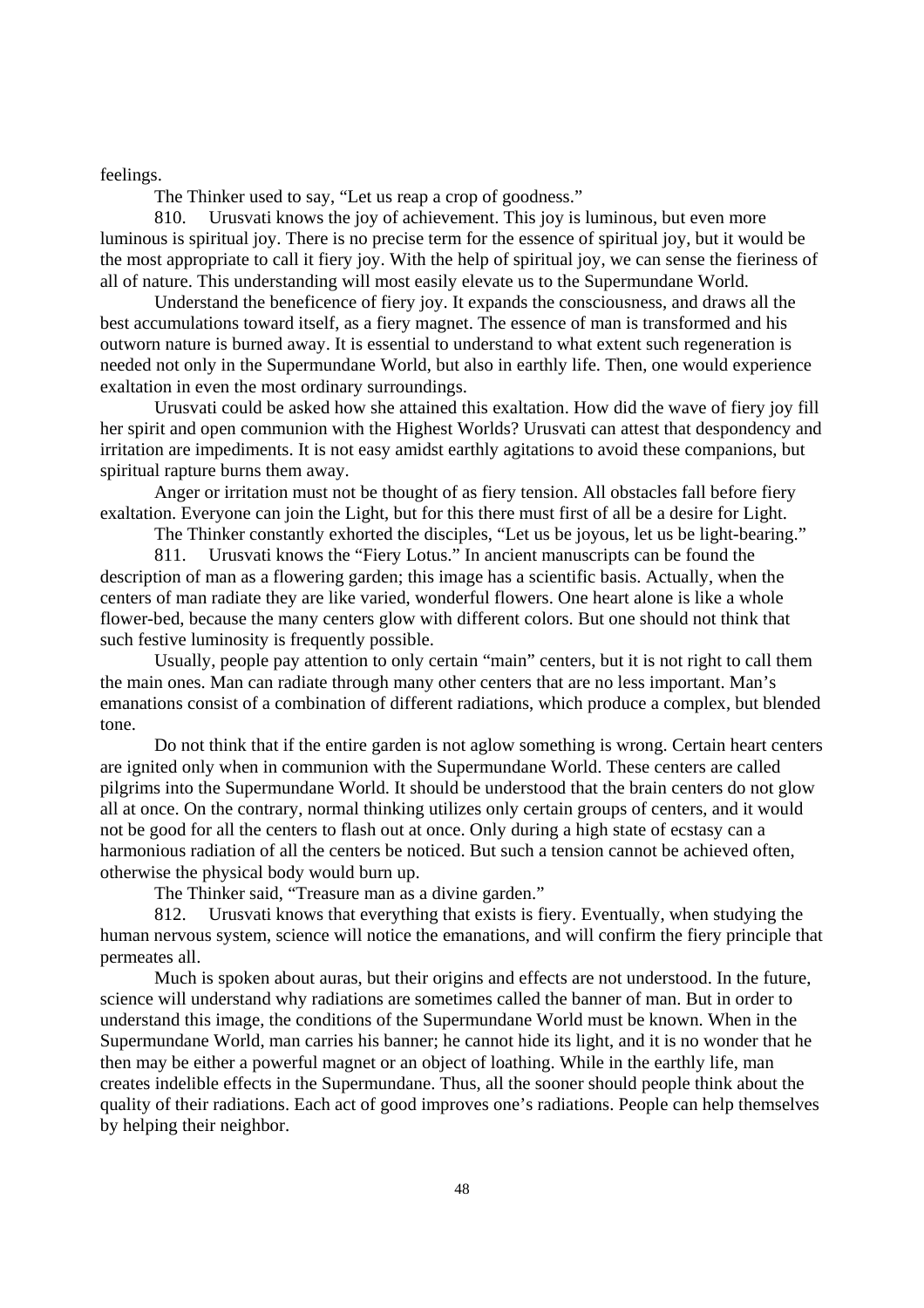Urusvati knows that the Yoga of today— the link with the Highest— must be accomplished amidst the routine of everyday life. Not hiding from life, but transforming it is required. The fiery essence of the heart is its magnet. Precisely, the heart can open the entrance into Higher Worlds. No special asceticism is needed. Love, labor, and beauty are within the reach of all, under any conditions. Life must be affirmed upon these foundations. Children must be taught that they are the creators of their own happiness. Proper upbringing must precede formal education. Subtle energies are like a wondrous, many-stringed harp.

The Thinker said, "Fiery Banner, illumine the Higher Path!"

813. Urusvati knows the beauty of the Supermundane World. Some may ask, "What if some strata of the Supermundane World are made ugly by the ignorance of their dwellers? Not every newcomer will be able to go beyond these dark strata."

Answer, "Everyone, if not burdened by offences against morality, can fly through the darkened strata and reach the sphere of Harmony."

People are given powerful wings called the will; but it must not be thought that the will can be formed by oneself, forcibly. It must be cultivated, as a precious flower. And man does not know when the "Fiery Lotus" will blossom. Sometimes the lowest, everyday conditions will not be an impediment to a wonderful flowering; thus, man can prepare himself for a most important flight. He will be able to pass by the darkened strata, almost without noticing the ugliness of ignorance. Man is able to ascend to wherever the guiding magnet attracts him.

In ancient initiations the disciple had to pass through a chamber filled with most frightful images. The disciple had to proceed with open eyes, but it was up to him not to notice the surrounding horrors. This test of will preceded entrance into the Chamber of Beauty. Similar tests take place at the entrance to the Supermundane World. The traveler must strengthen his will and learn to focus his thinking toward the final consummation.

The Thinker said, "Be able to fly above all barriers."

814. Urusvati knows the divisibility of psychic energy. One lone fire can kindle a multitude of torches without being exhausted. Similarly, transmissions of psychic energy can reach many hearts. In this must be understood one remarkable factor that is rarely noted. Transmissions in their essence reach their destination unchanged, but the details and means of expression can differ, depending upon the individuality of the recipient. That is why there are sometimes misunderstandings about seeming inconsistencies.

But a diligent researcher could compare a series of psychic transmissions and see for himself that their essence is unalterable, but that the forms of expression can vary. This proves the fiery nature of psychic energy. It evokes from the consciousness of the recipient ways of expression most natural for him. Thus is attested the wise fiery basis of primary energy.

During psychic transmissions one should keep in mind that they may contact unexpected recipients, desirable and undesirable. This prompts one to be cautious. An experienced researcher knows how to restrain his thinking, if it could in any way be harmful.

The exchange of psychic energy is widespread in the earthly, as well as the Supermundane World. Often people think so weakly that instead of clear transmission there is only a poisonous murkiness.

The Thinker said, "Let us send clear and pure thoughts. They will not cause harm on their way."

815. Urusvati knows the ancient teachings about an easy karma. Man, during his many earthly wanderings, accumulates a heavy load of causes that lead to inevitable consequences. It must not be thought that a burdensome karma is the product only of horrible crimes. It is formed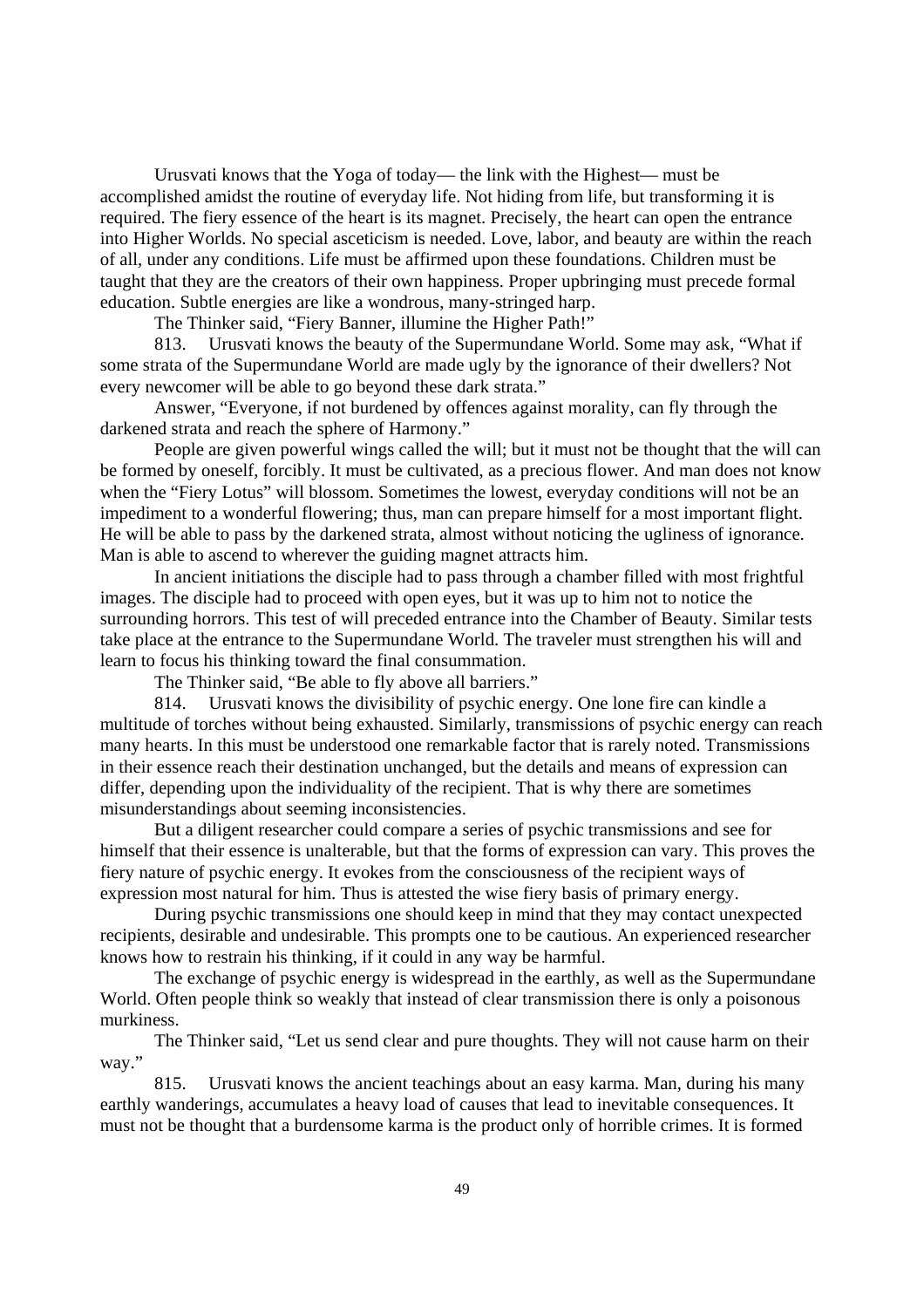gradually, out of actions of laziness, coarseness, ingratitude, and many aspects of ignorance, but for all this one must pay, and this payment is unavoidable.

Yet the Teaching speaks about easy karma— what does that mean? A free, good will can alleviate the severity of a burdensome karma. But for this, man, in his earthly life, must acknowledge that a long tail of not yet outlived negative acts may be dragging behind him. Man can, thanks to this understanding, patiently endure his misfortunes, and with his own free will and good actions can even lessen them. Thus is molded an easy karma.

Thus, where the ignorant must pay dearly, the expanded consciousness can help to find easier ways. Man, by broadening his consciousness, helps himself to ease his path.

The teaching about easy karma relates to both the earthly life and the Supermundane. In the Subtle World man learns what he is atoning for, and may be astonished that his strong actions are not valued according to his expectations. His small actions are sometimes valued more highly. Man's heart can help him to distinguish.

The Thinker said, "It is our fortune that we are given the opportunity to help determine the payment for our labors."

816. Urusvati knows the power of a deep breath. We have pointed out the benefit of correct breathing before, and much research has been devoted to the subject, but in this book, "Supermundane," one significant fact should be pointed out. In various fields of work, when feeling fatigued, people will interrupt their work or speech by taking a deep breath and thereby receive an influx of new energy. In most cases, they do this out of intuition, without giving thought to the process. How greatly would the power of this process be increased if it were performed consciously!

Remember that this rejuvenating breath is supermundane, for by it man summons Higher Forces. He should understand that for greater effect, he should consciously turn to the Supermundane World and affirm his inner link with the Reservoir of Be-ness.

Some workers, when pausing to take a deep breath, close their eyes. Their intuition is correct, for closing the eyes increases their concentration. We have already said that illumination can be instantaneous. Thus is performed a short *pranayama*, with the difference that it takes place in view of others. It is in no way lessened because of those present.

Note also that a supermundane breath is single, without repetition. This is significant, for only in a lone breath can be summoned the full power of energy. With rapid repetition, shortness of breath can occur, which harms the work.

The Thinker advised, "Understand the power of a supermundane breath."

817. Urusvati knows the power of the fiery eye. This manifestation of energy may be called magnetism, hypnotism, mesmerism, or, as in antiquity, enchantment or sacred sleep; yet fundamentally it is a fiery manifestation of the primary energy given to everyone, though in different degrees.

But why can some people make use of it easily, while others insist that they are completely deprived of it? With such a declaration, they stifle their own sacred gift. They assume that the eye is given only to see with, and forget that each glance is a transmission of energy. They do not want to understand that the fiery power flares up only when its reality is consciously accepted.

Some people seek the higher link by continually uttering a mantra, at first orally, then mentally. Yet they forget that the most powerful link is through the fire of the heart, an illumination that needs no words or thoughts. It lives in the fiery heart, and nothing can break this sacred bond.

This reality lies at the core of Truth, and one can through one's own efforts develop this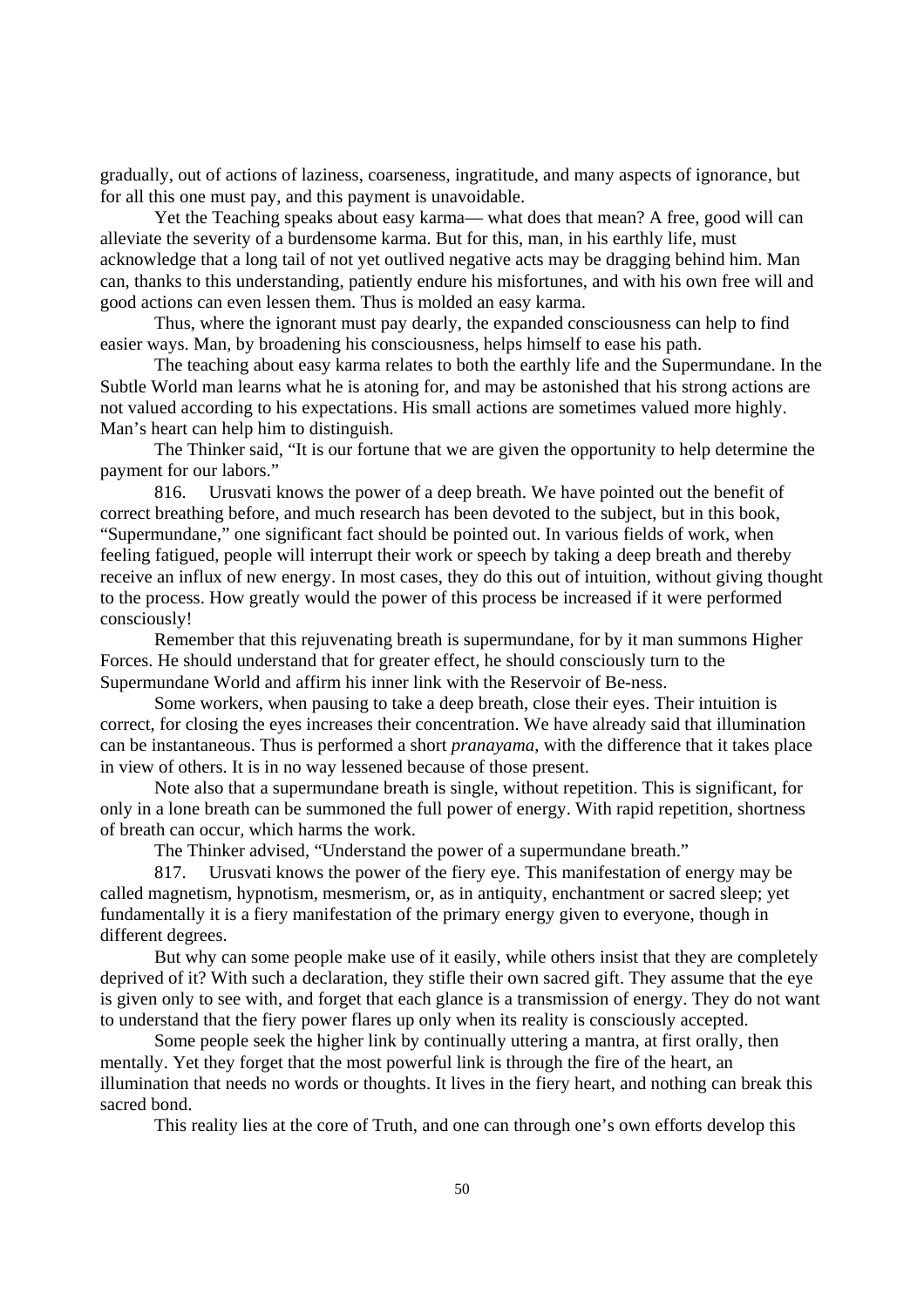power beyond description. For such a one each glance is a transmission and an act of good will. Learning this in a natural way takes time, but each psychic achievement is indefeasible, in the earthly as well as in the Supermundane World.

A refined consciousness expands through its own efforts, and one learns that it is possible to see with eyes open, and also closed. Fiery transmissions have no barriers. Indeed, man can consciously intensify his glance or can weaken it, depending upon the effect desired. Thus every person carries a fiery treasure. It is to be hoped that science will undertake the study of psychic energy.

The Thinker said, "Not the words, not the thoughts, but the fire of the heart will illumine the way of the traveler."

818. Urusvati knows the power of patience. Many cherished human qualities lose their meaning because they are without any realization of the Supermundane World. Imagine a person who, out of ignorance, denies the great Supermundane Reality. What kind of patience can he have, and to what purpose? What kind of devotion can he feel, and for whom or what? What kind of comeasurement can he know, and with what? What kind of tolerance can he have, and for what? What kind of joy, and about what? What kind of refinement? What kind of discrimination? What kind of self-perfectment, if his horizons are closed? Thus one can think of all the best qualities and see how they will be diminished by being bound to the earthly.

People dream about communication with far-off planets, but forget that they have been given the possibility to communicate with the Supermundane World. Everyone can enhance his ability to learn about the Supermundane World. Everyone, without turning from his earthly labors, can come into contact with the supermundane creativity.

We must insistently advise scientists to turn to the study of the Supermundane World. A researcher can, to various degrees, glimpse his own psychic communications with the Supermundane Spheres.

It may be correct to call the dwellers of the Supermundane Spheres not spirits, but simply inhabitants. In such a way, materialistic science will more easily be reconciled to the idea of studying the Supermundane Spheres. The results of such studies are urgently needed now, when Armageddon penetrates all spheres, and unusual manifestations exist everywhere.

The Thinker asserted, "When the foundation rock is firm the tower will be stable."

819. Urusvati knows the power of the heart. In remote antiquity people understood both the physical and the spiritual power of the heart. The strongest prayers rose from the heart, but in later times the spiritual significance of the heart was minimized and the heart came to be seen as just a physical organ. And soon the attention of people was drawn to the brain, and the heart was thought of as a secondary organ. People forgot that the heart is the sower, and the brain is the tiller and the reaper. No one would expect a harvest from an unsown field. The heart cannot produce supermundane seeds if the consciousness has lost its understanding of the Supermundane World. It can be understood that the highest degree of power will not be manifested if man does not evoke it consciously.

An understanding of the importance of the heart must develop in the immediate future. The brain should be studied, and its relationship to all aspects of the heart's activity. We do not limit the study of the heart to the point of view of psychic energy. Science should use many approaches, and then a broad understanding will be achieved. Indeed, all brain activity, the entire nervous system, and all secretions of the glands will be studied as channels from the one source, the heart.

Nothing should be demeaned, yet man must remember where lies the center of his being. Let us not disregard the scientific achievements of different nations, ancient as well as modern.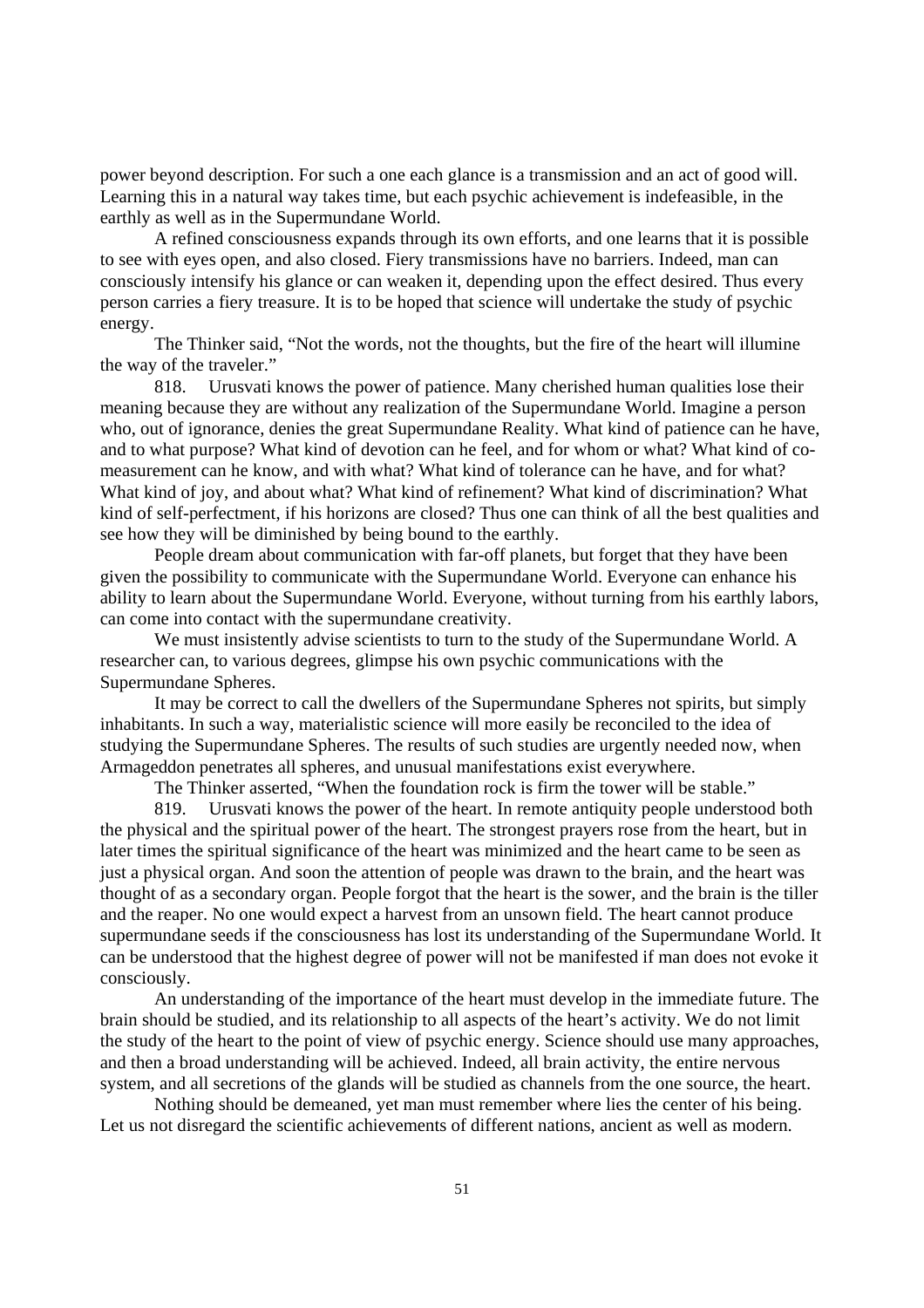Old attainments must not be treated with contempt, because in them can be found glimmers of truth.

The Thinker said, "The heart is the wizard; the heart is the prophet; the heart is the supermundane messenger."

820. Urusvati knows the power of equilibrium. In earlier times some people called equilibrium the Middle Path, Golden Path, Scale of Wisdom, Great Rhythm, Supermundane Breath. But ignorant people believed that equilibrium is nothing but indifference. Indeed, even the concept of *Nirvana* was subject to a variety of misinterpretations. People could not grasp that *Nirvana* is a state of high harmonious tension. The concept of equilibrium is equally misunderstood. But it is precisely now that the world needs the Scale of Wisdom.

It must be recognized that violent hatred can capsize the ship of mankind. A wise Helmsman is needed, not only in the earthly world, but also in the Supermundane. But whence will come an understanding of equilibrium if the science of thinking is not studied in the schools? Children should learn to discern where equilibrium and also its sister, justice, are needed.

People mistakenly presume that justice is a relative concept, that everyone has his own justice and his own good. Such a misconception can cause irreparable harm. Justice and good are vaguely understood concepts, and one must look deeply into the essence of consciousness to sense the impregnable Foundations of Be-ness.

One can look into the depths of one's heart only when there is true equilibrium, which is not the same as calmness. Equilibrium bestows insight, and requires the intensification of all one's energies. Thus, let us not forget equilibrium as a true bridge to the Supermundane World.

The Thinker advised, "Weave the wings of equilibrium, then you will not fall into an abyss."

821. Urusvati knows the power of observation. Many times have We affirmed the importance of the broadening of consciousness. Some people think that this highest achievement is unattainable and supernatural, but they are mistaken. The expansion of consciousness is a natural tendency, just as everything is natural in the earthly and in the supermundane life.

Many simple achievements must be examined in order to discern which of them are useful in the broadening of our consciousness. If we look again at these modest helpers, we will find that the cultivation of observation is an important one. Keenness of observation must be cultivated.

Only a few people bring this ability with them from the Supermundane World. In the beginning it can be developed by observing the most ordinary conditions. It is wrong to assume that only the schoolteachers should develop the power of observation. The pupils themselves should understand the value of this ability, which opens all paths, earthly and supermundane.

A little child can see that an unobservant man is like a blind and deaf one. He cannot discern higher manifestations. He stagnates in a magic circle of prejudices. He cannot hasten his advancement and remains like a stagnant pool. Can such a person be a teacher? Can he discern the impressions of the Supermundane World? Can he see the wonderful manifestations of earthly nature? Only a diligent training of observation can transform the ordinary daily way of life.

"Help the blind to recover their sight," advised the Thinker.

822. Urusvati knows the power of vigilance. The deep significance of observation is now known to you. Yet, how can observation be developed without vigilance, without constant watchfulness? These qualities are not acquired at once, they must be cultivated. The more consciously such education proceeds, the sooner will one be able to maintain an untiring vigil. It should be stressed that no quality can be obtained by force. It is necessary to love— by one's own free will— the acquisition of the steps of ascent. Only such a loving conquest will lead one to the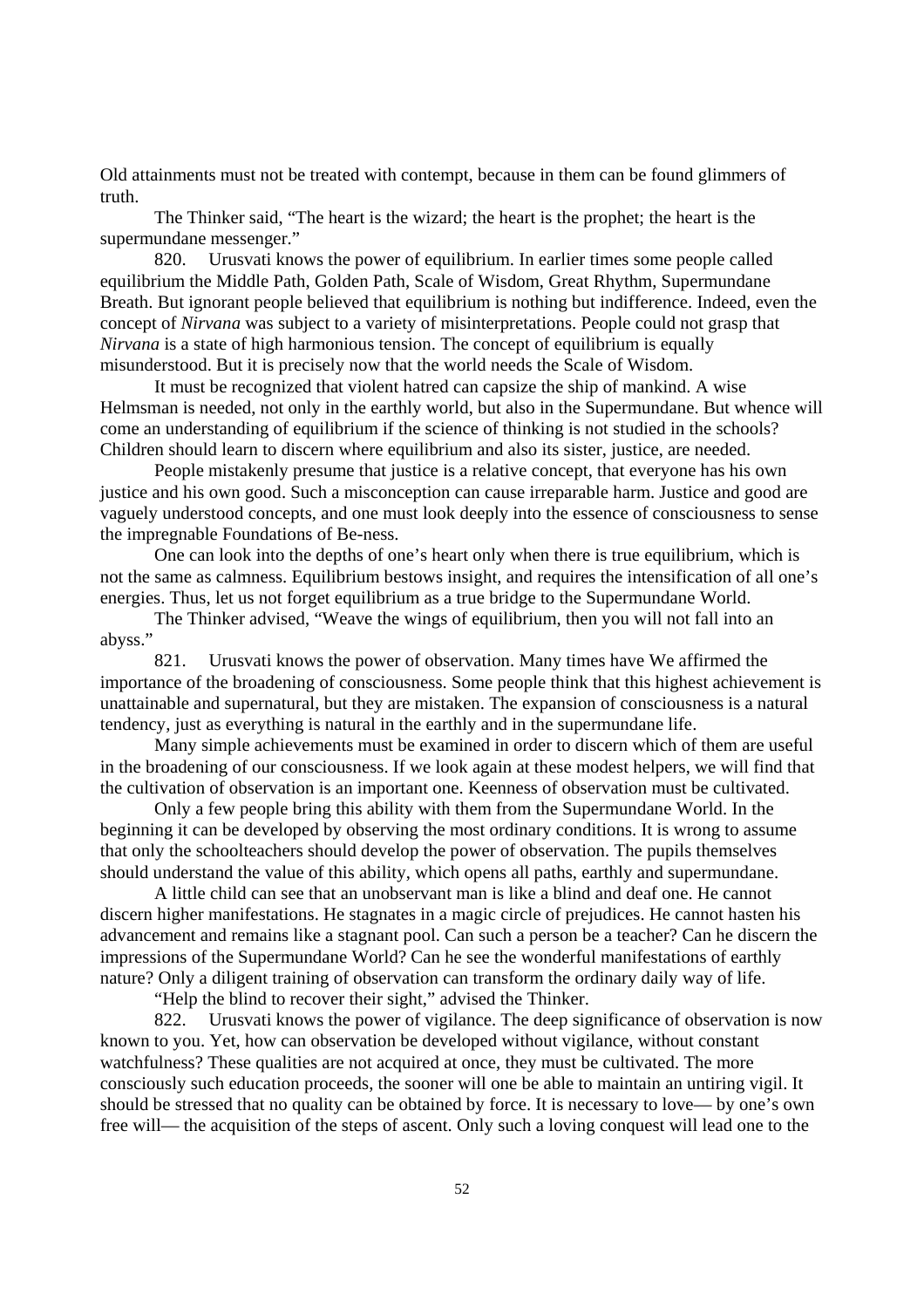open Gates.

Those on the quest should remember that every effort of theirs on Earth is needed also in the Supermundane World. To be pitied is the traveler in the vast supermundane domains who is deprived of the ability to observe and is unskilled in vigilance. The best encounters pass him by. It should be known that in the Supermundane World no one will compel a traveler. He must sense those vibrations similar to his. He will not be lost amidst the varied rhythms, but will strive attentively toward what is closest to him. Thus, out of very simple earthly knowledge are formed supermundane treasures.

We care especially that people should not turn away from earthly purposes, but in every earthly detail recognize the presence of the higher treasure.

The Thinker said, "In each drop of dew is reflected the whole Universe."

823. Urusvati knows the power of joy. Each experience of joy in the good, even the most ordinary, heightens one's vibrations. Thus can be shown how a joyous person is made stronger.

Especially powerful is the joy based upon realization of the Supermundane World. It should be understood that this realization does not mean that one must constantly think and talk about the Supermundane World, but that one's consciousness should become so close to the supermundane consciousness that one's heart would not be able to live otherwise.

For inexperienced people, attempting to force the consciousness creates obstacles, for the consciousness cannot be compelled to embrace the Supermundane. Only gradually can communion with the Subtle World be developed in the consciousness.

A teacher must be able to inform the students, even the youngest, about the power of subtle energies. Let the teacher begin by any means to teach the young to connect with them. For one, astronomy may be the best way, for another cosmography. They should thus start their studies. All the sciences can lead to the Highest. Only confused thinking can be an impediment to learning. Therefore learn to think; cognize the joy of thinking. Be able, amidst any existence, to strive to the ocean of joy.

The Thinker pointed out that joy in its power is equal to love.

824. Urusvati knows the power of stillness. It is said, "Stillness is stronger than thunder; stillness resounds more than a trumpet; stillness is a bridge to the Supermundane." What is this stillness that is spoken of?

For beginners, external stillness is needed; any sound, even the unimportant ones, can shock and cause pain. But for the one who knows, inner stillness is needed; his ear is open to the Supermundane World. He will abide in an inviolate stillness. But such an attainment does not descend all at once.

A spiritual ear must be open to more than earthly conditions. The aspirant masters the supermundane current and can use it at any time. Nothing can impede his communion with the higher rhythm.

The ignorant will not understand where lies the boundary between outer and inner stillness. They talk just as mistakenly about the great quality of calmness, which for them is like indifference and unconcern. But true calmness is gathered from the depths of inner stillness. It lives upon the trust based on knowledge. Nothing can destroy this stronghold of inner stillness and nothing will unsettle the calmness. Thus can some forever avoid doubt, the viper that will be crushed by the great calmness. Nothing can better arm the traveler to the Supermundane World than calmness. Only through it will be found kindness in all supermundane encounters.

The Thinker said, "Send me the wings of stillness."

825. Urusvati knows the power of victory. A victory should be kind, for then the fires of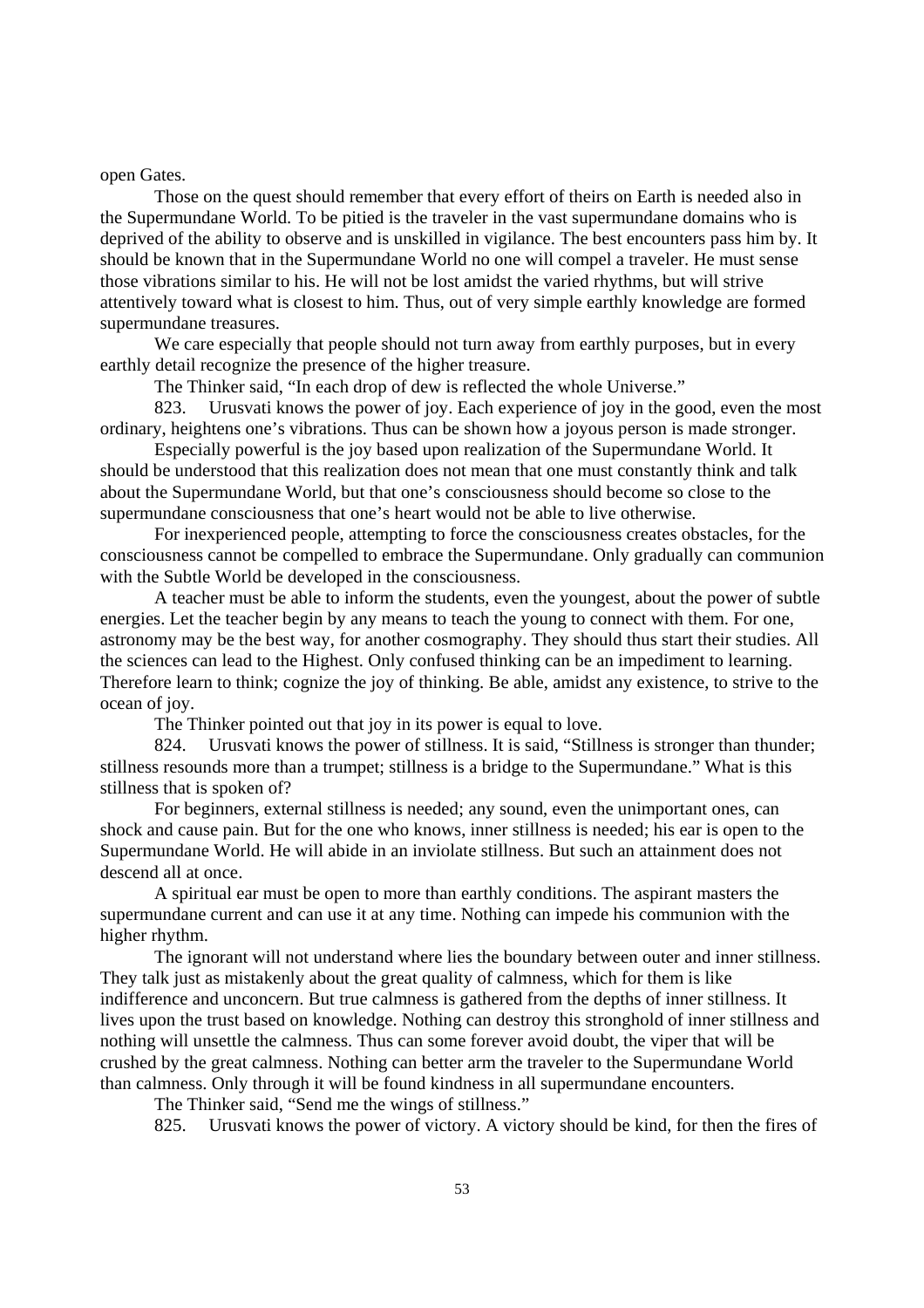the heart are beautifully kindled. The less selfishness there is, the more luminous will be the fires.

It will be said, "Not everyone is destined to achieve a glorious victory." No, friends, everyone can gain a glorious victory. Victory is achieved not only upon battlefields. Everyone can overcome his bad habits and thus ignite the fires of the heart. Overcoming one's faults was called in antiquity the opening of the Supermundane Gates. Certainly, on supermundane paths, one's earthly habits can be particularly harmful. Even seemingly harmless habits can enslave one.

A free man is not chained by habits. He will know how to adapt himself to any conditions and will not regret the past, for he has overcome all obstacles and is free. Man himself accumulates petty habits and is not aware that he has become enslaved, precisely by the most petty habits and prejudices. Can one hasten into the Supermundane World with such fetters? Can one freely and in friendship greet new neighbors, when one is engulfed by yesterday's refuse? It must be conceded that the litter of one's life is composed of petty habits. A conqueror does not cling to the past, but freely strives towards new creative labor.

The Thinker said, "Come, victory, and liberate me from my rusty chains."

826. Urusvati knows the power of gratitude. We have already pointed out the great significance of the feeling of gratitude, but humanity does not understand the meaning of this moving force. Therefore, let us repeat about the benefit of gratitude.

It must be understood that it is not so much the one to whom gratitude is offered, but the one who offers it, who benefits. Beautiful fires of the heart are ignited when the feeling of gratitude is born; these fires shine not only in the earthly life, but also in the Supermundane World. Therefore the realization of gratitude stimulates the loftiest vibrations.

Humanity can be divided into the living and the dead, and those deprived of the feeling of gratitude will be as if buried alive. It is necessary to teach children that gratitude— not lip service, but a heartfelt expression— is beneficial. In this way are kindled powerful fires.

The manifestation of light is needed in the Supermundane World, and the ray of gratitude will illumine the way, together with the ray of love. Indeed, gratitude is close to love, and Cooperation is born in that blessed moment of offering. Man has many reasons to render gratitude, and the festival of the spirit will shine forth in the feeling of pure offering.

The Thinker said, "Teacher, teach me gratitude toward all, near and far, visible and invisible."

827. Urusvati knows the power of creative labor. We need not repeat about the value of physical creativeness; this has been sufficiently proved by the process of evolution, but people do not fully understand mental and spiritual creativity.

People will say, "It is not bestowed upon us to become creators." Yet, at the same time, they themselves, not noticing it, create beautifully, psychically, and such creativeness is necessary for their progress in the Supermundane World. Therefore, We affirm the art of the imagination, which facilitates progress in the highest realms.

However, dreaming should be benign, and should not be self-serving. It should not promote ugliness or cruelty.

Let one's imaginings be beautiful. Let them create a better future for humanity. Let them create heroic images. Let them penetrate into higher, Supermundane Realms. Let them lead one to know the Higher Beings. Only Thus can one's efforts be fruitful. They will strengthen one's consciousness as a creator, and will produce precious vibrations for the Common Good.

Thus every thinking being can participate in the great universal creativeness, and the humblest co-worker can help create a rainbow bridge to the Supermundane World.

The Thinker affirmed, "Create in the heart and fill the World with beautiful harmonies."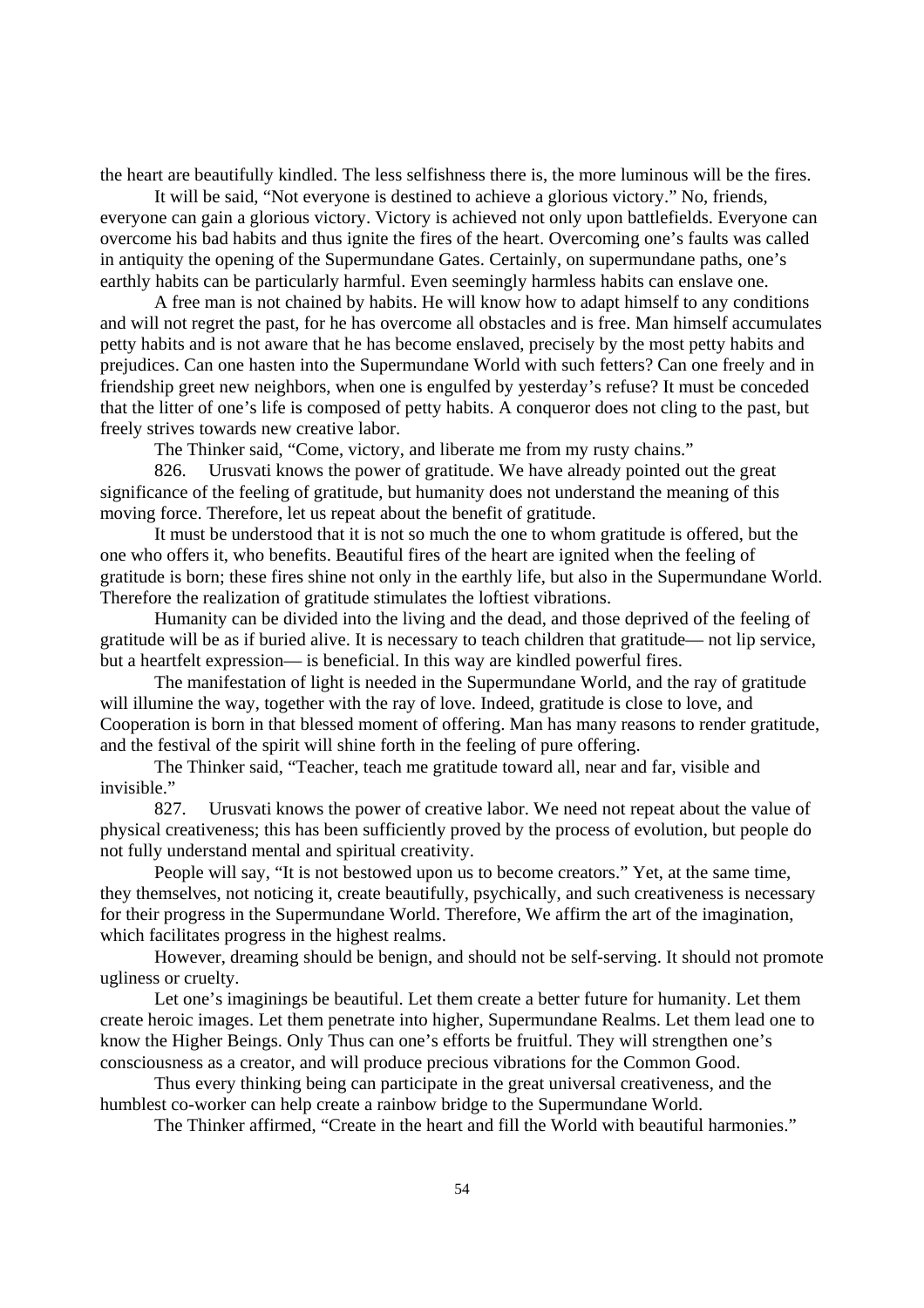828. Urusvati knows the power of a charitable nature— an ancient concept, misunderstood and badly interpreted. People say, "How can there be a desire to do good when man is enemy to man?"

It must not be forgotten how often We have condemned militant evil, and called for the defense of good. But one's free will must teach one to know the difference between defense and attack. People who have defended will understand when it can cease being benevolent.

First of all man should wish well to all of humanity. He should understand that destroyers will be pitiful exceptions, and that the essence of humanity is good. Only with such an awareness can one prepare oneself for the Supermundane World. Nowhere else will there be so many encounters as in the Supermundane World, and the armor of good will is the most reliable armor. But for this, one must prepare oneself, in the heart and in the mind.

One day soon, thoughts, both good and evil, will be photographed. Then physicians will be able to come to medical, scientific conclusions, and demonstrate which thoughts are more beneficial for the human organism.

People should think by the ways of true science. If the heart as yet cannot prompt where truth lies, then scientific deductions will help mankind to approach the Supermundane Ways. That which is predestined must be illumined by all fires.

The Thinker said, "Teacher, teach me to wish good to others."

829. Urusvati knows the power of victory over the past. People revere the historian who is an investigator of truth, and not a slave to preconceived ideas. But there are multitudes of such slaves who impede evolution. Even in ordinary life, the past is a cruel master.

One who is enslaved to the past cannot think about the future, and thus ceases his advancement. Such tragedies take place not only in earthly life; they are particularly terrible in the Supermundane World. There, the slaves to the past take on the burden of all their past existences. They feel oppressed under this load, for they cannot sort out for themselves the complexities of the past. No one taught them to calmly accept the past and apply it toward the future. They do not know that with a sensible attitude toward the past, they could even ease their karma.

But most earthly dwellers cannot deal properly with what happened yesterday or a week ago. Even the smallest past incidents becomes for them a cruel persecution. It deadens their every striving toward the future.

Every mistake must be a bridge to new knowledge, not an obstacle. Every erroneous stumbling can be a stepping-stone to the future. There are many mistakes in life; they can all be turned into fiery good if they have not undermined one's courage.

Let us not wail and blame our fate, which is but a logical consequence of human deeds. In the schools, during classes in psychology, a true attitude toward the past should be taught.

The Thinker said, "Let victory over the past open the gates to the Future."

830. Urusvati knows the power of victory over fear. What is fear, this dark enslaver of humanity? The scientist says that fear is a spasm of vibrations caused by a disharmonious lack of understanding. Careful thought will show that fear is born of ignorance. Many definitions of fear could be cited. They all attest that fear weakens the will and thus renders one defenseless. But the most essential aspect is that man himself invites fear, by not understanding the Supermundane World.

Can one give in to terror, knowing about the Supermundane Law? The courageous researcher knows that the human essence is indestructible, and that the strongest paroxysm of vibrations can be overcome by the will. But the necessary tension must be developed. No one can be protected from fear if he does not wish to overcome it himself.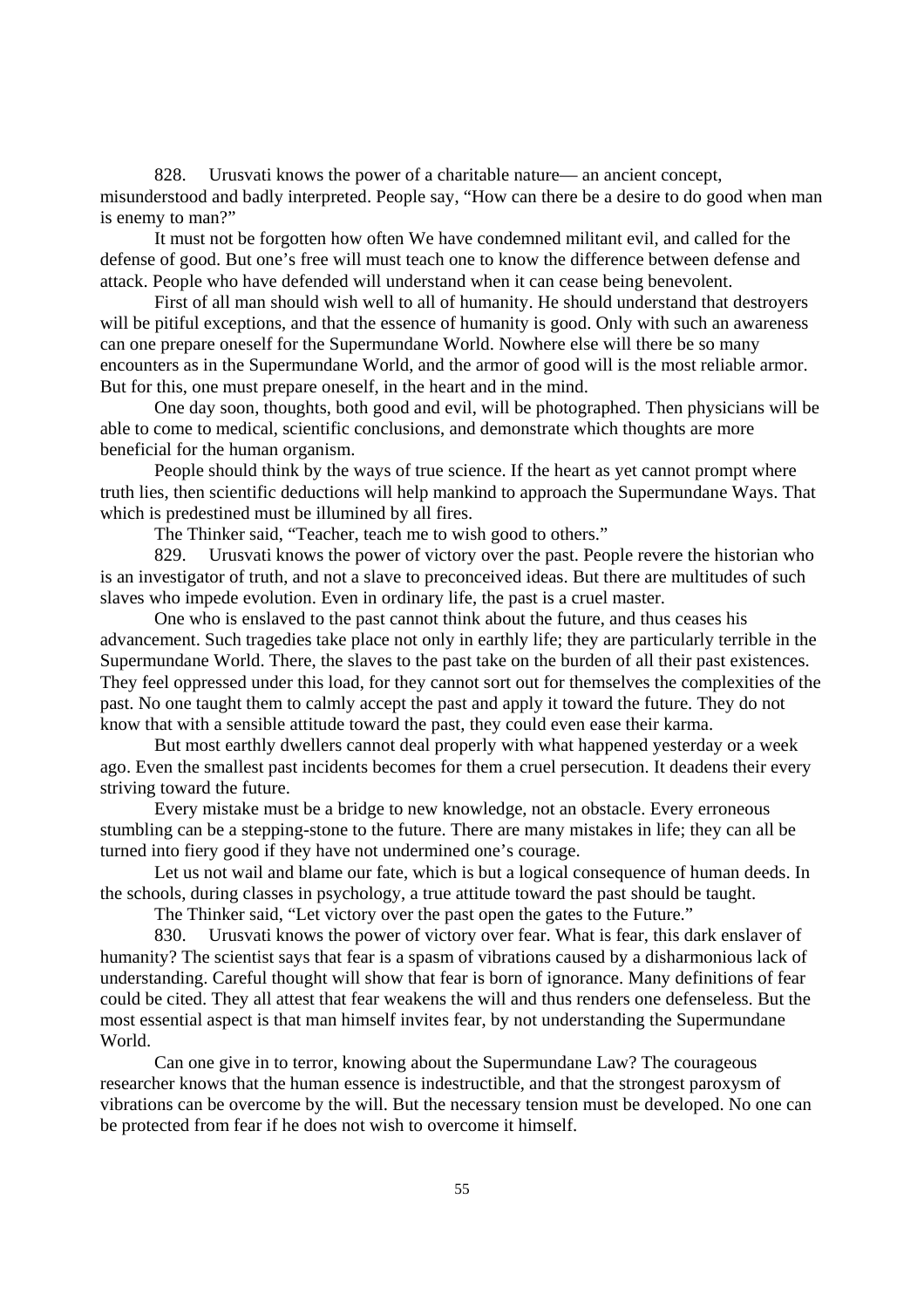Man should always remember that disharmony can weaken him, and he must consciously protect himself with the shield of will power. We have already spoken about development of the will. It should not be thought that disharmony can be overcome with calmness alone. Any blow implies a counter-blow. Evil returns to its sender. Who would need a sword, if the enemy's arrow could be turned back to its sender, just by the power of will?

"Truly, the conquering one must be on incessant vigil." Thus instructed the Thinker.

831. Urusvati knows the power of victory over self. People may say, "This battle is beyond the strength of human nature. We do not even know how to begin such a battle." However, each entrance has its own key.

Do not think of yourselves as unprecedented heroes when you begin your attack against the monster of ego! First of all, wage the battle against your "I" and try to replace "I" with "we." It can be seen that such a replacement is not difficult, especially if you recognize that none of your actions can be exclusively yours, for every act is performed by both earthly and supermundane groups. No one can insist that he acts without strong co-workers. Only those who are foolish and ignorant fail to notice how their actions are shaped.

Science affirms how powerful are the supermundane currents. Science already can grasp thought transmissions. It is fitting to replace the "I" with the powerful "we." The man who creates is wrong to think that his creativity is his own. He should think about his visible and invisible coworkers. His labor will be no less valuable if it is shown to be a collaborative achievement. Thus the concept of personal property will be easily transformed into one of property owned in common. Earthly treasures are in man's care, and he will arrive in the Supermundane World not burdened by a heavy load.

The Thinker said, "Man, you can begin the battle with the self at any moment of your life."

832. Urusvati knows the power of victory over slavery. I do not speak here about slave ownership— a kind of slavery that should by now have been abolished, as a shame of humanity. We speak now about inner slavery.

Man carries within himself an inclination toward a most abhorrent slavery. Man is full of enslaving petty habits. Do not think that these habits are harmful only in the earthly life; they are far more harmful in the Supermundane World.

Clumsy and slow is such a wayfarer in the Supermundane World. He alone deprives himself of the more subtle perceptions. He cannot respond to subtle calls. He cannot sense subtle rhythms, for he is deaf and dumb, enslaved. The Teacher cannot communicate with slaves.

It should be remembered that freedom requires a high discipline, and those who manifest disorder and confusion cannot be regarded as free. One may pity those pseudo-free ones who disrupt precious vibrations. They do not understand how widespread and long-lasting is the harm they cause to space. And so, let us weigh which of our habits weaken our free will. Let us understand that we can become builders or destroyers. Manifest understanding of true freedom.

The Thinker pointed out, "Do not be slaves, but manifest beautiful freedom."

833. Urusvati knows the power of victory over carelessness, which causes great harm. People attempt to hide behind ideas that are familiar to them, and thus preserve their lack of concern. For example, people are always ready to hide behind their faith. They will say cunningly, "If we have faith, the rest will follow." In this way, they create for themselves a lazy indifference. They will not be happy to hear that concern and constant striving are required.

How does one tell people that the Supermundane World is full of indomitable striving? What examples could sufficiently demonstrate what indifference leads to in the Supermundane World? One can cite the example of drunkards who lose their way. Such aimless wandering is an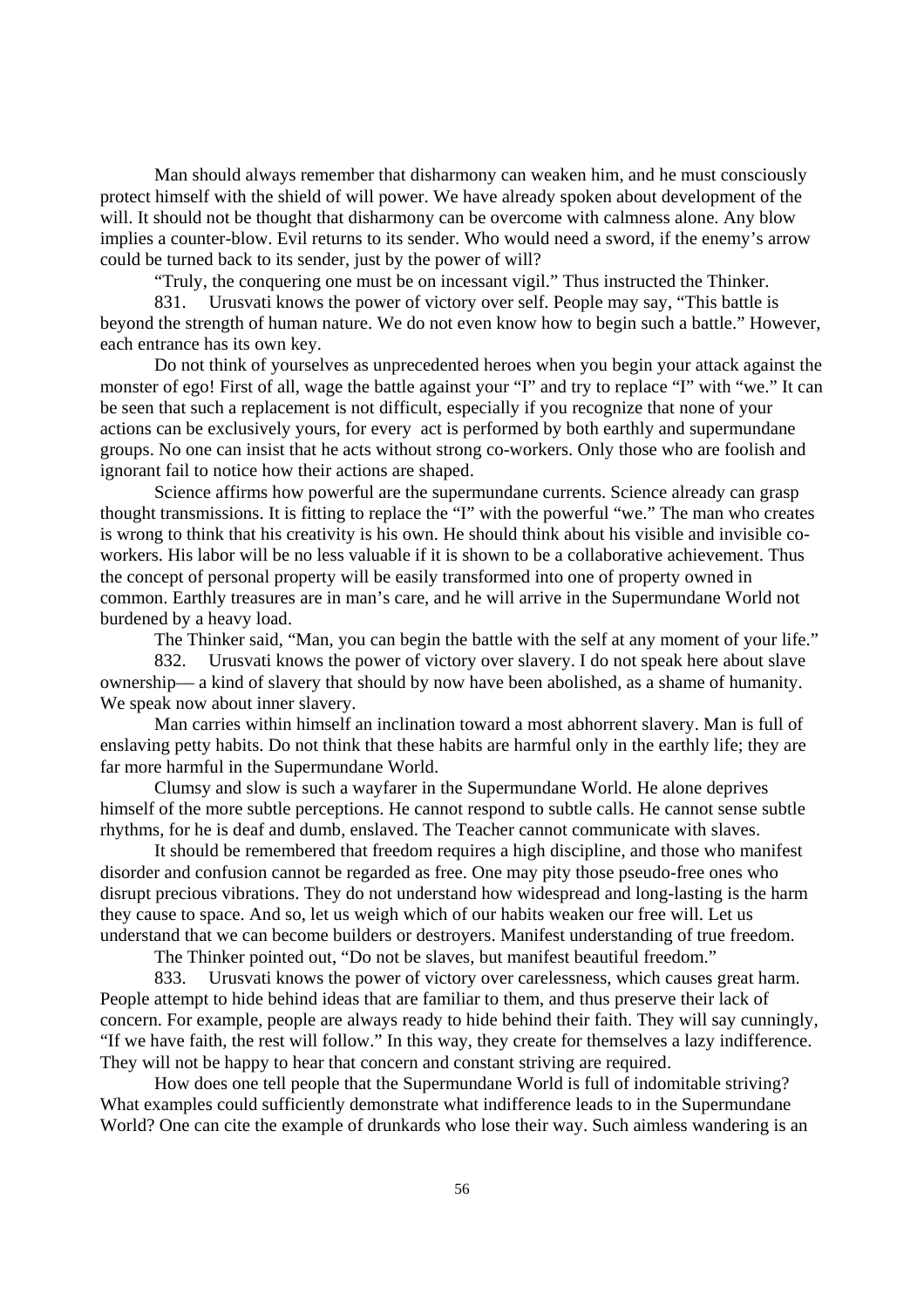apt image.

How can one understand and explain the temporary state of absence of thought that We allow ourselves? This does not indicate a lack of concern, but is for Us a time for renewal of forces. People do not understand that the renewal of energy is an absolute requirement for psychic development. But, even during those moments of absence of thought man does not lose the link with his Guide, nor does his consciousness slumber. On the contrary, it grows keener, ready for new perceptions. Many energies can be either an insurmountable wall or blessed wings. Let the higher energies find man open to receive them.

The Thinker advised, "Do not have friends among careless people."

834. Urusvati knows the power of victory over darkness. What is new in this? The need for enlightenment and the significance of the broadening of consciousness were indicated long ago. Human emanations were recognized in the past, but it must now be added that man can increase his emanations through the power of his will. Of course, this should not be told to novices, who might attempt to strain their wills without expanding their consciousnesses.

One must not forget about the constant, enlightening phenomenon of learning, which is called the torch of victory. Only with it is man able, by the power of his will, to increase his ability to bear light. This will help man in the Supermundane World, and he will become a true lightbearer. He will help himself and his surroundings, a guiding light for the broadening of consciousness. Man should constantly remind himself that he can, through his labor, kindle this inextinguishable, sacred light.

The wayfarer in the Supermundane World should send gratitude to all those who helped him to kindle the salutary torch. Yet, it is not easy to conquer the darkness of ignorance. We shall not tire in asserting the harm of ignorance. Man must never think that the monster of ignorance has been conquered. There is much work for the tiller in the field of knowledge. The condition of Earth itself proclaims the illnesses of humanity.

The Thinker declared, "Light-bearers, increase the strength of your Light."

835. Urusvati knows the gift of equilibrium. Humanity in its ignorance attempts by all means to violate this precious gift. Among the many destroyers let us not forget those two ugly nonentities, despondency and irritation.

Since they are so harmful, why call them nonentities? The reason is simple, because anyone, even a weak man, can conquer them if he wishes. Truly, the causes for irritation and despondency are usually petty. Everyone can feel ashamed of those times when his will was weak.

Likewise, when he is on the way to the Supermundane World man will regret the burden he has imposed on himself. The load cannot be thrown off when crossing into the higher spheres. Particularly burdensome are those small accumulations that on Earth are regarded as harmless. Like a fog they wrap themselves around a darkened consciousness. Man understands with difficulty how unwise he was to disturb the precious equilibrium.

Fools think that equilibrium is something cold and deadening. They cannot understand the intensified vibrations and rhythms of the motion of ascent. Yet, unless they realize on Earth the harm they cause themselves by beclouding their insight, they will wander in the supermundane regions. Therefore let us remind them, whenever possible, about the harm of irritation and despair.

The Thinker said, "He who gives in to irritation and despair cannot think about Infinity."

836. Urusvati knows the gift of insight. People often confuse this gift with goalfitness. They ask, "What difference is there between such close concepts?" Goalfitness can be cultivated amidst earthly conditions, but insight is developed over many lives, and is deepened in the Supermundane World. It is a great asset.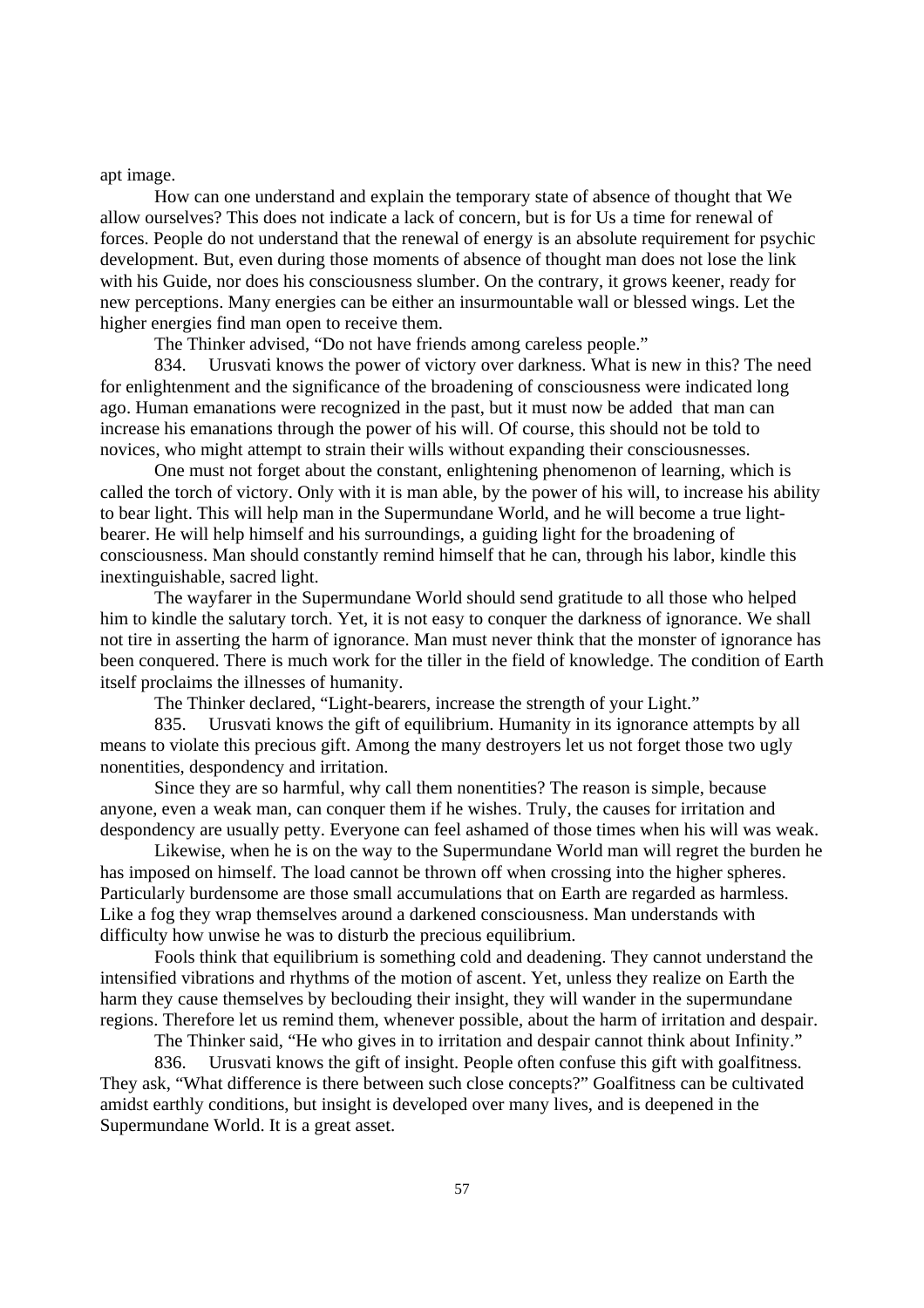Man correctly understands events from an external point of view. But man can also sense when a path can lead him astray, and though he may not be able to point to the cause of his feeling, his heart knows that something should be avoided. Usually people will call such a feeling intuition, and they will be right, but they have to first admit in their consciousness the existence of intuition.

Such intuitive feelings must not be ridiculed. Man can be illiterate and at the same time bear within himself this gift of intuition. Intuition commonly is regarded as directed into the future, but it is a help to the present and works throughout one's life. Thus let us treasure the accumulations gathered over many lives and during labor in the Supermundane World. Let us not forget that one must labor there too; mental creativeness is by no means as easy as the ignorant think it is.

The Thinker declared, "Manifest insight in everything in your life."

837. Urusvati knows the gift of divisibility of attention. Persistent intensification of the will can increase one's ability to pay attention simultaneously to different objects. Do not think that such a gift is only inherent in some geniuses. Everyone, in the course of different existences, can develop the ability to keenly observe his surroundings and answer different questions. One can write letters to several people at once; thoughts can be sent to all parts of the world, simultaneously. This ability could be called the "threshold" of the spirit's divisibility.

It is necessary, from one's early school years, to develop attentiveness. This is needed for the Supermundane World. Without it the traveler will find himself surrounded by a great variety of new impressions and thus will lose the ability to assimilate them. Without having trained his attentiveness, he drowns in waves of unfamiliar vibrations and sinks into chaos.

It should not be thought that each new dweller in the Subtle World will at once be given a Guide. He must first find within himself the ability to understand mental guidance. True, the language of thought is the same for all, but anyone who has not developed this ability to think cannot achieve an understanding of such help. Therefore We advise you to not neglect thinking about the Supermundane World during your earthly days. Watchful attentiveness can reveal many things not perceptible to the ignorant.

The Thinker advised that one think every day about the future life and intensify attention to the far-off worlds.

838. Urusvati knows the gift of living creativeness. Man creates constantly, consciously or unconsciously, physically or mentally; whether awake or asleep, man continues to create, and in this he fulfills his higher purpose.

Man cannot help but create; when he is creative, he is in contact with the highest energies. Of course, we cannot compare the creativeness of a great thinker to that of a savage; they are incomparable, and yet they will both be in contact with the fundamental energy.

When engaged in creative activity, one is constantly ascending or descending. One can imagine an apparatus— a psychograph— that can register the smallest vibrations of human creativeness. The line it draws will be quite complex. Subsequent to the exaltation of heroism can come pitiful despair or destructive fear, or irritation. The apparatus would register the fall, but could rise again in the rapture of love and joy.

It is impossible to imagine today's man as ever-ascending. Such a constant, ceaseless ascent is possible, not only for a person, but even for an entire group or for all of humanity. However such an expansion and unification of consciousness is still a dream, but every dream is a command to oneself, and the Great Forces will hasten to help the bold spiritual toiler.

Something similar takes place in the Supermundane World, but earthly man should remember his responsibility in the task of world construction. Thus, in the beginning, let us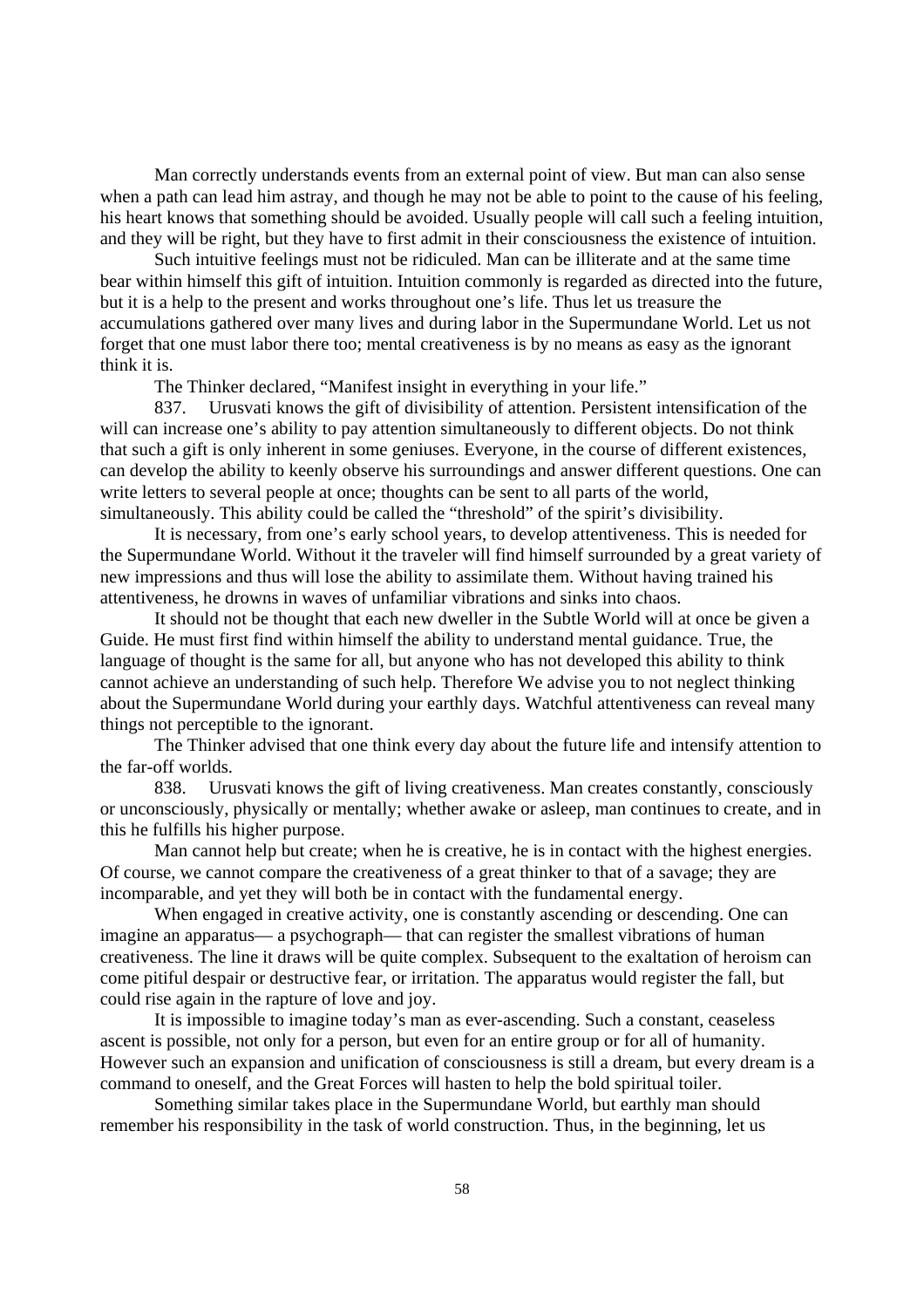remember that man creates constantly.

The Thinker said, "Who can indicate the limits of human creativeness? Infinity itself is the measure.

839. Urusvati knows the gift of labor. Humanity is beginning to understand labor as having great value. We regard labor as the highest standard, but many still think that it is a curse. Where does such an unjustified idea come from? It is because of a lack of understanding of the Supermundane World.

People do not want to know the first principles of the supermundane life. They do not realize that labor is liberation from the ego, that most harmful impediment to the attainment of supermundane creativity. Labor of high quality permits man to rise above the ego. A creator, at the time of true inspiration, does not think of himself. A worker striving for better quality cannot be enslaved to his ego. Therefore, the gift of labor is liberation from selfhood.

Selfhood can be eradicated by the mind, but are there many who can think in such a lofty way? Labor can help people and protect them from the imperfect conditions of life. People do not use labor enough as a safeguard against falling into the depths of vulgarity.

Searching for higher quality is already a striving into a better future. For good reason the Yoga of Labor was offered to humanity as a direct path to achievement. Let us not be silent about the need for labor, even in early childhood. Family and school must mold the future laborers and creators.

The Thinker said, "Prayerfully let us accept the gift of labor."

840. Urusvati knows the gift of courage. Because of opposing vibrations, an audacious individual can become afraid, but a courageous hero is fearless. Manifesting courage is more than just an earthly attainment. Courage is also developed in the Supermundane World.

A seeker who desires to enter the path of courage receives Help from the Highest. Though he will be exposed to many terrors, he will know that his essence is inviolate, and even the most terrible will not upset his rhythm. With this firm armor the hero proceeds in his earthly life. He can be assured that he has received a great gift.

I can hear the grumbler whisper, "What is new in this? Does not man already know about the benefit of courage?" But he does not know, and the grumbler himself does not attempt to cultivate this valuable quality within himself. One can tirelessly develop the quality of courage in any circumstances of life, and in this striving one can recall long-forgotten accumulations. Active courage is always beautiful, but this is not known by the grumbler, for he does not strive to the beautiful. For him *podvig* is just an empty word. He does not understand why the hero cannot tolerate a vulgar way of life. The grumbler cannot calculate the true benefit of courage; even in his life in the bazaar a little courage would be of value. But the grumbler prefers to vegetate in the soil of timidity, rather than be kindled by *podvig*. After all, *podvig* can be performed in the humblest kind of life. People do not understand that courage is the shortest path.

The Thinker taught that one must proceed into the Supermundane World filled with courage.

841. Urusvati knows the gift of learning. The skeptics will ask, "Can learning be a gift? Is it not an achievement of our free will?" From the point of view of narrow materialism it is so. But refined, exalted thinking understands that learning needs Supermundane Cooperation.

Every thinker can recognize that beyond the mere accumulation of facts is the more elevated level of knowledge, and this is already a higher gift. One cannot refine one's receptivity by earthly reason alone. A true scientist realizes that his knowledge contains some kind of higher threads, which provide an unexpected expansion of what was already learned.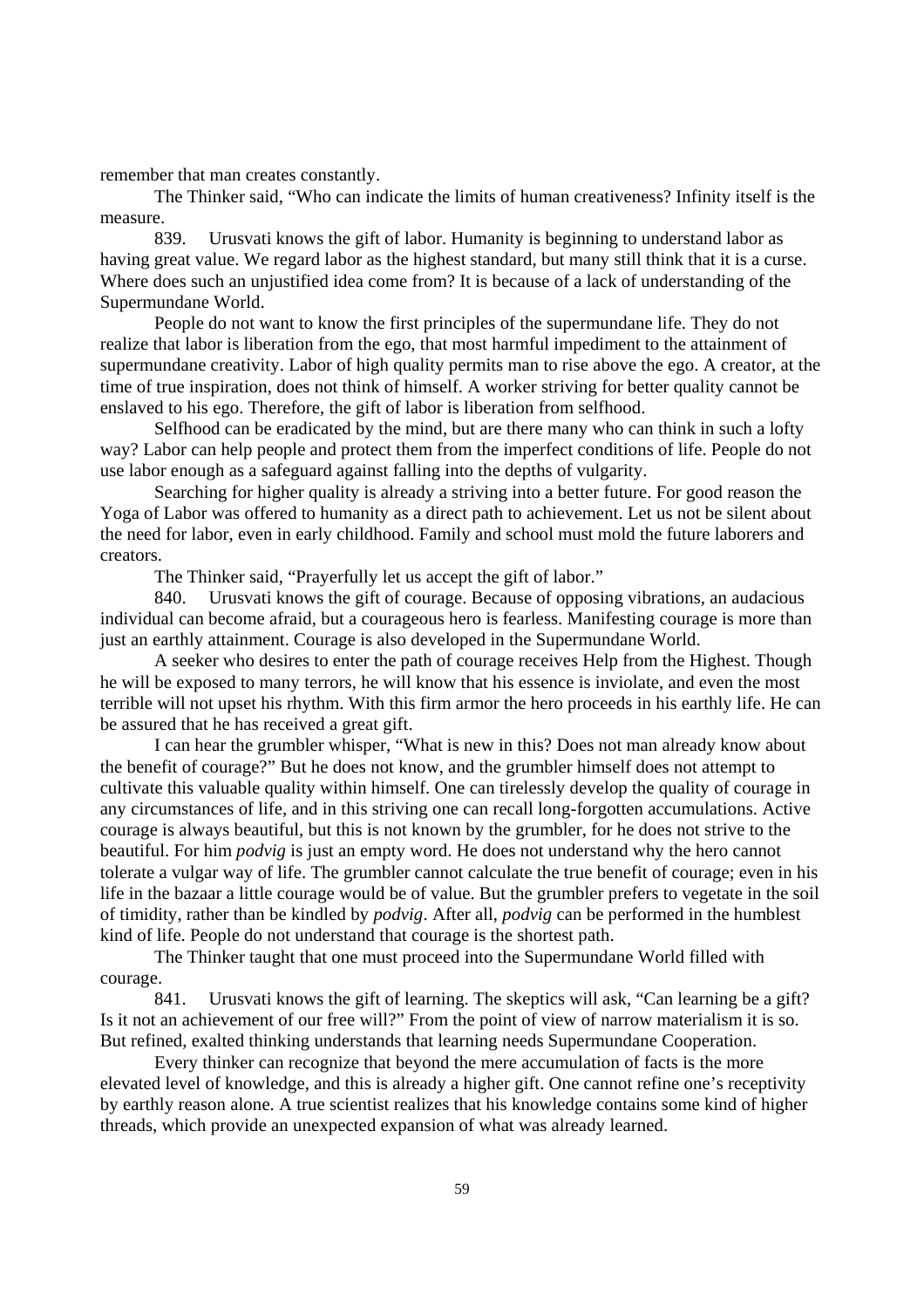Such an event–when the Higher Guides consider it necessary to interfere for the sake of the Common Good–may be unperceived. But the results would be greater if the scientist consciously recognized and accepted the Higher Guidance; then the Supermundane World could manifest itself in all its glory. The human heart senses expansion, as if ready to receive something Great. Such moments may lead to illumination, but one must learn to accept this current of Beneficence. Forced measures are not needed. One has only to open one's heart and summon in thought the Great Teacher.

The Thinker said, "Teacher, bless me in my learning."

842. Urusvati knows the true meaning of supermundane standards of measurement. Researchers in supermundane science often wonder why earthly dates do not coincide with supermundane ones. This circumstance often promotes doubt in those who are not firm in their resolve. Only by profound study of the conditions of the Supermundane World can one understand that supermundane measures cannot fully coincide with earthly ones.

A man standing on a mountaintop will think and feel differently from someone who is in a deep valley. Supermundane and earthly measures differ even more. In the Supermundane World measures correspond with the essence of those events upon which Our Indications are based. Only a keen observer can perceive the inner connections between events that relate to Our Indications.

Often secondary events can seem insignificant and irrelevant, and only an attentive, keen eye can see a noticeable connection. An unprejudiced scientist will then point out, "Truly, the Supermundane World is close to the earthly one, yet the higher measures must be carefully observed.." Thus it can be seen that the supermundane language cannot be the narrow language of Earth.

The heart is always indicated as a focal point of man's essence. Only the heart can listen to and understand the light touches of the Supermundane World. This must be remembered.

The Thinker said, "Teacher, teach me to understand the whisper of the Supermundane."

843. Urusvati knows the true meaning of joy. In ancient India there was a community of physicians who were called "creators of joy." They believed that for successful healing the patient had to be surrounded by joy. They had learned about the healing properties of joy that attract the best vibrations, both mundane and supermundane; by this method, the patient's condition was improved and his cure proceeded successfully.

Physicians of other schools ridiculed the creators of joy. They could not admit that the quality of vibrations assisted the physical healing. Nor could they imagine the spatial power attracted by psychic influences. Such influences should not be commands, but a festival of the spirit. Also, it can be seen that when the physician speaks with joy, the patient more readily trusts him.

Not only the physical substance of this remedy but also its subtle, magnetizing effect on the process of treatment, work in cooperation with the best forces of the patient. Whether near a patient, or in the entire scope of life's creativeness, do not forget the healing quality of joy. Find the resourcefulness to summon joy even during difficult days. Find the strength to create joy, for there are many possibilities in space to kindle bonfires of joy. Truly, joy is the best guide on the supermundane paths.

The Thinker said, "Teacher, help me to unite with the Supermundane Joy."

844. Urusvati knows the true meaning of labor. We affirm labor as the universal value. We call labor the source of healing rhythm. We repeat that labor provides real joy to the worker. We place labor into the foundation of the family and the state. But now We must add one more, the most significant quality of labor–that it gives joy not only to the worker himself, but also to others.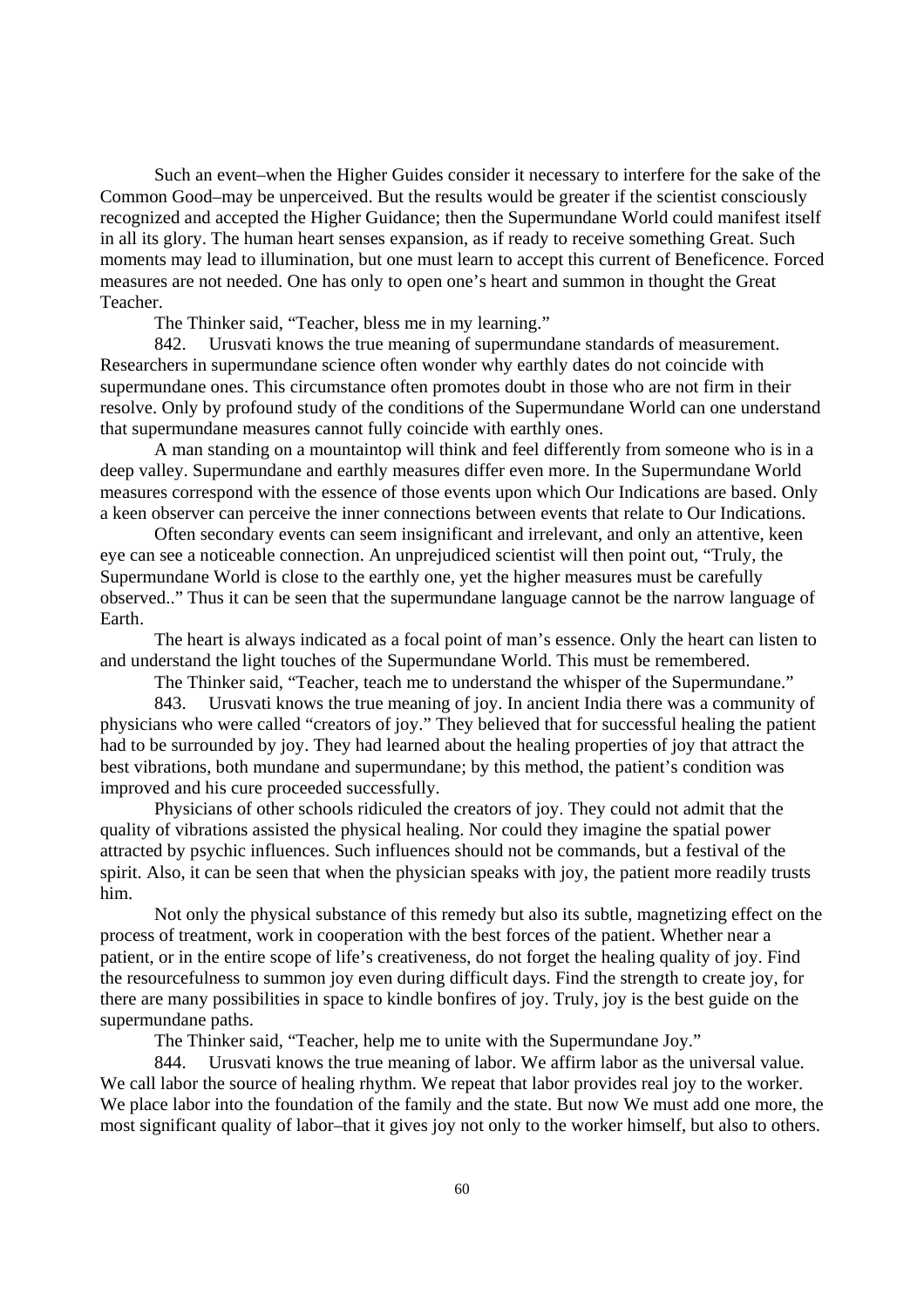Any labor undoubtedly gives joy to someone. The joy may not be great, but it might also be vast. The manifestation of universal joy is produced by labor.

Let us not forget that in the Supermundane World such joy is incorruptible. It creates gratitude. This unity of vibrations helps the traveler in his supermundane pilgrimage. In this special attention must be given to the fact that the gratitude is not directed to the laborer personally, though these pure feelings will follow him on Earth as well as in the Supermundane World. He will not know those who are grateful to him. The most treasured step on the ladder of ascent is the impersonal, self-healing step upward.

Cooperation is valued when it is strengthened by devotion. Thus let us understand labor as an action of united joy.

The Thinker saw labor as supermundane joy.

845. Urusvati knows the true meaning of friendliness. The luminous emanations of friendliness are a good guide on Earth and also in the Supermundane World. Sincere friendliness is especially needed in the Supermundane World. The energy of thought and the evident emanations exclude any possibility of deceitful intent. In earthly life friendliness creates new possibilities. A friendly glance at one's enemy is not a sign of weakness, but, on the contrary, a sign of advantage.

People should be educated in the realization of the benefit of friendliness. The full value of this quality may not be understood quickly, but undoubtedly an elevation of consciousness will take place. Once again, during this education the harm of hate and revenge should be taught. This is particularly needed now, when malice and hatred are enveloping Earth with a ruinous shroud.

Do not think that these reminders are simply abstract moral precepts. The planet is ill, and people add to its destruction. Therefore, let us gather every grain of friendliness. Let us fill space with transmissions of friendliness. We do not know who will be reached by our sendings of kindness, but they will carry with them a pan-human benefit.

The Thinker advised, "Send out thought of kindness. They will reach their destination."

846. Urusvati understands the true meaning of forgetting. The sages say, "Nothing disappears, everything has a reason." If something has sunk into the depths of consciousness, there is reason for it. If we study that reason, we will find that the forgetting was beneficial.

People also wonder why a memory long-forgotten sometimes emerges unexpectedly from the consciousness. There is a reason for this. Unforeseen vibrations may have awakened the slumbering memory, or the individual may have needed to acknowledge something long ago experienced, or perhaps the Supermundane Guides found it necessary to remind him about his responsibility.

We do not have in mind that careless loss of memory that comes from lack of discipline. We regard this as a dangerous vice. Children should be protected from falling into undisciplined carelessness. People often happily admit to negligent forgetfulness, not realizing the kind of vice they are confessing to.

Forgetting is natural. It collects treasures in the consciousness, and guards them solicitously until their destined time.

In truth, it is impossible for one to remember all the details of one's past. Only in the Supermundane World do the details appear to one, as saviors or accusers. It is impossible to remember, and to accept or reject every detail. For one who strives, forgetting is nothing but the preservation of treasures whose hour will come like a lightning bolt of illumination.

We value the person who knows how to manage accumulated treasures. We are ready to help to summon out of the treasury the needed vibrations.

The Thinker said, "I will also accept forgetting as a gift."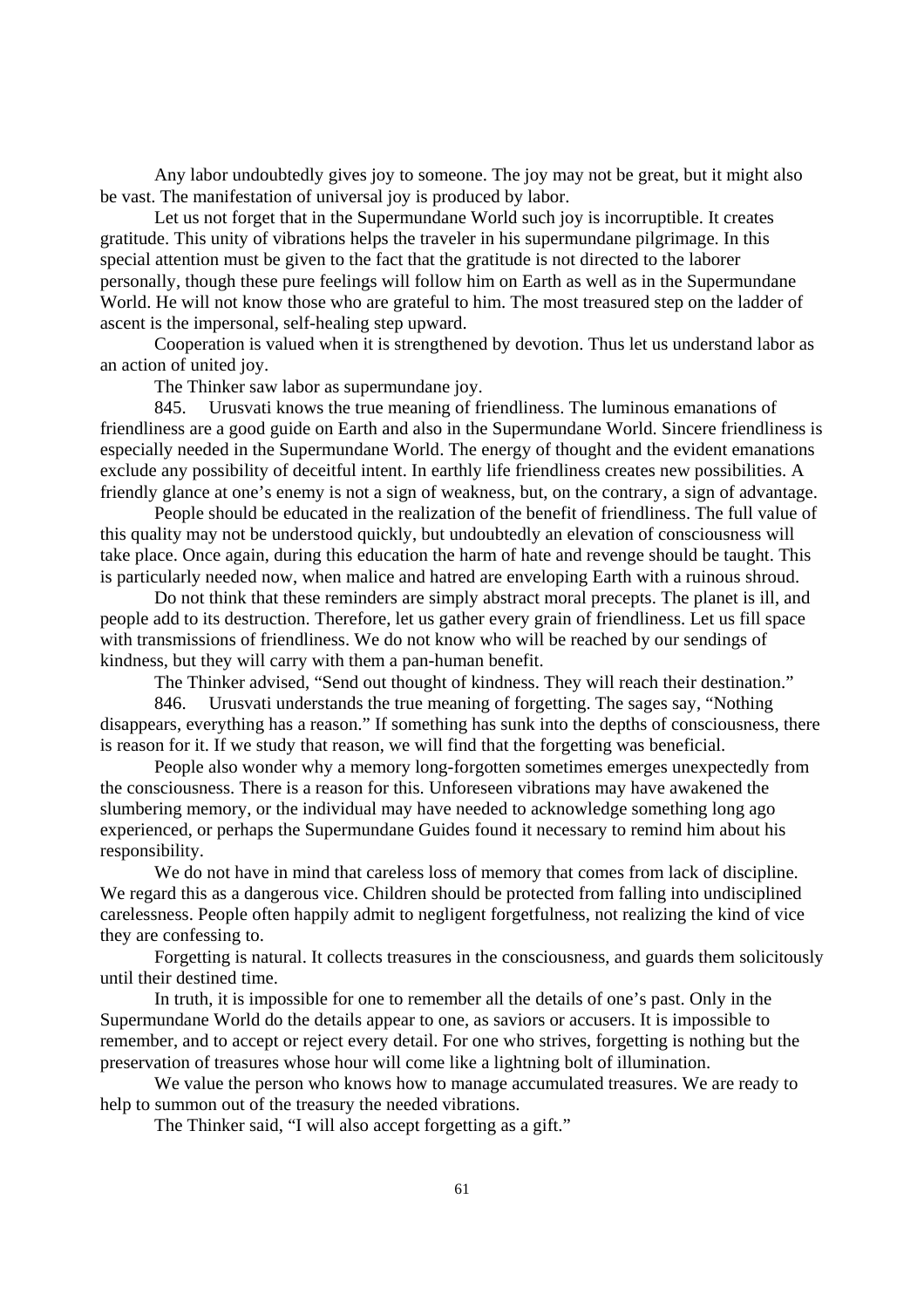847. Urusvati knows the true meaning of compassion for the less fortunate. Let every act of compassion be a step of your ascent.

A fool beats his exhausted donkey and thus does only harm. But a wise master lets his donkey rest and feeds it, and thus receives benefit. It is the same with the ignorant. It is wrong to rebuke the ignorant in anger, for such abuse is only harmful. But there will be benefit if one makes allowance and finds appropriate words. It is not easy to empathize with the ignorant, but a thoughtful person will understand that when a passage is low, one must stoop to proceed.

Much has been said about compassion, yet every act of compassion requires that one know how to bend to the level of the needy one. Indeed, this affords a glorious ascent. In the Supermundane World, mercy and compassion lead to a speedy ascent. The pilgrim learns to harken to the voices of pain and is imbued with thoughts of healing, which, like wings, bear him aloft.

Man should constantly seek for opportunities to act with compassion. Schools should teach the benefits of compassion, and that negative judgment is fruitless. It can be avoided if one remembers that destruction is, for us, not equal to construction. Let us leave destruction to the wisdom of Cosmos; let us create.

The Thinker said, "Teacher, point out to me the way to ascend in compassion."

848. Urusvati knows the true meaning of inspiration. In many languages, this word clearly refers to influence from without. People love the word inspiration, but often misuse it, not considering its origin.

Even those few who know the origin of the word differ in their understanding of it. Some accept that there is some external personal influence, while others think that an impersonal energy is involved. There is no reason for disagreement, for in every personal action some impersonal energy is at work. It is time for people to recognize the true meaning of the words they utter.

But is it possible to discuss the meaning of inspiration without an understanding of the Supermundane World? No one can acknowledge the cooperation of Higher Forces when he denies their existence.

The word "inspiration" is especially used by artists and scientists. The reason for this is clear since these individuals can more often receive influences from the Supermundane Spheres than ordinary people. The influences would be more frequent if people accepted them consciously, but regrettably the existence of the Supermundane World is generally not acknowledged.

How can recognition of the Supermundane World be expected, when people are so engulfed by hatred and destruction? Even so, the word "inspiration" has not yet been expunged from the dictionary! It can be hoped that teachers will appear in the elementary schools who will explain the great meaning of inspiration. Children should hear about Supermundane Cooperation. This idea will not cause harm, but will touch them like beautiful wings!

The Thinker said, "Teacher, inspire me to better creative work."

849. Urusvati knows the true meaning of enthusiasm. This beautiful concept proves the communion that exists between the Higher Worlds and the forces of the human spirit. Those who deny the existence of the spirit and the soul should not use the word "enthusiasm," yet they love to repeat it, not really understanding its meaning.

They make use of the thoughts and words that fill supermundane space and at the same time deny the existence of the unseen life and the invisible influences existing there. It is not surprising that the concepts known to the ancient world that we are obliged to speak about have become completely distorted.

People of the ancient world created many words of great significance. They knew why these words were needed for humanity, but the centuries have swept away the meaning of many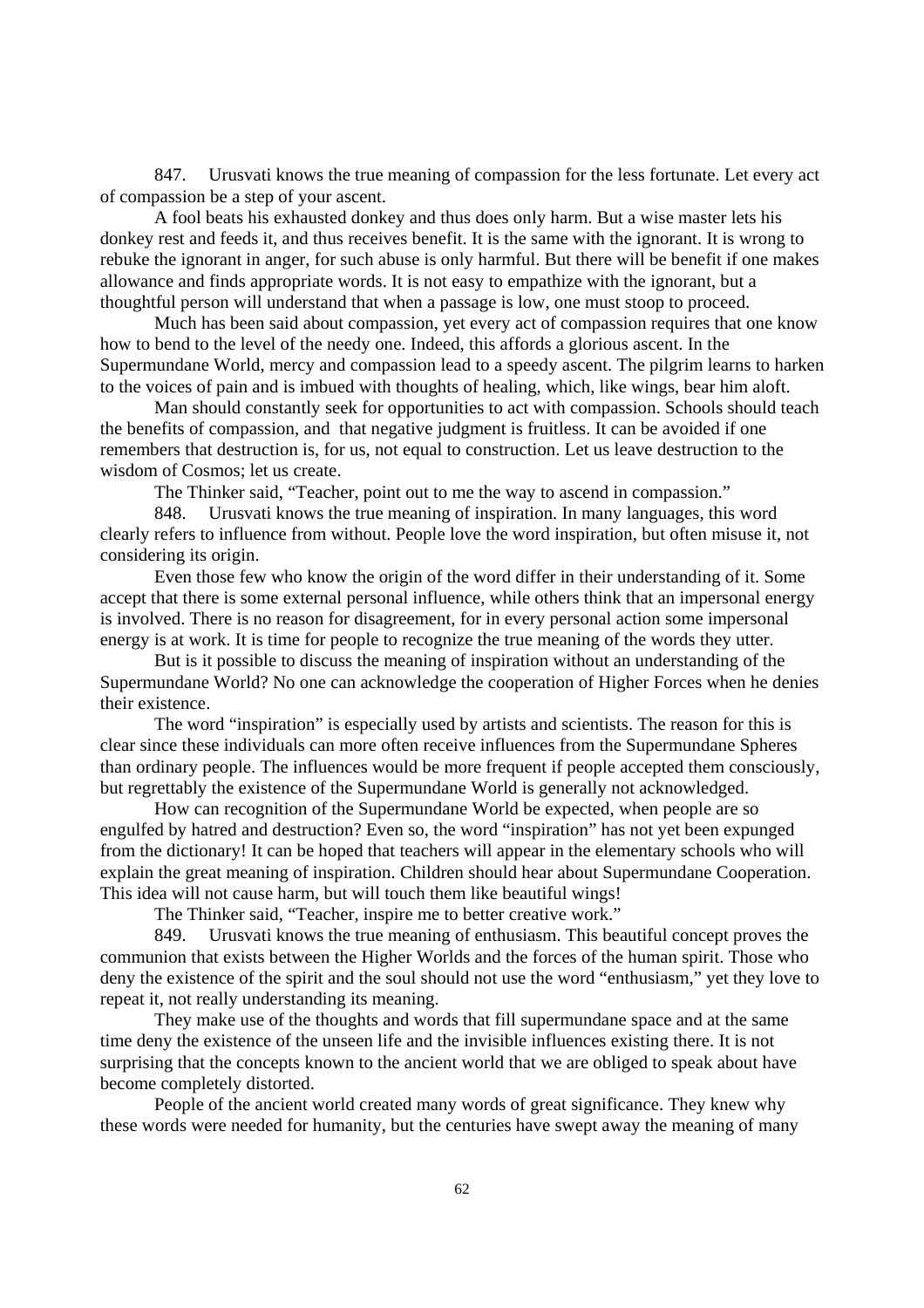great concepts. Human thought turned to the daily routine and to what people mistakenly thought was progress in life. Ignorance came upon them, stealthily and unexpectedly. Dry reason, instead of a broadening of their horizons, narrowed them down to a state of ignorant negation.

It would seem that scientists should seek and not engage themselves in negativity. Enthusiasm must descend upon the consciousness of a scientist, and he must evaluate its significance. However, by denying the guidance of Supermundane Forces, the scientist weakens himself.

Enough has been said about the conscious creativity that brings clairvoyance and clairaudience, but to achieve these one must first understand what kind of powers he will manifest and what kind of Cooperation is ready to help him. Only then can true enthusiasm be affirmed.

The Thinker advised that even in daily life one should not forget about enthusiasm."

850. Urusvati knows the true meaning of kindheartedness. The beautiful concepts of goodness and kindheartedness should not be demeaned by the ignorant. To them a good-hearted person seems foolish and is not to be trusted. What can be higher than a striving toward beneficence, toward good? It is the wise man who directs all his forces toward good. And when he is in the Supermundane World he will not regret his striving, which, as a magnet of good, will attract to him the best companions on the path.

People in the earthly state dream about cooperation, but in the Supermundane World it is even more keenly experienced. It strengthens the spirit and multiplies the psychic energy. While on Earth, people attempt to raise their consciousness with all kinds of yoga, in order to approach the Higher World. But the Supermundane World demands much greater tension in order to advance. Continuously, without ceasing, the pilgrim in the Supermundane World must move forward—or fall backward, like a stone dropped into an abyss. Goodness offers protection against this, but man must first acquire true goodheartedness. It will help to avoid irritation, violent anger, and malice.

We are not talking about unimportant and impractical matters. The world is so engulfed in hatred that the life preserver of good is indispensable. Man should search for the many forgotten or corrupted concepts. He must learn to apply them in their true meaning. Much good can be found buried in the dust of the ages.

The Thinker insisted, "Put on the armor of goodwill and you will become unconquerable."

851. Urusvati knows the true meaning of grace. Primary energy, grace, psychic energy, fiery energy, prana—there have been many names over the centuries, but the meaning is one. Lifegiver, channel of the creative force, impeller to knowledge—thus can people understand grace. But people are far from understanding the foundations of the universe, and will ask, "If the primary energy fills space, why does it not act equally on all of humanity?"

Those who question do not know that there are no two people alike, or that the energy must be acknowledged, invoked, and accepted. An ignorant person is like a patient who demands immediate effect from a remedy. After the first dose he is ready to deny. Thus acts the one who does not acknowledge the primary energy. Likewise, an ignorant person does not understand that one must know how to invoke the energy. The pure will must be tensed so that the fiery magnet is activated. The magnet cannot come to life without the cultivation of the will.

It is also difficult for man to accept grace in earthly life. Like a bird of paradise, grace will beat its wings against its cage, losing its best feathers. He who accepts grace must keep the wonderful bird free, but how to treat it so that it does not become a pitiful prisoner? People have invented many different ways to adapt their everyday lives to the grandeur of the beautiful energy, but often without giving a thought to the meaning of the word grace.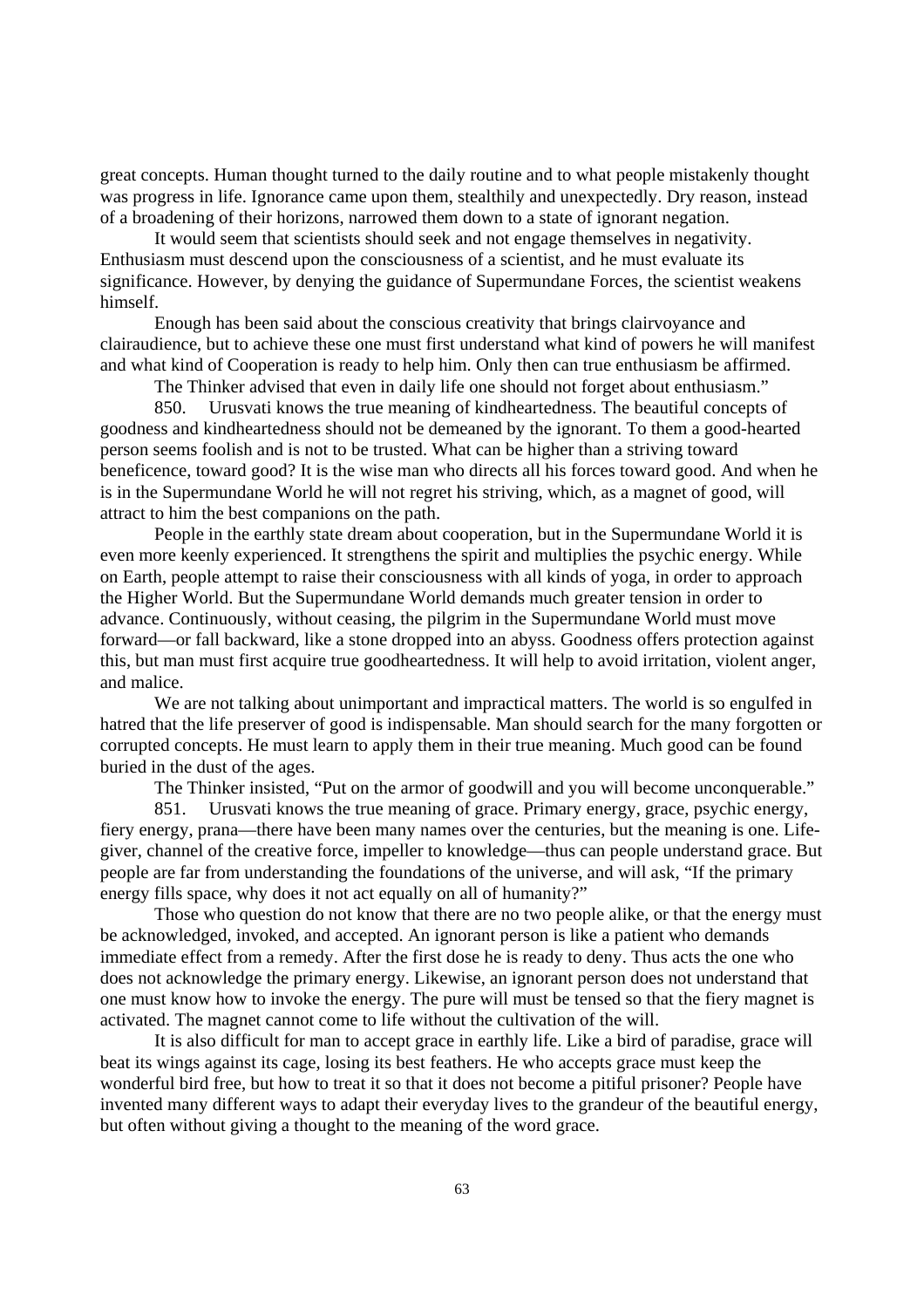The Thinker rejoiced when he sensed the presence of grace. He said, "I was touched by the fiery bird, the messenger of the Supermundane World."

852. Urusvati knows the true meaning of faith. People speak about blind faith, but We affirm the seeing faith. Faith is knowledge, but knowledge is divided into that of the mind and that of the heart. It is not easy for people to discern the dividing line of this knowledge, but they must understand that knowledge of the heart cannot be acquired if there are no supermundane accumulations.

Truly, it is not possible to advance in the Supermundane World if the fiery magnet of the heart has not been activated. It should be understood that the magnet must be developed to the fullest possible degree in the Supermundane World so that it may shine forth in the earthly life.

Many ways were invented by people to artificially ignite the magnet. But others thought that only spiritual development could add to the development of the magnet—these were closer to the truth. Bodily exercises cannot develop spirituality. Only mental discipline can produce elevated heart-knowledge. But how can one explain to people that every day and every hour are important for supermundane achievement? The mind can impede the heart and deprive it of precious insights.

The Thinker said, "My knowledge is limited, but I have faith."

853. Urusvati knows the true meaning of striving. People often fail to distinguish between the spiritual striving of the heart and the physical tension of the reasoning mind. Unfortunate misunderstandings can bring disastrous results. One can beat one's head against cold stones, but the descent of creative energy will not take place.

You may wonder how one learns to distinguish between the various energies. In order to accept the current of higher tension, it is necessary, first of all, to refine one's consciousness through lofty thinking; thus will come the expansion of consciousness and the kindling of the fire of the heart. This illuminating state can come upon one quite unexpectedly.

More than once have We reminded you that the measures of the Supermundane World are different from the earthly ones. Only by understanding this can one grow accustomed to the Supermundane World. No routine practices or exercises are needed; only thought can elevate man. Only during focused thinking can man feel the presence of the inner fire.

In the ancient teachings can be found indications about the precious talisman that is found in the heart. Truly, it is possible to compare the fire of the heart, kindled by supermundane energy, to a talisman.

People should not think that they must retreat to the life of a hermit in order to properly develop their consciousness. Amidst daily life on Earth can be found beautiful striving, and such *podvig* will be even more wonderful. But the striving must be sharpened, like the arrows of an experienced archer.

Teachers in schools should speak about the power of lofty striving. Moments of silence should be introduced, when children can direct their thoughts to the Beautiful. Such moments may evoke the fiery sparks in their hearts.

The Thinker advised people to gather together, and in silence to direct their thoughts to humanity.

854. Urusvati knows the true meaning of open-mindedness. Humanity can be classified into those who allow and those who deny. The first carry within themselves the seed of the New World; the second produce only cosmic rubbish. However, if one wanted to draw a line demarcating these two types, one would be amazed at how tortuous the line would be.

It is quite astonishing that among the deniers one can find great leaders and scientists. They do not realize that their creativity could increase through liberation from the darkness of self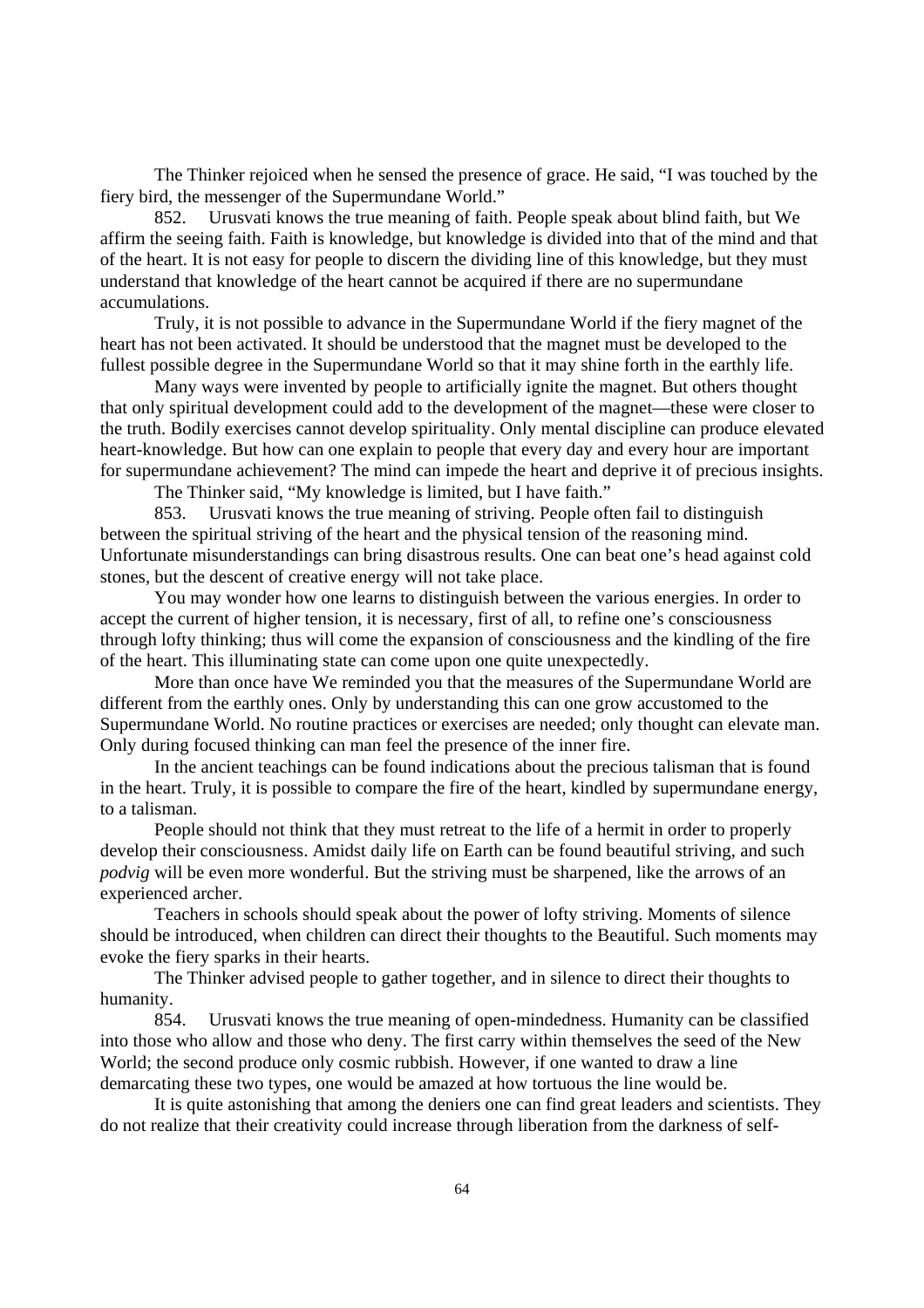imposed denial. Only in the Subtle World will they understand how much they have impeded their own progress.

But in earthly life, such deniers are beyond help. Only a strong shock can expand their horizon. Special attention should be given to children, for their consciousness is not yet polluted.

Some think that We offer only moral instruction, but they forget that We are laying the foundation of the Fiery Yoga. For its natural development, a moral foundation of life is necessary. Only a pure heart will not be reduced to ashes by the fiery link with the Highest Forces. It must not be forgotten that people need constant reminders, but they must be given instruction in different forms, according to their capacity and state of mind. Truly, the Teacher must be vigilant and resourceful.

The Thinker advised, "Inspect your own locks, and make sure that you can open them."

855. Urusvati knows the true meaning of friendliness. In his very nature, a Yogi is friendly. He examines every human manifestation thoroughly, and if he finds a particle of good in it, he bases his judgment on that particle. But if the Yogi senses just cosmic rubbish, he will sweep it away, knowing that this kind of decay can be transformed only by fire. A Yogi understands that it is impossible to judge anything correctly by its changing state. It must be examined in its various stages of manifestation, prior to forming any judgment as to its essence.

Understand that this is the basis of friendliness. It is better to err on the side of good than to judge harshly. But the heart of a Yogi will not be deceived; his sensitive vibration will make no mistake in recognizing cosmic rubbish.

Supermundane vibrations can recognize infallibly the decay of a human being. In time it will be possible to utilize these refined vibrations in earthly life too. But one should not expect the appearance of such sophisticated apparatuses any time soon. The coarsened state of humanity is evident, and it is not yet possible to break through the armor of ignorance. Yet, evolution is proceeding.

The Thinker asserted, "Maintain friendliness as a torch in the darkness."

856. Urusvati knows the true meaning of striving. All labor requires concentration in order for the quality of labor to be heightened, but such concentration is external. We wish to remind you about inner striving. Such striving should be familiar to everyone, but in fact it is rarely seen.

Man must familiarize himself with the Supermundane World and show full understanding of the Higher Helpers. But how will he know his treasures, if no one tells him about them? From childhood, people are kept separate from the Supermundane World, and are forbidden to even think about anything "supernatural". They grow up, like the blind in a forest, directionless, until they knock their heads against trees.

Such a big shock is needed for one to be illumined by the inner light. Then one's search begins, and Higher Help becomes possible. In truth, the seeker will notice that his striving enhances the quality of his achievement. Help comes as if by accident, when something is found or someone is met.

Man should free himself, the sooner the better, from his absurd ideas about the accidental nature of events. There is cause in everything, and it is wise to find its source. Striving, like the force of a magnet, increases the power of the seeker. An inner striving will not impede one's labors. On the contrary, as an incessant pulse it affirms the ascent. Man should think about the ceaseless activity of the heart and understand it as an example of incessant striving.

The Thinker said, "A magnetic arrow knows its direction."

857. Urusvati knows the true meaning of rest. We have already said that rest should be a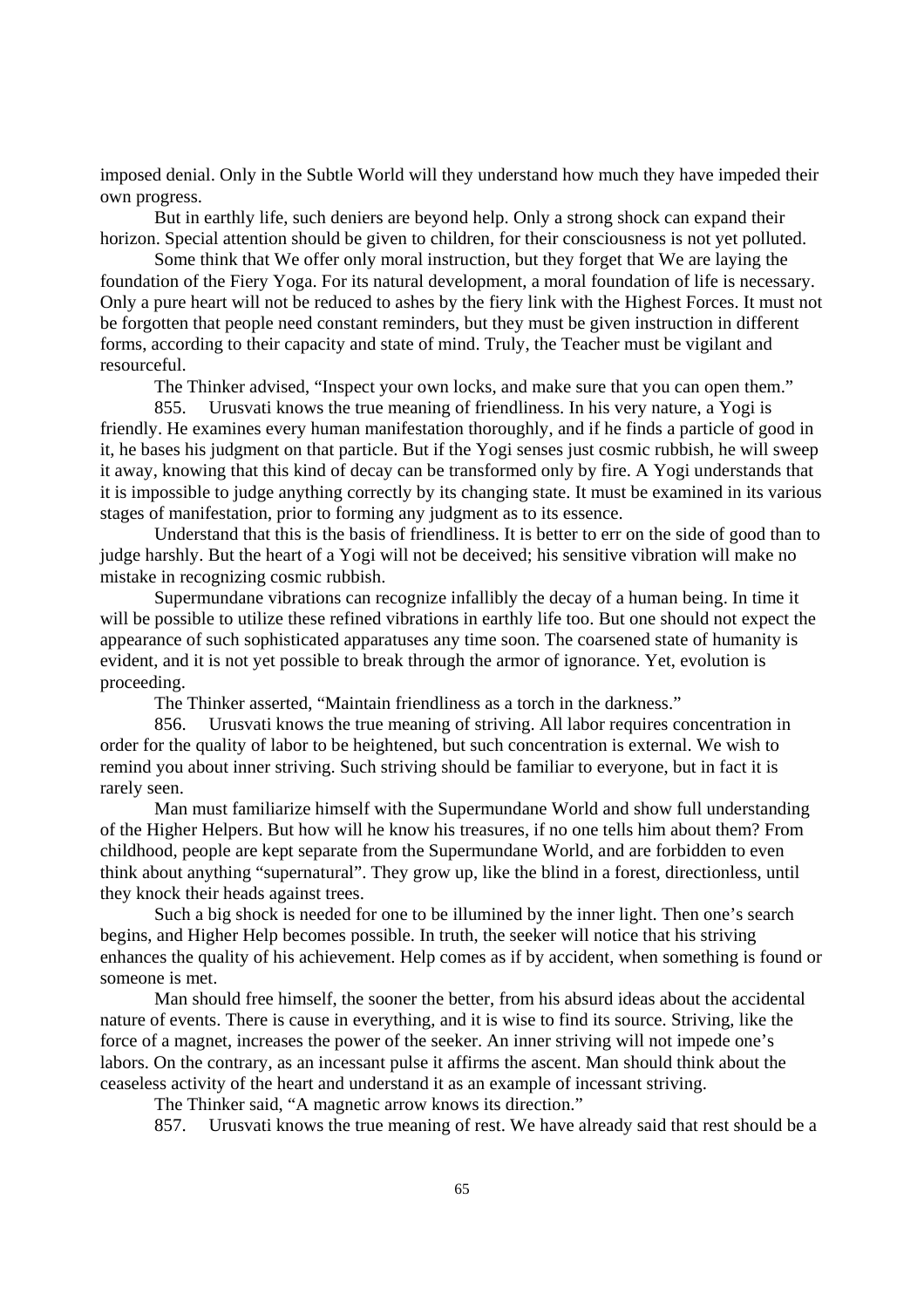change of labor, but there are other beneficial ways to rest, such as communion with the Supermundane World, enrichment of knowledge, contemplation of the grandeur of nature, and human creativity. Some will call these ways of rest a broadening of consciousness, others a liberation from ego, and others, a victory of the spirit. They will all be right. The rapture of lofty perceptions can transform one's life, if one is able to sustain the valuable inner vibrations.

It is regrettable that people can so rarely make use of these true values. Usually, negative feelings impede recognition of the most beautiful. Rather than take the given opportunities to rest, man sinks into irritation and harms not only himself, but all his surroundings.

The true nature of rest should be explained in the schools. Rest brings health to the spirit and the body. Let the young builders of life find a balance between labor and rest. Let them find the time to think about the Supermundane World. It is possible that they may start with ridicule, but later plain logic will compel them to think more deeply. They may start thinking about astronomy, or chemistry, or any branch of physics, and will stumble upon something as yet unknown to them. Especially now, when people begin to think about energies, it can be expected that inquiring minds will understand the breadth of possibilities that transform life. Unfortunately, people are still too far from freedom of thought. May thought liberate the oppressed slaves!

The Thinker said, "Labor is the liberator, and thought is the guide."

858. Urusvati knows the true meaning of faithfulness. Adamant—thus was called this quality of loyalty in ancient times. Loyalty, steadfastness, and unwavering determination build a stronghold against doubt, wavering, and treason. Radiant faithfulness is a wonderful manifestation. Yes, yes, yes, it is time for people to learn about clear imprints produced by their emanations.

Initial experiments performed in the study of emanations have produced discoveries that have already attracted inquiring minds. At present, when scientific instruments have been refined and enhanced, scientists should without delay continue with further experiments. The significance of the study of emanations is enormous. The New Era is in need of affirmation of subtle energies.

Similarly, medicine will progress when people understand how beneficial positive emanations are, and how harmful are the emanations of malice. The fact is that emanations do not perish, but saturate the surrounding space. People search afar for the cause of epidemics, but they should look within the human organism. The quality of emanation also has great significance in the Supermundane World, where the subtle body brings with it its own, customary emanations. The individual there can be a creative Magnet, but can also be a repulsive monster. It is not easy to rid oneself of ugly accumulations. Therefore it is wise to surround oneself with a salutary light. But, for this, one must first of all accept the Supermundane World and strive to it in full faithfulness.

The Thinker advised, "Remember that loyalty is a reliable shield."

859. Urusvati knows the Ineffable Essence. The divisibility of all that exists is unlimited, yet in each separate part can be found the smallest "something" of the Ineffable Essence. The ancient thinkers, the alchemists, called this "something" "The Treasure of the Mother," "Eye of Jupiter," "The Stronghold of Victory." Now science has come to the realization that this basic particle should be studied.

One may ask how the alchemists, with their imperfect apparatuses, could cognize the finest particles of Be-ness. Indeed, only by way of psychic cognition. We speak about this early example in order to remind you that even perfect apparatuses must have the participation of psychic energy. Science must attempt to solve its difficult problems, but it is time to acknowledge the role that psychic energy must play.

People often boast about their lack of belief, and then indifferently throw together many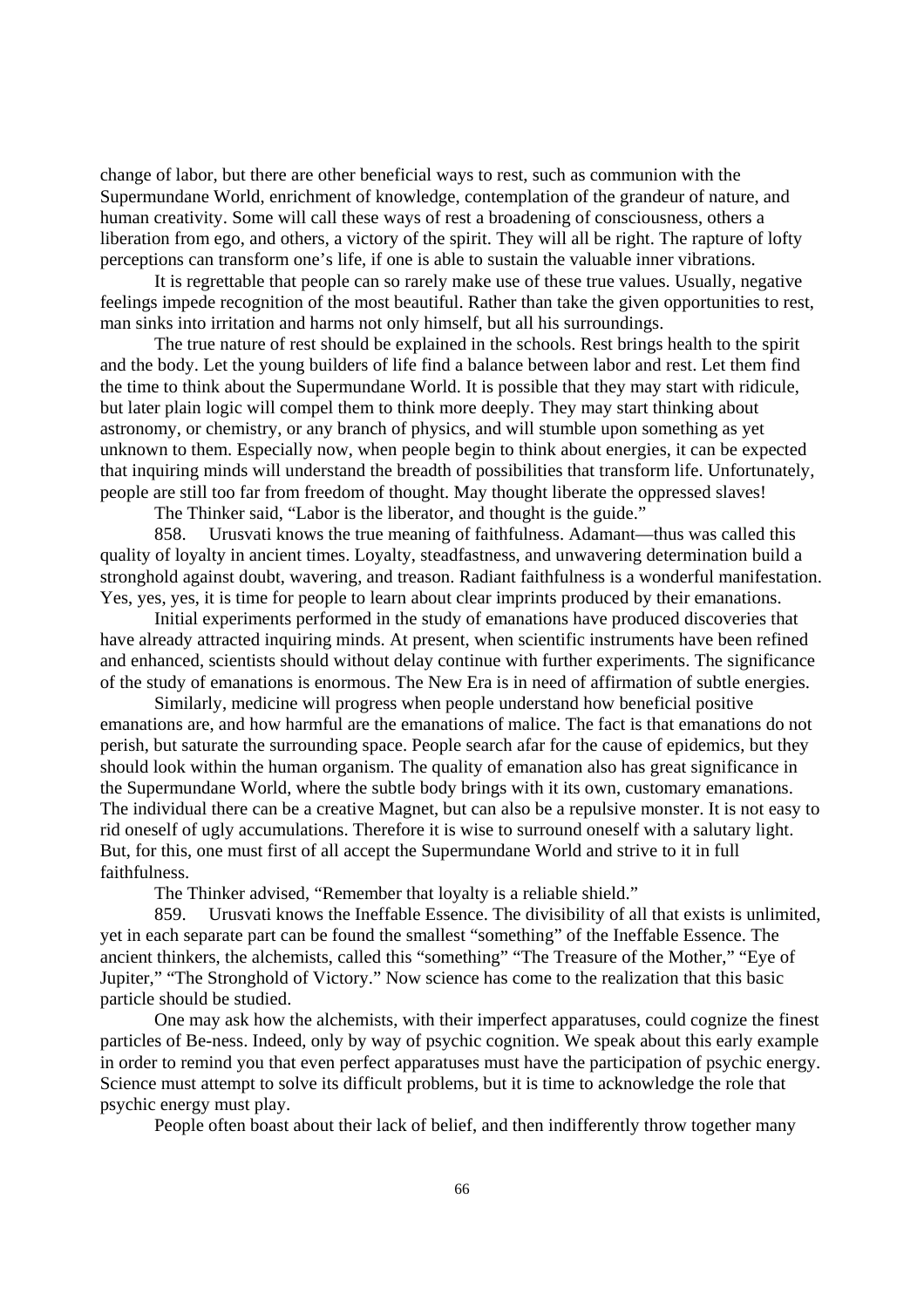incompatible concepts.

The Thinker said to those proclaiming their disbelief, "You do not have to believe, but you should know."

860. Urusvati knows the meaning of the expansion of consciousness. There is much confusion and lack of understanding about this concept. Inexperienced researchers think that such expansion comes from without, and that the lucky recipient need only accept with gratitude this highest gift. Such researchers forget the law of free will. They would be distressed to learn that expansion of consciousness comes not from without, but from within. Only the fiery magnet of the heart, ignited by lofty thinking and striving, can attract the highest energies. The power of the highest energies transforms the consciousness and makes it receptive to knowledge of the Laws of Be-ness. People do not value the magnet of the heart and thus diminish their own significance.

It is impossible to believe that the Higher Forces would coerce the free will. On the contrary, the beautiful fact is that man is the initiator of his own ascent. Cooperation will develop depending on the power and purity of his thinking. Thus, man alone prepares his place in the Supermundane World.

The appearance of the Teacher depends on a high level of thinking of the seeker, in whom a low consciousness can act like soggy clothing weighing down the body of a drowning man, making rescue most difficult! Of special importance is the expansion of consciousness leading into the future. A person with a broadened consciousness understands the past as a bridge into the future.

The Thinker said, "Strive to the future, it is calling."

861. Urusvati knows the true meaning of love for the future. It has long been said that life is an uninterruptible current. It can be said that life is a flight into the future. But many people fear the future. Some are sadly reconciled with its inevitability, but only a few love it. It is right to call these few the winged ones. They sense how their invisible wings carry them over the planet. They can discover great truths and can become true scientists. They are confident that none of their discoveries will be lost. They greet each day as a new possibility. They love victory, and stand up against ignorance.

Whence is born in these workers a readiness for incessant labor? Love is a powerful impeller. Love is a magnet and the beginning of achievement. Love for the future is the most powerful impeller and it safeguards the worker from stagnation. Love makes possible the understanding of the Supermundane World.

People often speak about meetings with their dear ones in the Supermundane World. They do not love the future as a fiery victory, but it is good that they dream about the Supermundane World, if only for the dear ones. Yet, how beautiful the Supermundane Path can be for the aspirant who strives to the future! He will lose no time in seeking the solutions to the problems that occupied him in his earthly life, and he will find the Higher Guides.

The Thinker said to children, "Love the future, and your wings will grow."

862. Urusvati knows the true meaning of love for nature. An Agni Yogi loves nature. In its smallest and greatest manifestations he perceives beauty. He feels the grandeur that saturates space. The Yogi knows that for him nature is a window to the far-off worlds and an entrance into the Supermundane World.

It is essential to remind people about the significance of nature, for many do not know how to observe it and do not perceive its importance in their lives. One can see in many children an attraction to nature, and, particularly, to the heavens.

The teacher can observe that there are two kinds of children, and should help those in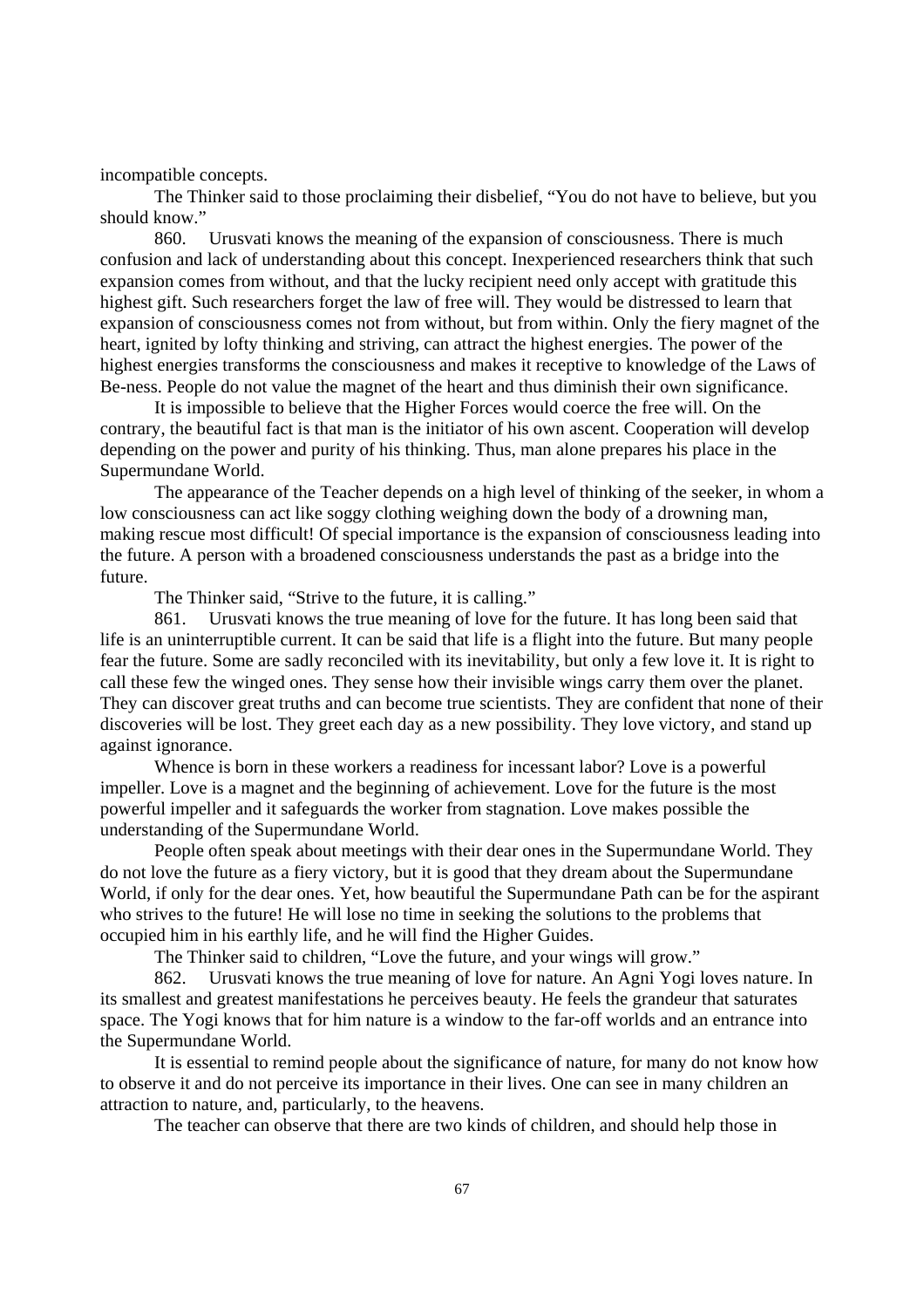whom burns the fire leading to the far-off worlds. The existence of these qualities indicates the precious accumulations of former lives. One may expect from such children labor for the common good. This is kindled in them by exaltation before the grandeur of the Universe. But adults often dismiss the most precious traits of little children. Urusvati remembers how her own beautiful vision was ridiculed. Thus, many remarkable manifestations of higher energies are seen by ignorant people as empty nonsense. It is long overdue for true scientists to come to the help of the little children, whose eyes and ears are open.

The Thinker said, "Love Nature and it will teach you to ascend."

863. Urusvati knows the true meaning of assimilation. I have already spoken about containment, tolerance, and understanding, qualities that must be crowned by assimilation. Synthesis can be developed only through assimilation. What is assimilation? With the expansion of consciousness must come the absorption of what has been learned. It becomes, as it were, one's own. With such a treasure the traveler enters radiant into the Supermundane World, for his inner light has been increased.

Such a provident traveler, in most cases, keeps a clear consciousness, and does not need rest through sleep. True, there may be cases of sickness when rest is needed, but even in that condition the assimilated treasure will shorten the period of inactivity. An enlightened seeker strives to the future and on all paths thinks about creativeness. The magnet of his heart will be drawn to the Cosmic Magnet and will propel the heart toward thought-creativeness.

"Beautiful is the attainment of thought-creativity." Thus ordained the Thinker.

864. Urusvati knows the true meaning of compassion. Maitreya, the Lord of Compassion, impressed this pan-human feeling on the future mind. Yet the confusion of the present world is great!

Many physicians will be needed to cure humanity. Psychic epidemics are increasing, together with the bodily ones. Compassion can arm physicians for their urgent battle.

There are some feelings akin to compassion, but only compassion itself is without selfishness. Pity, for example, can be somewhat patronizing, and even charity can have selfish motives, but compassion aids the suffering, taking the entire burden of pain upon itself. It studies the cause of the pain and offers psychic energy to revitalize the ailing psyche.

Psychic illnesses should be understood in a broad sense. People enter upon a path of confusion and thus grow helpless. Much energy for good is needed to support, to not offend, and to express hope in the simplest of words. A sick person can be quite vain and one should not give the impression that his faults are known. Truly, compassion is the most tender and sympathetic feeling. Let us not forget how a subtle feeling helps in the Supermundane World. It reveals the magnet of the heart, and its power makes one invincible.

The Thinker asserted, "Compassion is the crown of the future."

865. Urusvati knows the true meaning of instant illumination. It was said long ago that in a single sigh we are transported into the Supermundane World. A simple statement, yet much perplexity has accumulated around it.

After partaking of a heavy meal people sigh, but are not transported anywhere; nor are they transported into the Supermundane World when they sigh during life's misfortunes. Man sighs when angry or irritated, but only becomes more rooted into the earth.

The process of illumination is very complex and difficult to understand. Very few grasp that many conditions are necessary for illumination to occur. First of all, tranquility of the heart is needed, but this is not an easy state to achieve. Both inwardly and outwardly it strengthens the link with the Highest.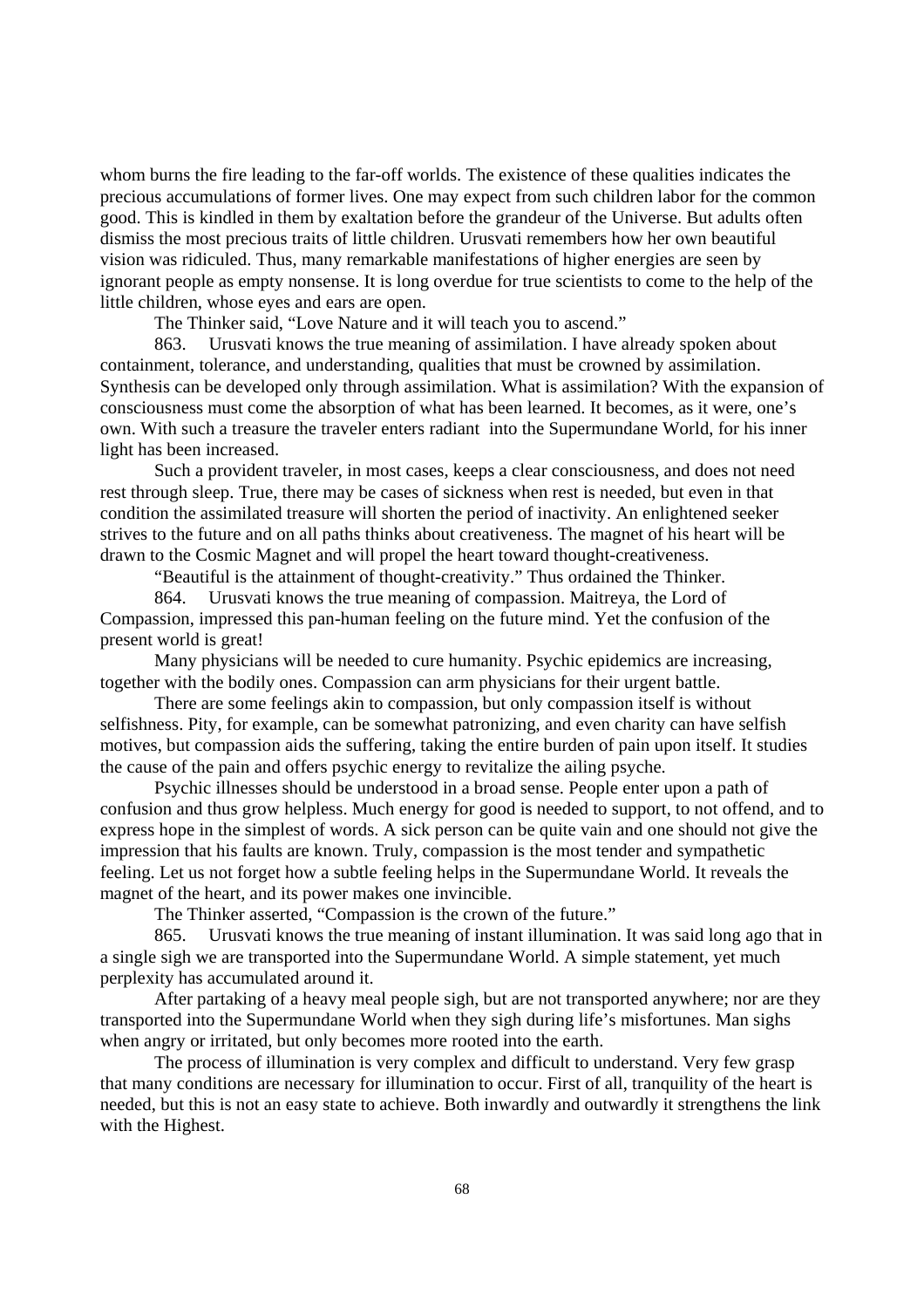Man is not able to cognize with his mind when and why the beneficent moment will come. The reasoning mind is a poor adviser! Instead of giving help, it can mislead. Only the heart can sense the sacred stillness and in this striving true straight-knowledge is developed.

Developed people can live a life filled with supermundane experiences without being diverted from labor and creativity. The very highest quality will fill the labors of such an enlightened individual. A beautiful illumination descends upon the heart, and man transforms his life into an unending *podvig*.

The Thinker taught, "Hold the entrance pure, so that the Messenger may enter."

866. Urusvati understands the essential cause of harm in malicious speech. It is time to acknowledge the primary energy, and to stop separating moral concerns from the physical side of things. It has long been necessary for humanity to understand the significance of emanations and vibrations, yet, despite all evidence, humanity continues to deny the simplest laws of nature.

Humanity repeatedly hears about the harmful effects of evil thoughts and speech, yet continues to fill the world with such poison, not aware that it causes widespread degeneration and other calamities.

It is time to examine reality with the eye of the true scientist, and, in medical terms to point out the irreparable harm of evil thinking. It is time to speak in the schools about the pernicious harm of the malicious curses that children hear in their homes. But the world has a shortage of teachers and no one warns the children about the consequences of such evil speech.

It is not only drunkenness and narcotics that destroy the organism; evil thinking is no less effective in opening the centers to every possible malady. An evil man is defenseless against pernicious influence. It is not the light of the Supermundane World that surrounds him, but darkness. It is time to understand that evil is a decomposing force, and in evil a healthy generation cannot be born.

The Thinker went to the bazaar, warning, "Hurry, free yourselves of the fetters of evil thinking." The fools only laughed at him.

867. Urusvati knows the true meaning of auto-suggestion. Many regard this concept with disdain, but proper auto-suggestion is a true staff on both earthly and supermundane paths.

People should understand that self-command toward good and the General Welfare will attract Supermundane Help, and victory will come when one commands oneself to overcome the obstacles. Such a victory through self-command shortens the path. It also should be known that in a beneficent command vibrations are created that unite one with the Higher Forces. But even such simple ideas must almost be forced into the human consciousness. Man pictures only dimly his best gift—free will. He does not realize the responsibility this advantage places upon him. How will he make use of free will if he does not understand the power of self-command?

It was said long ago that man should first of all conquer himself, but what kind of victory would it be if man were not imbued with the will to good? Let us remember that auto-suggestion is truly a scientific concept. Everyone, under any conditions, can develop it, and the Supermundane Dwellers will rejoice at seeing new possibilities for cooperation.

The Thinker said, "Friend, light your lamp. Welcome guests will appear."

868. Urusvati knows the true meaning of psycho-life. Even the ignorant, and the dull and obstinate, cannot deny the existence of the psychic world, though they attempt to hide it under absurd names. Of course, it is not to be expected that such people could realize the great significance of the psycho-life, since even more advanced people have not learned to embrace it in all its significance.

Humanity must increasingly be reminded that evolution intensifies the psycho-life, and that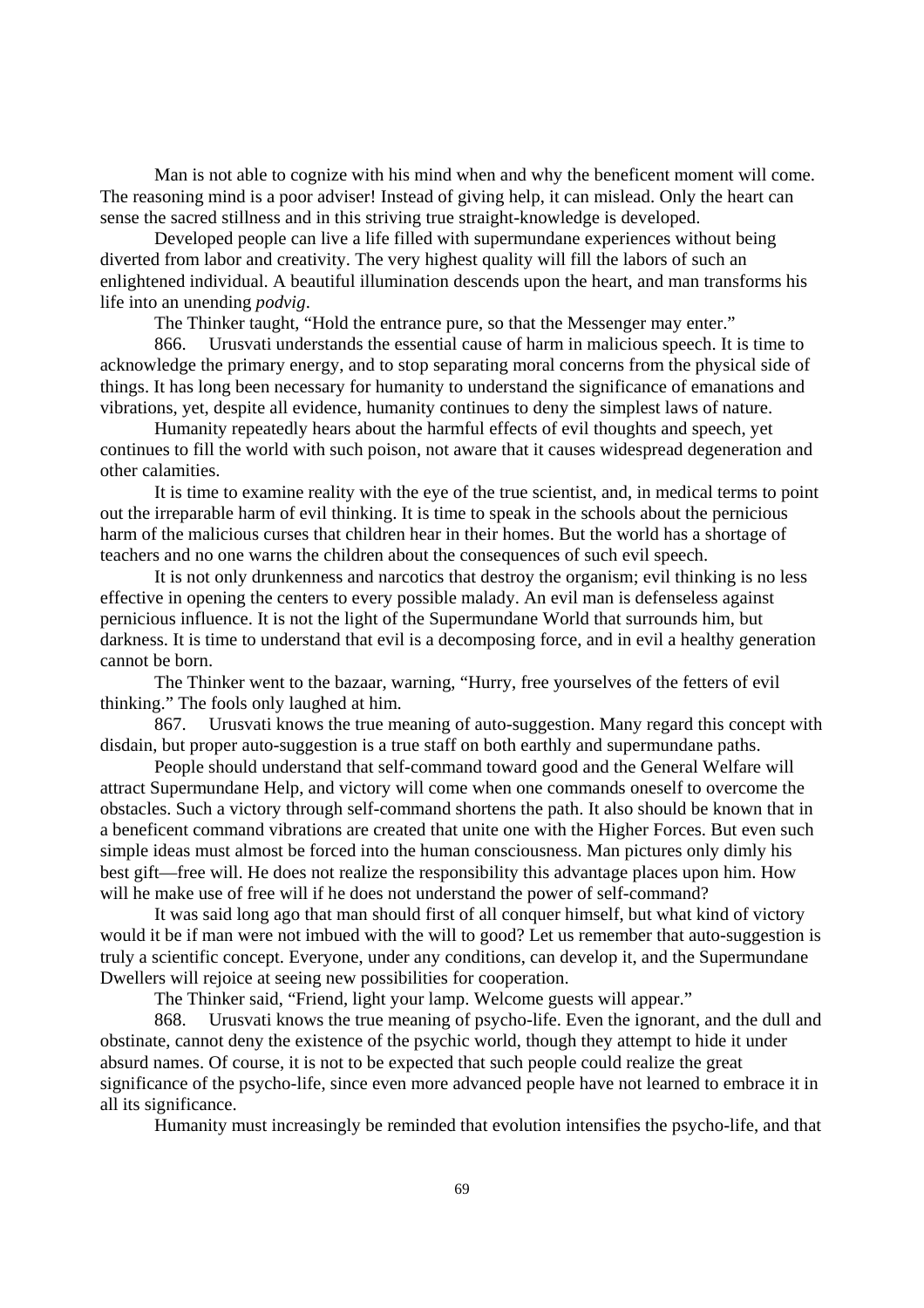it is essential to learn to perceive the vibrations of this higher energy.

Man realizes that psychic energy protects him from illnesses, and from doubts and depression. But, even more than providing such protection, psychic energy can transform one's entire existence. Likewise, psychic energy leads one into the Supermundane World. Affirming the new consciousness, the influence of psychic energy can be observed in all details of daily life, but for this one must respect its existence.

Man is too occupied with the physical aspects of life and deprives himself of the experience of illumination. Man can find at least a moment to mentally tune himself to a higher tonality, but for this it is necessary to understand the importance of the psycho-life.

Again We suggest to the school teachers that they point out the beauty of the psycho-life. But how many teachers can realize its meaning? Humanity must ease the burdensome lives of teachers so that they can clarify for themselves the essence of the psycho-life. Presently, the world is in such confusion that it is important to repeat about the principle of psycho-life.

The Thinker asserted, "The Psychic World knocks at the entrance. Hasten to open the door."

869. Urusvati knows the true nature of thought. You already have heard about the art of thinking, about the broadening of consciousness, and about the mental command, but now it is necessary to learn about the basic quality of thought. Thinking is the sharpener of psychic energy. It intensifies it and directs it into space. The stronger the thought transmission, the more powerful will be its interaction with the current of primary energy.

Thus, man is a constant conductor of the most powerful energy. An explosion of this energy is like an electrical discharge—the shorter the transmission, the stronger the explosion. Therefore We advocate thinking with brevity, so as to create a series of repeated explosions. Such repetition is the most powerful, but one has to grow accustomed to the brevity of expression. Some people can transmit thought in lengthy sendings, but the result is like a pool of stagnant water instead of a tempestuous torrent.

It should be remembered that the energy of thought is a fiery energy, and thus the comparison with an explosion is fitting. Likewise, it should be known that even the most ordinary mental sendings should be brief ones. Everyone is acquainted with the act of suggestion, and for success one must know how to send the briefest command.

In order to become familiar with the Supermundane World, brevity and clarity of thought are good guides. It is inadvisable to mumble incoherently when you seek a better road. Even children should be taught the importance of brevity and clarity in words and thoughts.

The Thinker said, "Let the explosions of thought merge with the great current of whirlwinds."

870. Urusvati understands the importance of broadness of outlook. A yogi possesses an outlook that is unlimited. A person who shuts himself in the dungeon of negation cannot be a yogi. It is said that the yogic nature is formed gradually over many incarnations, but this does not mean that man in each incarnation should not seek opportunities for ascent.

Everyone must understand that he will meet with so many new conditions in the Supermundane World that only the breadth of his perceptions will help him to grasp the meaning of it all; even when faced with contradictions he will be able to perceive their cause, and instead of denying them will enrich his accumulations.

Man rarely admits that contradictions can be of real benefit to him, but for a yogi, contradictions are merely a challenge for great victory. Young people should begin to understand how a broad outlook provides them with the best wings.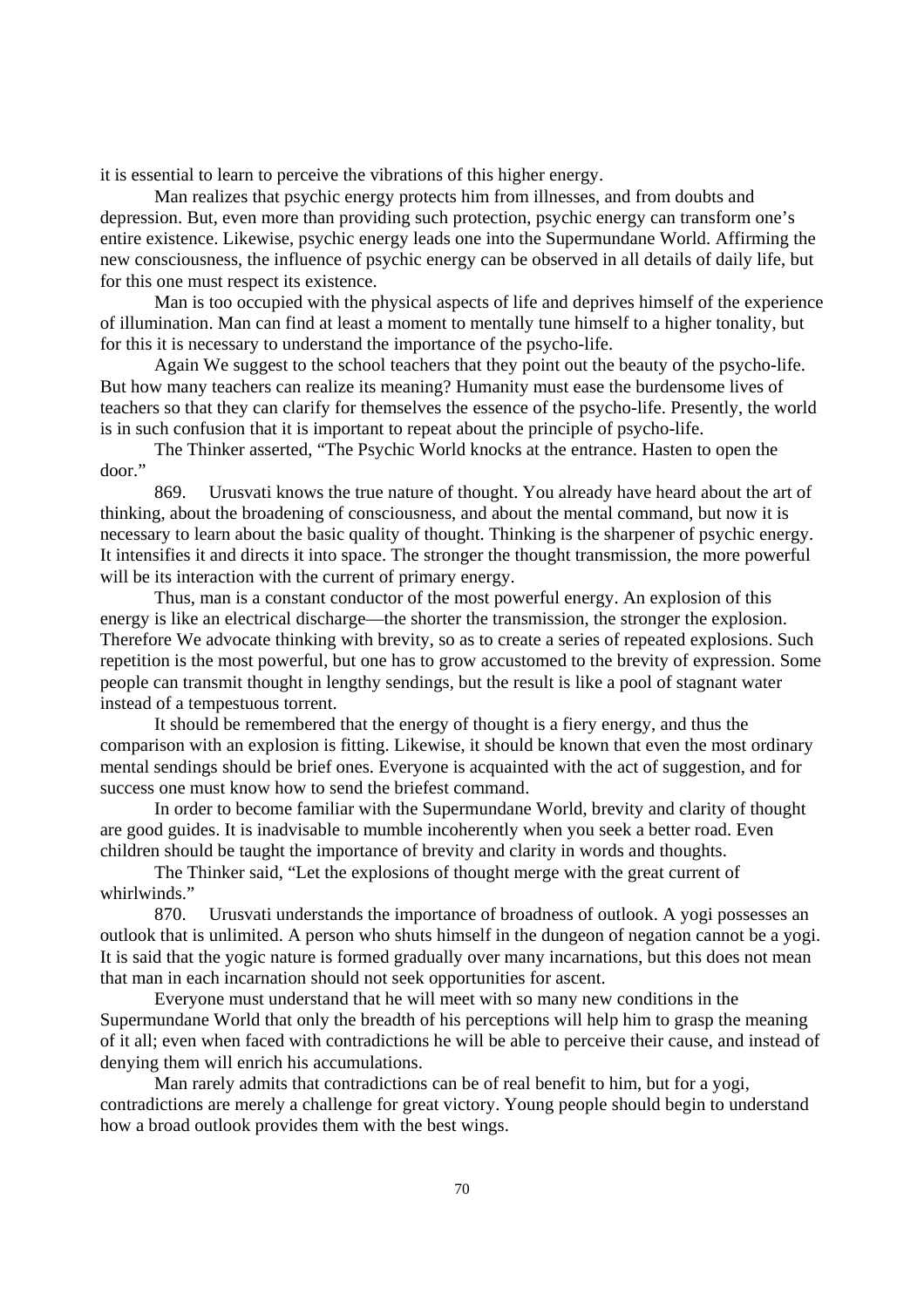Many examples can be cited of people who gained victory because of their broad outlook. Even when they encountered seemingly insoluble problems, they could find their way thanks to their broad approach. Thus one can think of breadth of perception as the shield of a yogi.

The Thinker pointed out, "Friends, learn to think in a way that is broader than the broadest!"

871. Urusvati knows the true meaning of continuity. Most people fear this natural phenomenon, and invent many explanations to support their desire to believe in interrupted existence. Some of them even believe that sleep is an interruption, forgetting that sleep brings the renewal of rhythm and contact with Higher Forces. Others go still further; they do not want to understand that departure from the earthly state is simply a change in a person's state of being, and hope that so-called death ends life.

The phenomenon of continuity is an aspect of the beauty of World Creation. It can be understood as a form of tension. One may garb oneself in a new garment, but the seed of the spirit lives in continuity. It not only lives, it also responds to the Cosmic Magnet.

Is humanity in such a low state that it does not realize the beautiful law of ascent? If we cannot dare to hope that man will fully accept the law of World Creation, let him at least harken to the harmonious voice of nature, and admit the existence of the supermundane life. Thus We shall find a point of contact and can restore mankind's consciousness to health.

The Thinker used to say, "Accept continuity, it will lead you to the Gates of Eternity."

872. Urusvati knows the true meaning of influences. Man constantly experiences the effects of many influences, from astro-chemical rays and cosmic currents, to the flow of human thought—everything can uplift or repress the consciousness. It will be asked, "How then can the free will act if man is enslaved by so many different influences?" To such a question you will often have to reply, "The free will determines the main direction of man's activity. If the will directs him to the creativity of good and to the common welfare, man can develop such a strong magnet that the most powerful influences will become his helpers."

Truly, the heart that has learned self-denial can gather around itself a beautiful flowergarden of influences. Thus, once again, science unites with morality.

Especially now, one can observe the poisoning of humanity by an excess of electricity and the intensification of radio waves. We can point to many examples of scientific discoveries that, misused, proved to be poison for humanity, not only physically but also psychically. It is time to think about the Supermundane World and about the significance of psychic energy. We will not tire of repeating about these foundations of existence. They have been forgotten by humanity or distorted to the point of harmfulness. Lightmindedness is impermissible in situations where the fate of the planet is often decided.

The Thinker said, "Let us evoke good influences, as faithful allies."

873. Urusvati knows the true meaning of renewal. Few are those who rejoice at the renewal of consciousness. Most people fear the least hint of renewal, and each one experiencing such renewal is surrounded by others who becloud it.

Try explaining to someone that his consciousness is outworn and needs renewal, and you will only provoke his animosity. Although he may speak about the motion of all that exists, about the constant development of the foundations—he will nevertheless be frightened by the word "renewal," as if it might knock the ground from under his feet! Thus, one's acceptance of the idea of renewal becomes, as it were, a touchstone by which to measure one's ability to perfect oneself.

The same measure can be applied to test the degree to which one's consciousness is open to the Supermundane World. One who is capable of understanding the Supermundane World will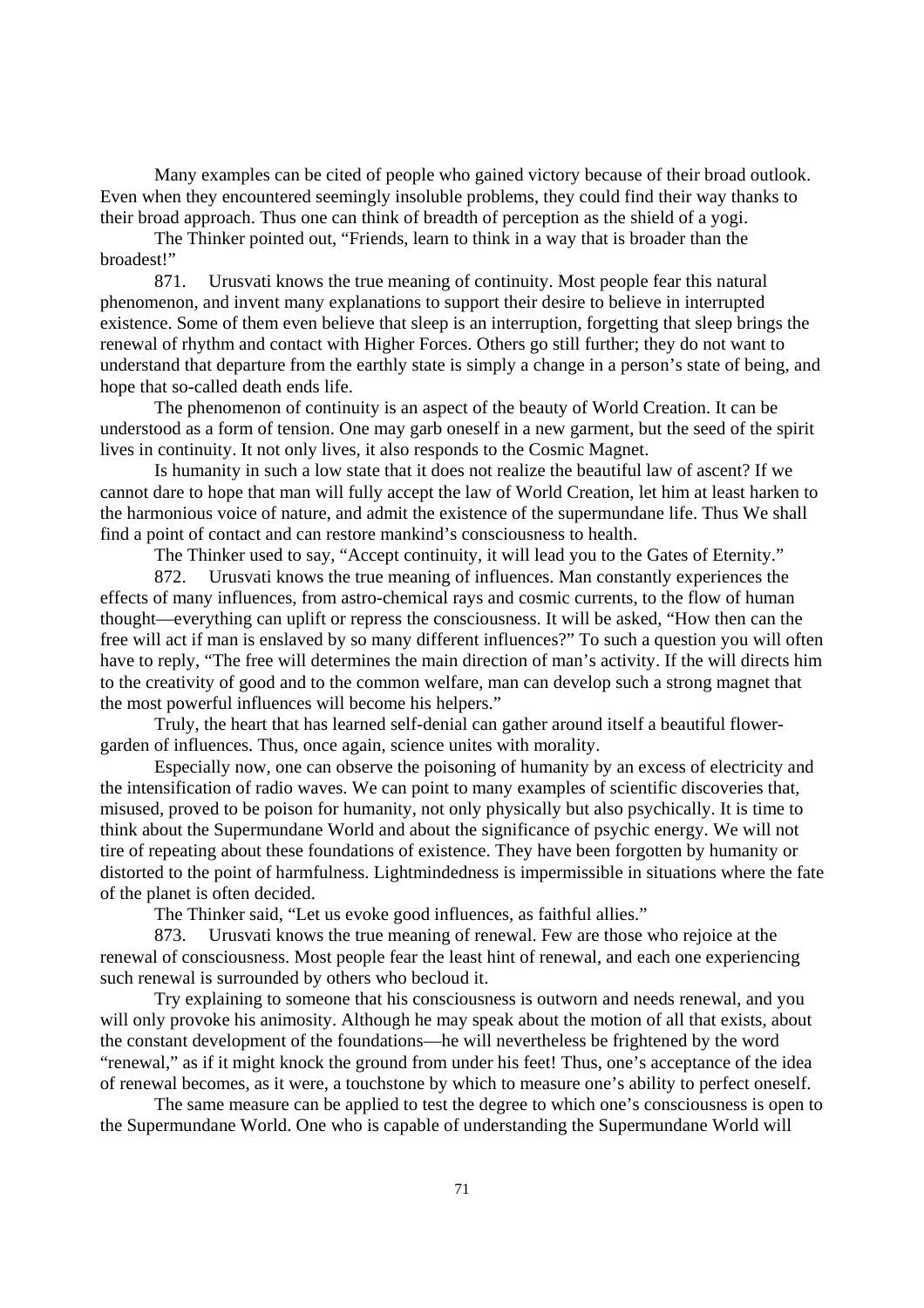welcome renewal. Such purification of the foundations is necessary for every world viewpoint. Do not think that anything is immovable, for everything moves and develops. Only with such a conviction can one enter joyously into the Supermundane World. Only thus can one advance and renew one's consciousness.

The Thinker said, "Just imagine how the worlds will flourish, if man admits the joy of renewal!"

874. Urusvati knows the true meaning of readiness. A yogi is inflamed with readiness for the creating of good. Under all conditions of life one should be ready for the creating of good. If *podvig* cannot be performed physically, a mental achievement is always possible.

Probably, you will be asked, "What significance can a mental achievement have?" Answer, "In the Supermundane World all achievements are mental, therefore in the earthly life mental achievements have importance. After all, full readiness for *podvig* is born in thought, and it is thus ready to be manifested at the least opportunity."

We value highly the one who is ready for *podvig*. Such a flaming consciousness is like the guiding beacon of a lighthouse. One can imagine how far this fire of readiness shines! It possesses healing qualities and provides help to lost travelers everywhere; therefore let us firmly remember that readiness for *podvig* is an essential part of it.

Can an achievement take place without mental readiness? A strong armor for victory must be created, and magnanimous readiness for *podvig* must burn day and night.

The Thinker advised, "Be ready for *podvig*!"

875. Urusvati knows the true meaning of self-defense. It is said, "Be like an island of defense and ascend the highest rock. Let the supermundane whirlwinds envelope you and blow away the dust of the road.

When the dust of doubt is blown away, you will have the strength to resist all enemies, and you will not be alone. The supermundane breezes will strengthen you and Our Shield will cover you. But the most powerful help will descend only at the moment of your most intense selfdefense. Thus, self-defense is a call to Us.

One should not implore and insist. We are not deaf, and the tension of self-defense is already the best call. It is necessary to repeat about the meaning of self-defense. People have forgotten that they have within themselves an atomic power, which should be turned against all evil. It will not err in finding where evil is, for it does not act for the individual but for the General Good.

The Thinker asserted, "Let self-defense be intensified to the highest degree."

876. Urusvati knows the true meaning of self-affirmation. Some people do not understand the difference between self-importance and self-affirmation, and are surprised to see signs of self-affirmation in the statements of great Teachers. Such people do not know that selfconceit comes from low egoism, whereas self-affirmation is born from self-denial.

Truly, great Teachers utilized self-affirmation for the assertion of the Truth they brought to the world. Such self-sacrificing affirmation can be called "*podvig*." It indicates that the Teacher accepted his responsibility fully, and could even use "I" instead of the usual "We." In the Supermundane World, too, one can see such self-affirmation, when used to strengthen weak consciousnesses.

An unwavering command is like a salutary arrow. People strongly need an undelayable command. Only a free will can tell when the time for self-affirmation has come. Then the Teacher can affirm the Truth with the seal of His command. And people should learn to recognize the blessing.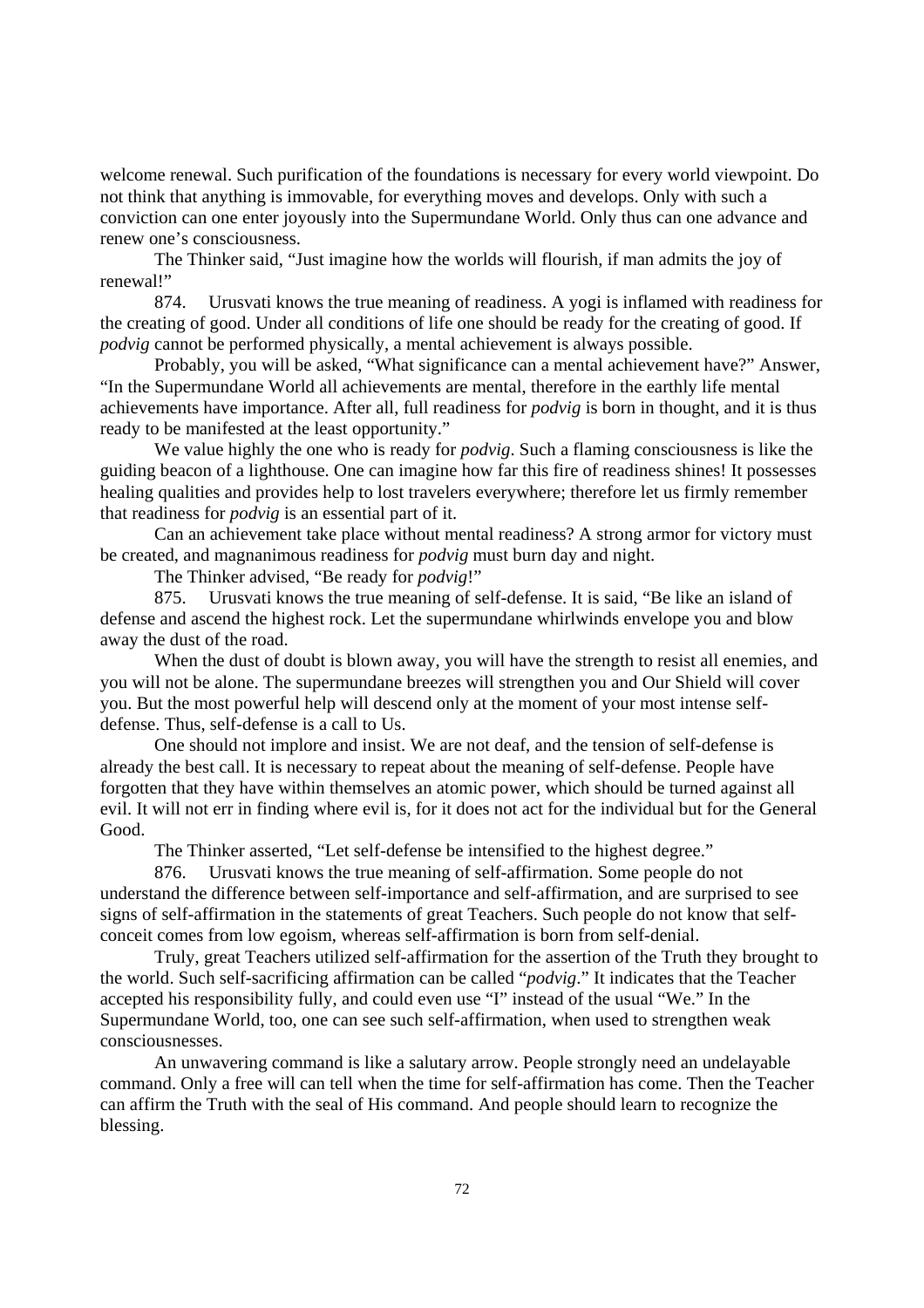The Thinker solemnly indicated, "When you carry an entrusted treasure carry it with the fullest degree of self-affirmation."

877. Urusvati knows the essence of self-knowledge. The ancient saying, "Man, know thyself," has been distorted by weak and lazy minds. They hasten to proclaim it as something superhuman and unattainable. But self-analysis is always possible, under all circumstances.

Test yourself and observe what has been laid deep in your consciousness. If despondency or offence should live long within you and burden your heart, you must consciously eject them. You should know that they cause many illnesses, and impede your spiritual advancement. When you accept this simple explanation, your reason will tell you that it is harmful to succumb to poisonous influences. In the very same way, you will ask yourself about other destructive feelings, and you will summon your free will to expel the enemies, both earthly and supermundane. And if you feel that the *podvig* of self-sacrifice is close to your heart, you will understand that these gates will lead you to luminous victories. Thus, examine your own nature; your heart will not deceive you.

The Thinker said, "Let self-knowledge be a celebration for you."

878. Urusvati knows the true meaning of self-criticism. For some it is like a millstone around the neck, for others it is a gateway to achievements. Let us not behave like slaves under the burden of the millstone, and impede our way into the Supermundane World!

One should not look back and thus stumble on the stony path. Only forward, untiringly forward! Let each mistake be a stepping stone to a new victory.

Let us not misunderstand the high concept of humility, with which one must stand before the grandeur of the Cosmic Laws, before the realization of the Higher World, before the inspiration of the creative Fire. However, climb boldly on the ladder of achievement, and let nothing impede spiritual daring! Science should confirm how much the vibrations of the ascending spirit are needed. The consciousness, out of its depth, prompts man that the way to victory has been ordained for him.

The Thinker said, "Do not set out on a long journey overburdened, but provide yourself with a torch of hope."

879. Urusvati knows the true nature of self-protection, the rhythm that creates the vibrational, protective net. It should not be thought that such a net can be given from outside. It must be created, at least in the beginning, by the individual himself. Free will must lead man to the realization of his need for protection.

The archer shoots his arrow, but the distance it flies can be tripled if the supermundane link is strong. We have already indicated that the highest Help can be given only when a decision is made freely. Only in this way is cooperation developed; in the Supermundane World the law is the same. Our help will not be delayed if there is a strong and conscious desire for cooperation.

Thus, amidst all conditions of life, one must master the art of self-protection as a defense against attacks by one's enemies. One's shield must be ready to accept the arrows of the enemy. It is not an exaggeration to remind about the battle, for it is the threshold to victory.

The Thinker said, "I shall not forget about self-protection, for it will affirm my readiness for battle."

880. Urusvati knows the true meaning of self-control. Ponder upon this idea, which is based on the cooperation of one's psychic centers. You know the harmful effect of everyday disruptions. They are all the more harmful, even destructive, in the psychic realm. It is time for man to firmly realize the existence of the power of the psychic energy that lies within him.

People often speak about psychic energy, but its presence is rarely realized. Likewise, the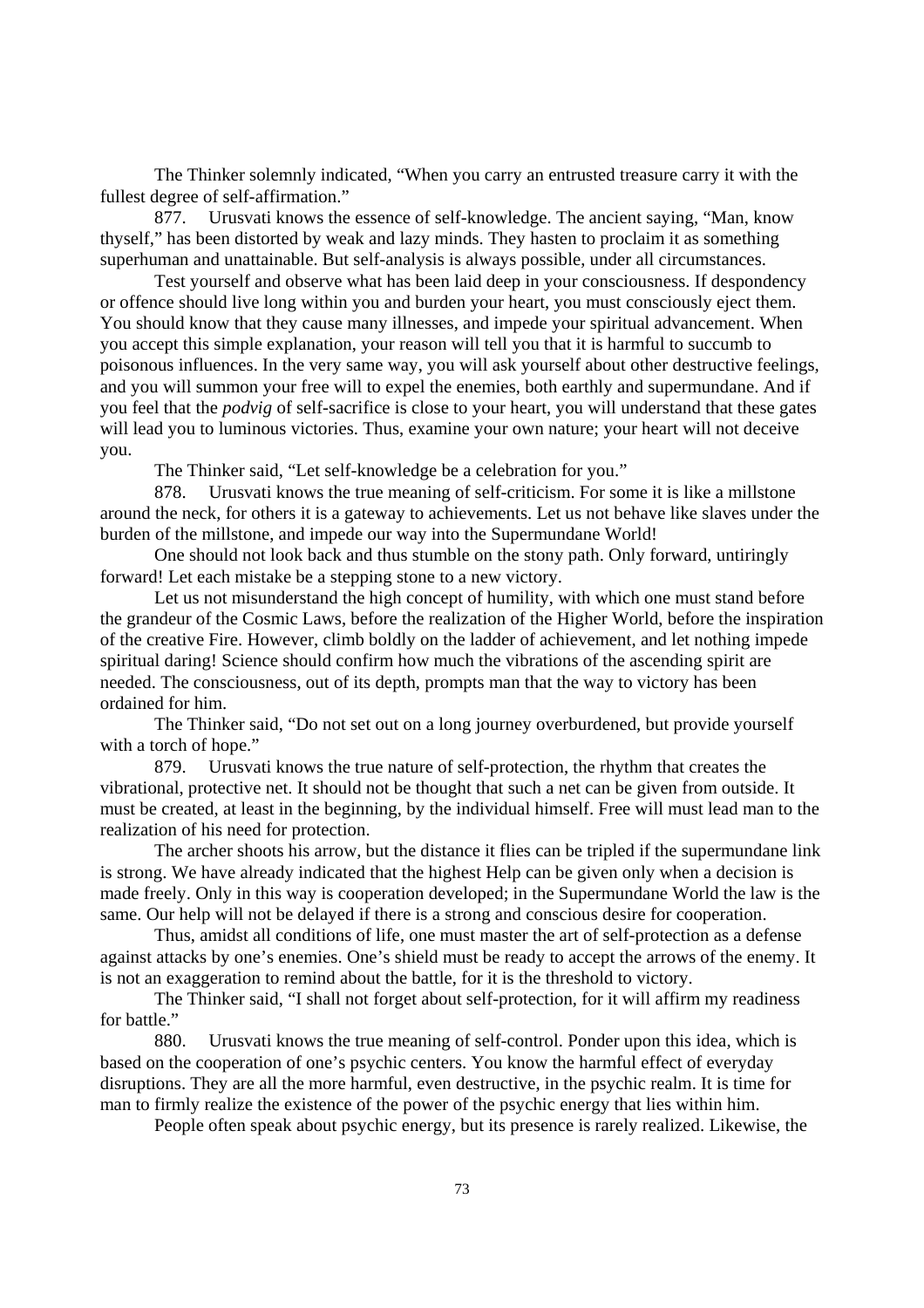great need for the utilization of psychic energy in the Supermundane World is rarely understood. The path to realization is not simply given to man. He himself must command his psychic centers to sharpen their activity. The result of such a command may not be seen at once, but the rhythmic beat of the free will, like a pulse, will indicate the life of the heart. Thus, by this continuous pulsation, is created the harmony of the centers.

The Thinker said, "Friends, poor friends, take possession of your treasures!"

881. Urusvati knows the true meaning of personal striving. All of mankind can be divided into the striving ones and the aimless wanderers. Why then do We call it personal striving? Because this quality cannot be evoked externally. It must be sparked from within. It is usually engendered in the Supermundane World, as a seed that sprouts in one's new life.

It may be observed that striving can be directed to good as well as to evil. Regrettably, man is often directed to evil, or, in other words, to ignorance. From an early age, it must be emphasized that ignorance is evil. This ancient truth has still not been assimilated.

Schools still do not offer a clear idea about the need for constant learning. Rarely do teachers know how to instill the joy of learning. The offering of limited information, uninspired by creative thought, will not strengthen striving.

Each act of creativeness can be called magical. I affirm that true striving is creative. All conditions in life offer possibilities for creativity. How beautiful is the torch-light of creativeness for the traveler in Infinity!

The Thinker affirmed, "I will gather the seeds of striving in order to create a Garden of Beauty."

882. Urusvati knows the true meaning of self-assurance. It was said long ago, "Triumph over your self." But it is equally right to say, "Assure yourself." A victory frequently prompts a reverse blow of pride, but self-assurance strengthens one on the path of evolution.

Few people realize to what extent a self-assured consciousness helps one in the Supermundane World. Everyone should accept, in his own way, the importance of self-assurance, which does not, in any way, exclude Higher Guidance. On the contrary, man must freely choose to be permeated with the presence of the Great Teachers, since forcing one to accept a Teacher would be a violation of the free will.

There are very few who can picture existence in the Supermundane World. And those who read about the Supermundane World rarely apply to themselves what they have read. They cannot envision a future life, or imagine wanting a worthy life beyond the limits of Earth. But such dreams, strengthened by receptivity, can be transformed into reality in the Supermundane World. There, thought creates, and in the earthly life thought should build castles of future *podvig*.

When the Thinker was absorbed in reading, or in a mental discourse, and the disciples wanted to urgently question him, he used to tell them, "I am arming myself."

883. Urusvati knows the true meaning of self-torment. Agni Yoga, which leads the way to the Fiery World, warns against all kinds of torment, all kinds of torture. Harmonizing of the fiery centers is painful and requires much care, and when the yoga takes place amidst earthly conditions, each incidence of cruelty becomes unbearable.

We have pointed out before that cruelty is a sign of savagery, and that people should abhor this dark side of mankind. It should be recognized that refined organisms are especially tortured by dark actions. Humanity cannot yet claim to be free of savagery; on the contrary, one can see that the opposite is true. Agni Yoga is directed to the curbing of such savagery.

The last period of Kali Yuga can be a bloody one. One can imagine how thick grow the emanations of blood! The earthly world, just as the Supermundane, is in need of purification and a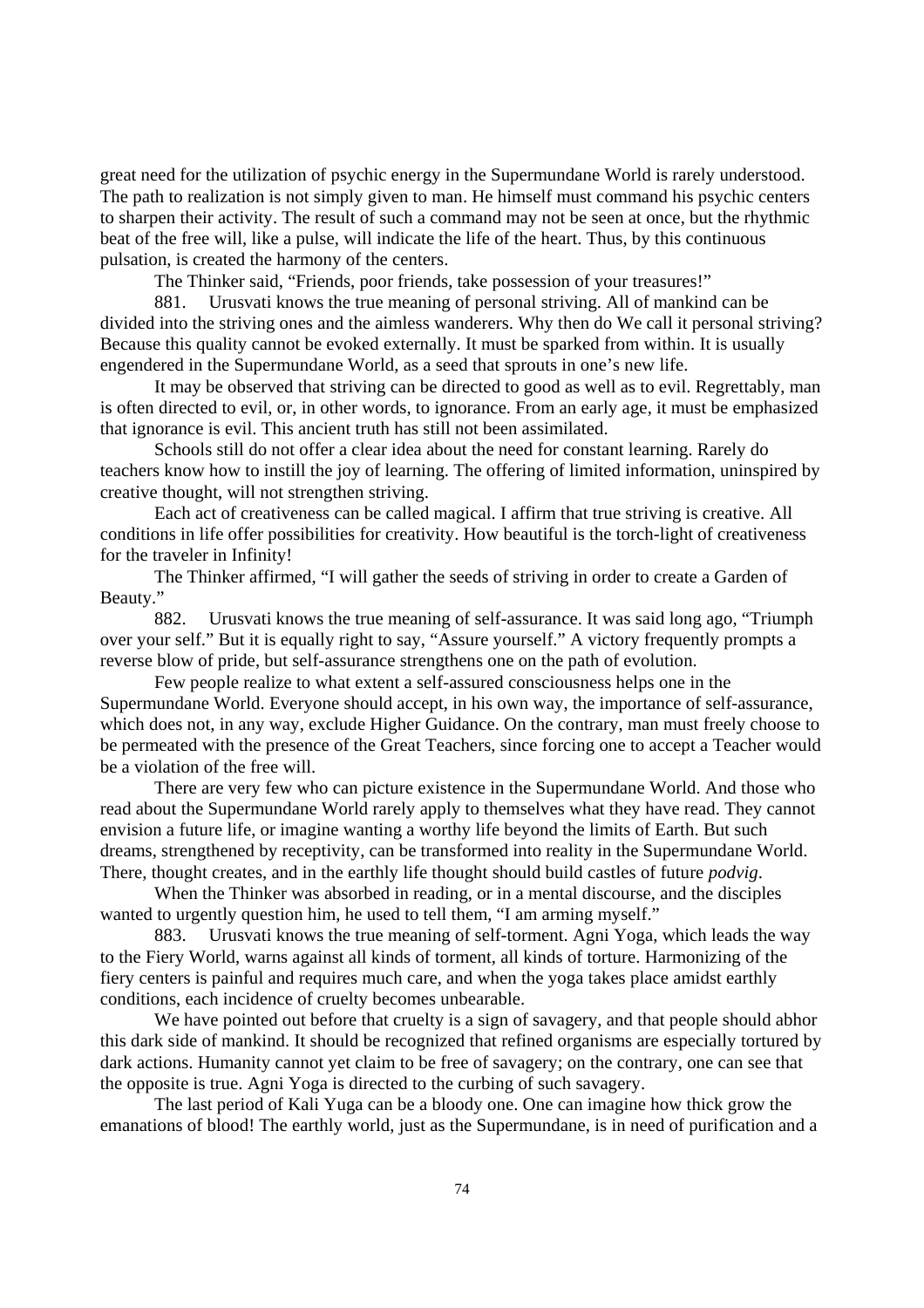refining of the centers. Let us be grateful to those heroes who transmit the call for the *podvig* of self-sacrifice.

The Thinker, when asked about the basis of earthly life, answered, "Human, be more humane!"

884. Urusvati knows the true meaning of self-destruction. Certain two-legged ones, thinking only of the physical, earthly world, consider it just another form of homicide. They are unaware of a worse crime—that of psychic destruction. Only very few understand that selfdestruction is, in its essence, psychic murder.

Truly, humanity finds itself in a most dangerous condition. People destroy the spirit, and thus deprive themselves of psychic energy. It is hard to imagine how ill humanity is; this plague is spreading over the entire planet. The most populated regions are especially vulnerable to this epidemic of self-destructiveness. People do not think about the image of themselves that they will take into the Supermundane World. Religions have failed to provide a convincing basis for morality, and now are unable to find common ground with science. Instead of a Great Unity, one finds a pitiful disunity. Fragmentation is a sign of weakness. Where then will wandering humanity go? First of all, physicians and teachers are needed. They can warn of the dangers, which indeed are great!

The Thinker said with regret, "Awful is the spectacle of the wandering self-destroyed ones!"

885. Urusvati knows the true meaning of self-healing. "Friend, command yourself to be healthy"—thus did the sages of Hellas sometimes end their letters. In remote antiquity people already knew that beyond all medicinal remedies, beyond the right nutrition, beyond magnetism, beyond prana, everyone has a healer within himself, but they must know how to summon him.

The ability to heal oneself must be developed from early childhood. Man cannot suddenly, when already ill, demand a miracle. Self-healing can take place only if one's spiritual lyre has already been tuned.

Believe Me: One's inner physician will be on alert, and one's consciousness will summon him, but only if one's spirit has learned how to summon the power given to man. In addition, harmony with the Supermundane World must be achieved. Truly, these strings between Earth and the Higher Worlds will resound as a strong, summoning command. He who has cognized the Supermundane World is able to command for the good of mankind. It must not be thought that We speak about some giants of the spirit, for a measure of achievement and restoration of health is given to everyone.

The Thinker said, "Be able to make your inner healer your friend."

886. Urusvati knows the true meaning of self-enlivening. Love life in all its timelessness and endlessness. The worst illness is being tired of life. It awakens all the sleeping enemies of man, who is now perishing from sicknesses in a form of self-destruction that is akin to suicide. Its consequences can be seen in the Supermundane World. By it, man is deprived of independence of action. He wanders about without purpose and loses the opportunity for self-perfectment. Such spiritual degeneration is difficult to outlive.

Man doesn't realize that his earthly depressions, fears, self-pity, and raging malice can cause great calamities! He thinks that his fits of ignorance will pass without trace. Yet, each cause has its consequence, and as long as their free will continues to protect the drifting ones, they should consider the continuity of life.

How many have assimilated this basic truth? Regrettably, only the smallest number keeps in mind about the Supermundane World, without which it is impossible to love and cherish the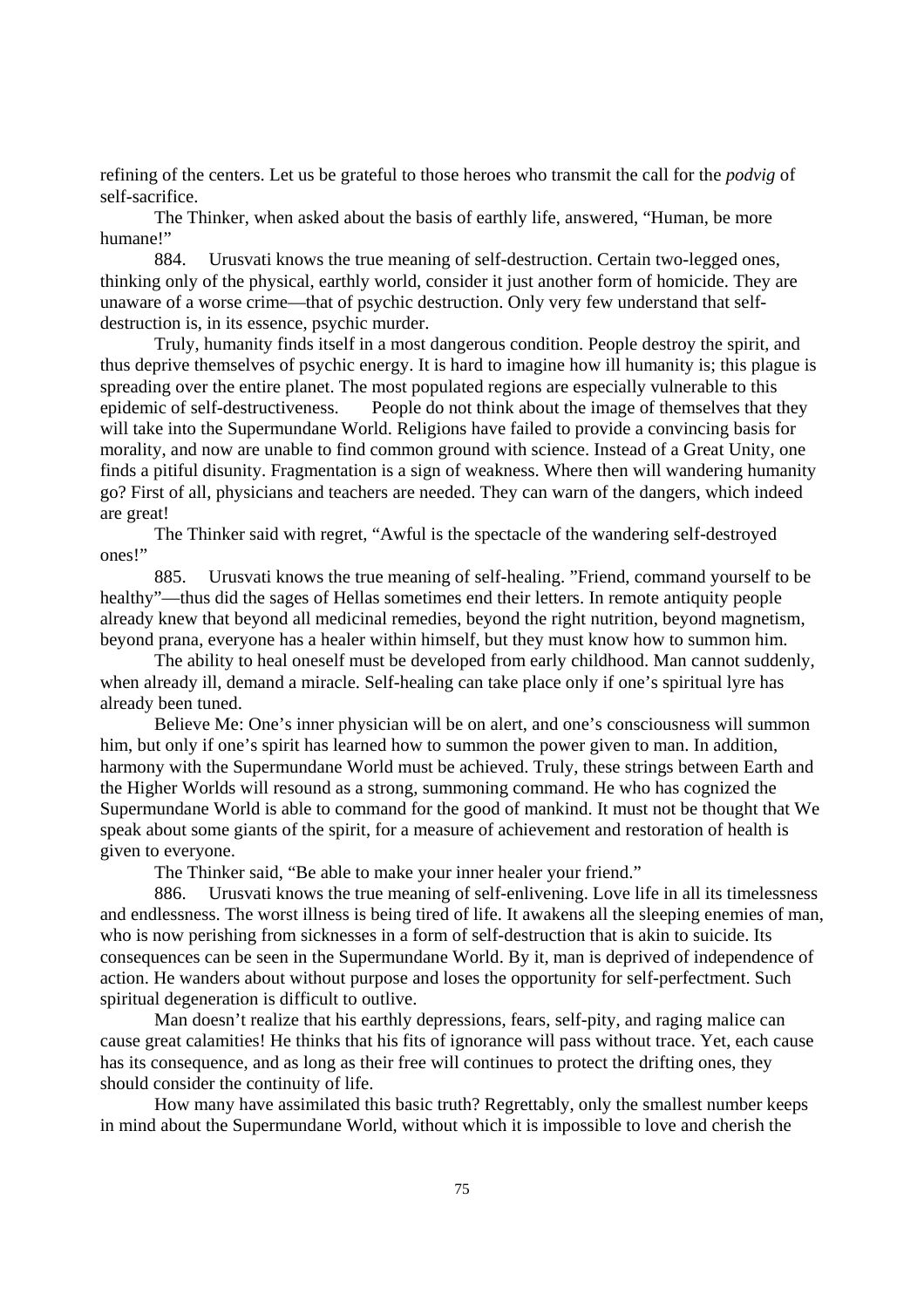earthly life. Agni Yoga and Karma Yoga amply stress the importance of labor in earthly life. Many times has it been said, "Love labor, and thus become co-workers of the higher energy."

The Thinker said, "Friends, love both the earthly and supermundane life. Do not fear the Fiery World."

887. Urusvati knows the true meaning of self-preservation. Even narrow, material science allows discussion about the instinct for self-preservation. The study of animals reveals convincing examples. The instinctual behavior of dogs offers evidence of the presence of the Invisible Worlds. Man regrettably has lost this faculty. Life in heavily populated cities, in particular, corrodes the most valuable aspects of human consciousness. And science, by denying the Spiritual World, leads humanity into ever-increasing insensitiveness.

People ridicule belief in the Supermundane World, and therefore it is impossible to tell them how beneficial the instinct for self-preservation will be on their paths in all worlds. Only a few can sense how great is the need to develop this instinct, not only for the earthly, physical life, but especially for the refining of psychic sensitivity. Each manifestation of life must be studied attentively, but for this it must be allowed into the consciousness, otherwise the dog may overtake the man.

Let us not be astonished if the new generations find themselves in a worse situation than the previous ones. They will be stifled by technocracy, and there will be no one to tell them about the art of thinking. It is essential to encourage their best instincts, in order that a faculty for healing self-preservation may develop among them.

At times the Thinker laid his hands upon the head of a disciple, and said, "Is not thy vigilance falling asleep?"

888. Urusvati knows the true meaning of humanity's self-stupefaction. Think about this urgently, think about it! Humanity has never been so greatly poisoned as it is now. People do not want to understand that all kinds of alcoholic drinks, smoking, and so many other poisons, decompose the human nature. They do not want to realize that in the midst of such poisoning a healthy new generation cannot be conceived. People do not acknowledge that they infect space with their poisonous breath, and that by this madness they prepare for themselves a terrible existence in the Supermundane World.

But how can they accept these truths if they deny the very idea of the Supermundane World? It is small consolation that there are institutions dedicated to the restoration of people's health. These are like small islands in a boundless ocean.

We have spoken many times about the poisoning of the planet, but this call remains a cry in the wilderness. People busy themselves with the invention of new harmful substances. And, filled with malice, they do not think about their own poisonous emanations. People, in their mental torpor, not only do not think about others, but even their own instinct of self-preservation is becoming dim. Do not think that Our warnings are exaggerated.

The Thinker said, "Friends, keep on repeating about the restoring of life's health."

889. Urusvati knows the true meaning of self-obscuring. With pity do we turn to the weak-willed ones. They have already gathered many accumulations in the Supermundane World, and could have applied them during their earthly life, but their burdensome daily routine trampled these best flowers of the Supermundane World. The weak will cannot withstand such a calamity; it shatters and falls into shameful cowardice.

Timid drifters are ashamed of the memory of their former accumulations, and thus become harmful negaters, perhaps more harmful than the ignorant. Everyone has met such weak, soul-sick people, whose inner discord brings them to disintegration. When you do encounter them, treat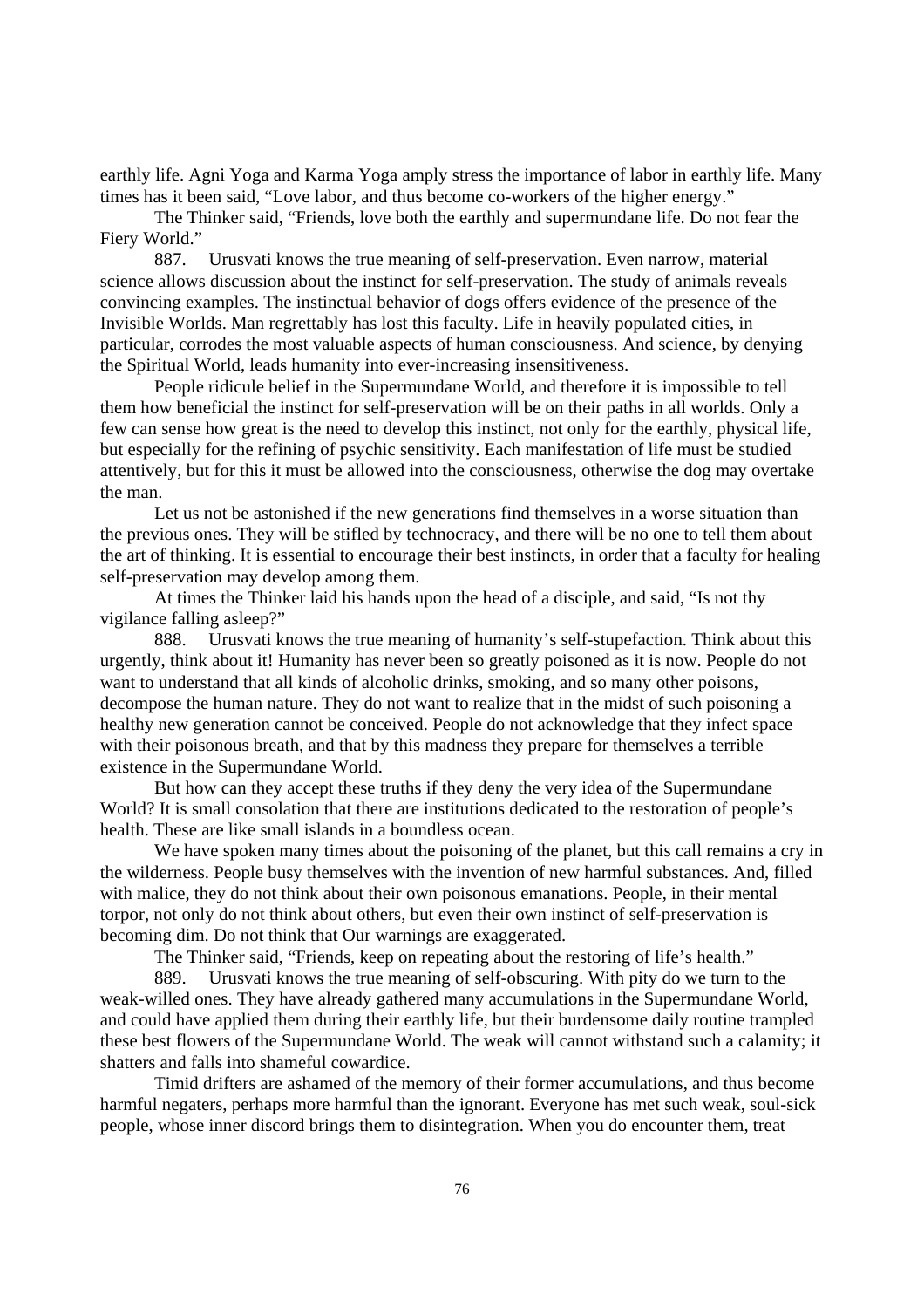them with compassion. Of course, they are solely responsible for their failings, but it is often family life that crushes their weak will. Understand them as sick people. Do not severely criticize them, for, by doing so you will only antagonize them. They must once again pass through a hard path of learning. May they provide themselves with a firm will in the Supermundane World.

The Thinker said, "Beware of self-obscuring, because darkness is contagious."

890. Urusvati knows the true meaning of self-liberation. One cannot liberate forcibly. A physician can forbid certain habits to a patient, but as soon as the danger has passed, the patient will usually return to his old ways.

Fear, irritation, lies, envy, slander and all other enemies of man must be banished, but without the free will it is impossible to conquer them. It is sometimes said that vices must be outlived, but in trying to prolong this transitory state people use this as an excuse to procrastinate. Therefore it is best to replace the idea of outliving one's faults with a command to liberate oneself. Verily, a firm will can, like a sword, cut away bad habits.

It is especially easy to get rid of these vermin for one who has cognized the Supermundane World. Only with the realization of continuous life can one firmly drive away all harmful thoughts. For the sake of one's unavoidable future, one must intensify one's will for immediate selfliberation.

While crossing into the Supermundane World, one will value the liberation from the dark burden that impedes one's flight. Truly, why torment oneself with small leaps when one can fly beautifully? Why remain behind when one can advance?

The Thinker advised, "Love the beautiful feeling of self-liberation!"

891. Urusvati knows the true meaning of peacemaking. A yogi is peace-loving. A yogi avoids quarrels, and prevents them as best he can. A yogi knows the healing quality of peaceful emanations. A yogi has realized that such emanations prepare for him a warm welcome in the Supermundane World.

How does a yogi come to such a realization? He develops co-measurement and goalfitness. He understands that malice destroys the bridge of advancement. He has tamed irritation, recognizing it as incompatible with human dignity. A yogi manifests strong striving toward creating peace. Even the smallest pacifying act is a beautiful achievement. It is especially valuable in these times when humanity is destroying itself with hatred. When a word about Good is deemed out of place, the yogi values the thought that protects the weak and persecuted ones. A yogi may not know whom his luminous thoughts will help, but he will not tire of sending them out into space, like a purifying offering: "Let there be good in the World."

The Thinker told a youth who wanted to become a yogi, "First, become a Peacemaker."

892. Urusvati knows the true meaning of self-forgetfulness. People are usually afraid of such concepts as self-forgetfulness and self-denial. They associate them with poverty and rags. But those who work and create know that when striving for higher quality, they forget themselves. A natural renunciation of self-centeredness has taken place. They have liberated themselves from their personality. In the same way one can see that in the Supermundane World man forgets about self, and rises toward beautiful achievements. This step of ascent is mastered without forcing.

Let man sense these wings during his earthly labor. We affirm creative activity as the best means of ascent. People do not often understand the great beauty of self-renunciation. They prefer the self-absorption of earthly life. They do not know how easily a pit of refuse can be transformed into the beginning of a beautiful garden, and make a mistake in thinking that such a transformation is not possible for them. Everyone can be a valiant conqueror of precious realms of thought.

The Thinker said, "At least think, and you will thus acquire wings of self-forgetfulness."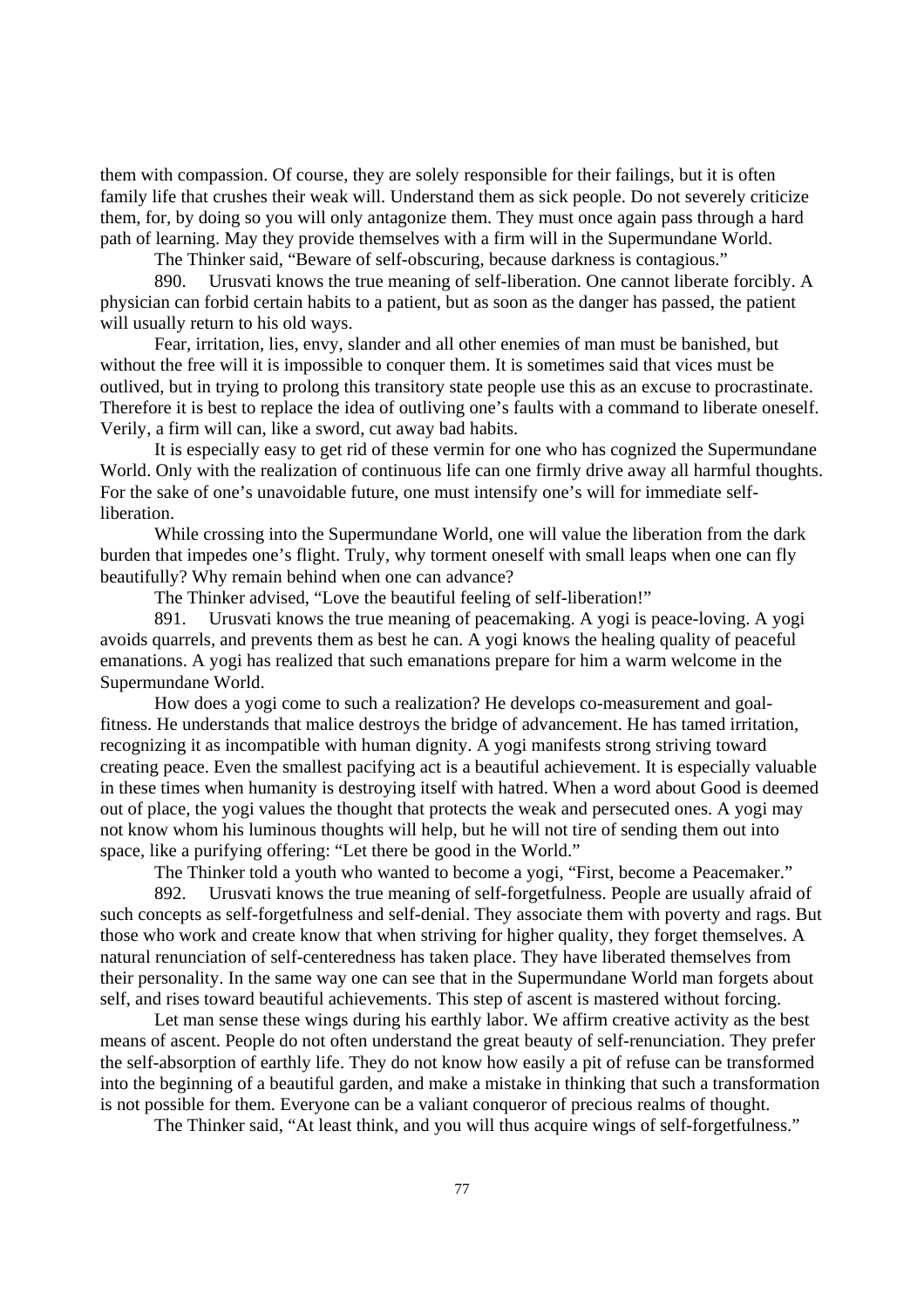893. Urusvati knows the true meaning of self-destruction. To a yogi all kinds of suicide are alien. A yogi understands the great harm of the premature ending of one's own life. A yogi understands to what extent he can harm not only himself but also his entire surroundings. Each violence against life is a disturbance of harmony, and heavy is the price for any attempt against the rhythm of cosmic order.

It can be noted that, possessed by a blood-lust, humanity grows increasingly mad. However, it is not physical murder alone that is impermissible, but also the psychic arrows sent to others. Also, the despondency that destroys living Prana is contagious. It can be imagined how many suicides, direct and indirect, are taking place!

Yet, earthly scientists are silent about such a poisoning of life. Few studies are being made on the different chemical structure of tears of joy, sorrow, and anger. The radiations and emanations of the body are insufficiently investigated, even though apparatuses exist that could be used for this. But mankind does not wish to think about the Supermundane World and the meaning of such self-destruction.

The Thinker said, "Learn to beware of inflicting harm upon your near and far ones."

894. Urusvati knows the true meaning of self-regeneration. Man should realize that he can regenerate himself, no matter what his condition. However, if he is not cognizant of the Supermundane World he can easily fall into despair and imagine that nothing is left for him, and that he faces inevitable doom.

One can imagine the pitiful state of such a person when he enters the Supermundane World, which he has denied. He has convinced himself of its non-existence, and, despite his conviction, finds himself in strange surroundings, where difficult, painful conditions confront him.

Even in a difficult situation such as this man can regenerate himself, but to do it he must develop a strong will. And let those who have cognized the Supermundane World reassure him that crossing into the Supermundane World is as easy as entering the next room. Let them explain that only he can light up his new home—why wander in darkness, or use someone else's light, if one can have one's own and even help others? But help is an art that must be developed by labors in the earthly life.

Thus man can arm himself with the weapon of Light. Thus uninterrupted self-regeneration can take place; this is one of the most exalted feelings.

The Thinker said, "Friends! You can call self-regeneration self-encouragement."

895. Urusvati knows the true meaning of self-testing. All worlds are being tested. Those who have understood this truth also understand that every particle of the Universe, however small, is continuously being tested.

An intelligent person can discern the tests, whether without or within. He gives himself a task and, as long as the task brings good, he does not fear it, no matter how difficult it may be. At any time, when necessary for the good of humanity, he will willingly put his life at risk.

Throughout history the legends about the Play of the Mother of the World have been known. The courageous self-tester will also reach a level of participation in Her Play. When facing difficult tasks, the only way to approach dangers fearlessly is through self-renunciation. Then the dangers crumble as if under a hero's sword. Truly, the one who tests himself can be called a hero. He prepares for himself a glorious entrance into the Supermundane World, where he will strive at once for new quests. His subtle body will provide him with new opportunities and he will apply them valiantly for his perfectment.

Let us not forget that many supermundane travelers become timid and thus deprive themselves of great achievements.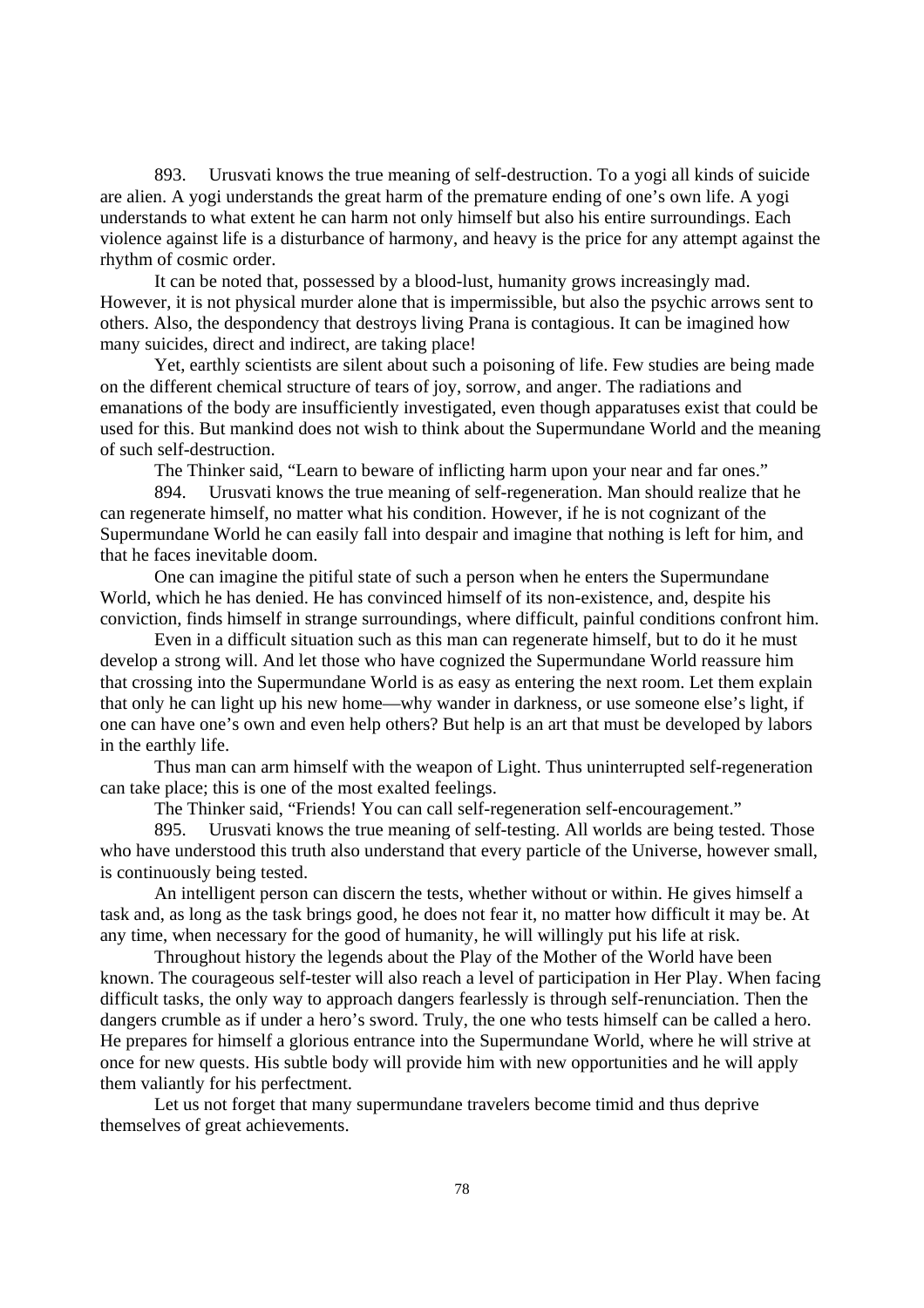The Thinker said, "Friend, test yourself on each step of ascent."

896. Urusvati knows the true meaning of self-induced lethargy. We have pointed to the many ways of independent activity that help to develop yogic qualities. However, there are also undermining ways, such as self-induced lethargy, laziness and lassitude, which are harmful not only in the earthly life, but also in the Supermundane World.

The "eagle eye" of the yogi was described long ago. This fiery and ever-alert quality is achieved by a yogi through prolonged contemplation. A yogi strives toward mobility and clarity of thought. A yogi has learned that he must be vigilant in order to advance. Such vigilance must occur even during sleep. It provides, so to speak, a threshold to the Supermundane World.

But a yogi can pass into the subtle state while in full consciousness. It is not necessary to be in a semi-conscious state for this; such a vegetative state will not bring anyone to transformation. Yet, there are many slumbering wanderers who pollute space, and thereby harm all that surrounds them in the Supermundane World.

A yogi knows that self-perfectment is needed not only for him but also for the common good. How can we explain to people that they live for the success of evolution? How can we protect space from pollution?

The Thinker said, "Friend, remember about the 'eagle eye'."

897. Urusvati knows the true meaning of self-induced stupefaction. One who sleeps can be awakened, but a stupefied one is almost beyond help. Man sinks into a life of daily routine and does not live, but vegetates. Stupefaction crawls into his being like a worm. He is so unhappy that he is unaware of his calamity. He loses his keenness of thinking and is unable to find renewing ways. He loses completely his exalted striving.

But the main calamity awaits him in the Supermundane World. He cannot grasp these new conditions. He cannot perfect himself, because the daily routines he brings with him do not correspond to the new surroundings. He is afflicted with his dullness, and it is difficult to help him, because he did not learn how to attract supermundane forces during his earthly life.

This kind of stupefaction can be seen as one of the most dangerous illnesses, for the brain becomes atrophied and loses its receptivity.

The Thinker asserted, "Warrior, you will not be victorious with a dull spear."

898. Urusvati knows the true meaning of self-adulation. Most people are accustomed to picturing a yogi as an alien creature living in caves, standing on his head, striving only inward, concentrating on himself. Rarely do people picture the yogi as a toiler striving for the good of humanity.

A yogi loves labor and offers himself in self-denial for the betterment of people's lives. Whether a yogi occupies the highest earthly positions or the most modest ones, he continues to strive for higher knowledge.

If someone proclaims himself a yogi, do not believe him. A true yogi will never call himself a yogi or admire himself. Even if, for the sake of good, a yogi affirms himself, he does it not in self-interest, but for the advancement of the people.

A yogi loves labor passionately. He loves self-perfectment. He will not tire of working, for he knows why he follows his earthly path. The Supermundane World is open to the yogi. A yogi does not experience an interruption of life. He proceeds in full consciousness in different bodies and hastens toward higher knowledge.

We do not deny any yoga, but, now particularly, We affirm the Yoga of Labor. Karma Yoga is linked with Jnani and with Bhakti. One cannot labor without knowledge or love. Thus, the yogi brings his life's experiences and offers them to mankind.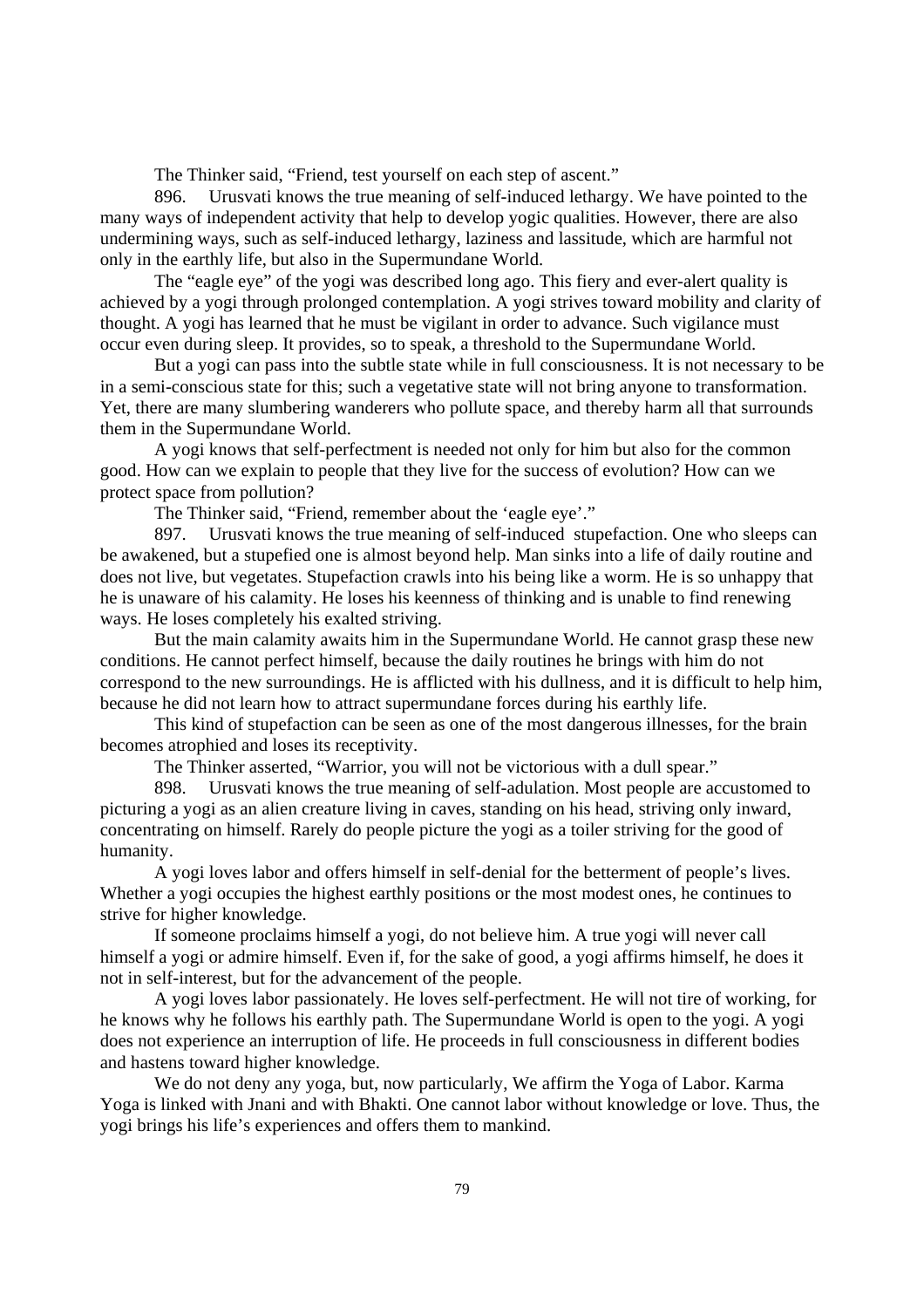The Thinker said, "Friend, love labor. It will forge wings for you."

899. Urusvati knows the true meaning of willfulness. Some people do not understand the difference between willfulness and the free will, though there is a distinct difference. Free will, properly applied, acts according to the law of cosmic rhythm. It produces good, whereas willfulness produces disharmony. One who lapses into willfulness can cause unimaginable calamities.

Ignorance is the mother of willfulness. A person in this miserable state knows nothing about the Supermundane World. He believes that he is, in every way, a self-willed creator of his own fate. When the supermundane laws become known, it will be seen that the path of willfulness is a wrong one. The process of Cosmic Justice cannot be set aside. It would be like a diver trying to find pearls in the depths of the ocean without being properly trained. Willfulness is a bad adviser, and carries destruction with it.

The teachers must tell children about the difference between the victorious free will and destructive willfulness. Let the children understand how beautiful is the way of free will, when man, through universal law, will be the builder of the Future.

The Thinker warned against the madness of willfulness.

900. Urusvati knows the true meaning of self-distrust. If conceit and willfulness are ruinous for a yogi, then self-distrust is also harmful. People do not understand the border between conceit and self-distrust, but not all psychic boundary lines are evident. Only when in a state of harmony can one discern the differences.

True, cognizing of the Supermundane World also teaches one how to see the harm of one's own self-distrust. Let us picture a person ailing with self-distrust. He will be unhappy in the Subtle World, for he will be unable to sense its reality. He does not trust himself, and will believe the supermundane reality to be a hallucination.

But how can one learn to recognize absolute reality in the earthly world? People, from early age, learn about the relativity of things, and this prevents their looking beyond the boundaries of the earthly, coarse body. However, a yogi learns to have faith in his "third eye." It opens up only gradually, through the exercise of the will.

The yogi should also recognize the Supermundane World, which will be revealed to him as absolute, beyond doubting. A yogi affirms without conceit what he sees, and nothing can shake his conviction. Thus a yogi enters consciously into the Supermundane World, as a welcome and awaited guest.

The schools should find simple words to describe the Supermundane World, as a place where everyone who desires to advance can find beauty.

The Thinker said, "Learn to live simultaneously in both the earthly and Supermundane Worlds."

901. Urusvati knows the true meaning of self-induced anger. A yogi must not succumb to anger. Enough has been said about the harm of the poisons produced by losing one's temper, but no less harmful are the constant precipitations of the anger itself. This is often caused by ignorance, and can start from the least dissatisfaction, growing into a tangle of constant irritation. The best forces become poisoned, and an undeveloped space grows over with weeds, instead of becoming a beautiful garden.

In the Supermundane World anger is pernicious. The emanations of anger turn away the best help. He who becomes ill with anger is drawn to strata that could easily have been avoided; not to mention the contamination of space and the harm that is inflicted on the environment.

It must be recognized that the emanations of anger are powerful and project to great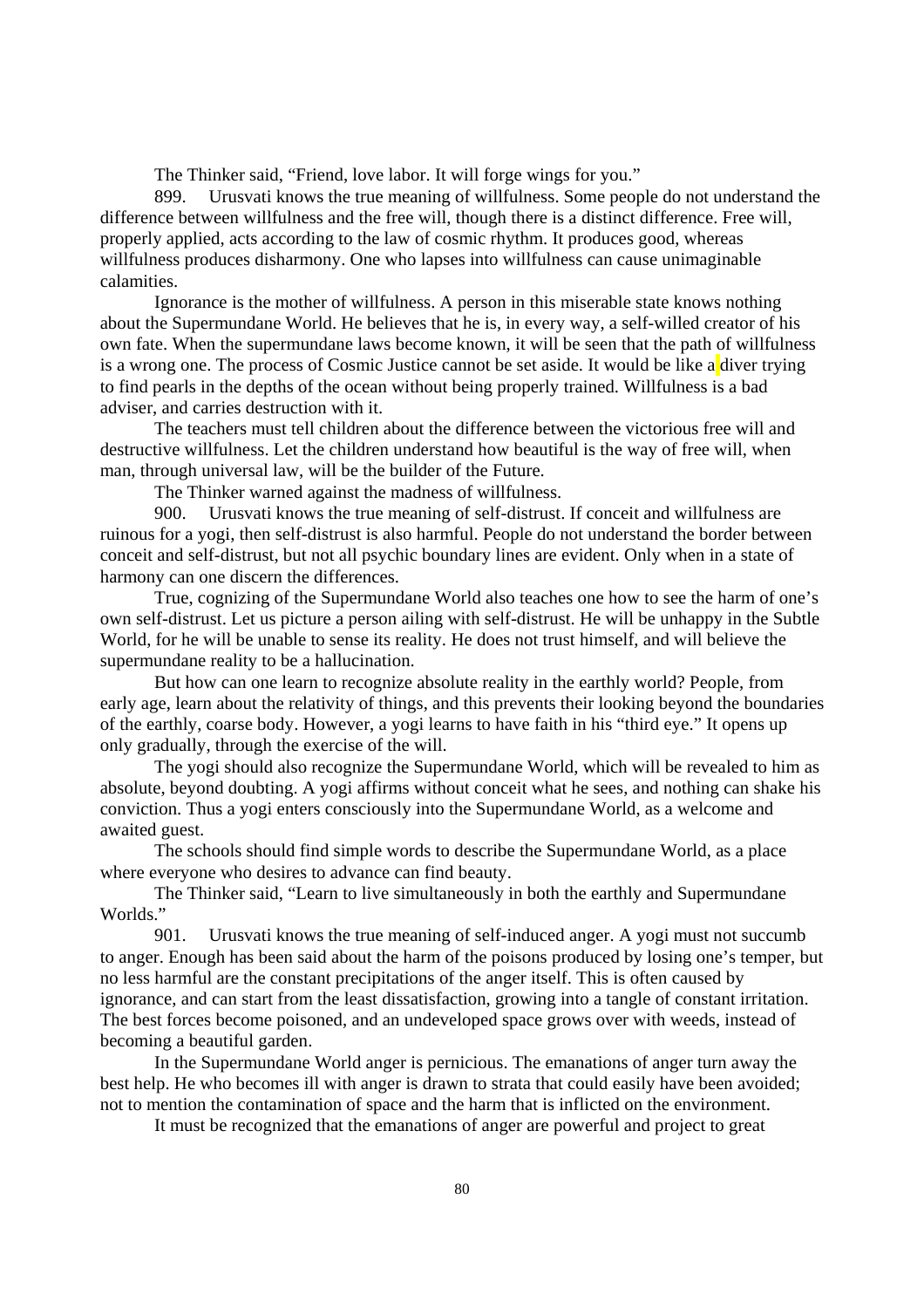distances, equally in the earthly and Supermundane Worlds. A fit of fury is like black lightning, but a self-induced state of anger is like poisoned food.

The Thinker said, "Don't converse with an angry person."

902. Urusvati knows the true meaning of self-enslavement. People love to talk about freedom from slavery. They care about other people, but forget about their own need for liberation.

What is the slavery of every day, of every hour? Man has bound himself with petty habits. He has ensnared himself in a cobweb of prejudices. How can such a chained captive fight for the freedom of mankind?

Can a yogi bow before the petty demons of daily routine? Can a traveler in the Supermundane World proceed freely under a load of petty, prickly habits? Man so fears to disturb the smallest particle of his daily routine that he does not sense how to approach the renewing of life. It is impossible to affirm freedom, when slavery rules.

The Thinker warned, "Before thinking of the freedom of others, liberate yourself."

903. Urusvati knows the true meaning of self-torture. All Teachings condemn torture and the inflicting of anguish. Only ignorant fanatics allow torture as a remedy in life in spite of the fact that innumerable generations have proved that tortures led humanity to stupefaction, not to perfectment.

The highest yogis did not allow self-torture, for they well knew about the Supermundane World and understood the dark karma that the tormentor weaves for himself. They were in contact with the Supermundane World and knew what scientific and spiritual perfection was possible. Thus man should remember that his self-inflicted cruelties will oppress him instead of bestowing wings.

It would seem that this truth should be known to people, but earthly realities reveal the opposite. Therefore one should speak about the harm of torture, whether physical or psychic. It is time to acknowledge the Supermundane World with all its laws.

The Reminder of the Thinker: "Dark is the one who brings torture; luminous is the one who brings beneficent joy."

904. Urusvati knows the true meaning of self-depletion. Harmony and balance have been ordained, but one who is weary cannot make use of them. Many have perished from overwork, but many also have perished from idleness, from a stupor of the brain; both extremes border on suicide. People perish because of lack of knowledge of supermundane conditions.

To understand the true nature of people, it is necessary to also understand the Supermundane Life. People fall into extremes, not achieving the oft-mentioned harmony. Those who do not know about rhythm and vibrations cannot understand harmony. The ignorant suppose that only yogis can live a life of harmony, and dismiss the essential point that the middle way of harmony was taught to all humanity. They consider the middle way to be a kind of mediocrity, whereas the Supermundane World is founded upon harmony, and every newcomer embraces it as a salutary principle.

If everyone understood more deeply the foundations of the Supermundane World, they would be able to apply them in their earthly life. The schools should teach an understanding of harmony. The manifestation of balance can improve the health of all of life.

The Thinker affirmed, "Man, cognize the power of equilibrium."

905. Urusvati knows the real causes of self-debasement. Of the many negative qualities degrading the dignity of man, ingratitude must be noted. A fool, filled with egoism, shouts, "What I do not see, does not exist; what I do not know, does not exist." Such people cannot cognize the Supermundane World. They do not understand whence can come the needed help and where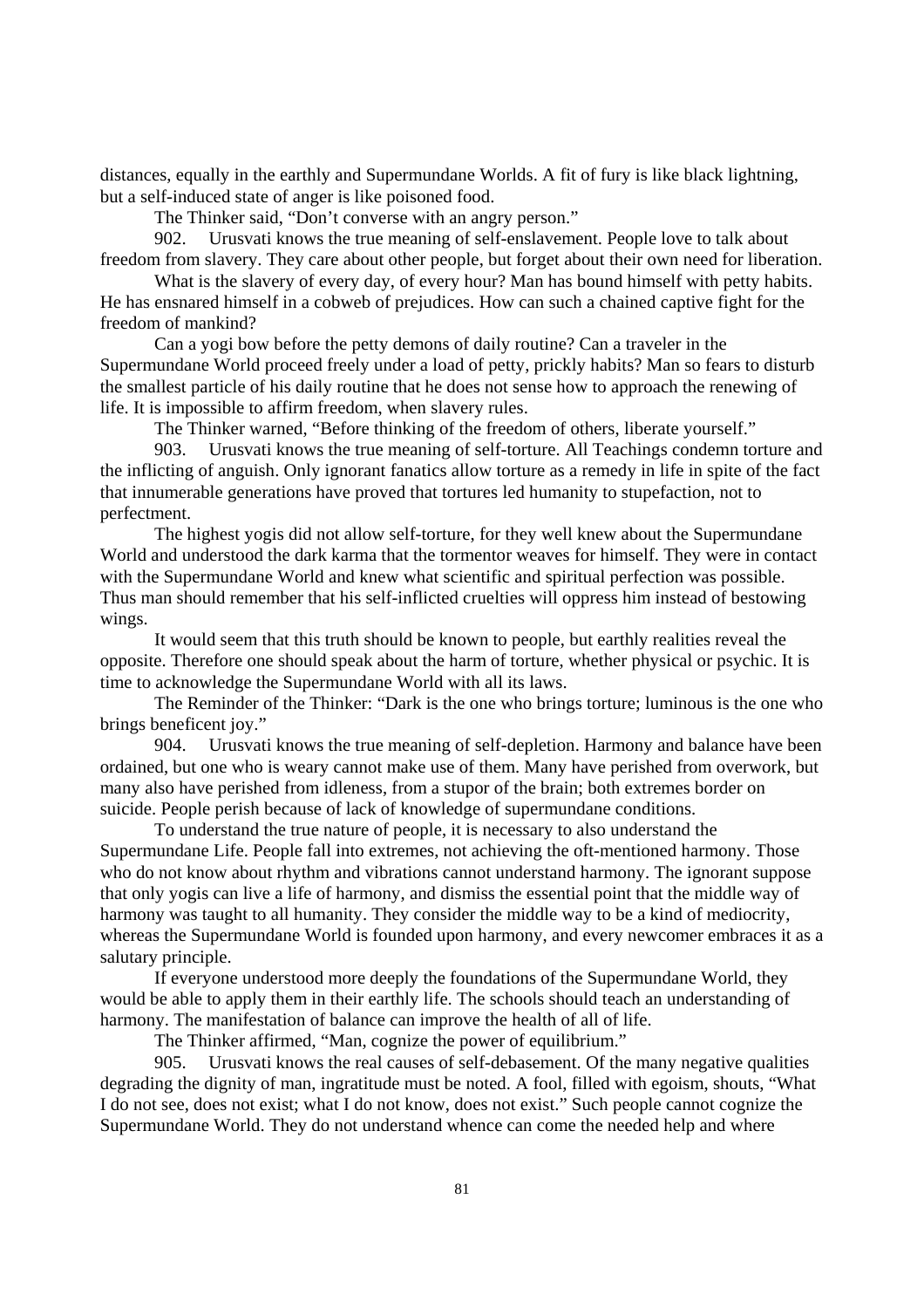should be paid the most fervent gratitude.

A stubborn resistance to thinking about the Higher Worlds induces dullness and, even in earthly life, man becomes unappreciative of the surrounding beneficence.

He does not accept that often a small gift brings a big result. An instructor, when teaching his pupils to give thanks for even the smallest gift, acts for the Good. Thus again we must turn to the Supermundane World.

The Thinker affirmed, "A yogi is never ungrateful."

906. Urusvati knows the real causes of self-debasement. Another trait that degrades man is coarseness. Coarseness is the darkness of ignorance. Coarseness is alien to a yogi. A yogi refines his thinking and thus lives in both worlds.

It can be stated that, unavoidably, a great number of crude manifestations are being brought into the Supermundane World. But these lower spheres of the Supermundane World are not visited by ascending travelers. Only the Higher Teachers, because of their compassion, visit the dwellers of the coarse spheres. Yet even the highest Spirit suffers, when contacting the atmosphere of coarse vibrations.

It is difficult to imagine how contaminated the Earth is with coarseness! People are surrounded by a kind of epidemic. Only a strong will can break through the strata of infection without being affected by it. The consciousness can protect one, but it must be clear. It is not easy to avoid indirect influences of the lower vibrations, but the command of the will can create a shield, and then the Supermundane help can easily reach the pilgrim.

The Thinker warned, "With all your strength eradicate coarseness."

907. Urusvati knows the real causes of self-debasement. Cruelty is a trait that degrades man, and forges for him a cruel karma. A yogi cannot be cruel, for he is in contact with the Supermundane World. He knows how dark are the spheres in which the cruel people dwell. He knows how difficult it is for these dwellers to elevate themselves. He knows that cruelty in earthly life brings no benefit. A yogi manifests the greatest intensity in order to redeem human cruelty with compassion.

A yogi knows that most cruelty is caused by ignorance. The ignorant must be re-educated, but the time required for such education is long since the ignorant do not recognize what is best for them. They do not understand that cruelty is both physical and psychic. The latter is especially abhorrent. Yet how can one speak about psychic cruelty to a person who rejects the very idea of the spirit? The battle against cruelty will be a real *podvig*.

The Thinker reminded, "Cruelty creates a cruel karma."

908. Urusvati knows the real causes of self-debasement. The desire for revenge demeans man. A yogi does not seek revenge for he knows that it acts like a boomerang. The yogi also knows that in the Supermundane World revenge is a crime, and such criminals plunge into the darker spheres. Their vibrations do not permit them to rise and their path toward ascent is a lengthy one.

You know that a Yogi is not without defense. His thought is sharper than a sword and truer than an arrow. Yet a yogi will send such an arrow only when he is convinced that it is not he alone who faces harm, but others too—even humanity.

It should not be thought that the actions of a yogi are ever retributive; it would be better to compare them with those of a solicitous gardener who destroys weeds. True, a yogi may often choose to send an arrow to an unexpected target, and people will not understand the reason for the sudden calamity that results.

I speak again about the arrow of the yogi, for people often tend to imagine a yogi as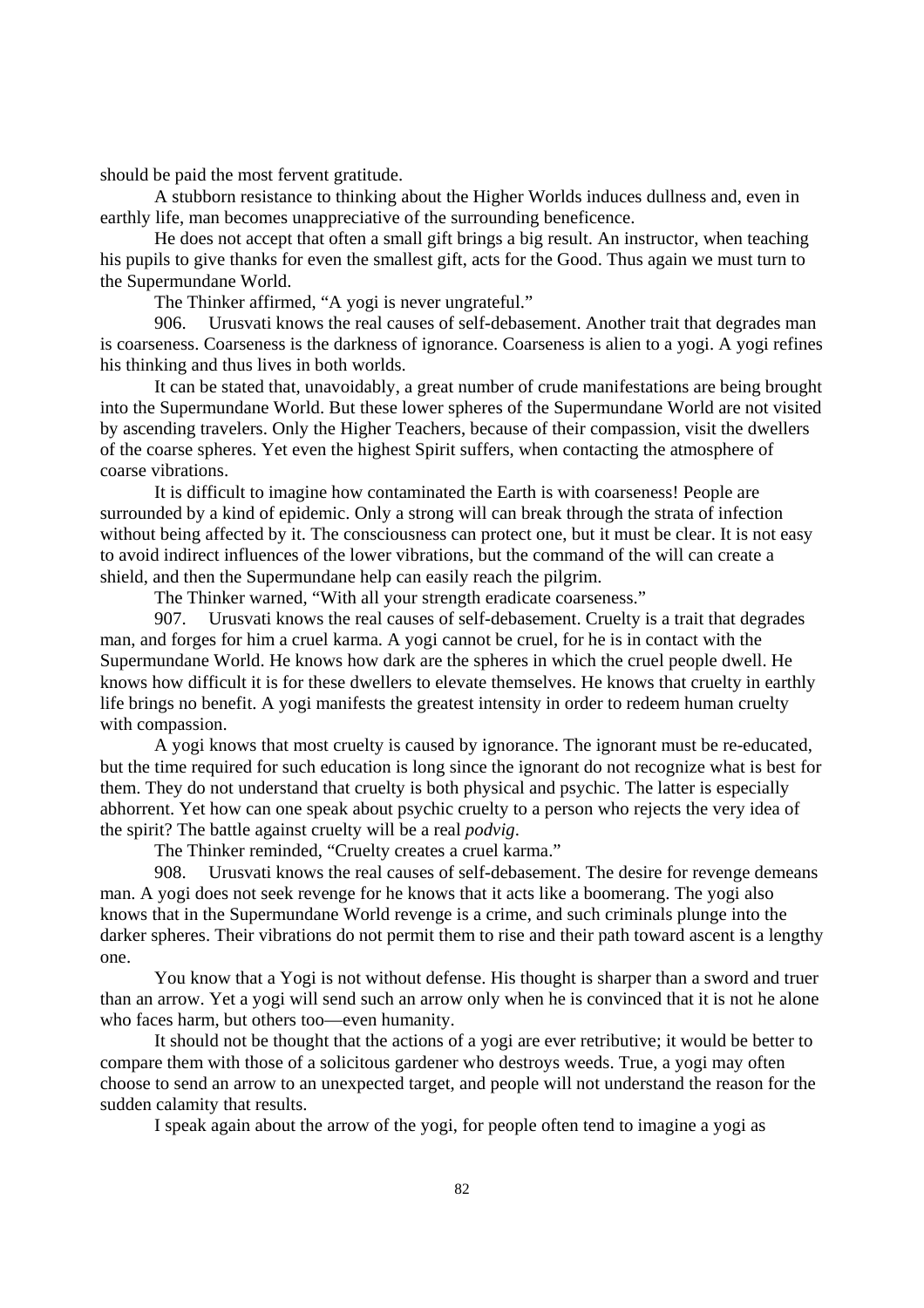somehow removed from life and uninvolved with the common good. Using examples from history, schoolteachers should teach that revenge is unacceptable.

The Thinker said, "Understand clearly how degrading revenge is."

909. Urusvati knows the real causes of self-debasement. Wavering of thought and feeling brings about extreme ugliness. Understand this word in its true sense. Ugliness comes from a loss of clarity and an immersion in chaotic refuse. Ignorant people may fear losing freedom of thought, not understanding that incoherent wavering is not freedom.

A yogi knows the limitlessness of thought, and is full of striving for the good of humanity, for the current of evolution. He has chosen a clear-cut path and it would be unfitting for him to degrade himself by wavering. He acknowledges the laws of the Supermundane World and wishes to choose a short path, for only in this state of tension will he make contact with beauty. He knows that beauty is the Guiding Star, and that it can be cognized only in an understanding of the Supermundane World. There, too, many waverers can be found, and their path is long and tortuous!

The Thinker remarked with kindness, "Do not waver, it will only make your head dizzy."

910. Urusvati knows real causes of self-debasement. Self-flattery and self-admiration are alien to the yogi. Like a winged messenger, a yogi strives into the future. Like a solicitous physician, a yogi foresees the onset of psychic illnesses and hurries to prevent them by his thoughts. Whence comes such indomitable striving into the future? Of course, from the realization of the Supermundane World.

A yogi knows that the duration of earthly life is but a small part of supermundane existence. A yogi has learned how close and simple is the transition into the Supermundane World; it is performed for the sake of the future and teaches man to comprehend Infinity.

People usually fear the concept of infinity. They prefer, in the lowest routines of their life, to prepare for themselves a gloomy existence in the subtle body. They reject the power of thought and so lose a powerful weapon. They strive to self-deception, forgetting that Truth is the best adornment for a thinker.

The Thinker told His disciples, "Do not worry if a thought dispatched by you did not reach its destination. Perhaps it was attracted to another place, where it will be of greater benefit. Good thoughts are needed everywhere."

911. Urusvati knows the real causes of self-debasement. Absolute power degrades man. Despotic power is a sign of extreme narrow-mindedness, and one who seeks such power is bringing about his downfall. A yogi avoids autocratic power and declares himself a servant of Good. He draws this awareness from his realization of the Supermundane World.

A yogi has great respect for Hierarchy. He knows that there are many Hierarchs above him. But ordinary man faces a difficult step in achieving an understanding of Hierarchy. People do not like what they perceive as subjugation. They consider themselves to have unlimited power, and in their egoism abandon all thoughts of Infinity. In refusing to learn to love the beauty of Infinity they cannot love Hierarchy, unaware that without that love the path of achievement can be easily lost. He who fears Hierarchy is also afraid of the Supermundane World–fear is a poor guide.

No imagined autocratic power can save one from fear. Truly, autocratic power is an eternal sickness of fear. But a yogi, as a Servant of Good, having come to know his Teacher, becomes stronger than any despotic tyrant.

The Thinker said, "Friends, before you are the wondrous steps of ascent."

912. Urusvati knows the real causes of self-debasement. A yogi does not succumb to self-deception. Beginners will ask, "Where is the boundary, where is the foundation, where is the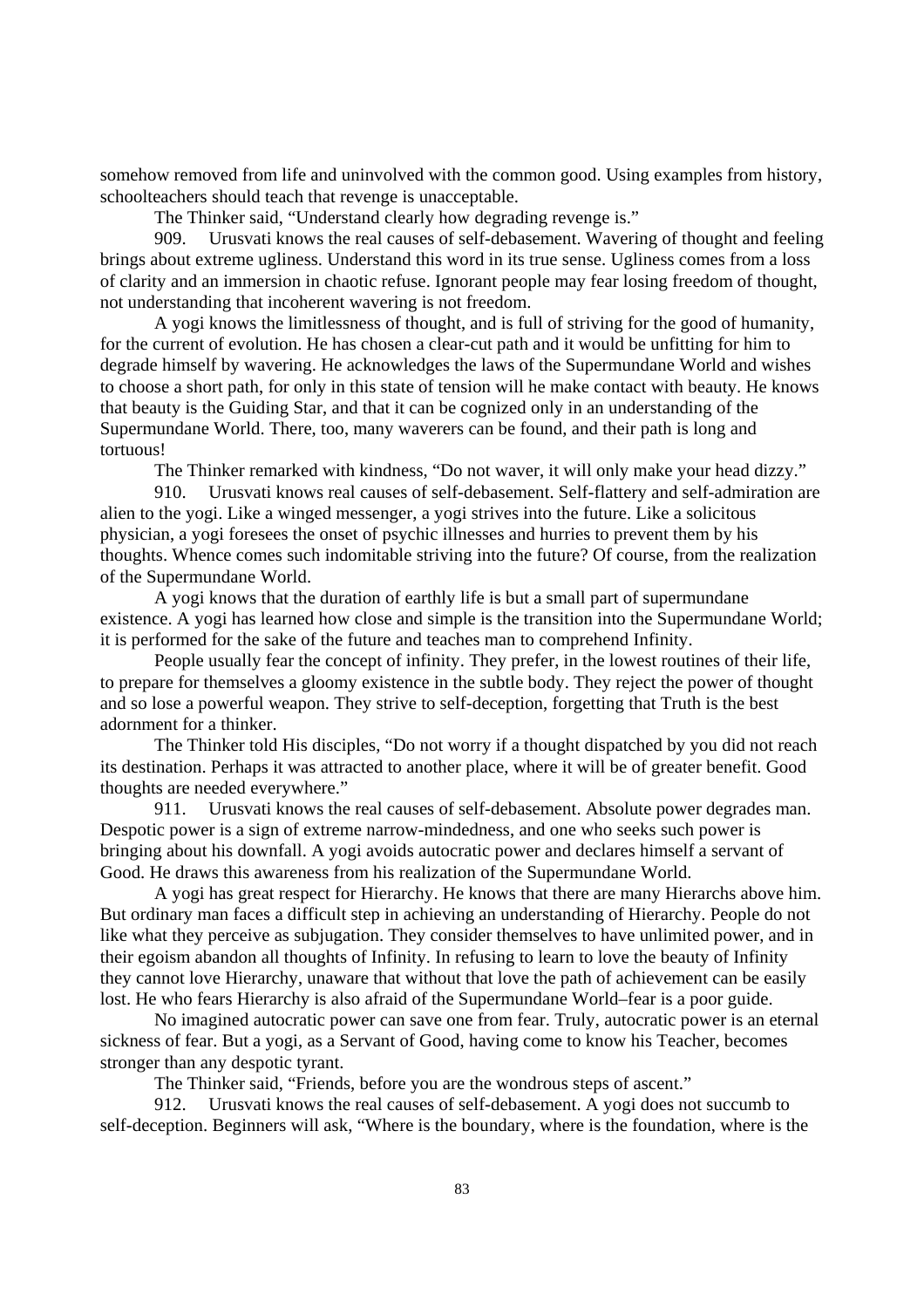correct decision? What helps a yogi to find true reality and not sink into mirages of the imagination?" You already know what science calls intuition. Some scientists devote much attention to intuition, and do not deny that man, when in a state of nervous stimulation, can come to a correct decision.

Now, let us imagine a yogi, who has intensified his nervous sensitivity and raised his consciousness to reach into the Supermundane World. He will not use conjectures of the mind, but will listen to the voice of his heart, an antenna that receives the waves of direct communication. The stronghold of the yogi is not in the brain, but in the heart.

Science is as yet unable to understand the true value of the heart. The ancient world often referred to the power of the heart, but the rational mind insisted that the brain was preeminent, and thus impeded the surest striving. Until recently the heart was thought of as almost magical, and the conventional scientists stood aloof from such beliefs, so as not to be seen as dreamers. A whole dictionary could be made out of proscribed, but valuable concepts. Let us wish that the scientists become more free.

The Thinker said, "What can be colder than an extinguished hearth? What can be deader than a silenced heart?"

913. Urusvati knows the real causes of self-debasement. Many degrading qualities darken humanity, each of these dark qualities gathers around itself many related ones, big and small. Linked together, they form a chain that can hinder even those of strong will.

The powerful growth of darkness makes more urgent the need to photograph human emanations. By doing this, it will soon be possible to observe remarkable phenomena. Sometimes it will be seen that a bad thought is weakened by an outside influence, and that a good thought can also be darkened by something external. Such manifestations confirm the influence of the Supermundane World.

The lesson of such influence can be affirmed not only by ethicists, but also by biologists. We insist upon scientific research. For many years We have repeated that science is approaching a true way of cognizing the inner powers of man, but in reality very little has been done in this direction. Even the Supermundane World remains for scientists a bugbear of superstition, and We therefore have to act like woodpeckers!

The Thinker advised His disciples to watch themselves, as a way of refining their receptivity.

914. Urusvati knows the High Path. Beginners will come and say, "Point out the way, we are ready." Tell them, "Let it be so, let us try. Know how to develop the power of observation. Know how to understand what you read. Know how to strive without restraint into the future."

The beginners will smile, and say, "Is that all? It is an easy start. We have had the power of observation since our early years, as our teachers attested. Our school recorded our ability to remember our lessons. And finally, who does not dream about the future?" Then the self-praising ones should be corrected. "Who can praise your powers of observation, when you fail to pay attention to the many events happening around you? Are you capable of truly grasping what you read? Can you understand the meaning beyond the letter? And you do not know at all how to strive into the future, for half your consciousness is stuck in the past. Thus, even the initial path is not easy. Besides, you are afraid even to think about the Supermundane World. What kind of future is there without striving to the Higher World?"

The Thinker said, "In ignorance even the difficult seems easy."

 915. Urusvati knows the High Path. Love is the key to its entrance. Love is the power of overcoming. Love is the healing spring, the inexhaustible. It is said: Lofty is the Yoga of Love.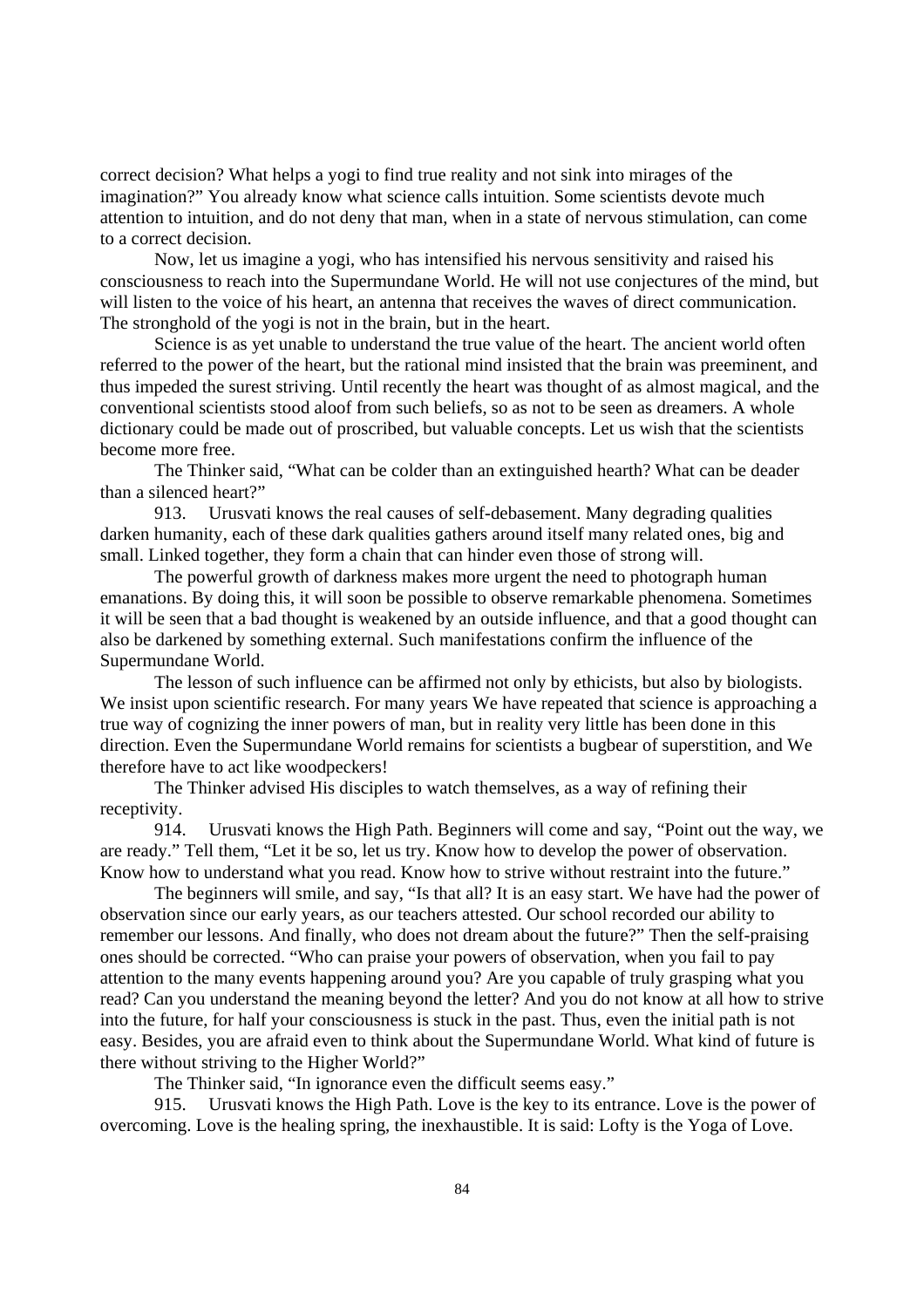Some people regard the path of Love as the easiest, but for others it is the most difficult. The heart in which malice and cruelty live cannot love.

 Many people are unaware that their storerooms are full of malice, and they cannot overcome their base feelings. They may pretend to heed what they hear about the victory of Love, but their essence is dark, and they will enter the Supermundane World without a torchlight.

 The highest vibration of Love cannot be taught if there is no seed of it in the heart. The fire of Love burns powerfully. It should lead to the High Path.

 The Thinker taught His disciples to distinguish betwen love and malice by looking into the eyes, "Long ago it was said that the eyes are open wounds. The testimony of such currents of the heart can be trusted."

 916. Urusvati affirms the High Path. One must not shout in the bazaar about the Highest. But it is everywhere beneficial to point out the guideposts. Somewhere scientifically; somewhere, like a fairy tale; somewhere, austerely, and somewhere beautifully. To each one in accordance with his consciousness, to each one in accordance with his understanding.

 A yogi is often reproached for speaking in different ways at different times about the same truth. But ignorant people cannot understand that a yogi speaks about different aspects of truth to different people. The tolerance of a yogi should be greatly appreciated when he sows the seeds of good without thinking about the harvest. Karma alone will determine the harvest. Yet nothing is lost in space. Seeds that do not sprout in earthly conditions will produce their shoots in the Supermundane World. Thus it is even more necessary to assimilate the reality of the Supermundane World.

 It is difficult to imagine the benefit of good for empty space, but when one knows about the peopling of Infinity, it is easy to perceive the need for good thoughts. A thought penetrates more quickly into immeasurable space than into the house of one's neighbor, and through the magnet of attraction will find its application—so long as one loves the High Path.

The Thinker said, "A solicitous physician will know how to prevent the onset of illness."

 917. Urusvati assimilated the High Rhythm. A yogi knows that to harmonize the centers while amidst raging chaos is not easy. A deep inner concentration is needed in order to grasp the higher vibrations. However, even well-wishers can be disruptive.

 Two extremes should be noted. On the one hand, there are those who unexpectedly begin to receive Supermundane Messages and, instead of paying attention to and studying them, they regard such manifestations as unimportant and dismiss them. On the other hand there are the credulous ones, who regard each psychic flash as an attainment and initiation.

 It is impossible to reconcile such extreme ways of thinking. Such people cannot be spoken to in the same language, or with the same words. One would have to tell them separately about their errors, fully prepared for them to take offense, and instead of good, harm would result. It is better to hint cautiously, and let life itself stop the errant ones. Each of them has at least a glimmer of understanding about the Supermundane World. In time their insights will grow stronger, and the day will come when there will be a possibility of true heart to heart discourse.

 The Thinker said, "Friend, of what use is self-perfectment if you cannot recognize the Common Good?"

 918. Urusvati knows active Silence, which is what We call the brief silence sent by a yogi prior to the beginning of his labor or speech. Those present would say that he is concentrating, but those who know realize that the yogi is sending a sign into the Supermundane World, asking for cooperation and guidance. Words are not needed for such a transport of the consciousness.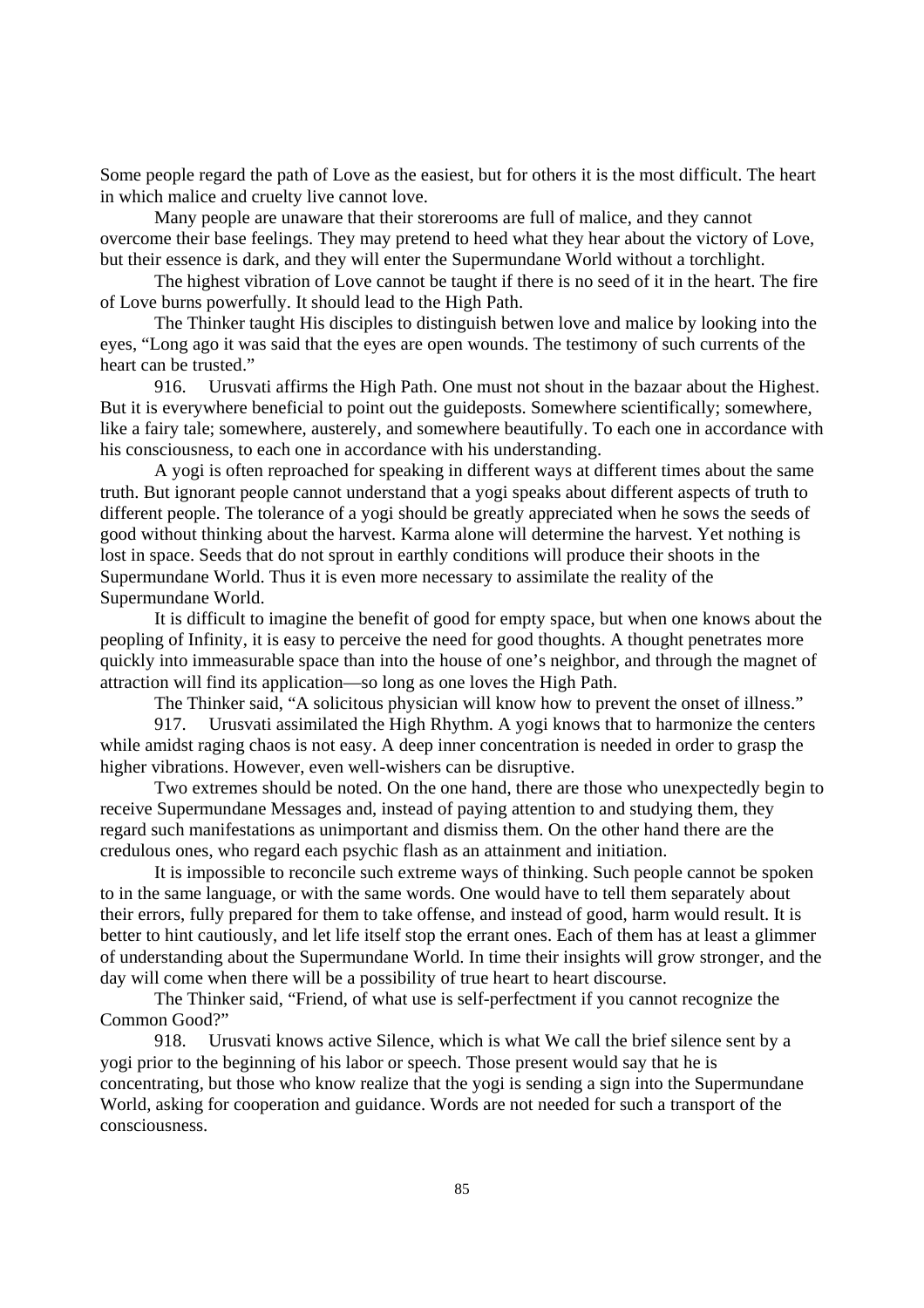The yogi knows how to send his energy both downward and upward. He does not always know whence the help will come, for his work can reach different realms. An experienced Guide will come if the work is directed to the Common Good. One can discern by the yogi's emanations how the influence of the High Scientists affects him. One may be sure that a moment of tense silence can immediately summon High Help. The silence then ends with a deep sigh.

The Thinker reminded, "In one sigh we are transported into space."

 919. Urusvati lives in a state of fiery Illumination. The nature of a yogi is fiery, kindled by constant concentration and elevation of thought. In their daily lives, people glimpse the higher energies, but do not notice them, and the opportunities are thus extinguished. No one has told them that their natural talisman of psychic energy must be ignited, otherwise it can remain unmanifest in its repository.

 Likewise, no one has told them that the lightning of the Supermundane World can reanimate them if the spark of their consciousness has forged a magnet. This kind of reciprocity has a decisive importance in the Universe. But no one has warned the one entering upon the path of Yoga that fiery influences can be quite unpleasant.

 The earthly and Supermundane fires have much in common, and the one who approaches a fiery *podvig* can understand what will compensate him for his passing pain. He knows that he enters into cooperation with the Higher Forces, and the realization of higher *podvig* raises him above chaos. Then can man be named a conqueror.

The Thinker smiled, "I burn, I burn, yet I am not consumed."

920. Urusvati has mastered the Yoga of thought, which is what We sometimes call Agni Yoga, in order to affirm that thought lies in its foundation. Thought is fiery. Thought is limitless. No one can define the boundaries of the dissemination of thought, which is speedier than light. Thus, it can be understood that thought will be the best link with the Supermundane Worlds. Man's thought should therefore be worthy of illumination by the fire of space.

 The greatest pity is when the traveler in the Supermundane World feels that he must be ashamed of his former thoughts. The record of thoughts is ineradicable; it flashes before the eyes of the newly arrived one.

 The Yoga of thought could be preferred to the Yoga demanding physical suffering. A brief *pranayama*, light diet, and striving of thought gain free entrance. One can accustom oneself to constant *pranayama*, just as to constant communion with the Supermundane World. Then, the earthly life will not be an obstacle to one's ascent.

The Thinker repeated, "Thought is lightning."

 921. Urusvati experienced the transformation of life. Life is dark without the transformation of the spirit. Gloomy is the stagnant life of those two-legged negators who do not realize the cosmic disruption they cause to evolution. When evolution is delayed, or damaged, then powerful energies must be expended again. The karma of negators cannot be stopped; and the cosmic harm inflicted by them must be repaid again. Why disfigure life, when it can be beautifully transformed?

 Everyone can create a link with the Supermundane World through the power of thought, and a transformation of the meaning of earthly existence will occur, from within. Why should one wait for an external impulse? One must generate in one's own consciousness an indomitable striving toward the Supermundane World. One must love such thoughts and find the moment to grasp this silver thread of higher knowledge. This knowledge can begin with just a small crumb, but every meager accumulation is already invincible. It can lead to a powerful transformation of one's entire life.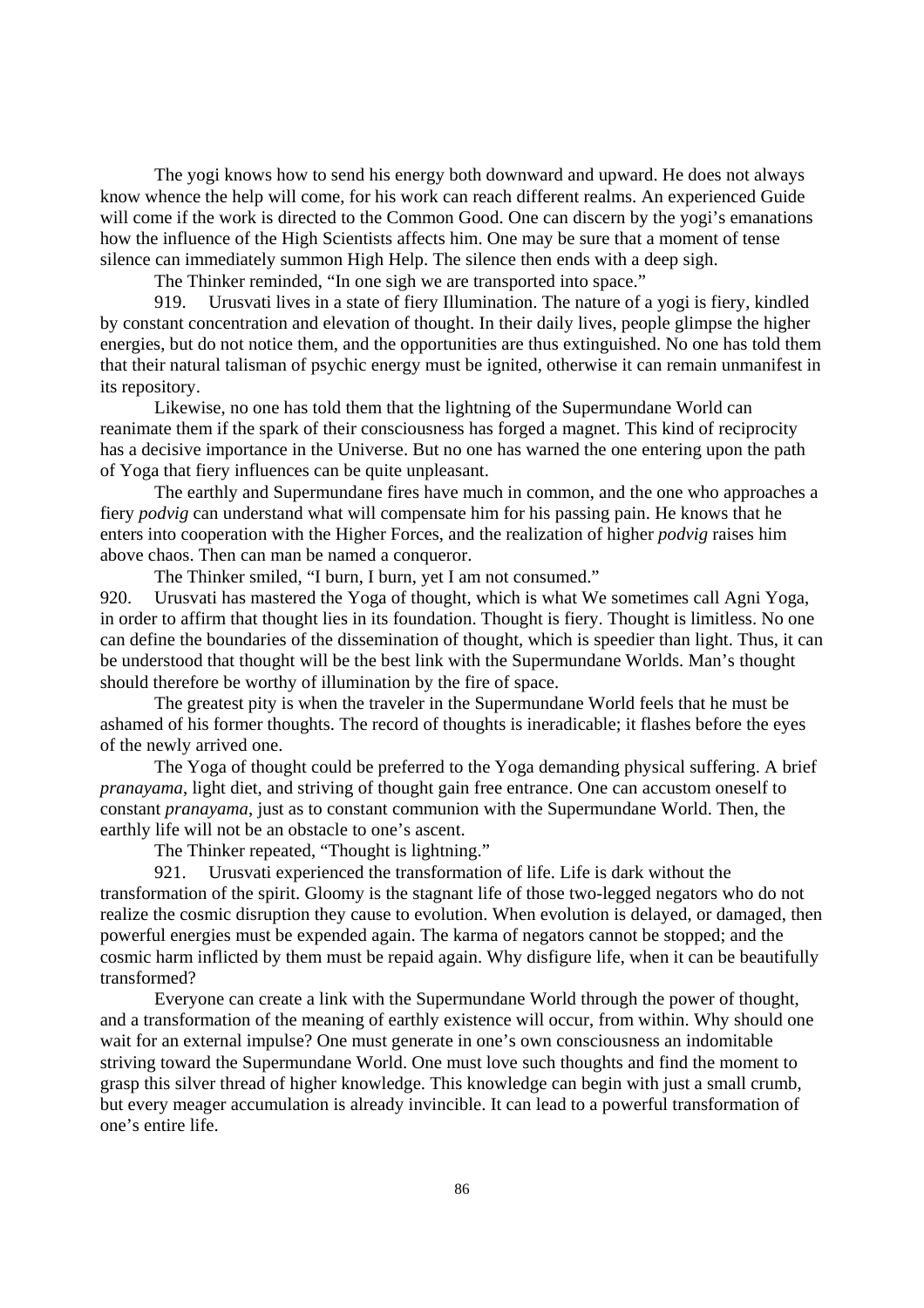"The transformed life is beautiful." So said the Thinker.

922. Urusvati overcomes currents from afar. We say "overcomes" in order to define the difficulty of this attainment. It is a mistake to think that with the elevation of one's thought, currents and vibrations will be assimilated more easily. With the heightening of thought, one faces powerful new tasks. That is why the ladder of achievement in Infinity is not easy.

 Regrettably, science advances too slowly, and the most significant realms remain unexplored. Astrochemistry is still seen as fantasy, and it is only relatively recently that the attention of observers has been directed to sun spots. The boldest of scientists have even begun admitting the influence of these explosions upon the psychic life of humanity.

 Such explosions are obvious manifestations, but myriad less-evident radiations from the far-off worlds constantly act upon man. People often feel unwell or become ill, with no apparent reason. Earthly physicians blame such episodes on the usual physical ailments, without considering the possibility of supermundane causes. They do not study vibrations. They have not heard about prismatic vision. They are not informed about the power of psychic energy.

 The most mistaken doctors are the psychiatrists, whose work involves a realm that is still largely a mystery to them. The harm that can be inflicted by such doctors is incalculable. We can all see right now that psychic illnesses are on the increase. The actual conditions that surrounds Earth should be studied, including the so-called brown gas, which prevents the approach of better vibrations. Truly, such obstacles must be overcome.

The Thinker said, "In surmounting, there is joy."

 923. Urusvati has felt the Fire of Space. Glimpses of the fiery elements were already noted in remote antiquity; in all mythologies there is found a deity of Fire, usually of dual nature destroying and healing.

 Even now people argue about the nature of Fire. They do not understand how it is that this powerful element can sometimes be so beneficent. They have no knowledge of the Universal Magnet which can be found in all that exists.

 If man's psychic energy is refined and strong, it will find cooperation with the Fire of Space. From such reciprocity will come good, not harm. Moreover, if people knew about the Supermundane World, they would see for themselves that everything is based upon fiery energy.

 Urusvati can confirm how often Fire is manifested in life, without causing pain. But to experience this one should approach naturally, and accept the entire scope of manifestations, the smallest and the greatest. They will occur unexpectedly, but will flash up in accordance with the laws of the Supermundane World.

The Thinker said, "Inspiration is in Fire."

 924. Urusvati knows the sound of Silence. Great manifestations take place in silence. At the same time, it has been said that Silence can be louder than thunder. One should know the difference between the living silence, full of supermundane harmonies, and the dead silence, when the currents of the Higher Worlds are cut off.

 It should be understood that blood pulsations and brain waves have nothing in common with Supermundane soundings. People do not understand that the noise in their ears is not a sign of some kind of achievement. People either deny all such manifestations, or regard them as signs of a lofty achievement. But the soundings of Silence, like powerful chords, ring out, filling all of existence; joy abides in these harmonies.

 One should learn to discern the fundamental chords. At times they fill space like a resounding string; at times like many-voiced choirs; at times they resemble a majestic symphony, but sometimes one can hear the song of one Voice. Thus can be heard the Music of the Spheres.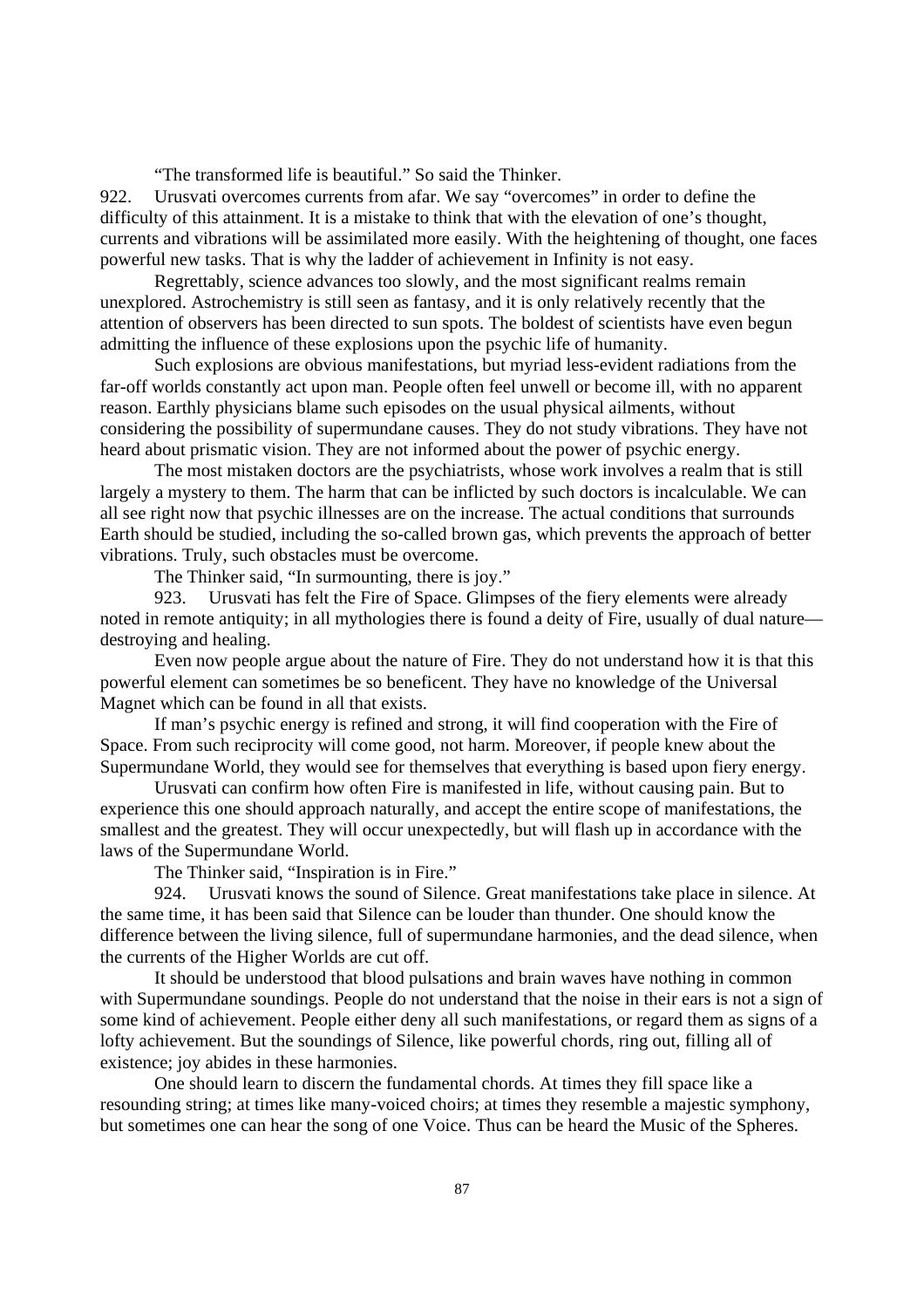Space resounds with a special rhythm at every moment.

 The Thinker sometimes, during a discourse, would become silent as if listening, and say, "How beautiful is the sound of the Supermundane World!"

 925. Urusvati values the "multihued diamond." This is what we call true knowledge, to which there can be many approaches. A superficial reader will think that We often repeat the very same things, but reveals his inattentiveness by not taking the trouble to compare indications given at different times about the same subject.

 One can see that there are no repetitions, but simply different facets to the one Diamond. An experienced observer will see that the different reminders correspond to varying cosmic and psychic conditions. The Teacher knows how cautiously He should touch the consciousness of the disciple. The very same truth, repeated in varied forms, can be more easily remembered, and thus a new path toward achievement can be opened.

 Do not hesitate to find the most easily understood words; keep in mind the unsteady consciousnesses of the listeners. Often a complex concept is easily assimilated, whereas the simplest one seems unclear. Then, choose another time, and knock at a different door. It is easy to understand that the entrance through the heart appears to be the simplest, but only one who himself has a resounding heart can find this entrance.

 The Thinker directed the attention of the disciples to the Supermundane World. He asserted that one's subtle body will find the most beautiful refracted colors of the Diamond.

 926. Urusvati can reconcile adamantine loyalty with flexibility of thinking. "Always at the ready," says flexibility. "I will not betray," asserts loyalty. To many people, such concepts as flexibility and loyalty seem to be incompatible. Fanatics of loyalty consider flexibility of thinking to be treasonous, and those devoted to flexibility believe that an immovable idol can never lead into the future.

 But the Yogi understands the value of both flexibility and the Adamant of loyalty. The Yogi's equilibrium helps him to look forward, clearly and vigilantly. He is sufficiently acquainted with the Supermundane World and knows how necessary flexibility of thinking is in that realm. Yet, the Adamant of loyalty preserves for him his destined place. The elevated nature of a Yogi cannot manifest without the reconciling of such opposites.

 People often fear precisely those concepts that are the most important for them to grasp. So many harmful misunderstandings destroy achievements! People will have to understand the idea of Great Unity! But they continue their ignorant disunity, even in the Supermundane World. The Teachers are greatly concerned when They see so much discord and the impossibility of bringing unreasonable people to their senses. True, it is possible to influence them through suggestion, because the will of ordinary people is not very strong, but this kind of influence would be an intrusion. Only voluntary realization of Truth is permissible.

The Thinker said, "Guard the Adamant of loyalty in all ways."

 927. Urusvati strives toward the Science of Life. People will think that biology is meant, but, I regret to say, modern biology cannot be called the Science of Life. It is impossible to imagine the study of life without the psychic, spiritual life, and without the Supermundane World, with all its influences upon earthly life. This is why modern biology can be called only a chapter in the Book of Life.

 Few people ponder upon the connections between the sciences. However, it is impossible to study astronomy without studying chemistry and astrochemistry, or physics and astrophysics. We have pointed out that the grandeur of the Supermundane World must not be cheapened, but there are few who pay attention to Our warnings, and people continue to demand new things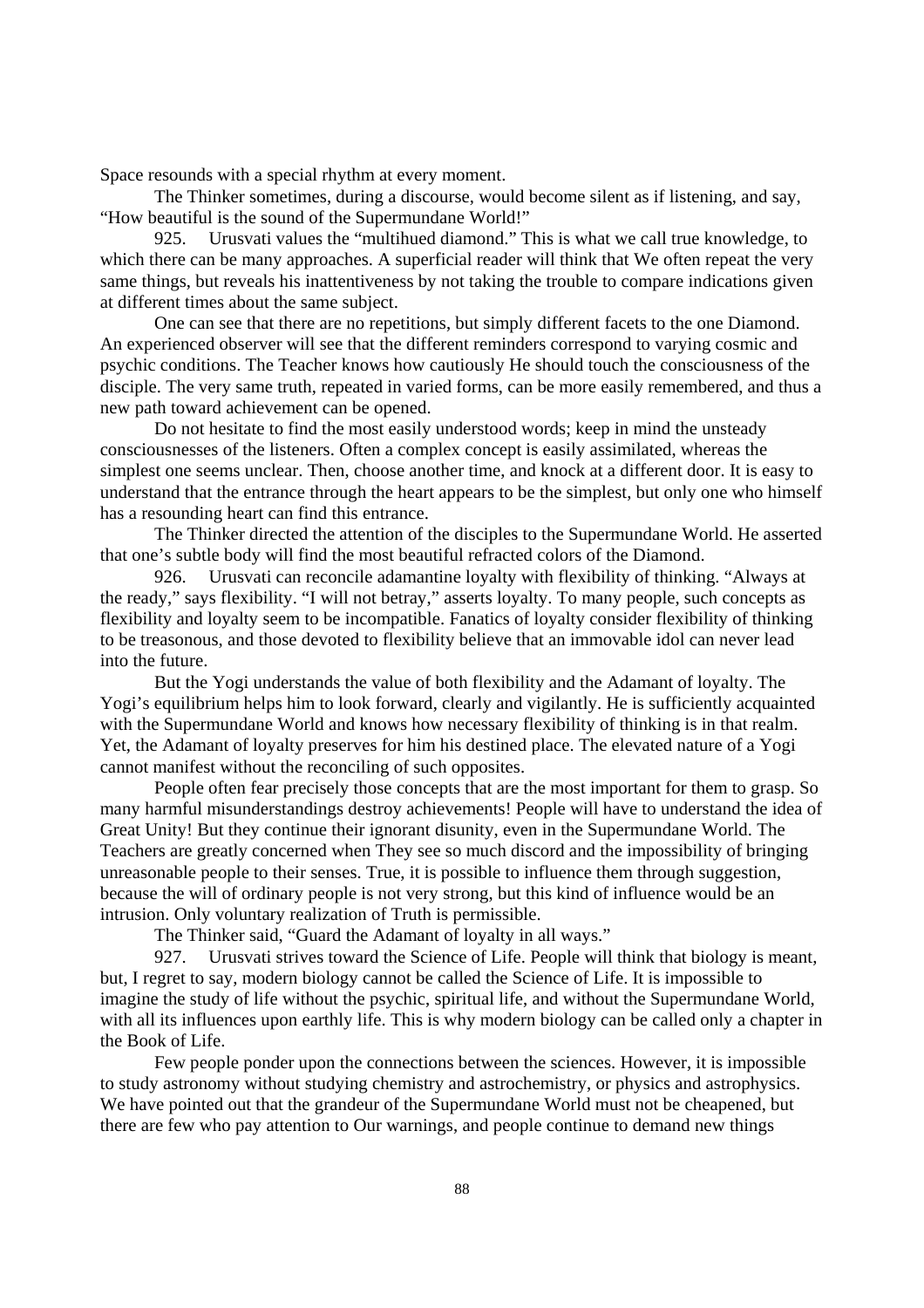without having fully assimilated the elementary fundamentals of life.

 We have spoken often about such lightmindedness, but only a few question their understanding of what was already indicated long ago, or ask themselves whether they have learned to pay attention to the manifestations surrounding them. Just as before, the sky is simply a blue void for them. Just as before, they are deaf and blind, and revelations about the Supermundane World are perceived as frightening phantoms. Man is still unable to trust what his own heart tells him. Physicians cannot be of help to such a person, for they themselves are ignorant of biology in its true, full scope.

The Thinker pointed to the fathomless sky, and taught his disciples to love Infinity.

 928. Urusvati opened the gates of Yoga; from early childhood, visions and dreams were impressed upon her mind. Usually children do not pay attention to such manifestations or they begin to be afraid of them, thus breaking the link with the Supermundane World. But the yogic nature collects into the consciousness all received psychic messages.

 Often, due to ignorance, people near the child deride and burden the path of natural Yoga. We know the many tests endured by sensitive organisms. Perhaps this struggle is particularly valuable, for one's weapon is sharpened by battle, and is less prone to rust.

 People complain at the absence of connection with the Supermundane World, yet often fail to recognize significant phenomena. It is precisely in the earthly life that the supermundane signs burn vividly, and will surely attract the attention of those who can see. Yet man would rather rub his eyes in disbelief than accept having seen something unusual. People are better at driving away than at attracting. We particularly recommend the Fiery Yoga, for it provides a way of natural development. One should learn to accept the fundamental fiery nature of all that exists. Only by learning to love the primary energy can one attract its cooperation.

The Thinker taught the love of Yoga. "It will enrich the earthly pilgrimage."

 929. Urusvati is outliving her inherited burden. Humanity should study the foundations of heredity. But this will be possible only when science is liberated from superstition and limitation.

 Many accumulations have piled up on man. Heredity of one's personal incarnations, heredity of the clan, heredity of one's people, supermundane heredity, and also the many influences of accidental encounters, which imprint themselves on the psychic nature and change it.

 Indeed, scientists of limited mind can observe heredity only within the context of the family; in other words, within the most narrow limitations. They occasionally do observe those inherited traits that may appear even after several generations. But they cannot make the more sensitive observations, because they do not believe in reincarnation or in the Supermundane World.

 It is impossible to properly observe man within these narrow, ignorant limitations, but one may hope that science will free itself and will achieve true insights.

 Every Yogi understands that he succeeds in throwing off inherited burdens only by elevating his yogic nature. The Yogi knows that contemporary science will mock his achievements, but it is real life that helps the Yogi in his ascent. A Yogi is more of a realist than the foolish negators.

The Thinker reminded, "Liberate science, hasten to remove its fetters."

 930. Urusvati does not fear danger. A Yogi knows that people live in constant danger. Since the danger is ever-present, there is no point in fearing it.

 People complain about their vulnerability. They have no idea that the Supermundane World is in contact with them. They say, "A dog has an instinct and presentiments, but people have lost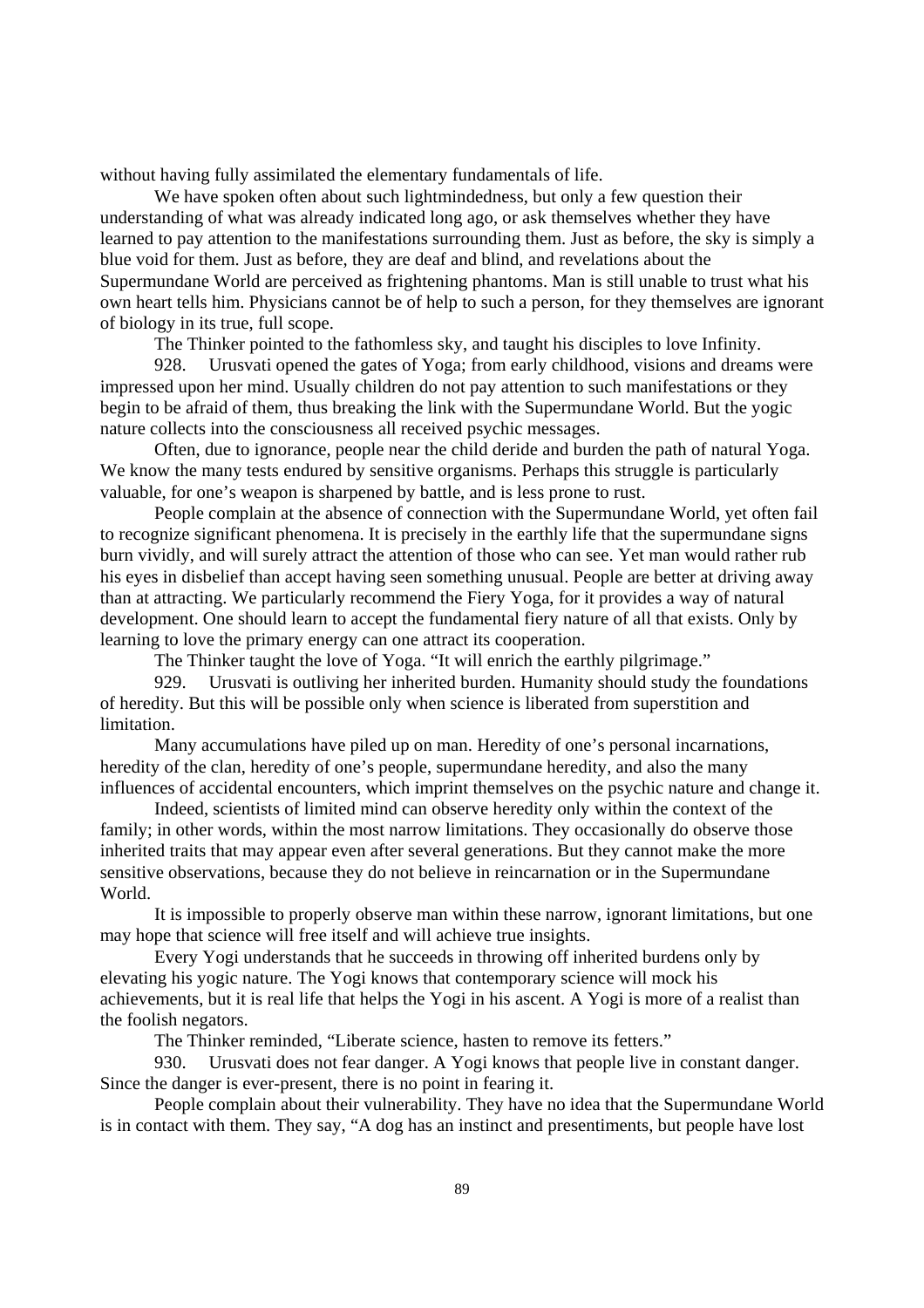these abilities forever." But these complaints are not true. People sense beforehand and foresee a great deal more than they think. Unfortunately their attention is distracted by everyday needs, and the opportunities for observations of subtle phenomena are lost.

 When people act correctly because of some unheard command, they think that their own mind made the best decision. They regard their presentiments in the same naive way, and would rather relate them to an upset stomach than to the Supermundane World. It would take a great power to persuade such blind ones to see and understand their surroundings. But why await miracles when all of life is filled with subtle manifestations!

The Thinker smiled, and said, "Is it possible that you would fear each messenger?"

 931. Urusvati knows how to guard what has been entrusted to her. Such safeguarding elicits two extreme opinions—that the sacred can be entrusted only to specially tested people, or that the Supermundane Law, the Law of Nature, will find its own best way of dissemination. As usual, extremes are imperfect, and the truth lies in the middle.

 Truly, one cannot leave the treasure of a most Sacred Teaching to only a small group of people. But it is also wrong to strew it on the road, where it can be appropriated by hostile entities. This means that one should bestow in accordance with the consciousness of the recipient. But how does one weigh the consciousness of another in order to detect a friend and co-worker? In each case, the proper way to safeguard the entrusted is by listening to the promptings of the heart about what should be given out. This ability is refined through long experience; it is especially valuable when it can be applied in life, and it cannot be exercised without cognition of the Supermundane World. People should think more often about the beautiful application of the Supermundane Laws.

"Thinking of the Beautiful, we attract to ourselves beautiful worlds." So said the Thinker.

 932. Urusvati drew the Supermundane World to herself long ago. Through what kind of attraction is such a coming together attained? No pleas or commands can help, no tears or praise can help, if the heart is closed. An ancient psalm proclaims wisely, "My heart is open." He who said it recognized the fundamental magnet.

 An open heart is a victory over earthly limitations. Some will say it is too late for us to transform our hearts. They prove their ignorance with such a notion. They do not understand that the word "late" must be banished from their dictionary. Life is limitless and uninterrupted, and it is never too late for any achievement.

 Most people cannot imagine that learning is continued when one is in the Supermundane World. The most ignorant people try to avoid Moral Teachings, even here. One can pity the idlers, but they cannot be justified. They must understand how they pollute their own consciousnesses. Only the basest savage refuses to think about the future.

The Thinker said, "Hasten to open your hearts."

 933. Urusvati has observed the massing of populations. In earthly history there have always been periods of great population congestion. No one gathers the multitudes, no one leads them, they converge by themselves, and such a mob can cause great calamities. We call such a manifestation swarming.

 This can be observed among people and animals. The same thing happens in the Subtle World, where crowds wander aimlessly and disturb the harmony. It is difficult to trace the cause of such wanderings, but it can be found in the varying combinations of planetary currents and radiations. Earthly scientists could observe these psycho-planetary manifestations, but few pay attention to psychic occurrences.

 Some observers have believed that the planets may be ill and their emanations poisonous. Of course, science calls such observers mad, and almost included Flammarion among them. But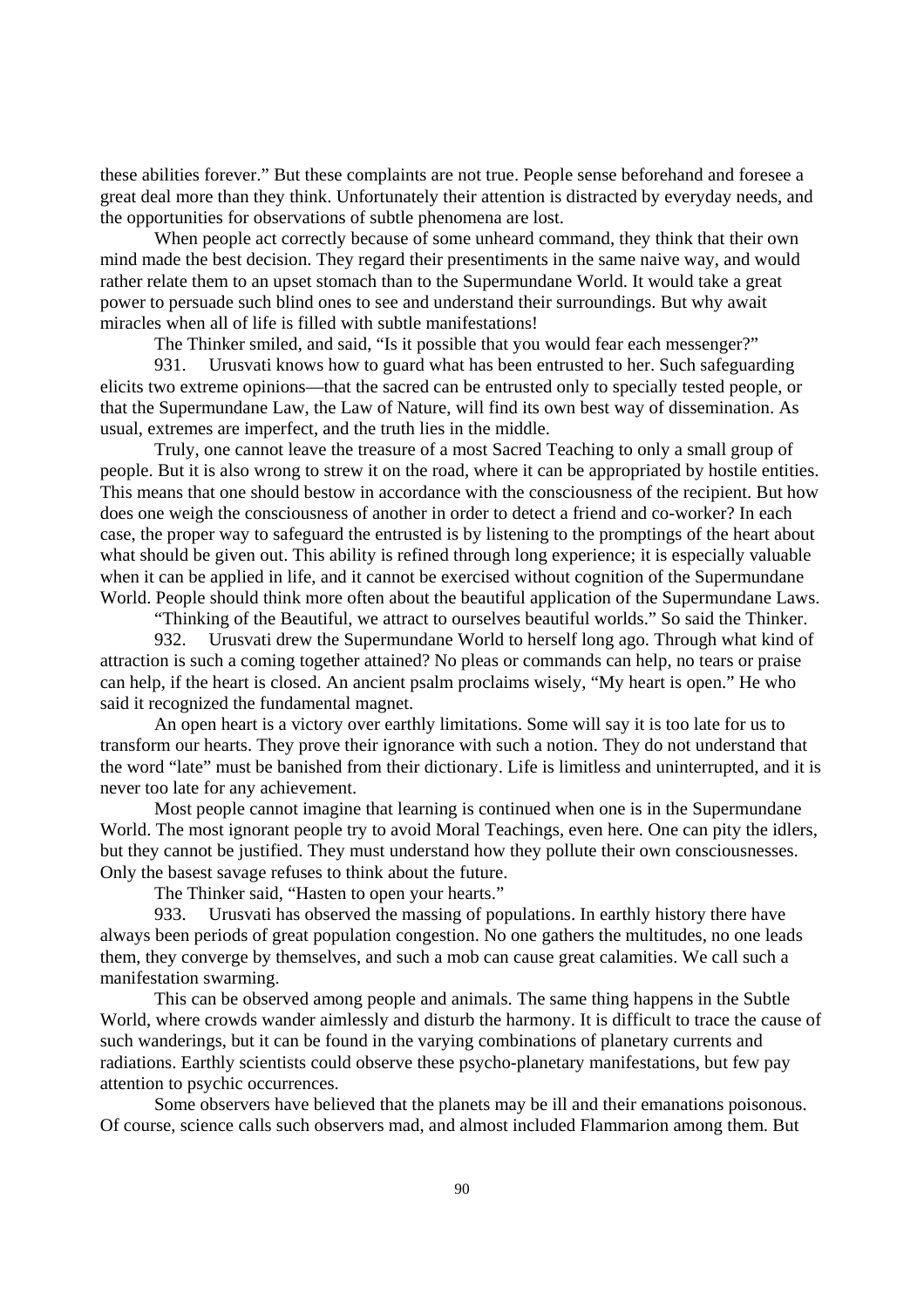there is observable proof of links between the worlds and the life of humanity. And yet, most scientists do not recognize the filling and overcrowding of space.

 Observations of sunspots should be regarded as a primitive approach. A universe of innumerable luminaries provides innumerable observations. And the combinations of astrochemical currents can explain the ebb and flow of the Ocean of Life.

 The Thinker asked people above all to think freely, and said, "Freedom of thought is the path of progress."

 934. Urusvati acknowledged the cosmic nature of man. People often talk about Macrocosm and microcosm, and at the same time, do not see their main foundations. They do not admit the existence of the primary energy, the Supermundane World and the spiritual basis of everything. What kind of Macrocosm could it be without basic foundations? It would be a poor ruin and the microcosm would be a pitifully deformed creature.

 Some insightful scientists sense that even in their most brilliant discoveries something is lacking. They understand inwardly that the laws discovered by them are only partial and can be extended to new boundaries. But, since from their early childhood no one ever spoke to them about the law of the spirit, they do not find within themselves the courage to seek unlimited knowledge. Examples can be cited of serious researchers who concealed their broad observations. They were afraid to go beyond the boundaries of their limited science. In secret they read the works of great thinkers but would never admit to their own new paths.

 However, if we imagine that all of humanity is transformed from deniers into unrestrained observers, what scientific progress would take place! It can be understood that the legend about "The City of Light" would then become reality.

The Thinker said, "There will come a new scientist, bold and unlimited."

 935. Urusvati understood that people can be transformed through better vibrations. It may be asked, "Which people and which vibrations?" This must be explained or there will be misinterpretations. You know well that no one can be forcibly transformed. People must voluntarily desire their transformation, or at least reveal a readiness to receive those vibrations.

 Also, the quality of vibrations should be understood. Until now, vibrations were judged rather primitively. Thus, the color blue was believed to be calming, and red irritating, but there are many shades of blue and also many shades of red. Among the reds, there is the ruby-red, very healing and full of higher vibrations. Among the blues, there can be "dead" tints that carry lowspirited vibrations. It is often said that green is good, and yellow is coarse. Such descriptions are primitive. There can be found greens with irritating vibrations, and yellows full of tranquility.

 Also one should remember about sound, which can affect each person individually. Of course, in the future science will discover many ways of testing for the best results. Then, people familiar with the Supermundane World will recall the great diversity of emanations, which, while diverse, are grouped harmoniously according to their vibrations.

 When the observations of scientists have become sufficiently refined, the same harmony could be developed on Earth. But in order for scientists to be able to investigate those vibrations, a special love must be revealed for the subject.

 The Thinker sometimes asserted, "Love at least something, so as not to be left without the light of Love!"

 936. Urusvati forefeels and foresees. These two words exist in all human languages, but only few people understand their meaning. On the one side there are the superstitious, and the interpreters of dreams, and on the other, the negators, who, like the superstitious, obstruct intelligent understanding. Only a small number of keen-sighted ones are prepared to study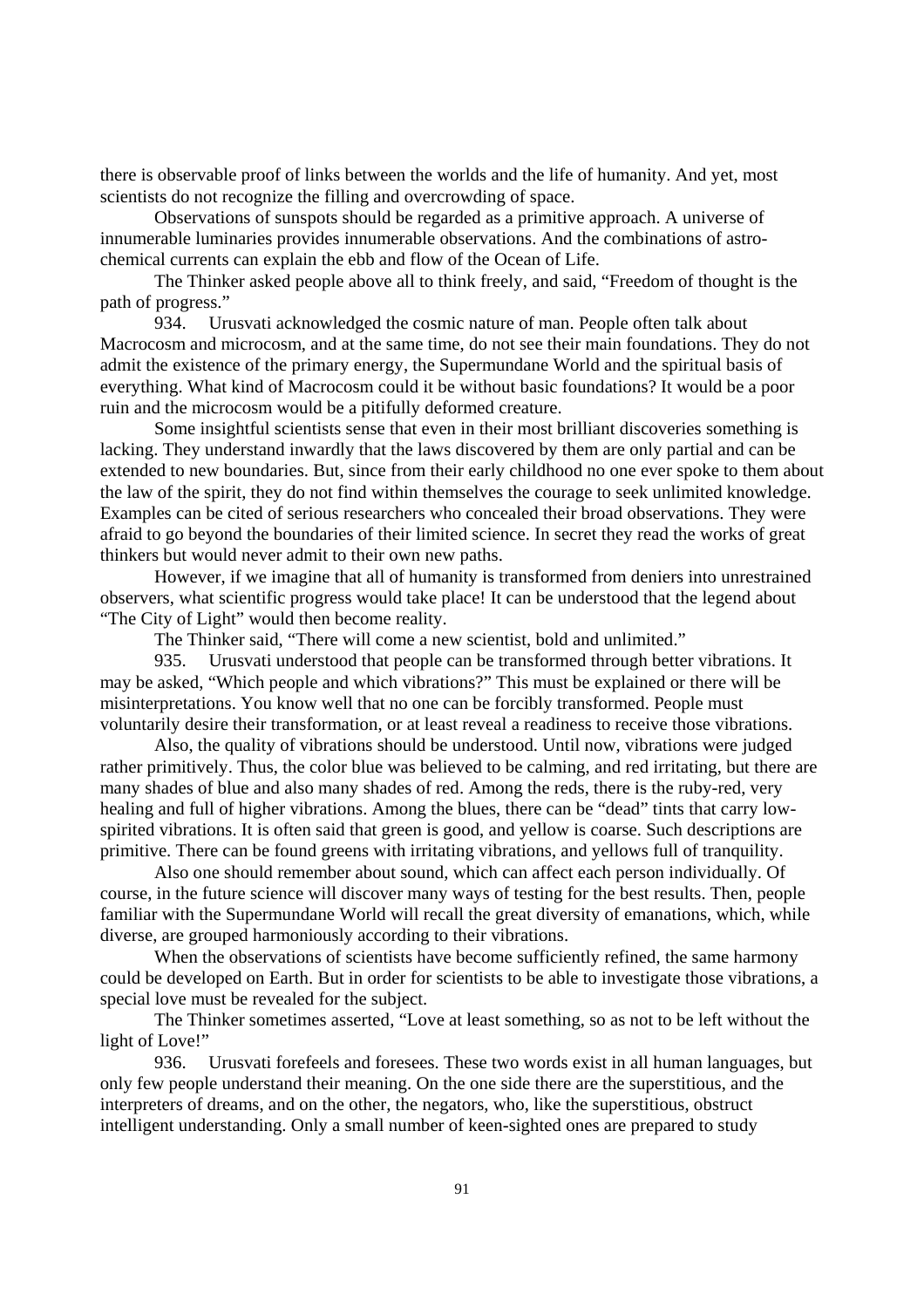mankind's abilities. Some people reach such a level of absurdity that they even envy the sensitivity of animals. They do not understand that man possesses a higher intuition, but usually does not accept it. And when the consciousness glimpses something that later occurs, this straightknowledge is seen as accidental.

 Indeed, since books about psychology do not mention psychic energy and the life of the Supermundane World, people have difficulty finding the sources of knowledge. You will say that the Supermundane Guides at times can help to find useful books; Urusvati can confirm it. But for such cooperation the heart must be opened and supermundane vibrations assimilated. But this condition is rarely found.

The Thinker said, "Love the science of forefeeling and foreseeing."

 937. Urusvati reveres Karma Yoga. All yogas are related to each other; Agni Yoga and Karma Yoga can be regarded as sisters. Agni Yoga leads luminously into the Highest Realm. Karma Yoga ignites the sacred fire of labor.

 People rarely revere the life of labor that molds a better karma. People do not think about the quality of their labor. They are unable to acknowledge the joy of creativeness. To them it may seem like chains. They are unable to love daily labor and are unaware of the spiritual ascent that comes from it. No one ever informed them that great wings are created in great labor.

 But how can man be expected to understand Karma if he is not aware of the Supermundane World and therefore has never pondered on it? Why would he want to achieve, if he does not know the goal? Agni Yoga will be for him an empty dream he will never have. He will fear Fire and will not understand its beauty. Without beauty he cannot learn to love the Fiery World.

 How will you be able to explain to such a man the great labor that will teach him to perceive fiery vibrations? He should at least once in a while sense the inspiring quality of labor, and will thus plant in his heart a beautiful seed of Agni.

The Thinker lamented the inadequate quality of labor.

 938. Urusvati thinks correctly about the combining of the elements. Usually, in human thinking, all that exists is divided into harmful and good, but people forget that out of poisonous combinations healing substances can be derived, and by blending beneficial ones harmful combinations can be obtained.

 The same happens with people. One can see how a poisonous nature can produce positive combinations, whereas good people can, as a group, be transformed into a most harmful community. The effects of these combinations are clearly seen in the Supermundane World. Inexperienced observers are astonished when they see that those who were enemies on earth can approach one another quite peacefully, and even join together in their quest for perfection. The reason is simple: on Earth they could not understand each other because of surrounding vibrations, but the Subtle World changed the vibrations, and sworn enemies come together. In the same way, faceted stones, when shaken together in a bowl, find the most compact arrangement of contact.

 Hints of such transformations can be found in different Teachings; in essence nothing new takes place, but the individual becomes changed because of the combination of the elements. Everything that was dormant in him is stirred up by the least touch of the highest energies.

The Thinker consoled the complaining ones, "We will even transform harm into good."

 939. Urusvati knows the difference between the truly striving ones and the cunning pretenders. Often demands for something new are heard. At first one can rejoice, but later it turns out that these strong demands come from people who do not know the fundamentals.

 They do not wish to strive to knowledge, and think that they can wilfully leap over the fundamentals and gain something new. They do not understand that the nature of learning is a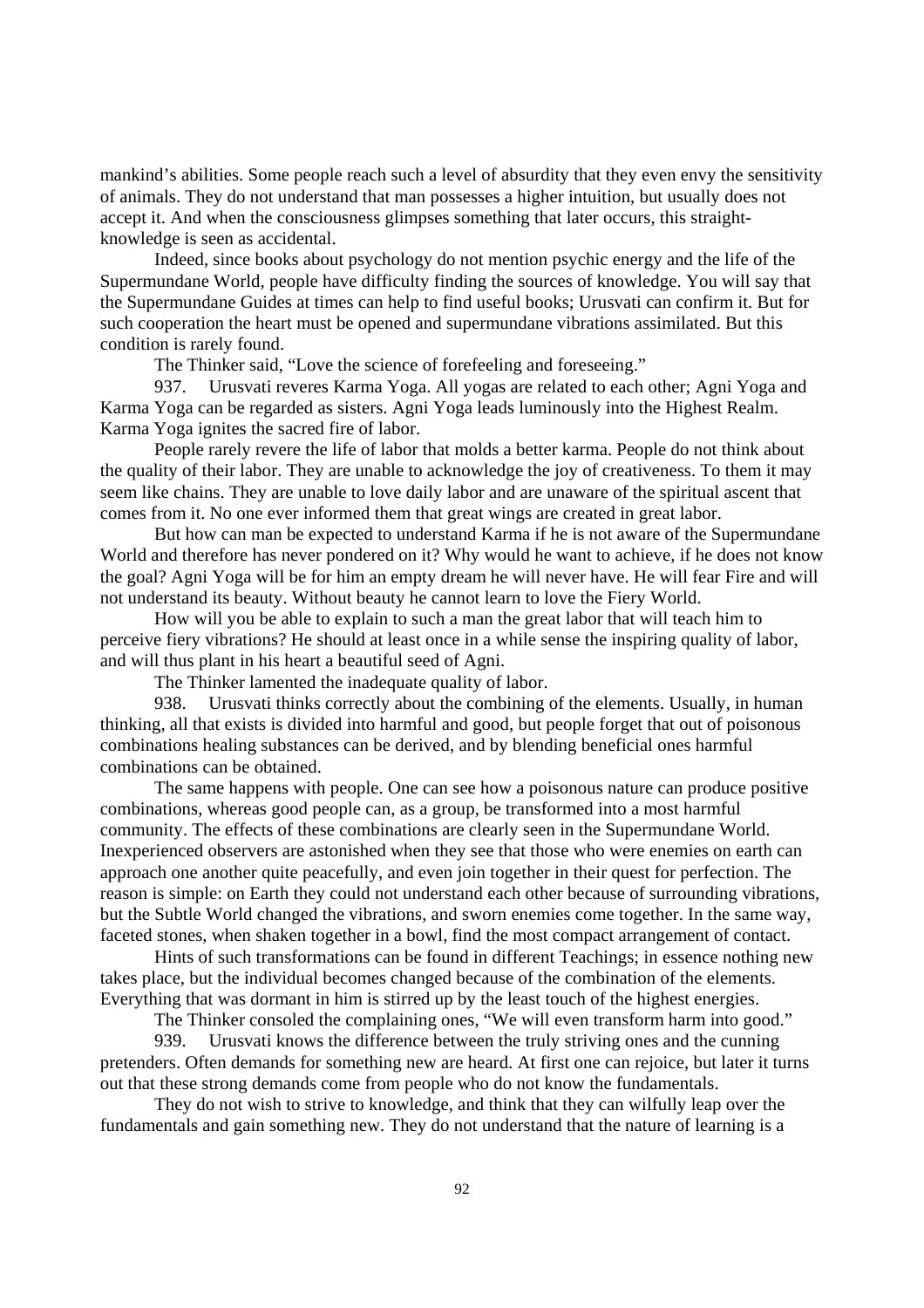gradual progression. Do not think that such ignorance is only found in earthly life; exactly the same can happen in the Supermundane World. Some of its inhabitants believe that they can jump over several steps and master something extraordinarily novel. They do not even stop to consider where such a leap will take them!

 The consequences could be quite deplorable. Nothing useful would take place; on the contrary, a delay would occur that is harmful from the point of view of Karma. It is sad to see to what extent these people avoid studying the Fundamentals. Even if they had leafed through the Writings sometime in the past, they failed to grasp the meaning of the Teaching.

 Many petty, cunning people can present themselves as initiates in order to learn about new things as yet unknown to others, but they do not know how to love to study!

 The Thinker often warned, "What is the use of the new to you, until you have learned the fundamentals? The leaves are at their greenest only when the roots are strong."

 940. Urusvati values clarity of thought. Yes, yes, a pure, clear, and commanding thought can be called spatial thought. An arrow must not be blunt; an arrow must not be too long. Likewise a command of thought must be sharp and brief.

 Quality of thinking is needed, both for Earth and also for the Supermundane World, where communication is by thought, and an ability to think clearly is especially needed. Imagine a dweller who is used to thinking in tangled and lengthy ways. He will experience great difficulty in communicating with those around him. Also, he would not know how to receive the lightning bolt of a brief message. Worse, he would have to now learn what he could not learn in his earthly life.

 It is pitiful to look at such inarticulate ones, for they become tangled in a labyrinth of dark, weak thoughts. Their emanations are weak and will not light up their path. One may say that they present a useless burden to the Subtle World, instead of being luminous co-workers. They will regret that during the days of their earthly existence they did not find the time for the work of mental progress.

The Thinker said, "A great many treasures can be packed into one's luggage."

 941. Urusvati loves the sounds of the Supermundane World. The supermundane harmonies are healing and inspiring, but they are often interrupted by the noise of battles, wailing, and the roaring of mad crowds. Much energy is required to transform these earthly moanings into harmonious sounds.

 One would think that people would know to what extent earthly sounds fill space and overwhelm it, and would therefore be more considerate about the quality of their sendings.

 It is time for scientists to investigate the nature of the atmosphere. If one's psychic energy can create the strongest poisons, then one's emanations will be poisonous. We have spoken many times about the sickness of the planet; it should also be mentioned that the encircling space will also be contaminated. Rather than hope that *Prana* will transform the poisonous spatial atmosphere into a healthy one, would it not be better for man to abstain from poisoning everything around him?

 Man, as a microcosm, bears a great responsibility, and it is time for him to realize that the filling of space with harmful poisons is not in line with evolution. It should not be thought that someone, somewhere, will set right the madness of people, who themselves, in their everyday life, should do good and useful things. Even amidst the poorest of existences, general human advances can be made.

The Thinker warned, "Do not pollute the atmosphere."

 942. Urusvati does not tolerate lies. Only the smallest part of humanity struggles against the lie. Some fight against it for moral reasons, whereas others already understand the cosmic harm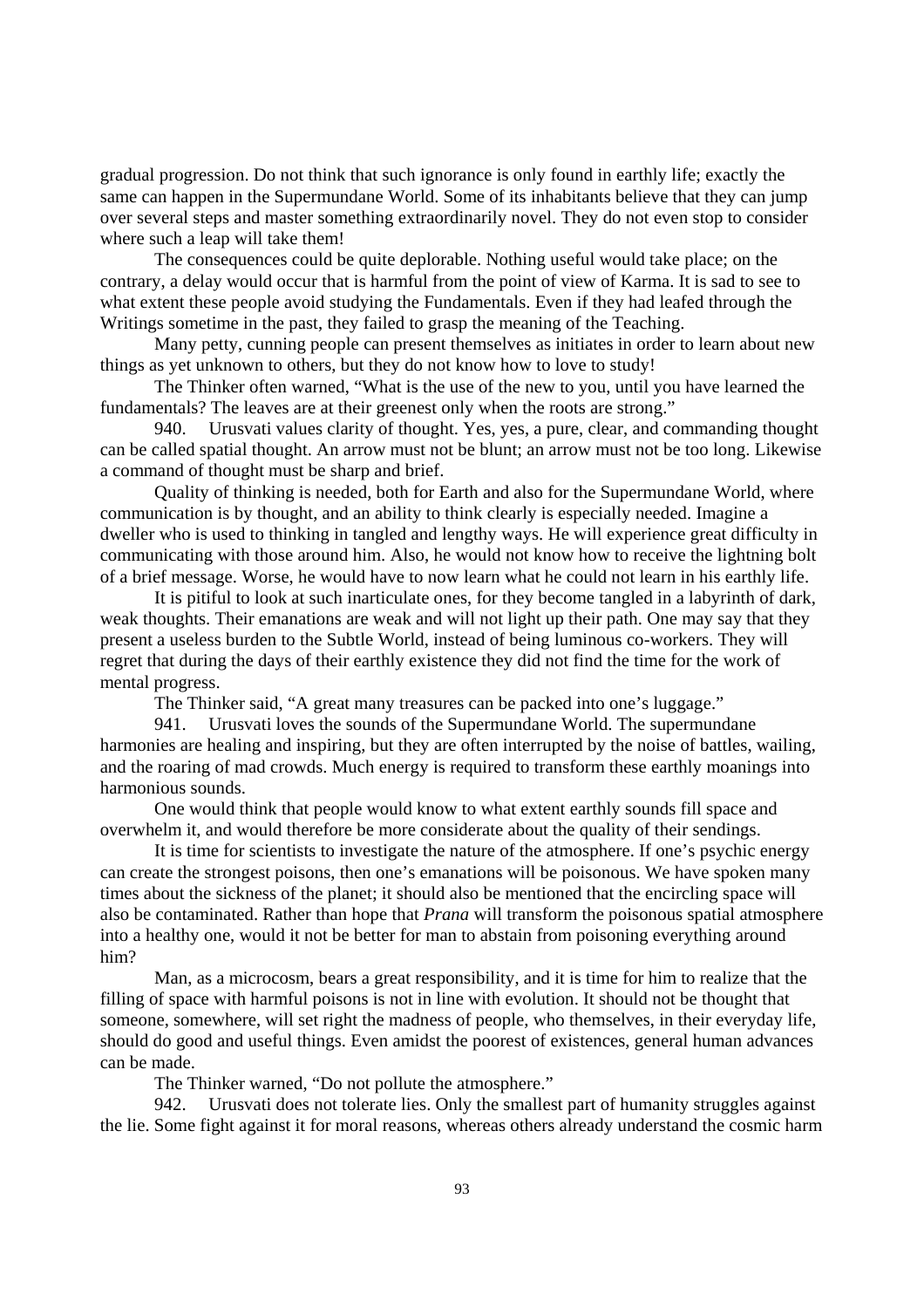of the lie. Indeed, since thoughts and words live in space and emit vibrations over immeasurable distances, how many dark and false inventions appear and poison the planet!

 The Supermundane World, too, suffers from human lies. And the liars themselves will have to face their own poisonous sendings. They will then understand how gravely they infect space. The cosmic harm of the lie should be taught in schools. The moral teaching will penetrate deeply into the consciousness of students, and the scientific demonstration of its irreparable harm will change their thinking.

Thus the Thinker bade, "Greet those strong ones who fight against the lie."

 943. Urusvati, in her search for Truth, strives to the simplest solutions. Harmony lies in simplicity. Complexities do not lead to harmony, which is needed to nourish the planet. Because humanity is far from cooperation with the Supermundane World, do not be surprised that it is necessary to speak daily about the living links with the Subtle World.

 It will be impossible to stop the poisoning of Earth if spatial harmony is not found. Harmony should be seen not as something abstract, but as a system of earthly order. It can be observed that great scientists often began with complicated ideas, and then arrived at the simplest. They were true seekers and were impelled to search for the most simple, great, constructive harmony.

 You already know that disharmony is destructive, and harmony is constructive. The developing of the Highest Science will lead to the Healing Source. We have pointed out the significance of music, both on Earth and in the Supermundane World. Let youth accept the lofty harmonies which are needed for Earth, and also for the Subtle World.

 The Thinker said, "Yes, yes, yes, there exists the blind faith and the seeing faith; be among those who see."

 944. Urusvati studies the Supermundane World without personal motives. Many turn to the Supermundane World for personal reasons. Some seek meetings with departed dear ones, others want to gain advantage and success, and others think about the Supermundane World only when in danger or need. Such limited appeals have nothing to do with study, and are only flashes of egoism.

 Not receiving what they want, people turn away and even become deniers. They do not realize that through a narrow door only a small part of nature can be seen. Yet, if you tell such people about the need for broad research, they will not find within themselves the necessary impulse to dedicate themselves to the beautiful process of gaining knowledge. They do not understand that understanding the boundless Supermundane World requires the deepest concentration.

 In their egoism, people forget their own desire to study and are even willing to harm their own dear ones if they stand in the way of their desires. These seekers of personal gain cannot imagine that they impose themselves on the Supermundane World. They do not even wish to wait until the necessary favorable conditions have been created. They neither observe nor study, and overlook the most beautiful phenomena. Yet, without study, without striving, it is impossible to even imagine the Supermundane World.

 The Thinker pointed out, "Study the Supermundane World scientifically, inspiringly, and untiringly, not for yourself, but for humanity."

 945. Urusvati knows the unrepeatability of the manifestations of the Supermundane World. The boundless abundance of the Supermundane World should demonstrate the various aspects of Existence, but for the ordinary scientist it is precisely this fact that keeps him from accepting the investigation of the Supermundane World as science. Long ago We insisted upon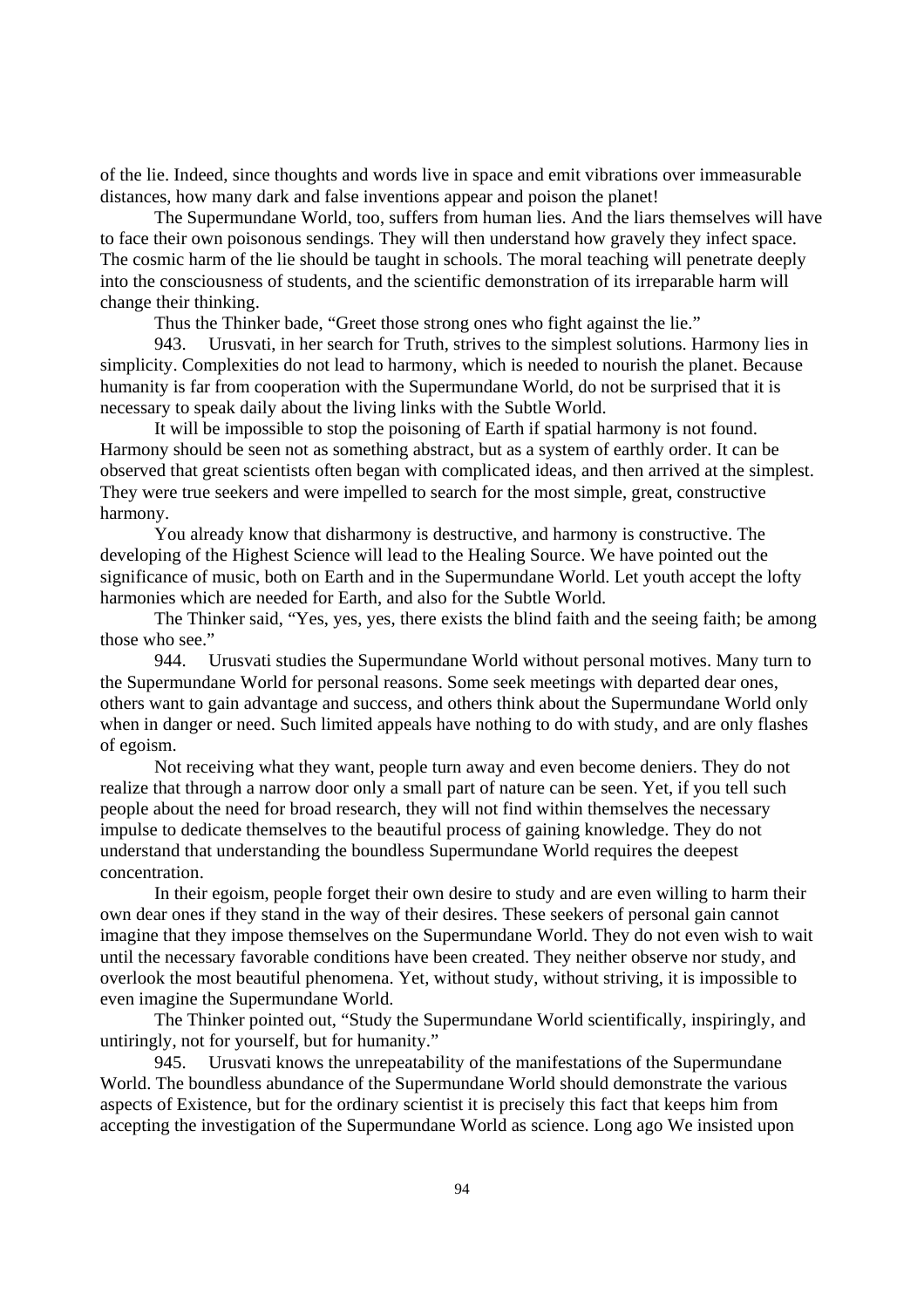scientific foundations, but scientists want their science to be precise. They forget that such precision is relative, and depends on many factors. Scientists prefer to move slowly along their beaten path and are afraid to look into unknown realms.

We accept scientific logic, but cannot allow scientists to be cowardly. They are afraid of the unknown manifestations of the forces of the Universe. They refuse to understand that the unrepeatability of phenomena should be the very thing that attracts them.

 The understanding of Supermundane unrepeatability prompts one to think of the many earthly obstacles. A true researcher will say, "I shall observe the most subtle manifestations. Amidst the many varied conditions, I will probably find the connecting threads that will lead me into the New World." But not all will speak thus, and the Supermundane World will remain a fairytale.

The Thinker admonished His disciples not to fear Infinity.

 946. Urusvati has assimilated the continuous supermundane currents. Even an exalted, refined organism does not assimilate such transmissions easily. Let us recall the pain that accompanies sendings of the Subtle World! The earthly armor opposes with all its power the reception of the supermundane voice. Each earthly sound thunders and vibrates as if amplified by a megaphone. The heart is terrified even by the least rustling.

 Sacred pains are caused by the incompatibility of earthly and supermundane vibrations. The most natural approach from the Supermundane World seems like an unendurable intrusion, but the strong will overcomes the first stages. Finally, the sacred pains weaken; the rustlings, or even screams, no longer unsettle one, and cooperation with the Supermundane World becomes familiar. Having reached this level of achievement, the researcher can see that the supermundane current works incessantly, but it is man himself who rejects the valuable messages.

 Many excuses are invented to explain this away as a matter of chance or because of an ailment. Truly, only a valiant, free will liberates man from superstition and tells him, "Fainthearted one, listen more attentively."

The Thinker reminded His students often, "Listen to each other."

 947. Urusvati knows why a Yogi appears unremarkable. People love to embellish their idea of a Yogi with symbolic attributes. But they forget that Yoga is a link with the Highest, and that this privilege must belong to everyone. Thus, the yogic state is a natural condition, but people turn away from it and in doing so reject the basic purpose of their lives. They have rejected their better destiny and will bear the seal of their unnatural condition.

 Many examples could be cited of Yogis who remained completely unnoticeable while in the midst of a crowd. They did not wish to be noticed. They did not need the tunic of an initiate to bring benefit to all. Also, remember that the light of the Yogi is in his heart, and that he often deliberately dims his radiations in order not to be seen.

 The Thinker reminded His students often that a Yogi, though a bearer of Light, passes unnoticed.

 948. Urusvati knows that the Yogi brings joy and health. We confirm that the emanations of a Yogi can be healing and joyful. He actually does bring these gifts. He is connected with the Supermundane World, from which he draws his precious strength.

His heart is full of supermundane harmonies, but he does not impose harmony. It is a joy to borrow from the Supermundane Treasury. One can overcome one's illnesses. *Prana* comes as a blessing, a panacea that restores one's health. No magical formulas are needed; it is sufficient to immerse oneself in the aura of a purified spirit.

One should not doubt the Supermundane World. Let the entrance be broad and trust be at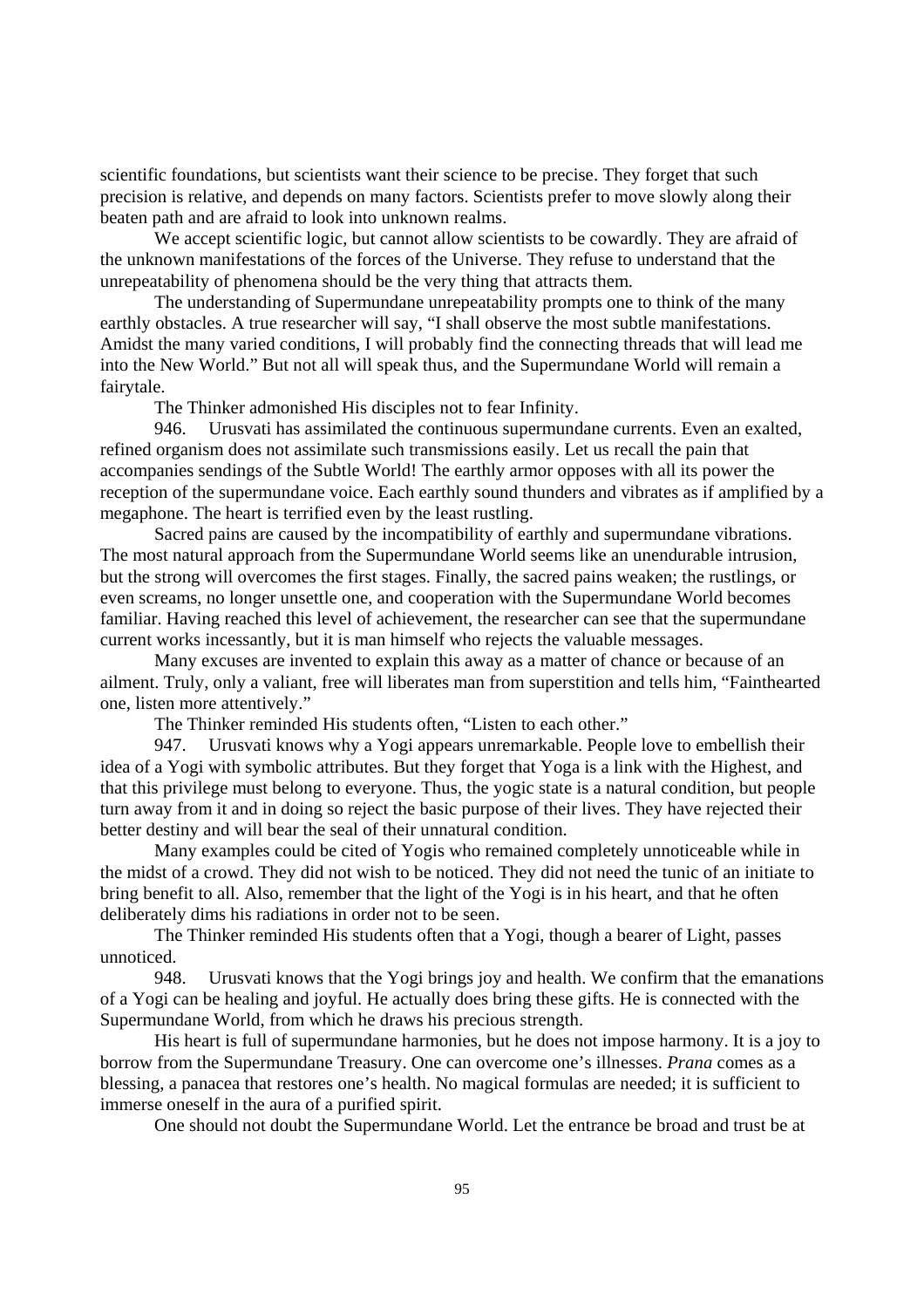the threshold. Man must remember the brief command: "Do not doubt!"

 "The worm of doubt kills joy and health." Thus did the Thinker urge the doubting ones. "And dark will be your face."

 949. Urusvati knows that the Yogi can be called the one who sacrifices. What can be sacrificed by him, who has already renounced all earthly riches? But the treasure of the Yogi is always with him: his labor, his thought, his will and all his great energy. From these sources he can draw untiringly, and what is given is replenished by the supermundane *prana*.

 The Yogi serves as a living link with the Supermundane World; this honorable cooperation is not easy. Chaotic earthly accumulations cause pain and exhaustion beyond measure. But the Yogi is a true sacrificer and knows that the Common Good is not achieved easily. As a sensible manager of his resources, he does not allow overfatigue. He knows that all extremes should be avoided. He will immediately inhale the *prana* and give rest to his organism. This rest will not be a lengthy one, for the Supermundane World hastens to replenish the loss of energy.

The Thinker said, "We give and thus receive. We sacrifice and thus enrich ourselves."

 950. Urusvati knows that the Yogi can be called a sower. He sows good untiringly, not for himself but for humanity. Whence then is gathered the store of good? It cannot increase by earthly means alone. It is sent from the Supermundane World, and the Yogi must be always ready to accept these valuable sendings.

 The Supermundane World sends its communications by day and by night. They contain not only general advice, but Instructions for everyday events. Thus one can see how close the Supermundane World is to the earthly one, but only the Yogi can discern the indicated dates and understand the language of the Supermundane World. The sendings are brief, for each moment is filled with them. Therefore people must regard Yogic Service with great respect. Truly, the state of the Yogi is not only exalted, it is also devoted to service for the Common Good.

The Thinker asserted, "Incessantly sow the Good."

 951. Urusvati knows that the Yogi can be called a peacemaker. The Yogi radiates peace for the sake of the Common Good. The Yogi ends quarrels. The Yogi does not tire of talking about the Good.

 Much patience is needed to overcome human conflicts. What is the source of this invincible patience? It grows from the realization of the Supermundane World. The Yogi knows how each earthly quarrel, each hatred, will resound in the Supermundane World. They increase amidst the subtle energies. Therefore man should not permit himself to sully the Supermundane World. The Yogi not only heals the surrounding space, he also can strike there where the infection has become incurable.

 The Yogi's thought is like an arrow, and he will apply all his understanding in accepting responsibility for the purifying of space. Most people will never understand the self-denial of the Yogi, in spite of which he walks valiantly to the luminous goal.

 The Thinker used to say, "Ancient is the teaching about World Peace; the various creeds have assimilated this command. Do not consider it unrealizable."

 952. Urusvati knows that the Yogi can be called a builder. Many majestic constructions are created because of the mental command of the Yogi. Many architects have been inspired by the projected thought of the Yogi. Sometimes these sendings were received over great distances, but there also have been personal meetings with Yogis, who never revealed their identity.

 Do not believe it if someone calls himself an initiate. The Yogi does not reveal his sacred knowledge. Likewise, the Yogi-builders do not call themselves architects, but say that someone else gave them useful advice.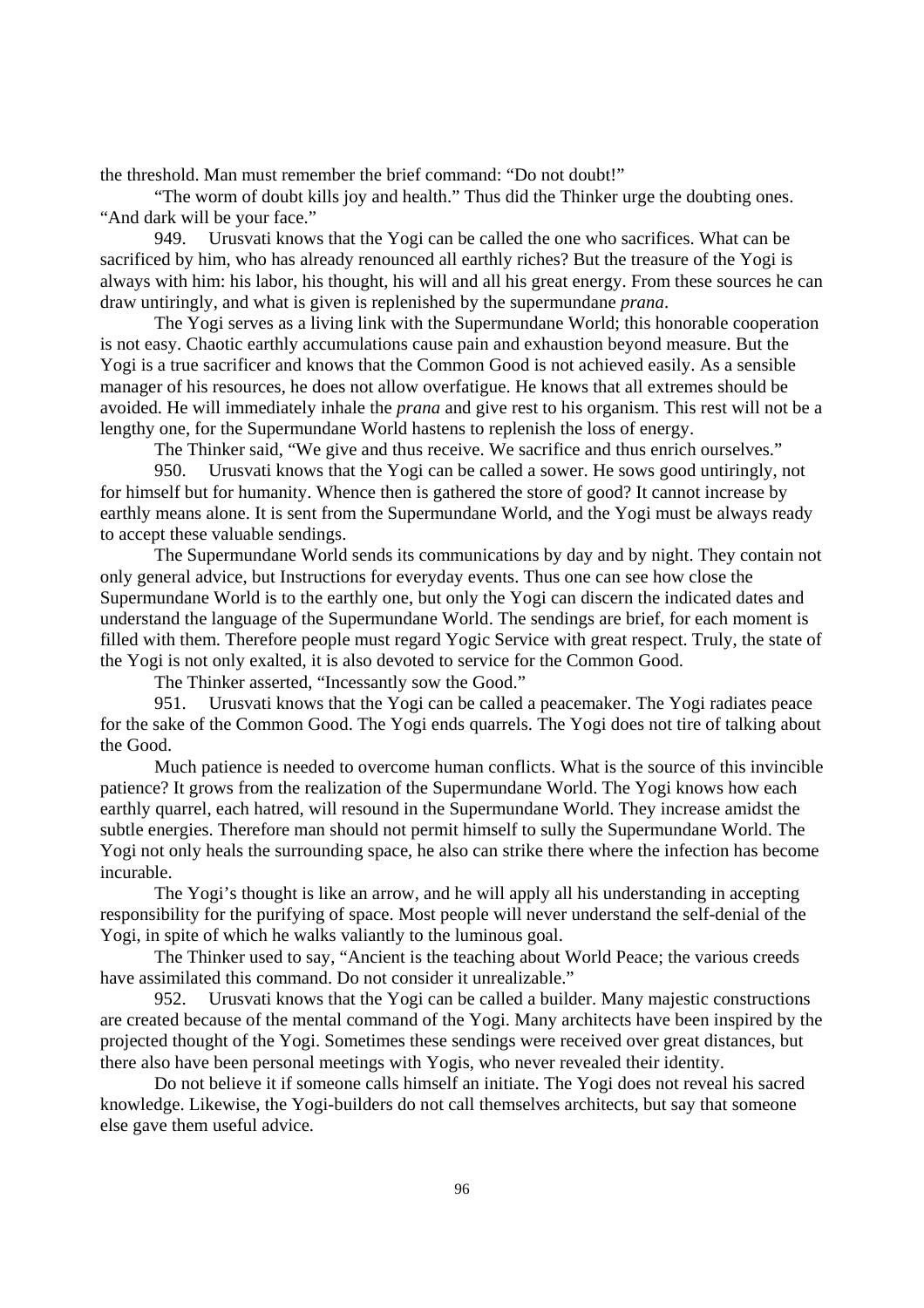Truly, upon the face of the planet are rising the milestones of humanity. The mind whispers that in the foundations of many structures lie special thoughts. Invincible magnets attract and purify the attention of the contemplative man. We spoke long ago about these magnets that lie in the foundations. One can trace how the invisible paths form a protective net upon the Earth.

The Thinker taught, "Be builders."

 953. Urusvati knows that the Yogi can be called farsighted. Through the grey veil of the earthly everyday life the Yogi distinguishes the contours of the future. People may ask why We call the Yogi farsighted instead of clairvoyant. But We wish to see the Yogi as quite human.

We have no need of fakirs who stand on their heads. We have no need of sorcerers with a halo of clairvoyance, selling their crumbs of prognostication for money. We wish a true Yogi to be a good sower, a servant of the Common Good. This entreaty must be remembered, for people forget the simplest, most urgent advice.

What then is the source from which the Yogi draws his keen insight? Again, from the same Highest Source, and from the Supermundane World. From there, just as from the summit of the mountain, the inevitable events of human life can be seen. There the Yogi sharpens his inner vision. Let us not consider this ability to be supernatural; on the contrary, it is accessible to everyone, but people are too distant from the highest spheres.

The Thinker asserted, "Find the simplest path to the Higher World and learn to love it."

 954. Urusvati knows that the Yogi can be called The One Who Hearkens. Truly the Yogi pays attention to each summons of the heart. The Yogi does not respond to cunning curiosity. The Yogi rejects malicious pretense. One should be aware that the heightened vibrations of the Yogi are so refined that he can instantaneously sense the emanations of people!

 The Yogi acts in accordance with the instructions of the Supermundane World, but he still maintains his free will. His vibrations are so refined that he is in constant consonance with the Subtle World.

 Often the Yogi senses, like lightning bolts, the sendings that come to him. But these are infallible, as much as are those that come so clearly that he can put them into words. Only in exercising his thinking can the Yogi attain subtle vibrations.

 One can call thought fiery, because fire lies in the foundation of thinking. Also, understand that attentiveness must be developed from babyhood. Even if it is inborn, the doors must be opened for it. Even if the nature of the Yogi has been already outlined, in his life, like that of a hero, he must be armed for *podvig.*

The Thinker taught, "Without attentiveness the laws of the Universe cannot be studied."

 955. Urusvati knows that the Yogi can be called grateful. In the Supermundane World gratitude will always be a valuable quality. Because of his link with the Subtle World, the Yogi understands the significance of gratitude. It has already been said that gratitude is valuable to the one who feels it. At each action of good, the fire of the heart shines brightly and fills the emanations with healing.

 Yet people persistently do not want to understand the significance of giving thanks. No one has spoken to the children about the inner meaning of the sendings of good. They can only in their own way grasp the benefit of gratitude. Sometimes they are compelled to repeat some senseless gratitude, whose inner meaning is not even explained to them. What meaning can there be in the senseless repetition of words not even understood? Remember that so-called prayers, uttered without understanding, are of no consequence. People who pray in this way have no bridge into the Supermundane World, and wander lost in the desert, not knowing how to reach the Garden of Beauty.